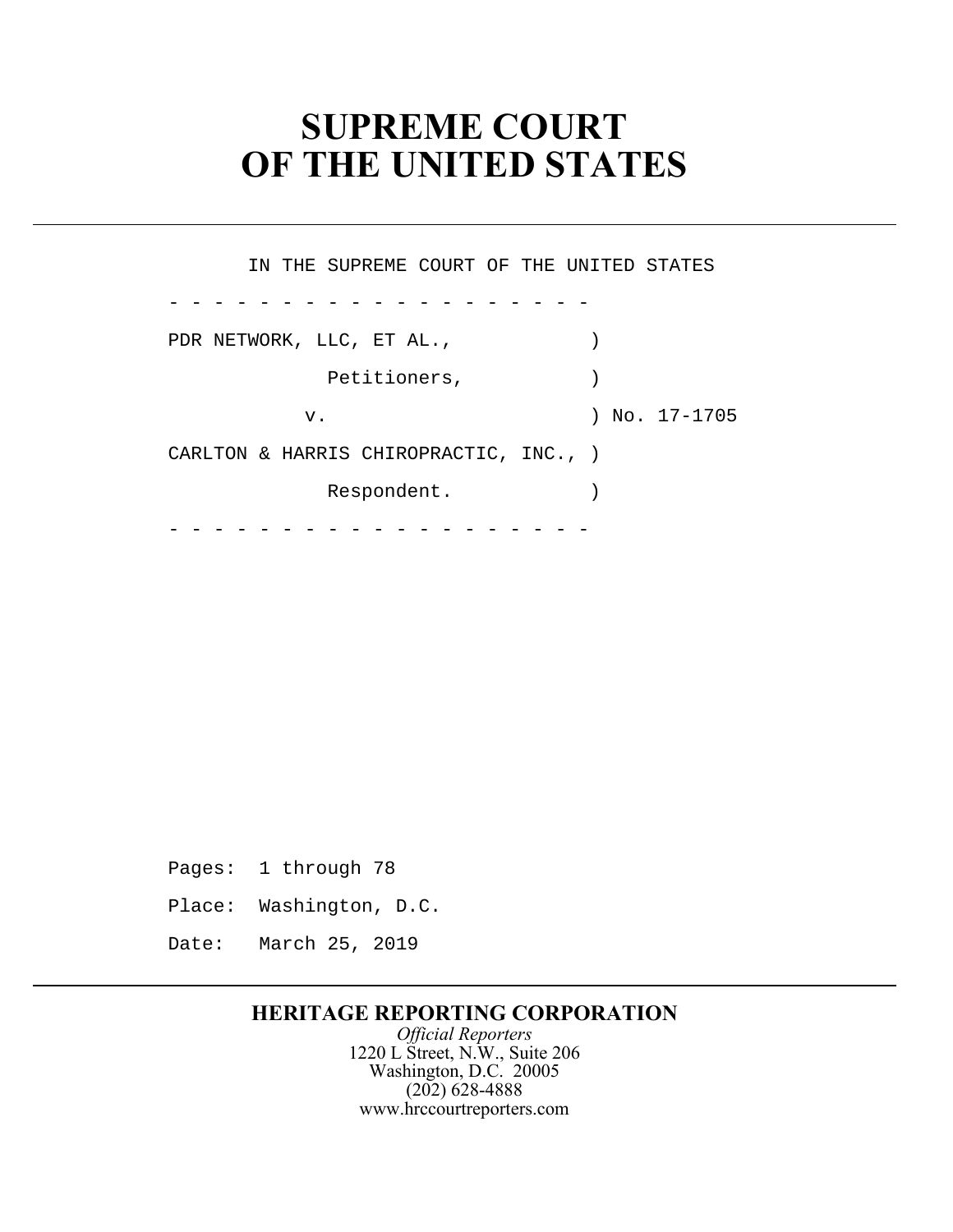1

1 2 3 4 5 6 7 8 9 10 11 12 13 14 15 16 17 18 19 20 21 22 23 24 25 - - - - - - - - - - - - - - - - - - - - - - - - - - - - - - - - - - - - - - IN THE SUPREME COURT OF THE UNITED STATES PDR NETWORK, LLC, ET AL.,  $\qquad \qquad$ Petitioners,  $)$ v. ) No. 17-1705 CARLTON & HARRIS CHIROPRACTIC, INC., ) Respondent. Washington, D.C. Monday, March 25, 2019 The above-entitled matter came on for oral argument before the Supreme Court of the United States at 10:08 a.m. APPEARANCES: CARTER G. PHILLIPS, ESQ., Washington, D.C.; on behalf of the Petitioners. GLENN L. HARA, ESQ., Rolling Meadows, Illinois; on behalf of the Respondent. RACHEL P. KOVNER, Assistant to the Solicitor General, Department of Justice, Washington, D.C.; on behalf of the United States, as amicus curiae, in support of the Respondent.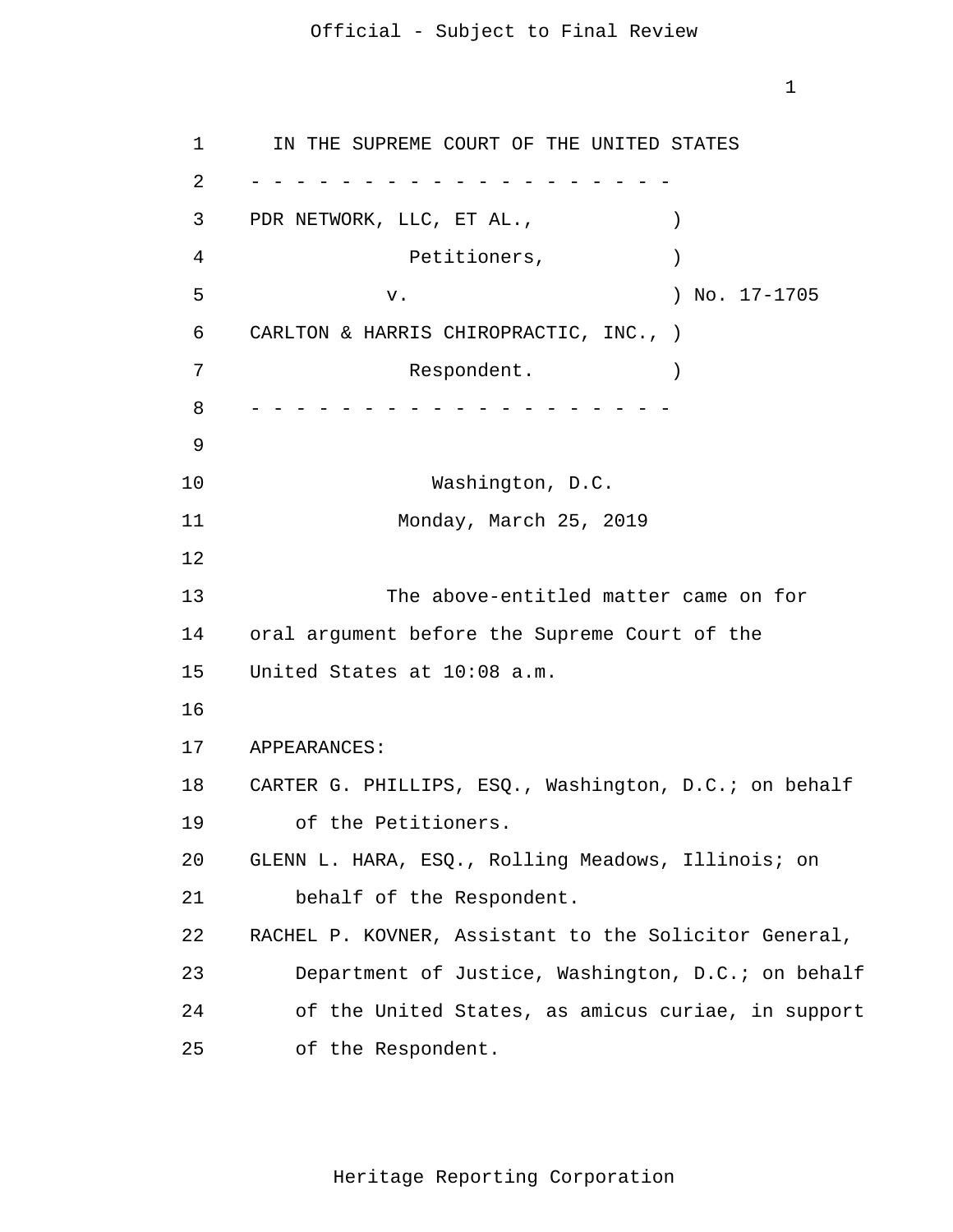```
1
 2
 3
4
5
6
7
8
9
10
11
12
13
14
CARTER G. PHILLIPS, ESQ. 
15
16
17
18
19
20
21
22
23
24
25
                  C O N T E N T S 
     ORAL ARGUMENT OF: PAGE:
    CARTER G. PHILLIPS, ESQ. 
        On behalf of the Petitioners 3
    ORAL ARGUMENT OF: 
     GLENN L. HARA, ESQ. 
        On behalf of the Respondent 37
     ORAL ARGUMENT OF: 
     RACHEL P. KOVNER, ESQ. 
        On behalf of the United States, 
        as amicus curiae, in support of 
        the Respondent 55
     REBUTTAL ARGUMENT OF: 
        On behalf of the Petitioners 75
```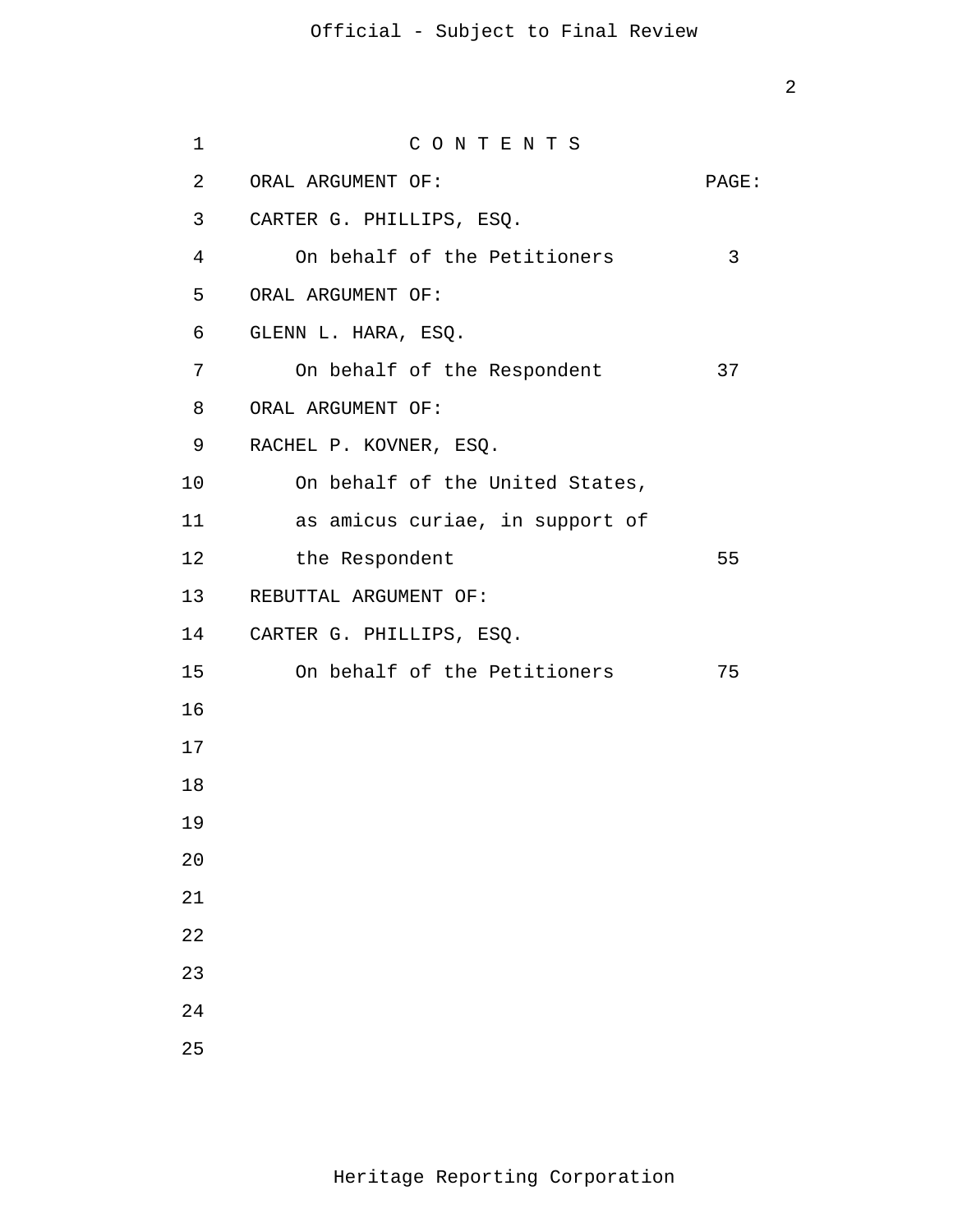3

1  $\overline{2}$ 3 4 5 6 7 8 9 10 11 12 13 14 15 16 17 18 19 20 21 22 23 24 25 P R O C E E D I N G S (10:08 a.m.) CHIEF JUSTICE ROBERTS: We'll hear argument first this morning in Case 17-1705, PDR Network versus Carlton & Harris Chiropractic. Mr. Phillips. ORAL ARGUMENT OF CARTER G. PHILLIPS ON BEHALF OF THE PETITIONERS MR. PHILLIPS: Thank you, Mr. Chief Justice, and may it please the Court: The most startling comment in the Fourth Circuit's opinion in this case is the following one: "We need not harmonize the FCC's rule with the underlying statute." I would have thought, in any ordinary instance of judicial review of administrative agency decision-making, that's a statement that ought to leap out off the page, and when it's being applied in the context of a private right of action brought as a class action by private plaintiffs against a private defendant who is seeking to assert that the statute is not violated by the action of the defendant, the idea that the court of appeals will say, no,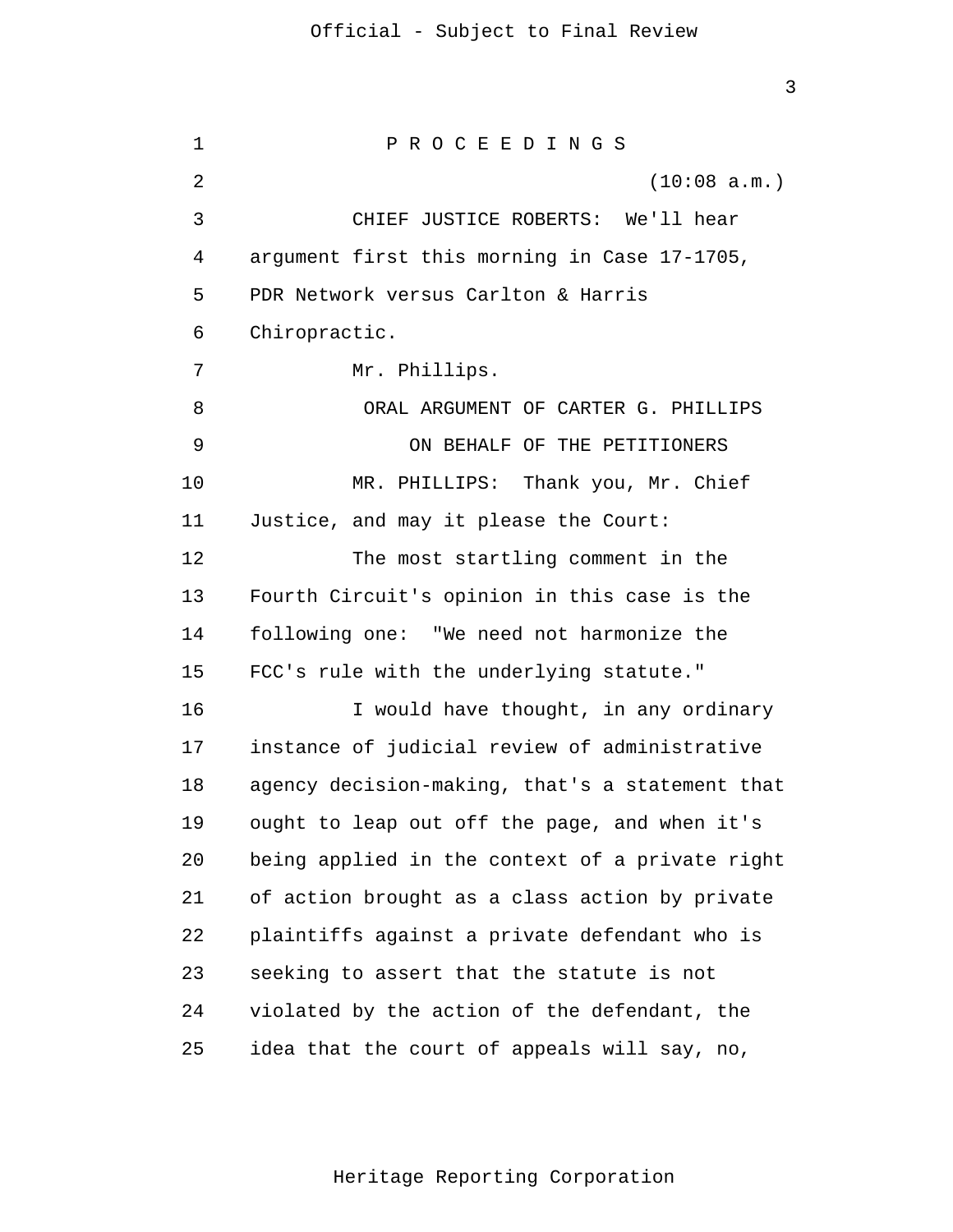the courts to entertain the agency's standard JUSTICE SOTOMAYOR: So, here, the 1 2 3 4 5 6 7 8 9 10 11 12 13 14 15 16 17 18 19 20 21 22 23 24 25 no, there's no opportunity and no reason for to be applied in those circumstances is one that, it would seem to me, you could only justify in extraordinary circumstances that are candidly not presented. JUSTICE SOTOMAYOR: That -- that - that's a bit what's unusual about this case. It's a different question whether the court of appeals can do it because the Hobbs Act gives it exclusive jurisdiction, and I think the exclusive jurisdiction has to mean something. And that it then doesn't become a matter of jurisdiction; it becomes a matter of how much, if any, deference this interpretation is due than the question we granted cert on, which is, what does the district court -- what can the district court do as opposed to the court of appeals? MR. PHILLIPS: Can - district court, I understand, didn't think it was challenging the validity of the order, or that you were, of -- of the FDC interpretation. It was interpreting it.

Heritage Reporting Corporation

4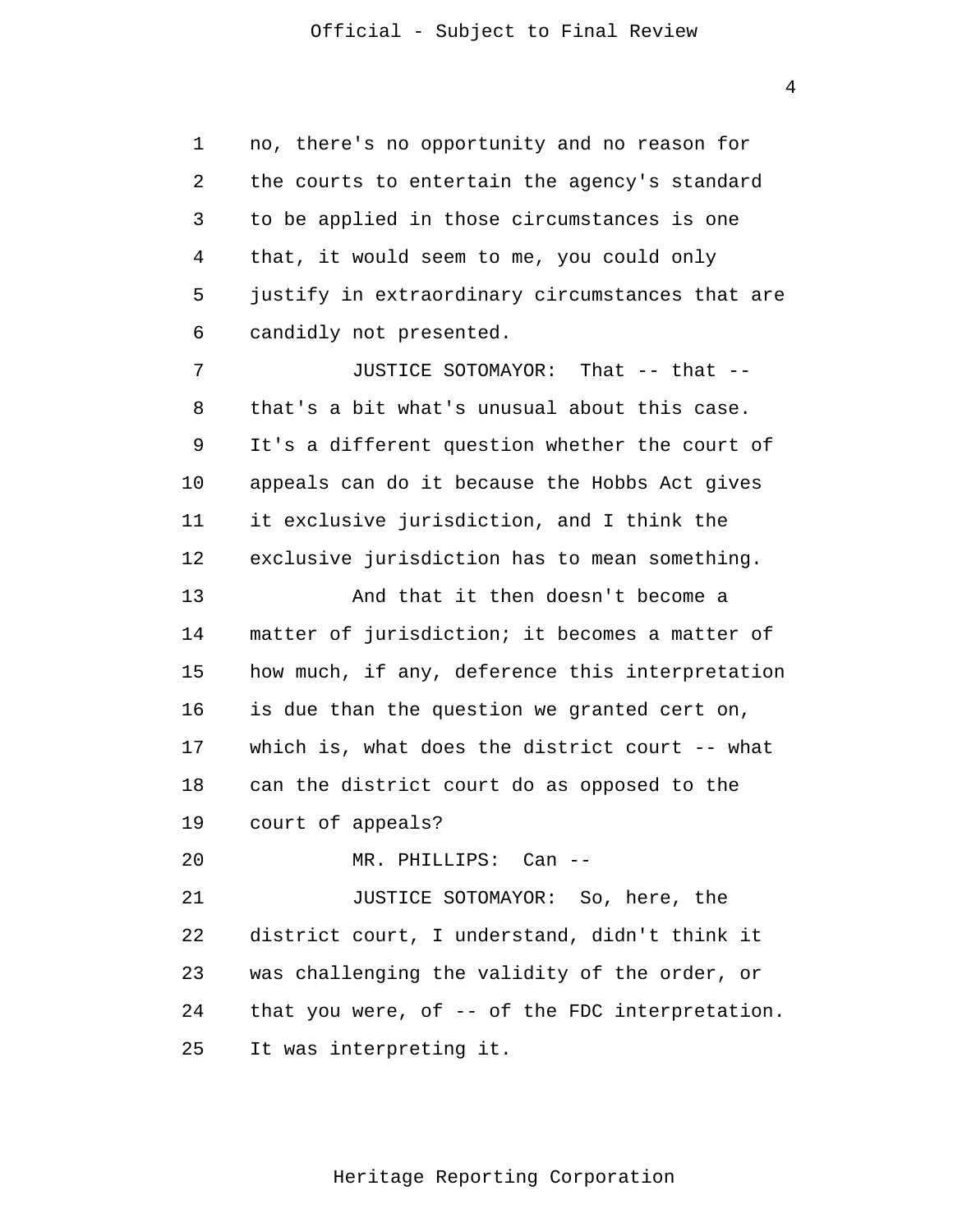JUSTICE SOTOMAYOR: So where does that MR. PHILLIPS: Can -- can -- JUSTICE SOTOMAYOR: -- yes, I agree JUSTICE SOTOMAYOR: That's a normal 1 2 3 4 5 6 7 8 9 10 11 12 13 14 15 16 17 18 19 20 21 22 23 24 MR. PHILLIPS: Right. leave -- MR. PHILLIPS: But it was interpreting it in -- in -- in light of the statute, candidly. JUSTICE SOTOMAYOR: Well, but - with you, it's interpreting, but that's what applied challenges are about, aren't they? They're here's the statute, here's the interpretation, your facts are unique, and we now as judges decide whether or not that uniqueness falls within or without the interpretive guideline or the -- the statute. MR. PHILLIPS: I mean, there - process, isn't it? MR. PHILLIPS: Right. There -- there are two things that come out of that question that I'd like to address. The first one is, what is the -- the work that's done by the requirement of exclusive jurisdiction in the

25

Hobbs Act?

5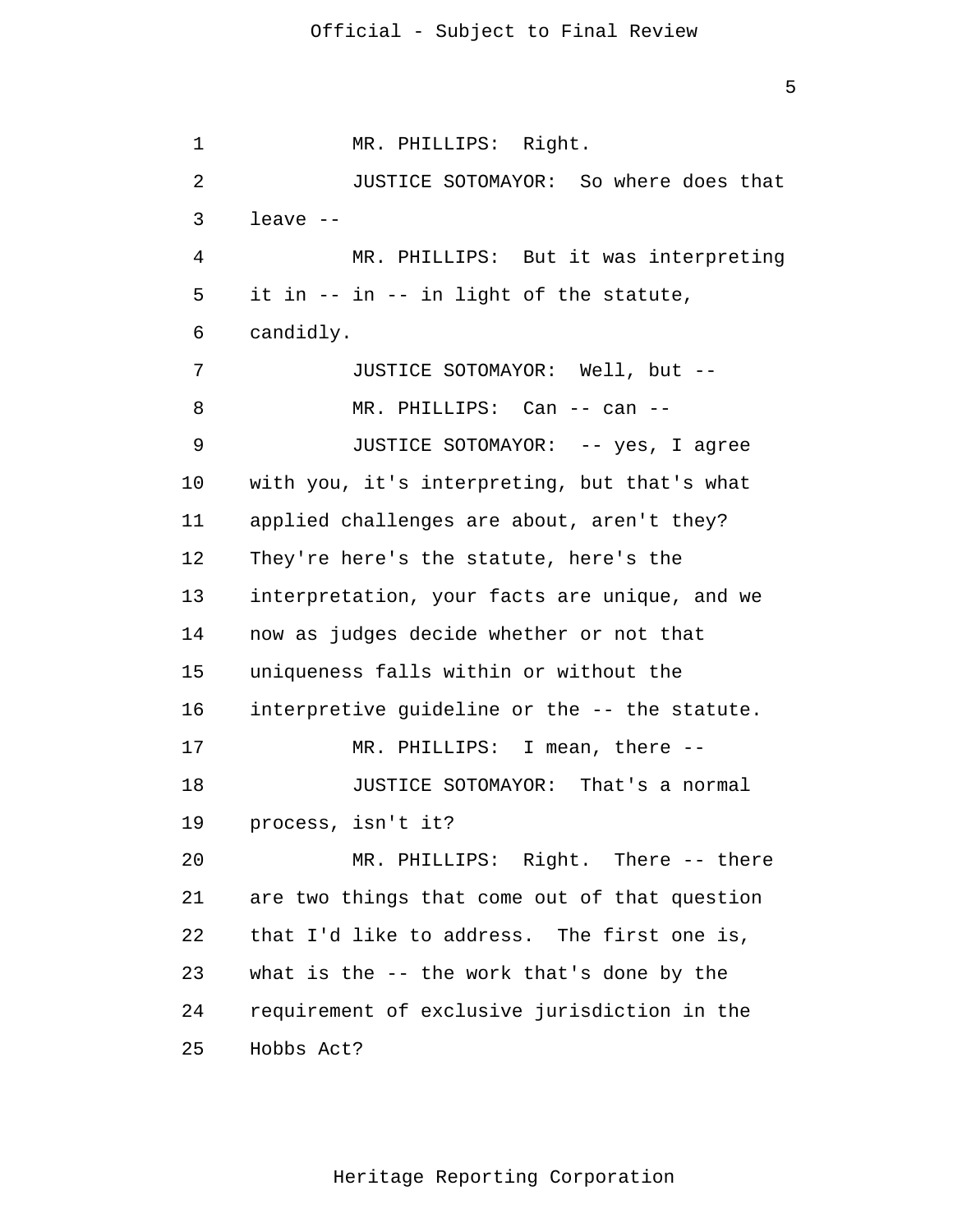6

1 2 3 4 5 6 7 8 9 10 11 12 13 14 15 16 17 18 19 20 21 22 23 24 25 And we would say that the exclusive jurisdiction under the Hobbs Act says the court of appeals can decide whether and only -- you know, whether they can enjoin, set aside, suspend in whole or part -- JUSTICE SOTOMAYOR: Put that aside, because that's  $-$  assuming I don't accept that, that the court of appeals has exclusive jurisdiction, period, and we have plenty of statutes that give courts of appeals exclusive jurisdiction over matters. So, if you're not challenging the validity of the Hobbs Act, how do you -- and you accept it on its face, what happens? MR. PHILLIPS: Well, I accept it on its face. The question -- JUSTICE SOTOMAYOR: Just with a different interpretation? MR. PHILLIPS: Right. I -- well, I guess that's the problem, is it's difficult for me to -- to sort of sweep away what does it mean to determine the validity of. JUSTICE SOTOMAYOR: Well, let -- let's assume we just accept where we've always been. Isn't this a Yakus case? If the court of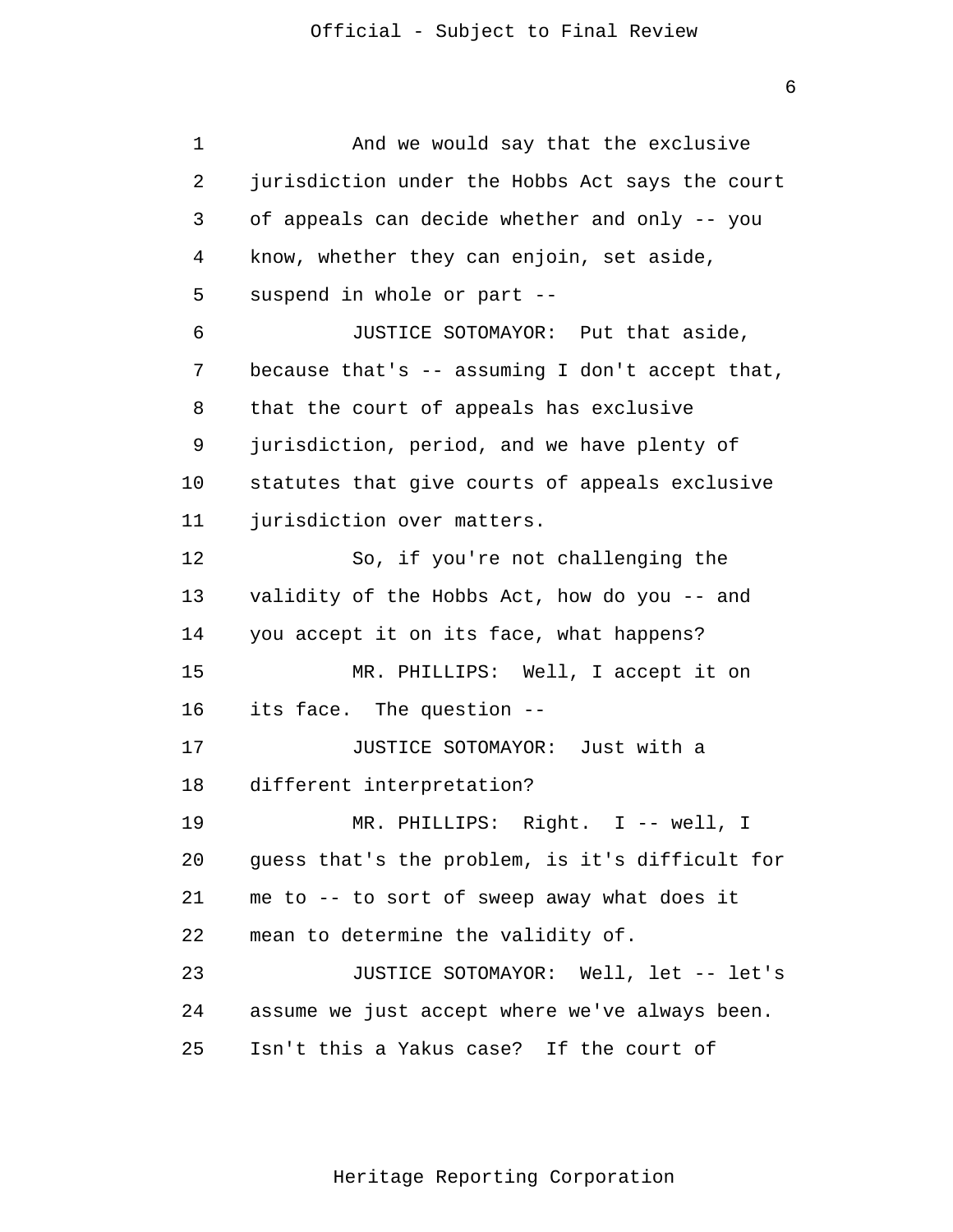1 2 3 4 appeals is the only body -- body that can determine the validity of a administrative holding or an administrative final order, do you lose?

5 6 7 8 9 10 11 12 13 14 15 16 17 MR. PHILLIPS: No -- well, does -- I -- I think if you're relying on Yakus to get to that proposition, it's hard to do that without taking into account the specific circumstances and the statutory language in Yakus, because Yakus didn't just say that the court of appeals has exclusive authority to -- to do the injunctive work and the declaratory work, but it went further, and this Court upheld it under these circumstances, coupled with the provision that "no court, federal, state, or territorial, shall have jurisdiction or power to consider the validity of any such regulation."

18 19 20 21 22 23 24 And it was the "coupled with" language that -- that makes Yakus what it is. Yakus doesn't answer the question of whether the - the provision of exclusive jurisdiction goes beyond the ordinary situation of seeking injunctive relief or equitable relief, including declaratory relief.

25 JUSTICE ALITO: Mr. Phillips, what --

Heritage Reporting Corporation

7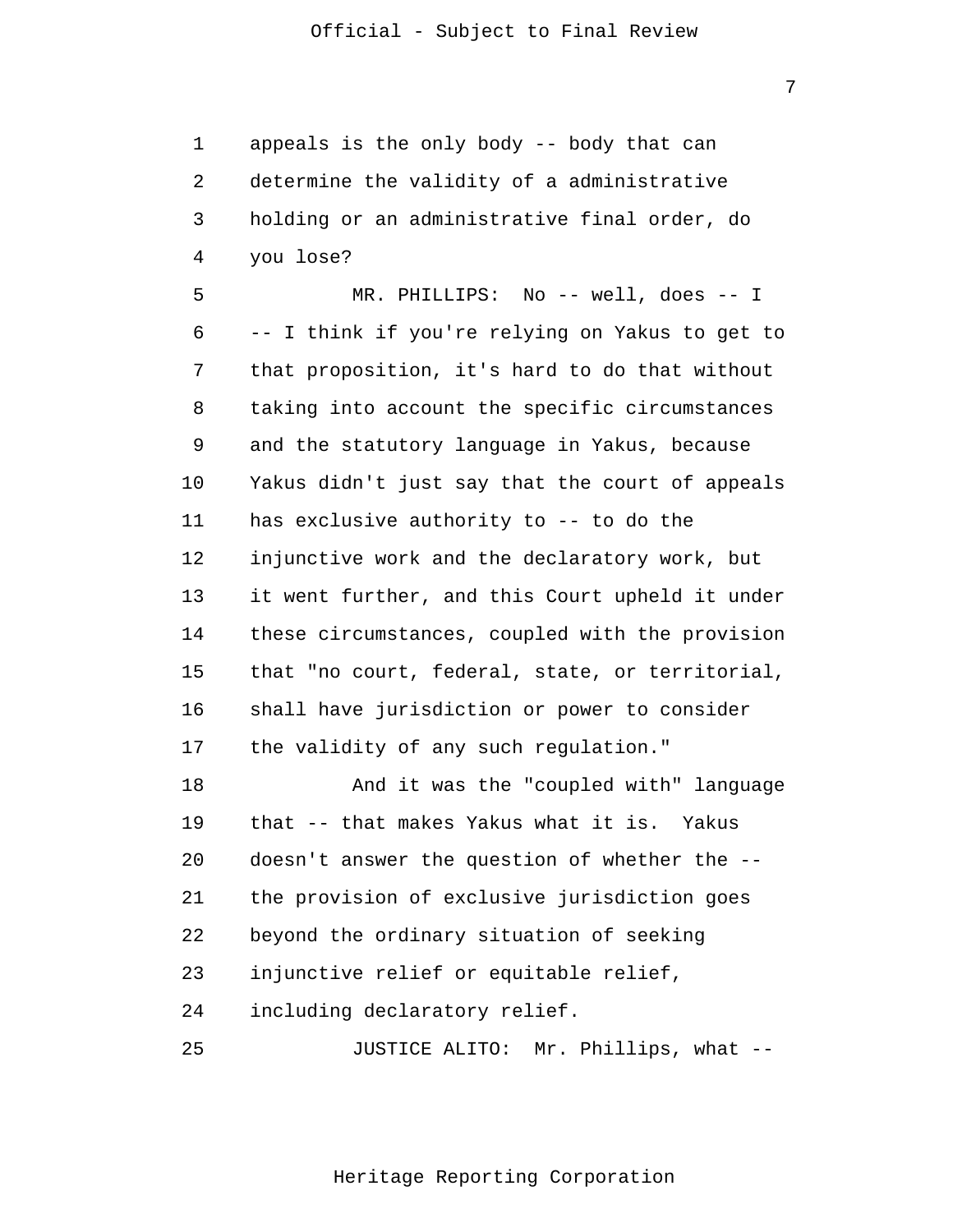8

| 1  | JUSTICE KAGAN: I mean, I guess I                   |
|----|----------------------------------------------------|
| 2  | $don't --$                                         |
| 3  | JUSTICE SOTOMAYOR: So then I'm --                  |
| 4  | JUSTICE ALITO: It seems to me the                  |
| 5  | most difficult part of your argument is the        |
| 6  | question of reliance by parties that               |
| 7  | participated in the rule-making activity.          |
| 8  | So suppose here that PDR had been a                |
| 9  | party and it said $--$ it $--$ it $--$ it took the |
| 10 | position -- it said the FCC should say that the    |
| 11 | -- the statute applies only if the fax directly    |
| 12 | proposes a commercial transaction, and the FCC     |
| 13 | agreed on that. And then PDR gets sued, just       |
| 14 | as it was here.                                    |
| 15 | MR. PHILLIPS: Right.                               |
| 16 | JUSTICE ALITO: So couldn't --                      |
| 17 | MR. PHILLIPS: But then I -- then the               |
| 18 | normal estoppel rules would apply. You had the     |
| 19 | opportunity. You participated in the               |
| 20 | proceedings. Estoppel, a la cases like Port of     |
| 21 | Boston and other cases, say, you know, when you    |
| 22 | have a full, fair opportunity to litigate and      |
| 23 | you lose, then that's tough luck, when -- when     |
| 24 | the issue comes back up.                           |
| 25 | But, if you're in the situation that               |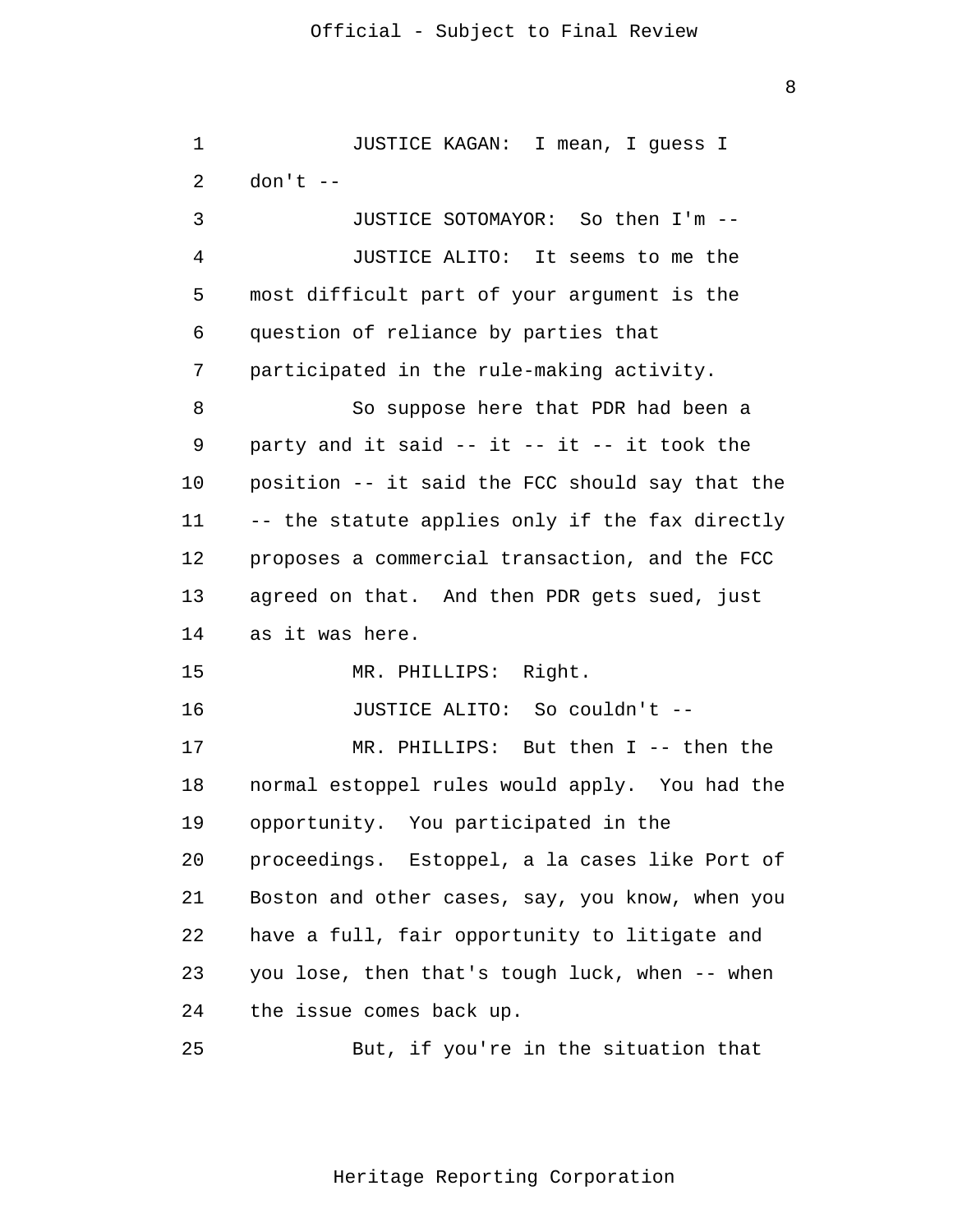9

1 2 3 4 5 6 7 8 9 10 11 12 13 14 15 16 17 18 19 20 21 22 23 24 25 PDR is, where -- where it never engaged in any of the behavior that would be -- implicate this case or implicate this regulation or order, and then you find out, you know, 10 years later what's -- that it was -- JUSTICE ALITO: But suppose it wasn't a party, so  $-$ - but it  $-$ - it was aware of what was going on. Is it the same situation? MR. PHILLIPS: I -- JUSTICE ALITO: The same result? MR. PHILLIPS: I -- I think so, if you're talking about aware in the sense of -- I mean, the problem is even if they were aware of it, they still weren't sending out faxes. They weren't adversely affected by it at the time. And so, therefore, they would have had no basis to -- to seek judicial review under the circumstances. JUSTICE GORSUCH: Well -- JUSTICE KAGAN: Is that the -- JUSTICE GORSUCH: -- the government -- I'm sorry, go ahead. JUSTICE KAGAN: Is that the test, were you adversely affected at the time? Did you have -- were you -- you know, did you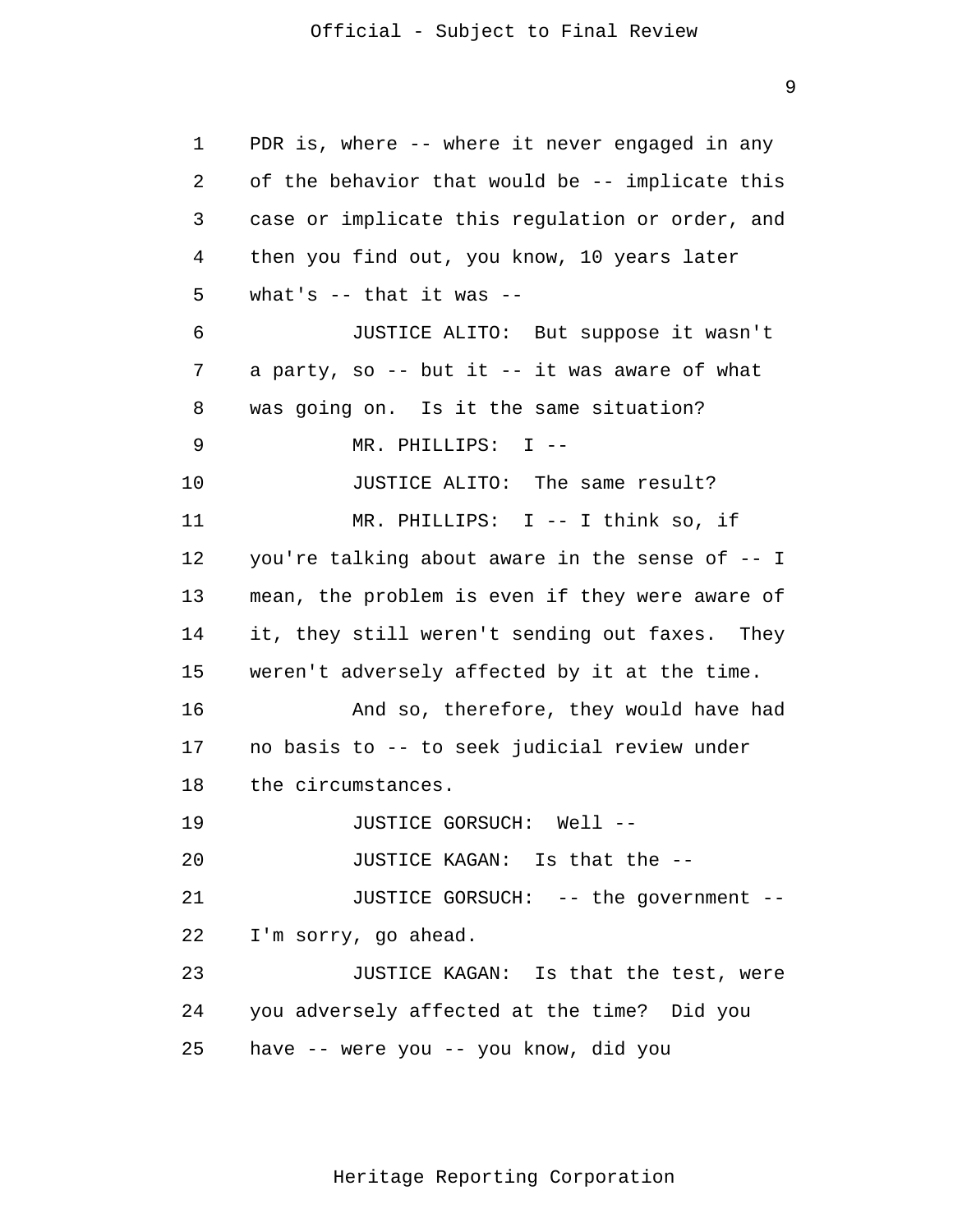10

1 2 3 4 5 6 7 8 9 10 11 12 13 14 15 16 17 18 19 20 21 22 23 24 25 reasonably think you could be adversely affected at the time? What -- what do you think the test is? MR. PHILLIPS: I -- I mean, the Administrative Procedure Act suggests the test is you have to be adversely affected by the - by the action of the agency. And I would think this Court's Article III cases would require you to be at least somewhat adversely affected. JUSTICE KAGAN: But, in other words -- MR. PHILLIPS: Otherwise, you have no injury. JUSTICE KAGAN: -- that if they were carrying out that kind of activity, if they were sending out faxes at that time, would that be enough? MR. PHILLIPS: I -- I think that's difficult in that circumstance, because I -- I don't think the Court has historically said - and -- and Adamo Wrecking and Justice Powell's opinion suggests that it doesn't put that kind of a burden on the average individual to try to sort out all the federal regulations and try to figure out exactly what happens. JUSTICE GINSBURG: Did -- did --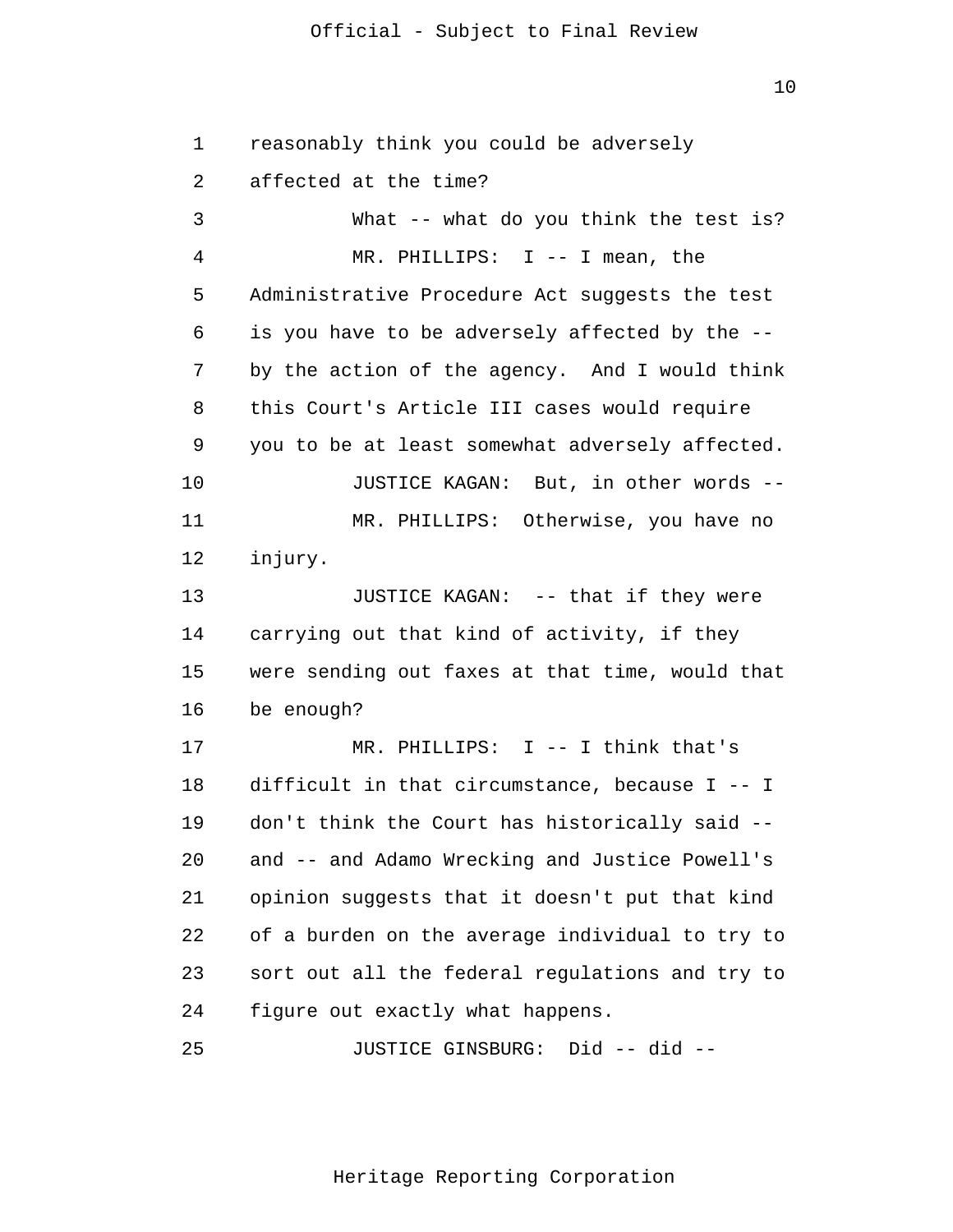11

| 1  | MR. PHILLIPS: And I think it's made             |
|----|-------------------------------------------------|
| 2  | even more complicated in a case like this one,  |
| 3  | where the FCC's ultimate order doesn't follow   |
| 4  | from a specific notice to the public that what  |
| 5  | we're going to do is entertain this kind of a   |
| 6  | definition of -- of what an advertisement is.   |
| 7  | JUSTICE GINSBURG: Did -- did P --               |
| 8  | MR. PHILLIPS: All it said was we are            |
| 9  | going to -- we're going to review -- I'm sorry, |
| 10 | Your Honor.                                     |
| 11 | JUSTICE GINSBURG: Did -- did PDR have           |
| 12 | any reason to think that even the regulation as |
| 13 | written would affect it? I mean, the -- the     |
| 14 | district court -- there -- there's -- the       |
| 15 | regulation was far from crystal-clear.          |
| 16 | MR. PHILLIPS: I agree with that.                |
| 17 | JUSTICE GINSBURG: And the -- the                |
| 18 | district court thought that the statute and the |
| 19 | regulation were in harmony and that PDR didn't  |
| 20 | violate either.                                 |
| 21 | MR. PHILLIPS: Right. And that's --              |
| 22 | I mean, that's part of the problem here, is --  |
| 23 | is you don't know what the statute means        |
| 24 | what the regulation and what effect it has      |
| 25 | until you get into litigation.                  |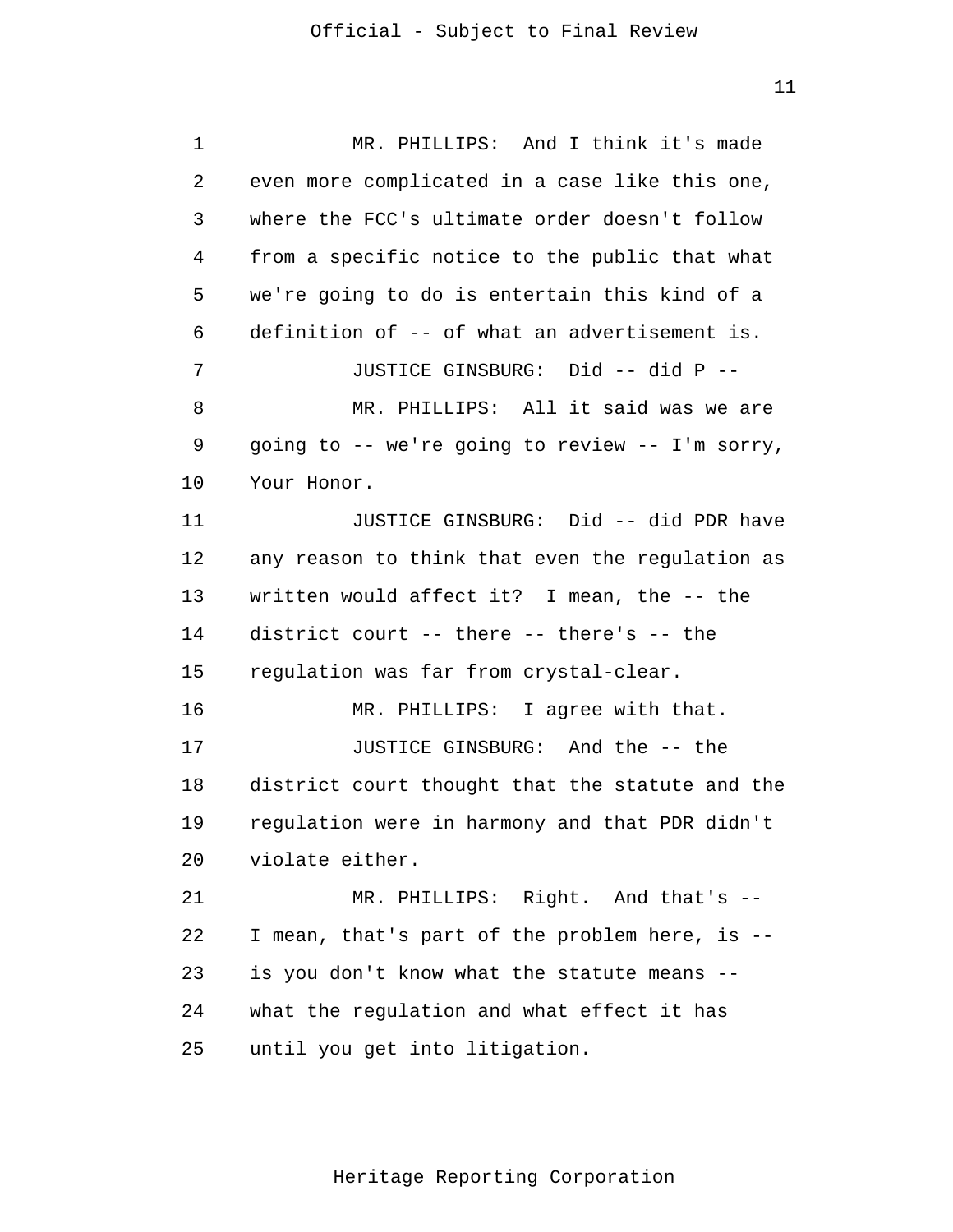12

| 1  | And -- and so, if you adopt the rule,          |
|----|------------------------------------------------|
| 2  | Justice Kagan, that says that if you're just   |
| 3  | generally aware of the problem, what you're    |
| 4  | doing is saying what we want to invite is      |
| 5  | premature challenges to agency decision-making |
| 6  | when we don't have any concrete injury at all, |
| 7  | but because there's a risk, at some point,     |
| 8  | we're engaged in some kind of behavior that    |
| 9  | might trigger this, we're otherwise barred for |
| 10 | all time. I mean, that is --                   |
| 11 | CHIEF JUSTICE ROBERTS: Why --                  |
| 12 | JUSTICE KAGAN: May I ask, Mister --            |
| 13 | MR. PHILLIPS: -- estoppel on                   |
| 14 | steroids. I'm sorry.                           |
| 15 | CHIEF JUSTICE ROBERTS: Why -- why              |
| 16 | isn't it enough that you can seek              |
| 17 | reconsideration of the FCC determination prior |
| 18 | to the application of the order to you? And,   |
| 19 | presumably, the agency will deny it, but then  |
| 20 | you'd get judicial review at that point. Isn't |
| 21 | that $-$                                       |
| 22 | MR. PHILLIPS: Right.                           |
| 23 | CHIEF JUSTICE ROBERTS: -- isn't that           |
| 24 | enough?                                        |
| 25 | MR. PHILLIPS: I -- I -- I don't think          |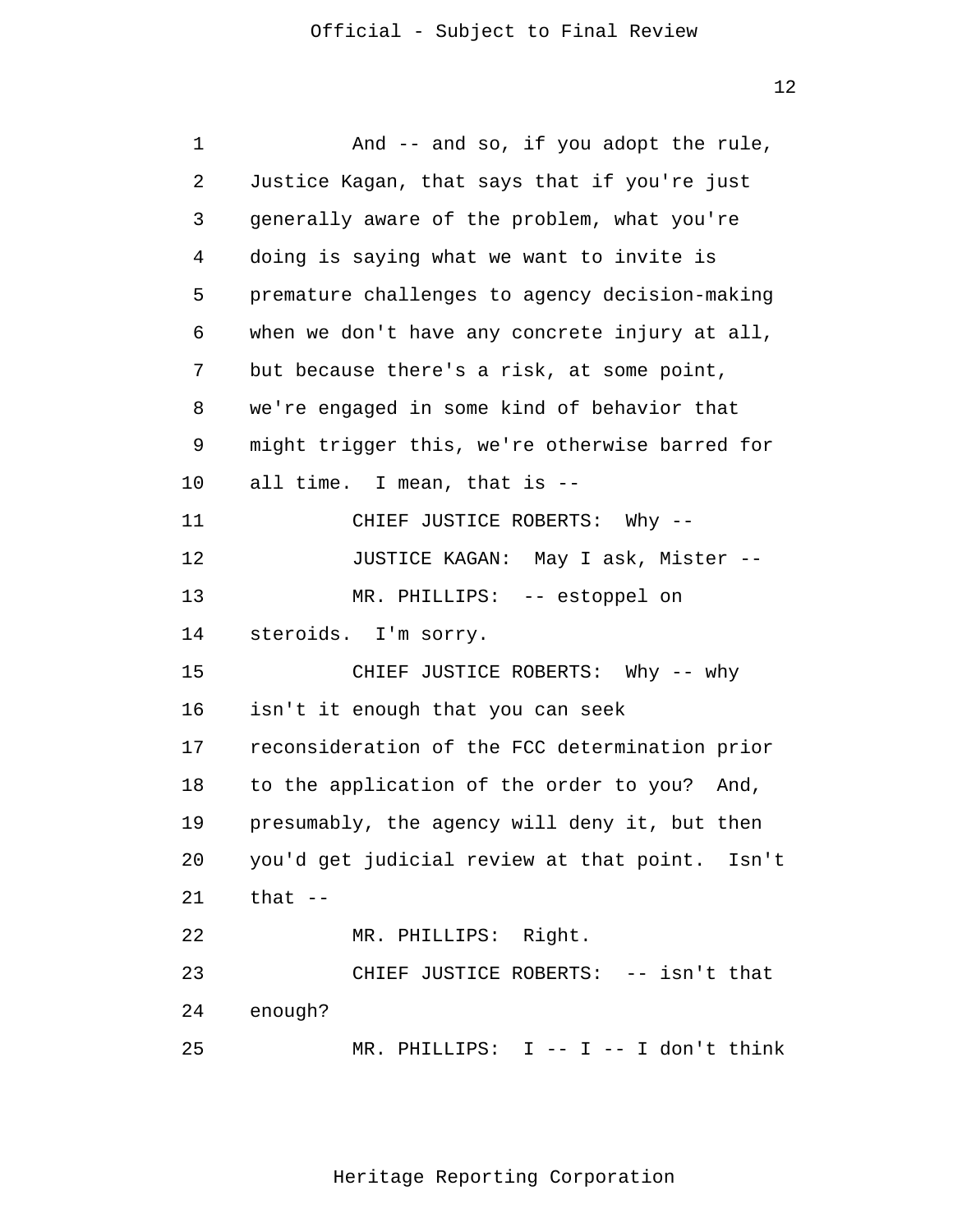13

| 1  | it's enough. And, first of all, you would have  |
|----|-------------------------------------------------|
| 2  | to say that -- is that what Congress thought    |
| 3  | the Hobbs Act required under these              |
| 4  | circumstances? That is an extraordinarily       |
| 5  | convoluted process where you are asking for     |
| 6  | something to be reopened that's already been    |
| 7  | decided by the -- by the Commission and where   |
| 8  | the Commission has absolute discretion to grant |
| 9  | or deny it --                                   |
| 10 | CHIEF JUSTICE ROBERTS: Well, I                  |
| 11 | mean --                                         |
| 12 | MR. PHILLIPS: -- and -- and on its              |
| 13 | own time frame.                                 |
| 14 | CHIEF JUSTICE ROBERTS: Well, is that            |
| 15 | what Congress intended? I mean, to the extent   |
| 16 | you have the argument that you want a decision  |
| 17 | that's applicable throughout the                |
| 18 | heavily-regulated industry, I mean, that may be |
| 19 | exactly what they wanted, whether it was only   |
| 20 | once or if they wanted to allow you to raise it |
| 21 | again at a subsequent time.                     |
| 22 | MR. PHILLIPS: I -- I think it makes             |
| 23 | much more sense to think of the Hobbs Act as    |
| 24 | saying to the world, look, if you're directly   |
| 25 | affected by an agency action, and most of the   |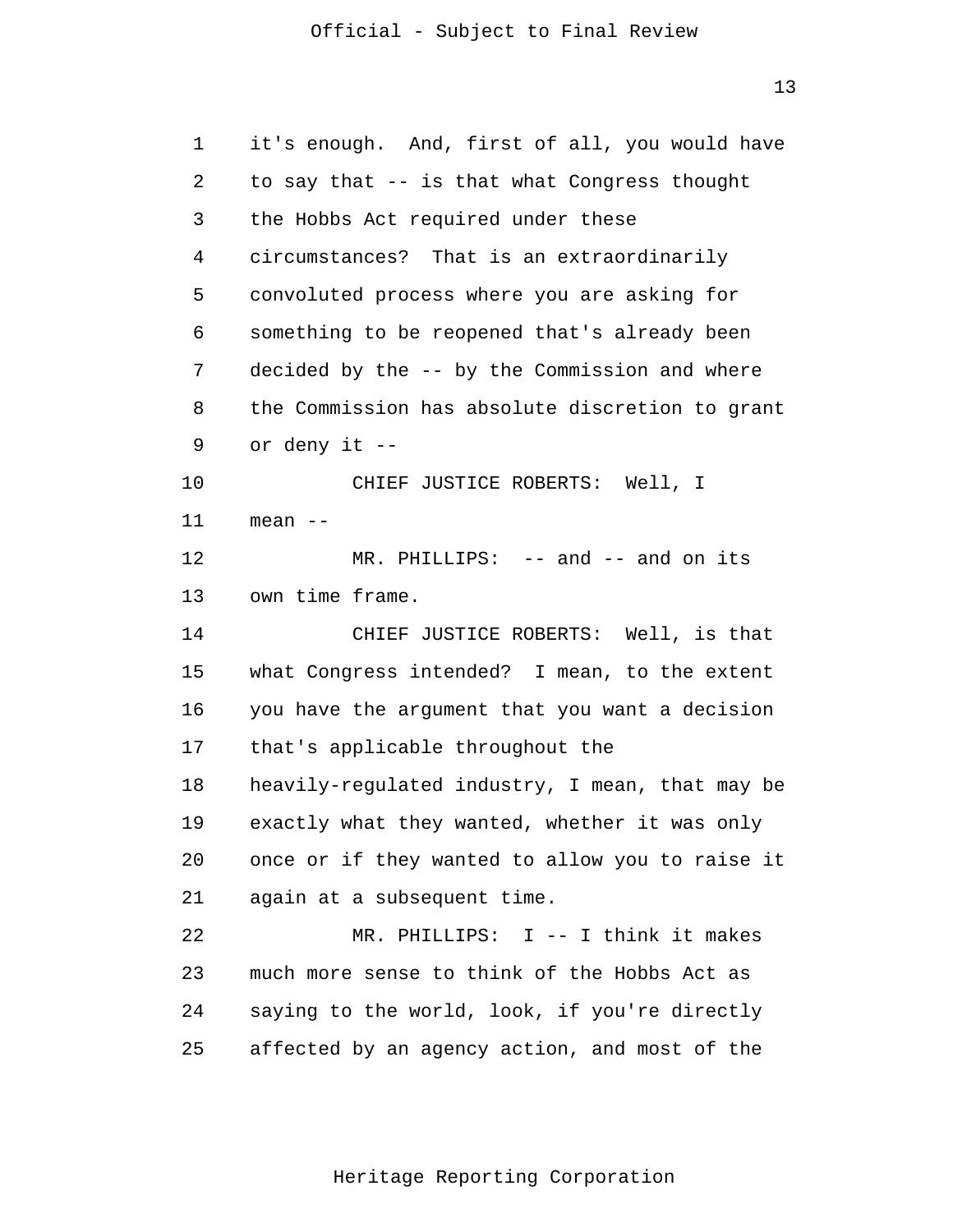14

| 1  | cases under the Hobbs Act, most of those         |
|----|--------------------------------------------------|
| 2  | agencies, you're right, are heavily regulated    |
| 3  | and they follow very carefully what happens.     |
| 4  | And if they think they're being                  |
| 5  | adversely affected, they run to court            |
| 6  | immediately and they seek some form of           |
| 7  | injunctive relief or equitable relief or         |
| 8  | declaratory relief in order to stop and --       |
| 9  | JUSTICE SOTOMAYOR: But why --                    |
| 10 | MR. PHILLIPS: -- and allow them to go            |
| 11 | forward.                                         |
| 12 | JUSTICE SOTOMAYOR: -- why, if you                |
| 13 | think you're not doing anything wrong, $I - - I$ |
| 14 | know the Chief mentioned a motion for            |
| 15 | reconsideration, but much easier is a motion     |
| 16 | for declaratory judgment.                        |
| 17 | And you go to the agency and you say,            |
| 18 | in fact, is what we do -- what -- we don't       |
| 19 | think we're violating your order. Are we or      |
| 20 | aren't we? You could have done that.             |
| 21 | MR. PHILLIPS: We could have done                 |
| 22 | that. And the -- and the district court could    |
| 23 | have $--$                                        |
| 24 | JUSTICE SOTOMAYOR: You could have                |
| 25 | asked that --                                    |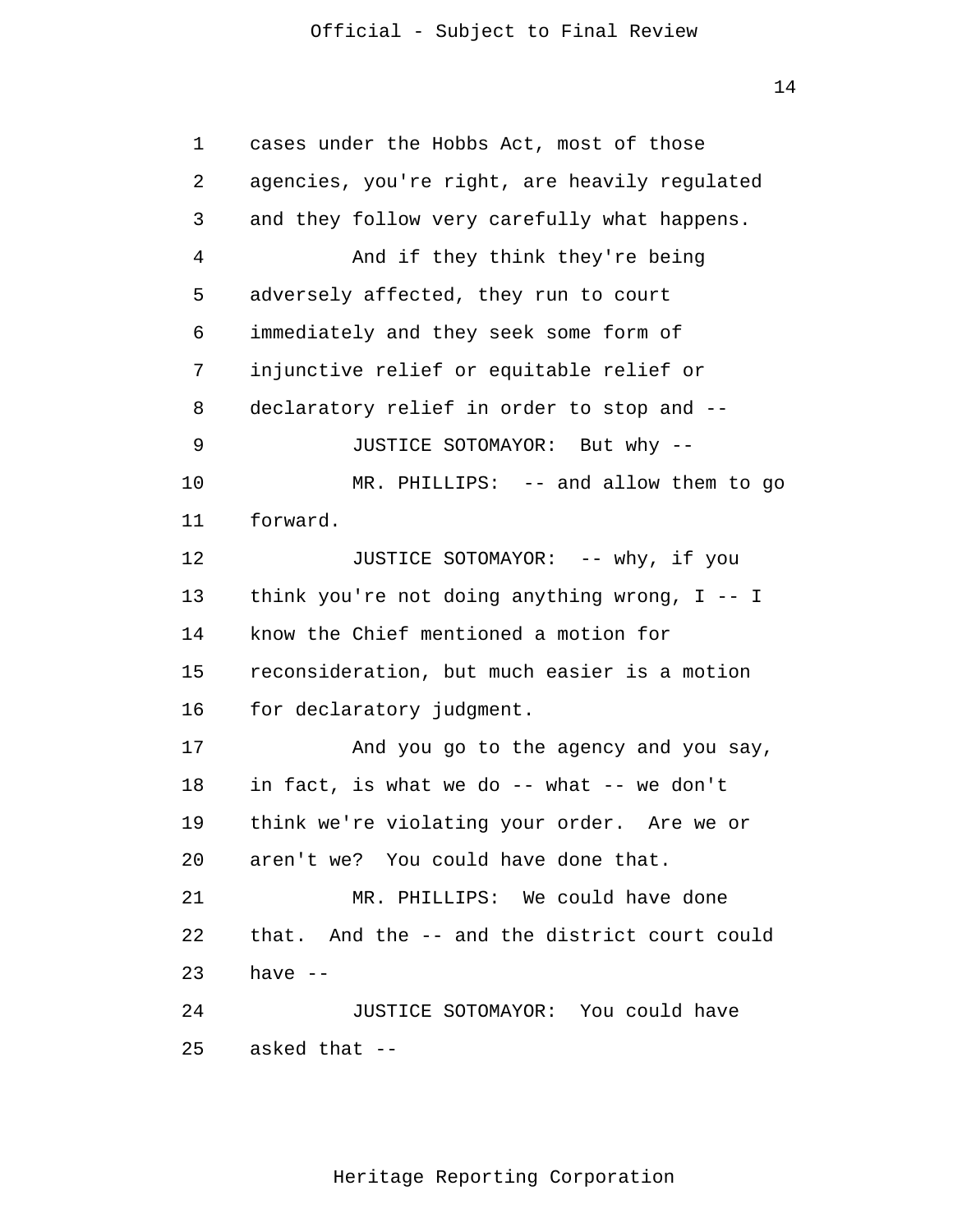15

 MR. PHILLIPS: -- when the Commission 1 2 3 4 5 6 7 8 9 10 11 12 13 14 15 16 17 18 19 20 21 22 23 24 25  $-$ MR. PHILLIPS: -- could have exercised primary -- could have allowed primary jurisdiction -- JUSTICE SOTOMAYOR: Exactly. JUSTICE SOTOMAYOR: But you never asked for it. MR. PHILLIPS: Because we believed that the district court -- JUSTICE SOTOMAYOR: I know what you believed. But, if you were wrong, shouldn't you have? MR. PHILLIPS: Well, with the benefit of hindsight, I suppose you could say that, but at the -- at the time of the -- of the litigation, we're faced with a question of are we liable potentially for treble damages for a violation of a private cause -- of a -- of a statutory provision providing a private cause of action. JUSTICE SOTOMAYOR: So, if I think - if I were to think -- I'm not there yet -- that there's no due -- MR. PHILLIPS: There's hope. You're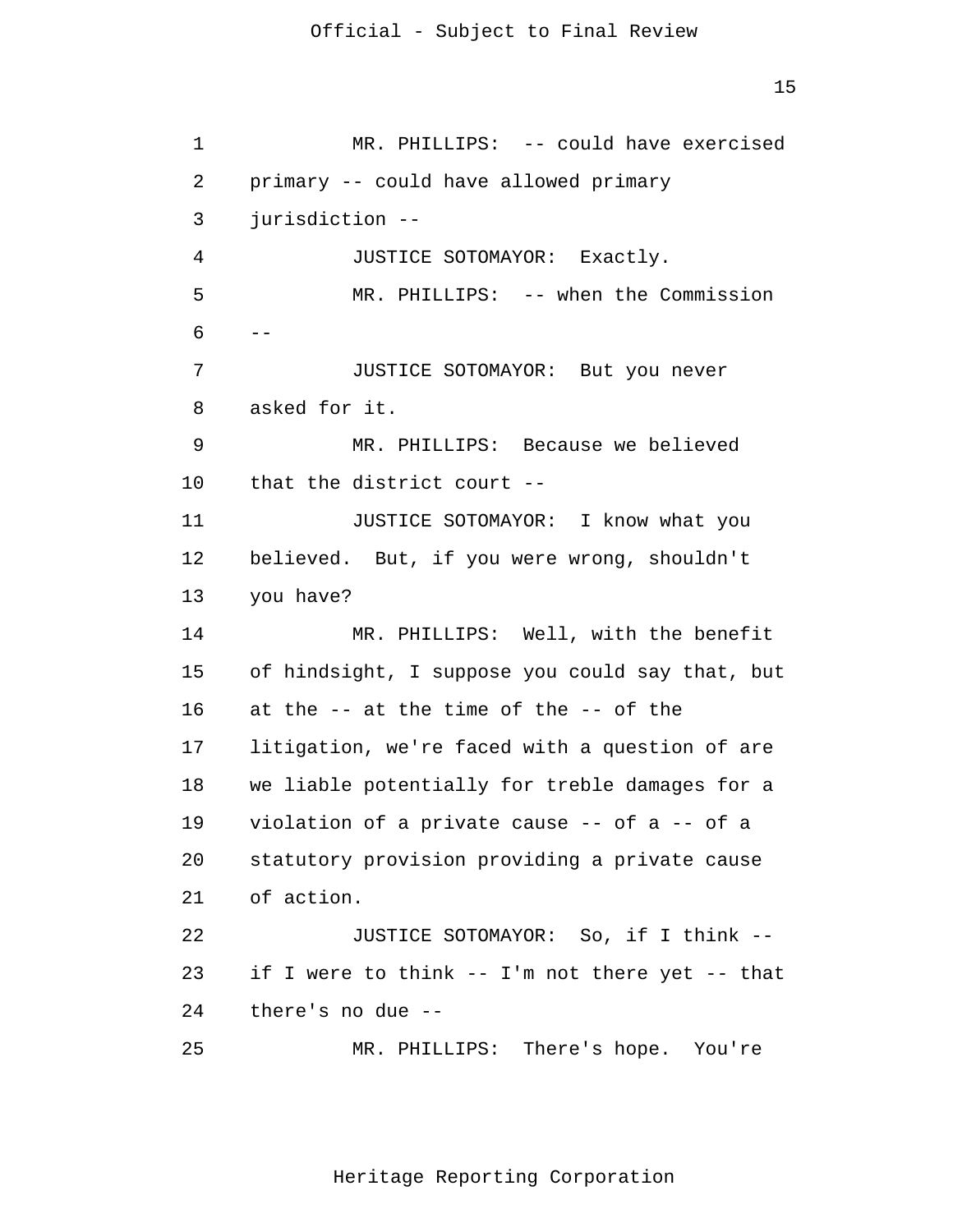16

 JUSTICE SOTOMAYOR: If I don't think 1 2 3 4 5 6 7 8 9 10 11 12 13 14 15 16 17 18 19 20 21 22 23 24 25 telling me there's hope. (Laughter.) JUSTICE SOTOMAYOR: If there's -- if I don't think there's a due process violation because you have access to the agency and to getting a response if you take the proper steps, what happens to your argument then? MR. PHILLIPS: Well, I think it's - there's a due process violation. MR. PHILLIPS: Well, there are two issues, two parts of that. There's still a - a very serious, to my mind, separation of powers argument that says that you have a case that's within the jurisdiction of the district court, properly before it, and the district court is -- is not -- is not allowed to decide what the right outcome is. If -- if Congress intended for that, I would expect Congress to be much clearer that that's its intention. It would have followed the Yakus model rather than the ICC model or the FTC model that is the basis for this -- JUSTICE KAGAN: Mr. Phillips, what -- I guess that's the second time you've said that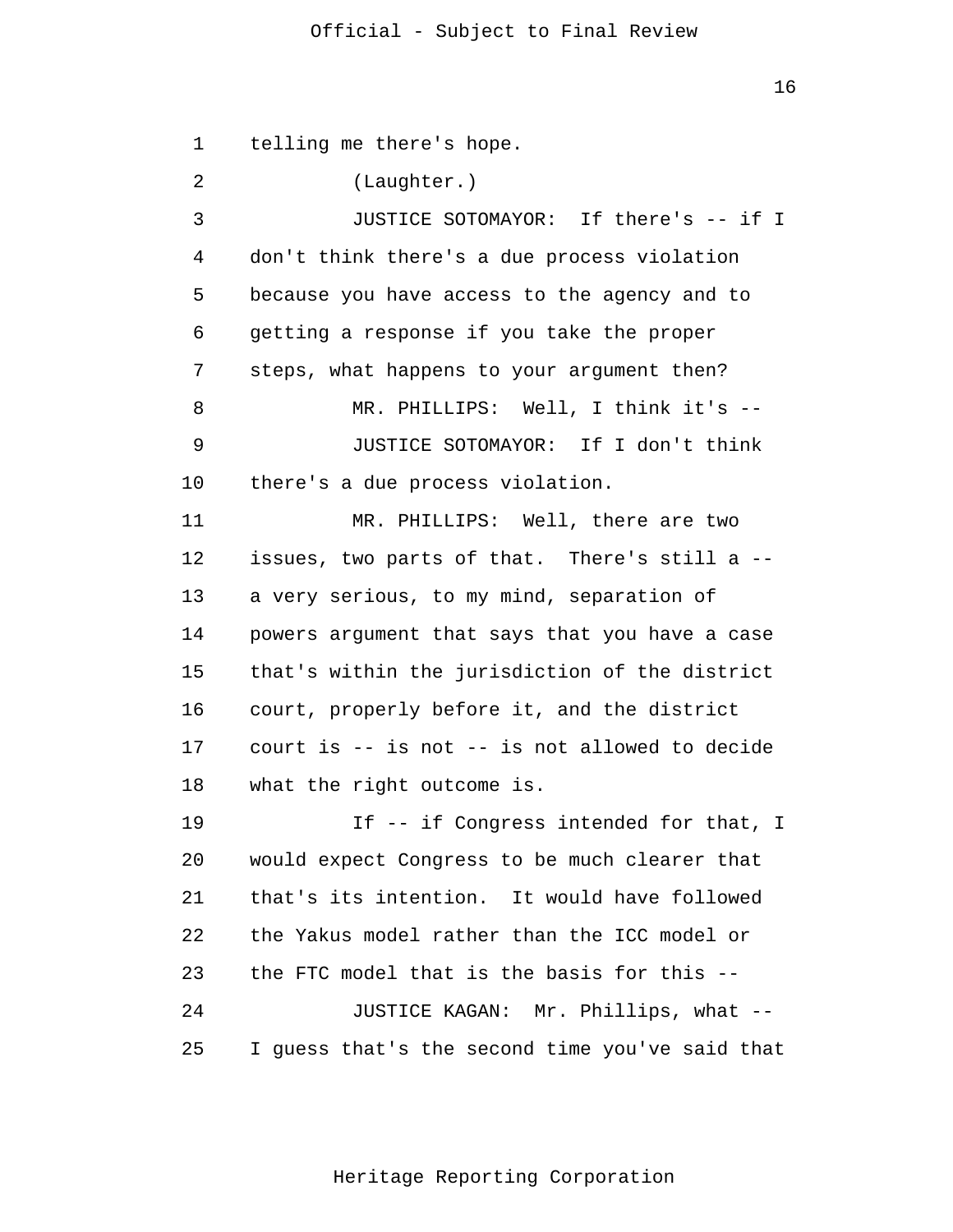17

1 2 3 4 5 6 7 8 9 10 11 12 13 14 15 16 17 18 19 20 21 22 23  $2.4$ 25 there's a real difference between the Yakus model and this. And I take it you're referring to the kind of second provision, which says no courts shall -- MR. PHILLIPS: Consider. JUSTICE KAGAN: Yeah, but that's - once you have the word "exclusive" in the first provision, a second provision that says no other courts shall hear this kind of case is redundant, isn't it? MR. PHILLIPS: No. JUSTICE KAGAN: You don't need it. MR. PHILLIPS: No, I think it -- JUSTICE KAGAN: As long as you say this Court has exclusive jurisdiction, why would you need a separate provision saying no other courts have jurisdiction? MR. PHILLIPS: Because there's a big difference between having jurisdiction to decide in the first instance whether or not to enjoin, set aside, or declare invalid a rule of an agency and what happens when an enforcement action is brought. And we know from the Administrative Procedure Act that the strong presumption is in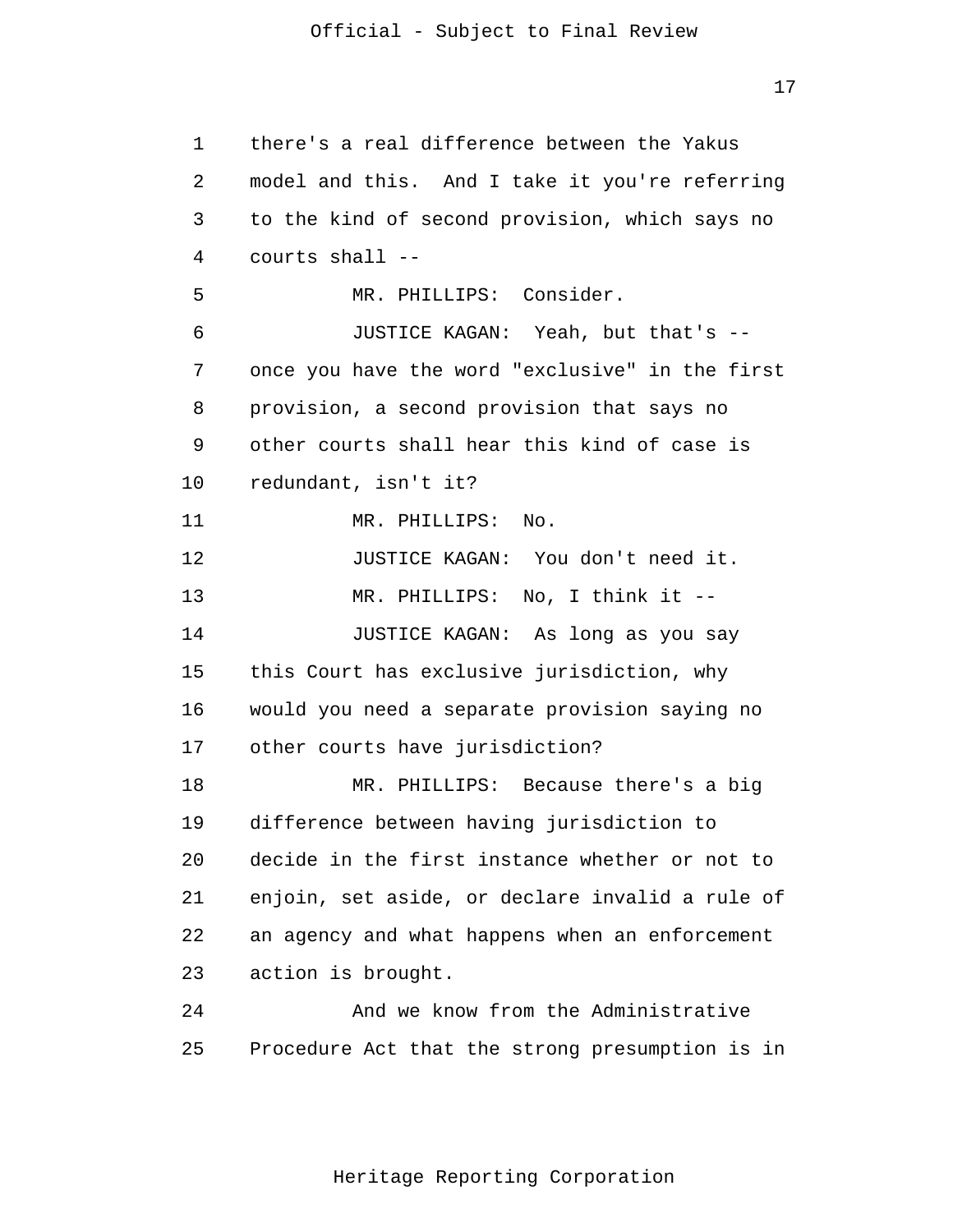1 2 3 4 5 7 8 9 10 11 12 13 14 15 16 17 18 19 20 21 22 23 24 25 favor of allowing you to defend against the regulation or order in an enforcement action. And, therefore, Congress has to mean explicitly that it wants something different under those circumstances. And what I would tell you is that if we were  $--$  if  $--$  if Yakus had been adopted here, my position would obviously be a heck of a lot more difficult, and then I'd only be arguing, well, that was a national emergency and this isn't. But that's not the language the Congress adopted. And what -- what the Fourth Circuit said -- and I think it's -- JUSTICE KAGAN: Well, I guess I'm still not -- MR. PHILLIPS: -- it's just an ordinary statute -- I'm sorry. JUSTICE KAGAN: -- seeing it. It just seems to me it is the language that Congress adopted, with the exception of removing a completely redundant provision. Once you say Court X has exclusive jurisdiction, you don't need another provision saying Court Y doesn't have jurisdiction. It's

6

18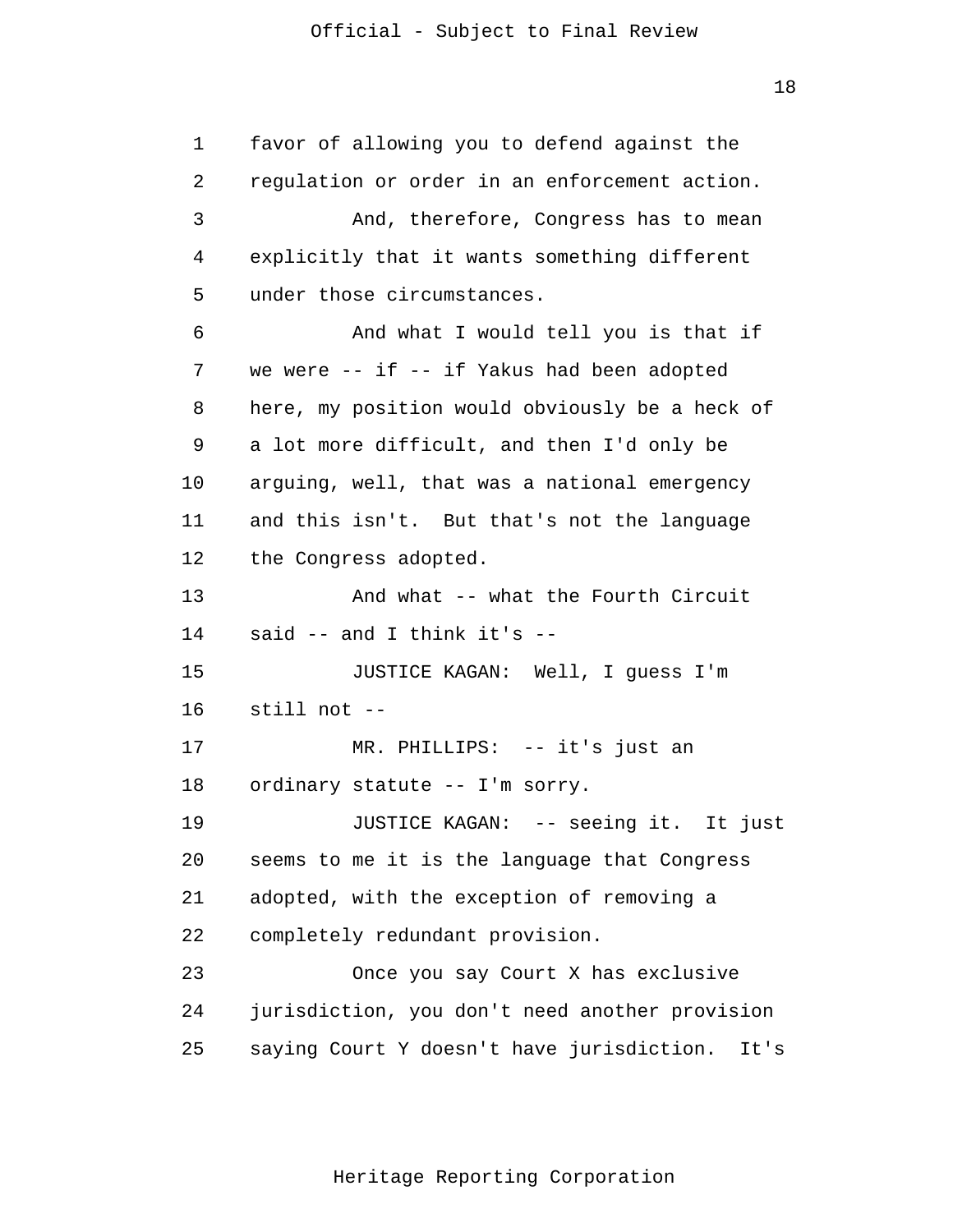19

1 2 3 4 5 6 7 8 9 10 11 12 13 14 15 16 17 18 19 20 21 22 23 24 25 implicit in the first statement. MR. PHILLIPS: If -- if Congress had not already adopted the -- the -- the rule that says you have -- you know, you have both, and this Court hadn't said, because you have both, that is the basis on which there is -- this estoppel operates against this defendant in a -- in a criminal action, that would be one thing. But that's -- that's how the statute was interpreted with that second provision in it. Congress then comes back and adopts a truncated version of that, doesn't say that it wants to go to the Yakus world. JUSTICE KAGAN: Well, truncated but with the word "exclusive" in it. MR. PHILLIPS: Right. And, again, I don't -- there's no question -- JUSTICE KAGAN: Exclusive means exclusive, Mr. Phillips, doesn't it? MR. PHILLIPS: Exclusive to do what? JUSTICE KAGAN: It means this Court and no other. MR. PHILLIPS: Right. To do what?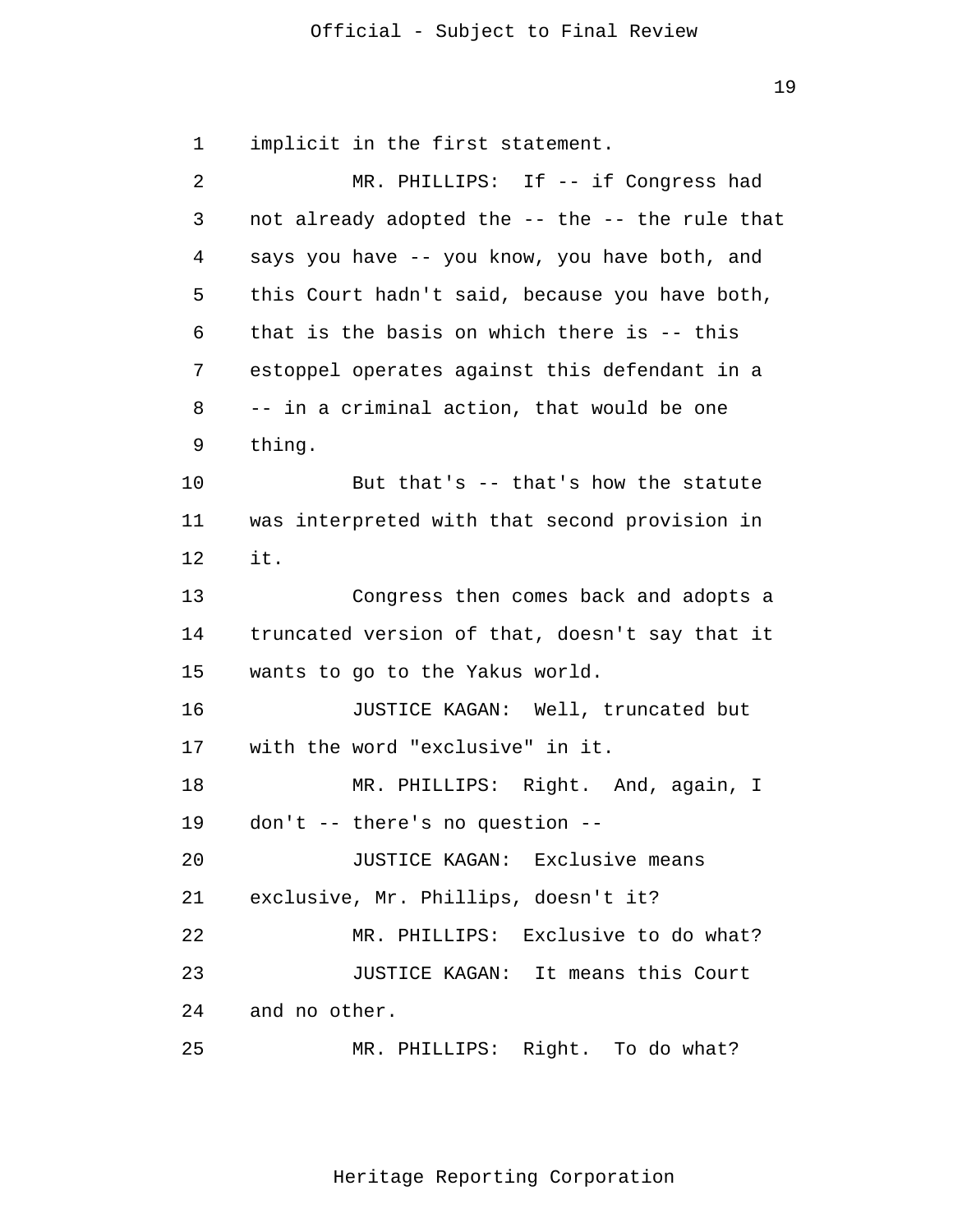$2.0$ 

 MR. PHILLIPS: That the -- that the 1 2 3 4 5 6 7 8 9 10 11 12 13 14 15 16 17 18 19 20 21 22 23 24 25 And the question is, is it -- is it to do -- to provide the kind of injunctive relief or declaratory relief -- JUSTICE KAVANAUGH: Do you -- do you see any -- MR. PHILLIPS: -- that 24 -- I'm sorry, Your Honor. JUSTICE KAVANAUGH: Keep going. statute subsequently in the Hobbs Act in 2349 specifically talks about judgments for declaratory relief. JUSTICE KAVANAUGH: The first sentence says determine the validity. The second says consider the validity. Do you see any difference in those two phrases? MR. PHILLIPS: I think the use of "consider the validity" is extraordinarily broad and says to those courts: Stay out of this business. And -- and -- and done for good reason. I mean, we were -- this was right after Pearl Harbor. There was price regulation in -- in effect. There was a need for the kind of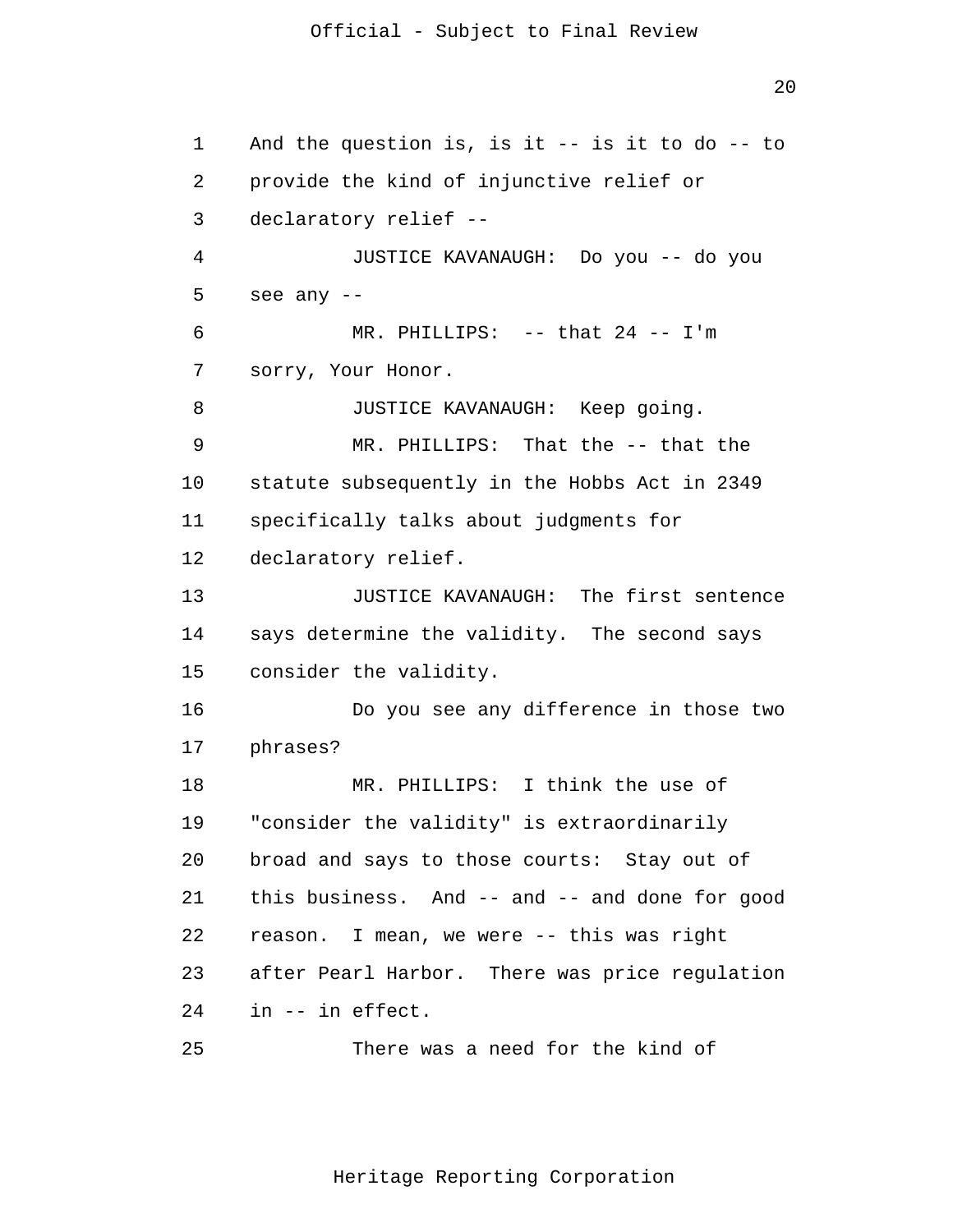21

1 2 3 4 5 6 consistency and nationwide decision-making, Mr. Chief Justice, that you talked about. Most of these are fine if what you're talking about is creating problems for regulated entities who monitor it and bring their actions and try to stop it.

7 8 9 10 11 12 13 14 But, when that doesn't happen and the agency goes beyond that and adopts interpretations, it should -- there's nothing in the Hobbs Act, which is just an ordinary judicial review statute, that should divest the district court of the authority to decide the question on the basis of the statute and its interpretation --

15 16 17 18 19 20 21 22 23 24 JUSTICE GORSUCH: So, Mister -- MR. PHILLIPS: -- of the regulations. JUSTICE GORSUCH: -- Mr. Phillips, on -- on -- on Yakus, you've emphasized the difference in the statutory language. I -- I -- I wonder whether there are a couple of other distinctions that you might comment on, and - and maybe there's a reason why you're not pursuing them, and that's the reason for my question.

25 One is the -- the separation of powers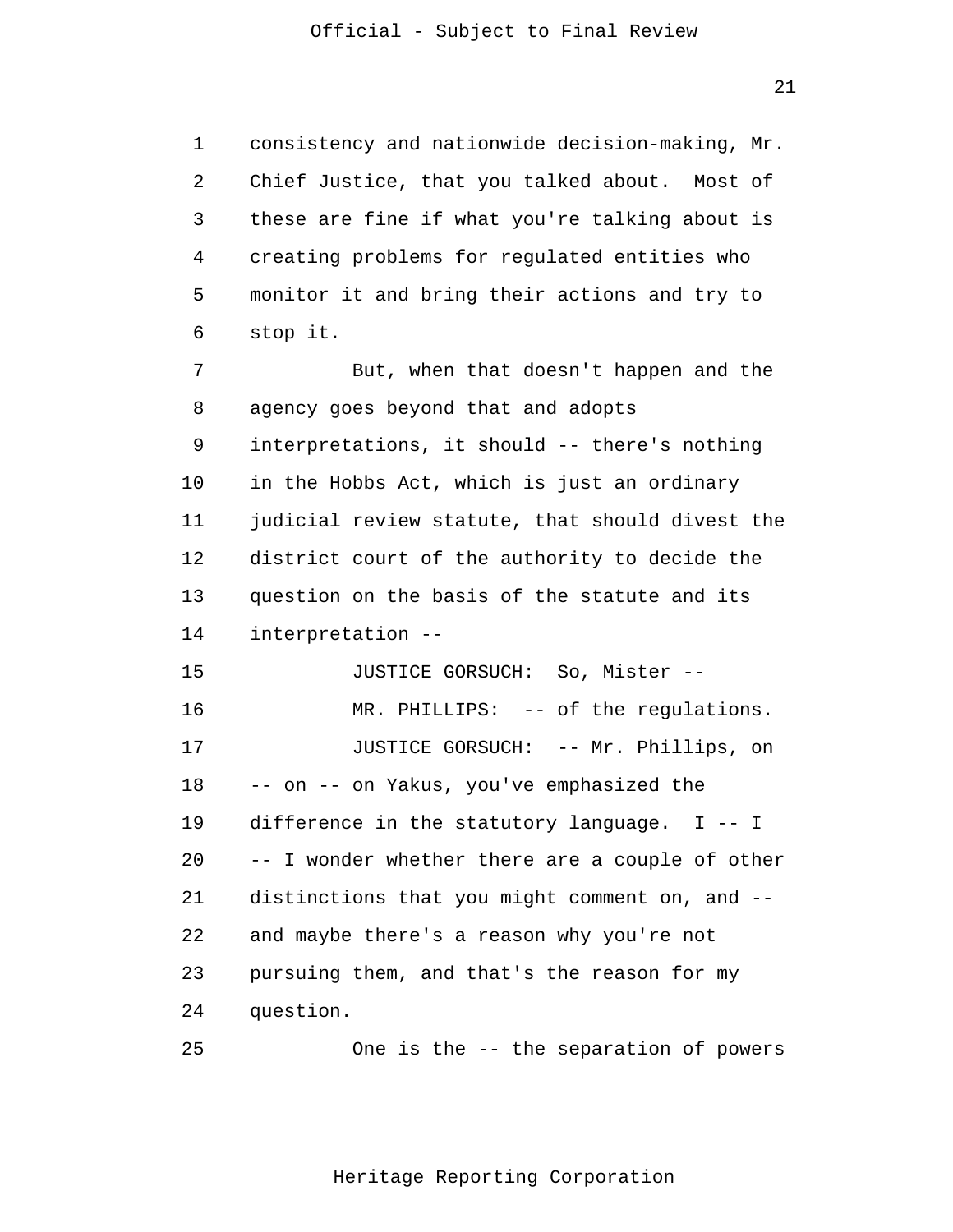22

1 2 3 4 5 6 7 8 9 10 11 12 13 14 15 16 17 18 19 20 21 22 23 24 25 difference, that there was a wartime measure and the executive had, arguably, some inherent authority in the area that's lacking when it comes to faxes, as important as they are. MR. PHILLIPS: Or were. JUSTICE GORSUCH: And the other -- or were, right, right, right. This -- this did take place a few years ago. And the other would be that  $--$  that  $-$ that there, I think Professor Bamzai makes this point, that you have  $a - - a - a$  proceeding in which there's a criminal -- a criminal proceeding and one of the elements is violation of the agency's price control regulation. And there you really are challenging the validity of that regulation if you're challenging the government's indictment. MR. PHILLIPS: Right. JUSTICE GORSUCH: Whereas, here, as I understand it, the regulation doesn't disappear tomorrow, and it isn't declared invalid in any meaningful sense. So those are distinctions I had understood to exist, but I'm -- I'm not hearing you argue them and I'm wondering why? MR. PHILLIPS: I -- I tried to make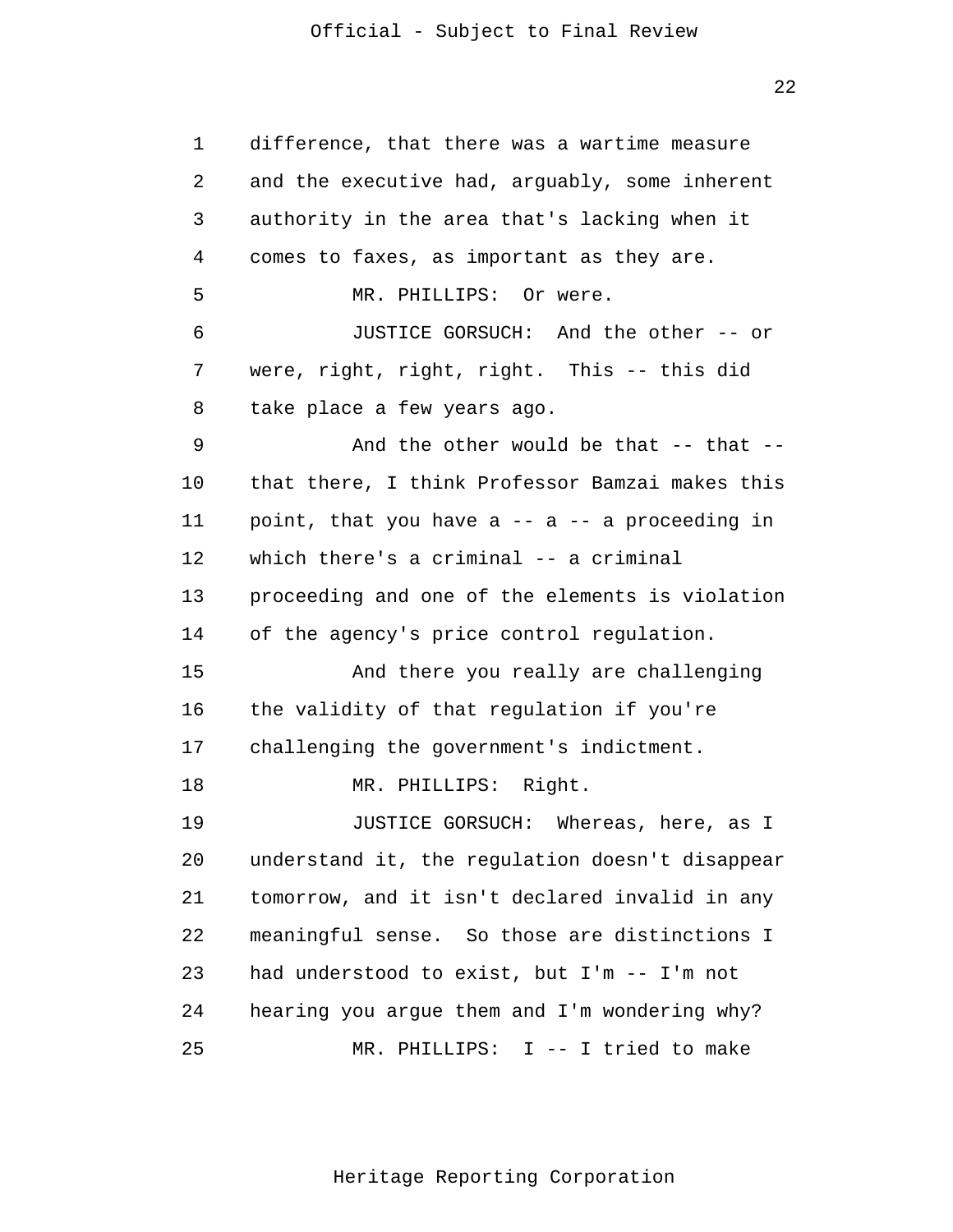23

1 2 3 4 5 6 7 8 9 10 11 12 13 14 15 16 17 18 19 20 21 22 23 24 25 the separation of powers point earlier because I do believe -- JUSTICE GORSUCH: Fair -- you did - you did try. I -- I grant you that. MR. PHILLIPS: So, I mean, and -- and I do think you have to interpret the Hobbs Act in light of the -- of the extraordinary separation of powers problem that you create by an over-expansive use of exclusive, unless Congress really means it and -- and then ties it up in a bow for you. JUSTICE KAGAN: So what -- what separation of powers problem do you create? MR. PHILLIPS: You create the problem that you have here, where the court of appeals says to the -- to the world: We don't have to harmonize the rule, the FCC's rule, with the statute. We can impose liability on someone under a rule that's set, and slavishly have to follow the rules set by the FCC. JUSTICE KAGAN: Well, I -- I think even the government agrees that a court can interpret a regulation. So you -- you might be quite right about that. But, on your broader point, why is it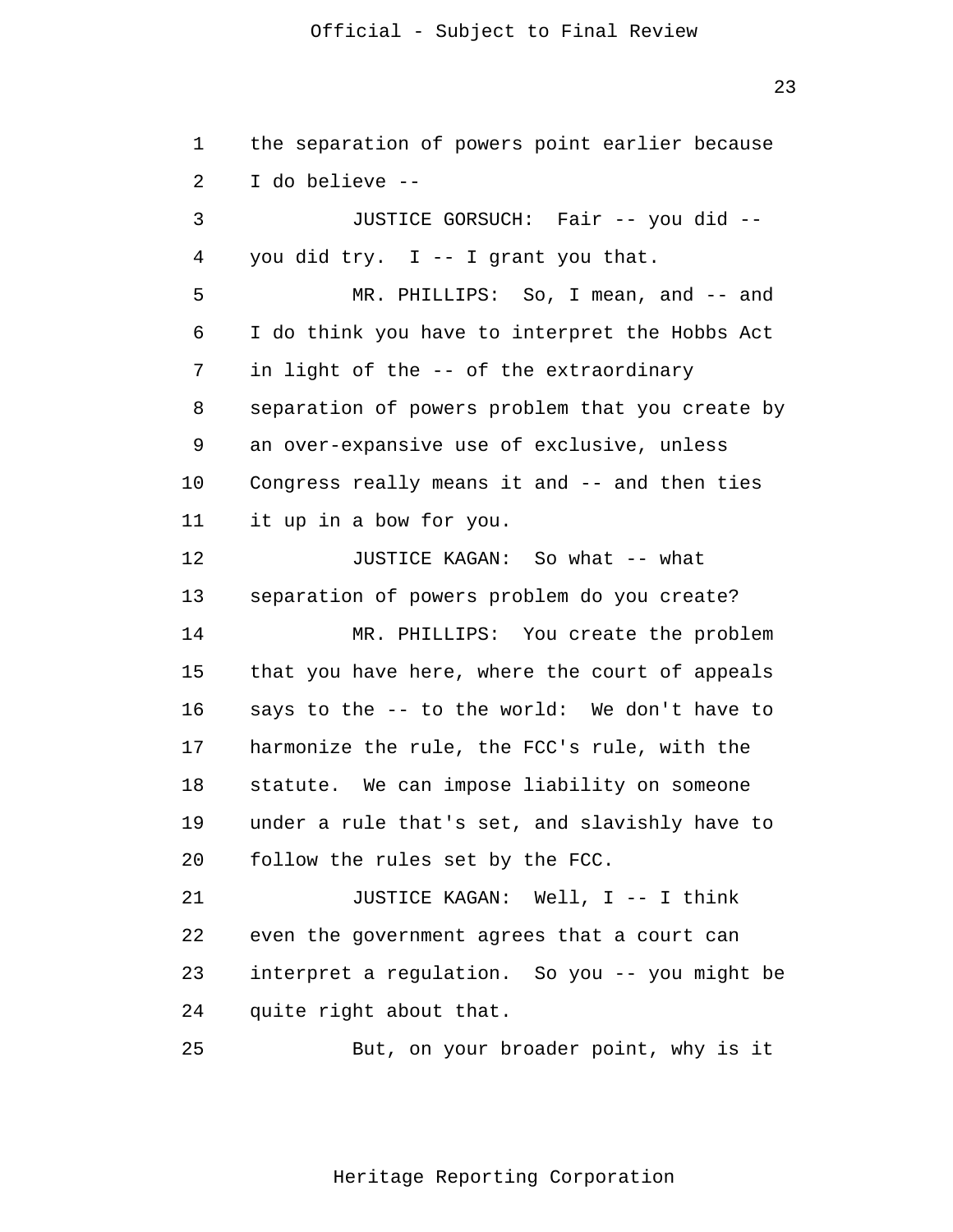$2.4$ 

1 2 3 4 5 a separation of powers problem to say: Of course, a court has to determine what the law is, but -- but it doesn't have to be every court at every time that determines what the law is.

6 7 8 9 10 11 It can be a particular court, the court of appeals, at a particular time, 60 days after an agency action. Whether it's the initial agency action or, as the district -- as the D.C. Circuit does, a -- a petition for a new agency action.

12 13 14 15 16 17 But why is that a separation of powers problem to limit the court and to limit the timing really in order to ensure uniformity and to ensure that the government is in the room when the determination about the regulation takes place?

18 19 20 21 22 23 24 25 MR. PHILLIPS: Well, because I think, at bottom, the -- the -- the -- the normal rule should be, in any situation in which you are being sued for violating a statute, and you are seeking to defend on the basis that you didn't violate the statute, and they're being told, no, you did violate the statute because there's a regulation, and that regulation is not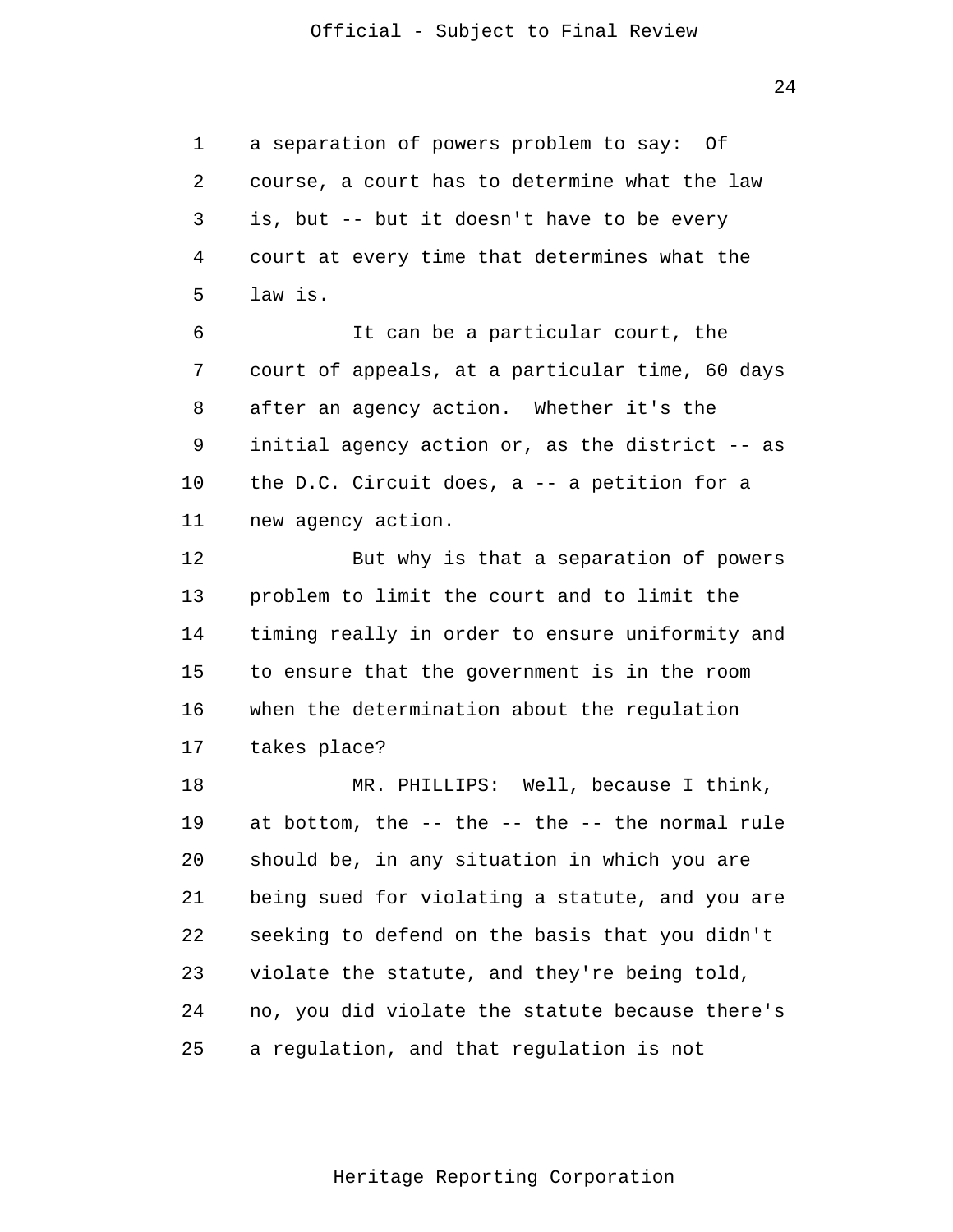25

| 1  | something you're entitled to challenge, you        |
|----|----------------------------------------------------|
| 2  | would ask is $--$ is that a situation $--$ I mean, |
| 3  | that seems like a separation of powers problem     |
| 4  | to me because district courts are in the           |
| 5  | business of dictating what the law is, not         |
| 6  | being slavishly adherent to the --                 |
| 7  | JUSTICE SOTOMAYOR: But the problem --              |
| 8  | MR. PHILLIPS: -- dictates of the                   |
| 9  | Commission --                                      |
| 10 | JUSTICE SOTOMAYOR: -- but the problem              |
| 11 | here is that what you're challenging is not the    |
| 12 | question presented.                                |
| 13 | The district court looked at your                  |
| 14 | argument and bought it and said we're not          |
| 15 | challenging -- you're right, this doesn't          |
| 16 | violate either the statute or the interpretive     |
| 17 | rule that the agency gave it.                      |
| 18 | MR. PHILLIPS: Right.                               |
| 19 | JUSTICE SOTOMAYOR: It was the court                |
| 20 | of appeals who read the interpretive rule          |
| 21 | differently. So it appears as if your              |
| 22 | challenge is really not to the jurisdiction of     |
| 23 | the court of appeals, because everybody knows      |
| 24 | it has jurisdiction either as an appeal from       |
| 25 | the district court or under the Hobbs Act,         |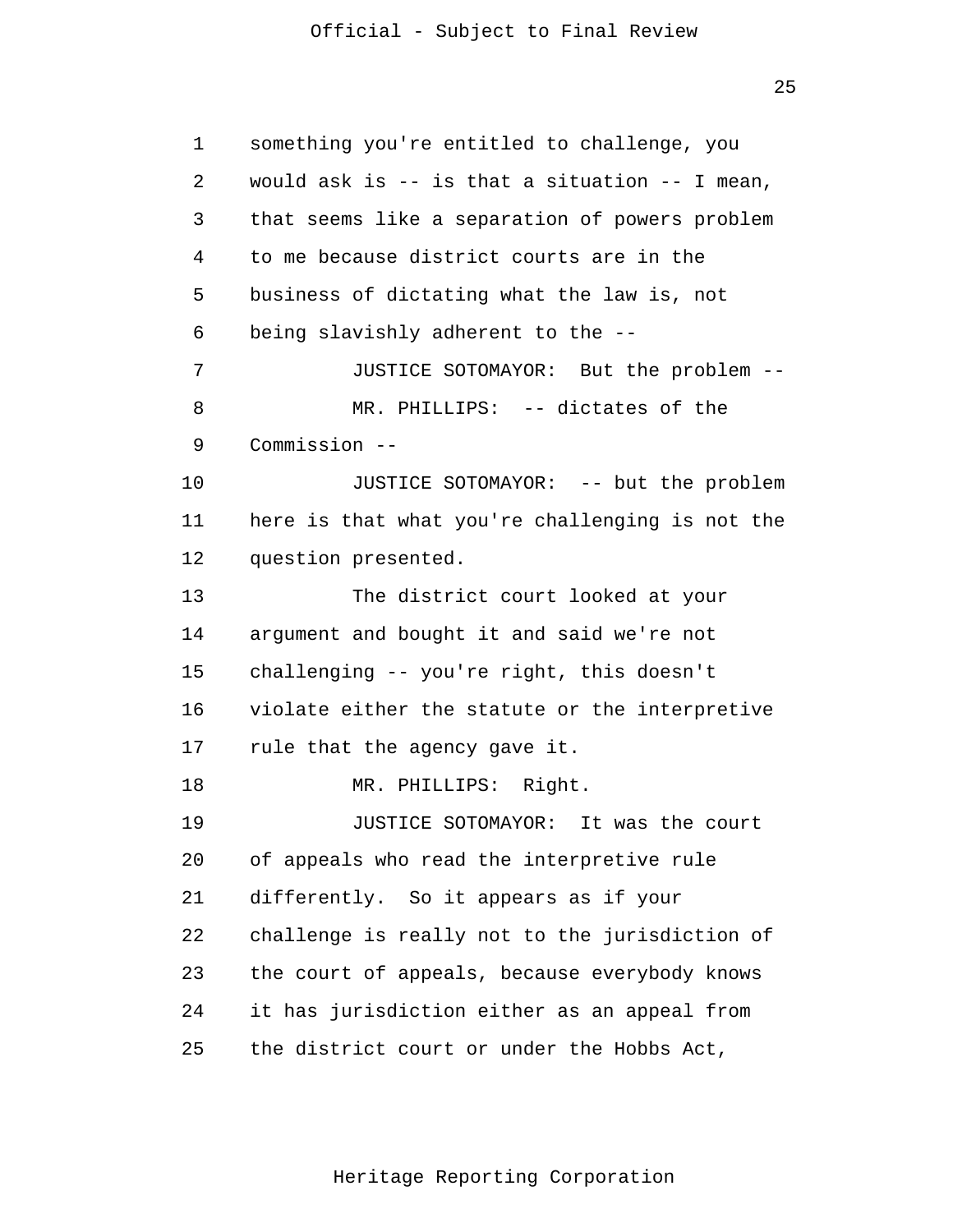MR. PHILLIPS: And if Congress -- I'm 1 2 3 4 5 6 7 8 9 10 11 12 13 14 15 16 17 18 19 20 21 22 23 24 25 because the Hobbs Act only gives the court of appeals -- under the Hobbs Act, maybe the FCC is the only one who can question it, but that's not the question presented that we had. MR. PHILLIPS: Right. But the way - to me, the way and the reason why the question that the Court rewrote came up the way it did was you have an ordinary situation where a district court does exactly what you would want a district court to do, which is to figure out what the statute means in light of the interpretation of the agency. And then you have this extraordinary statement made by the court of appeals which says, no, we're going to reverse that, and we're going to reverse that because the district court had no business getting into that -- into that inquiry to begin with. That seems to me offensive to core notions of separation of powers. JUSTICE KAVANAUGH: Well, there are - sorry, Your Honor. JUSTICE KAVANAUGH: There are statutes that explicitly preclude judicial review in

26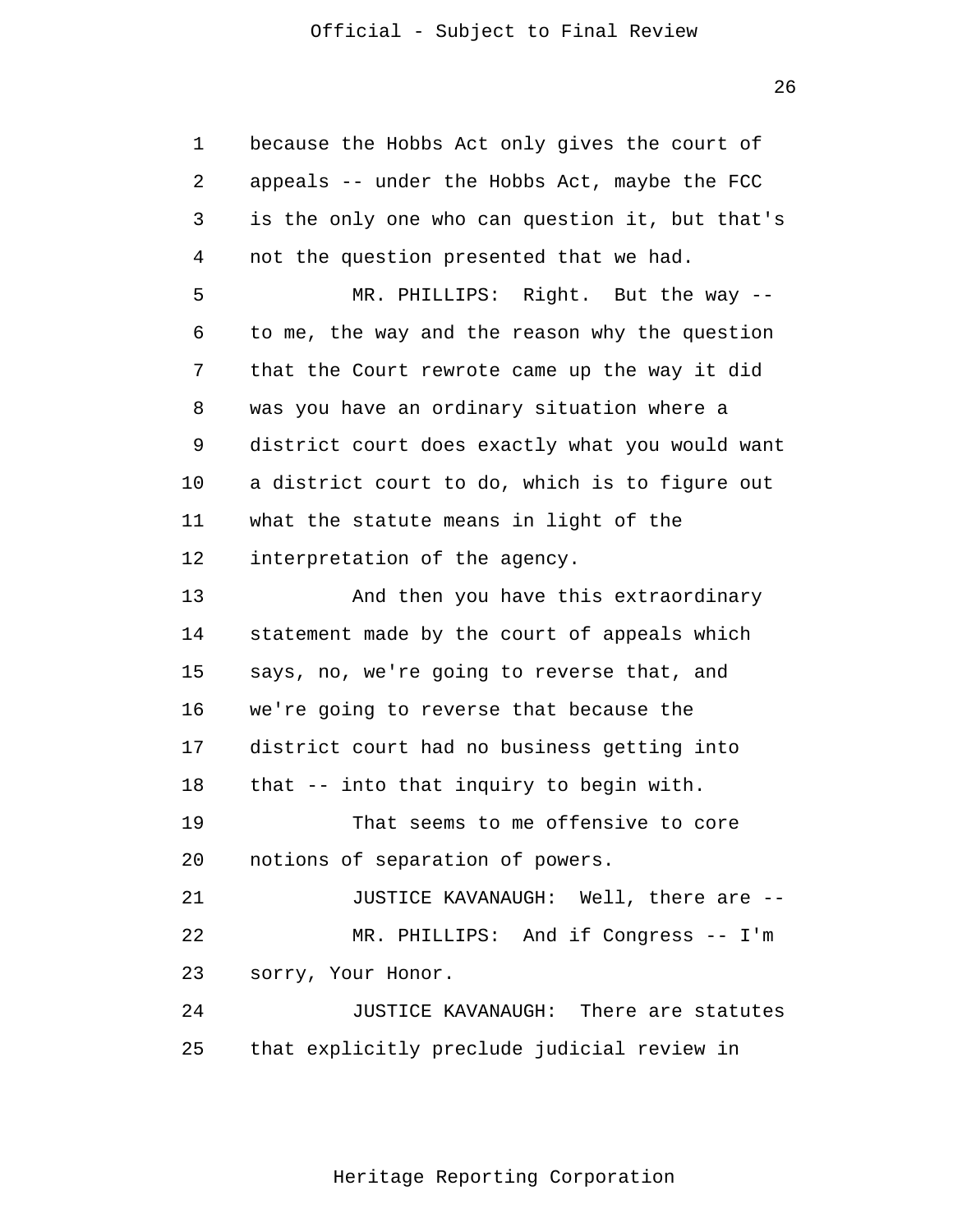27

```
 
JUSTICE KAVANAUGH: Are those 
1
 2
 3
 4
 5
 6
7
8
9
10
11
12
13
14
15
16
17
18
19
20
21
22
23
24
25
      enforcement proceedings, however, like the 
      Clean Air Act. 
               MR. PHILLIPS: Right. 
      unconstitutional? 
               MR. PHILLIPS: Probably not under the 
      circumstances. And --
               JUSTICE KAVANAUGH: Well, then, if 
      they're not unconstitutional, then that's --
      you don't really have a separation of powers 
      argument; you have more an argument about what 
      we should do with a statute that's silent about 
      the -- the -- whether judicial review is 
      available in the enforcement proceedings. 
               Some statutes --
               MR. PHILLIPS: I mean, part of -- I 
      mean, the -- the reason why it's hard for me to 
      tell you in the abstract whether the 
      environmental statutes are constitutional or 
      not constitutional is they have different 
      language than the statute here and certainly 
      different language than the Court had in --
               JUSTICE KAVANAUGH: But you don't 
      dispute --
               MR. PHILLIPS: -- in Yakus as well.
```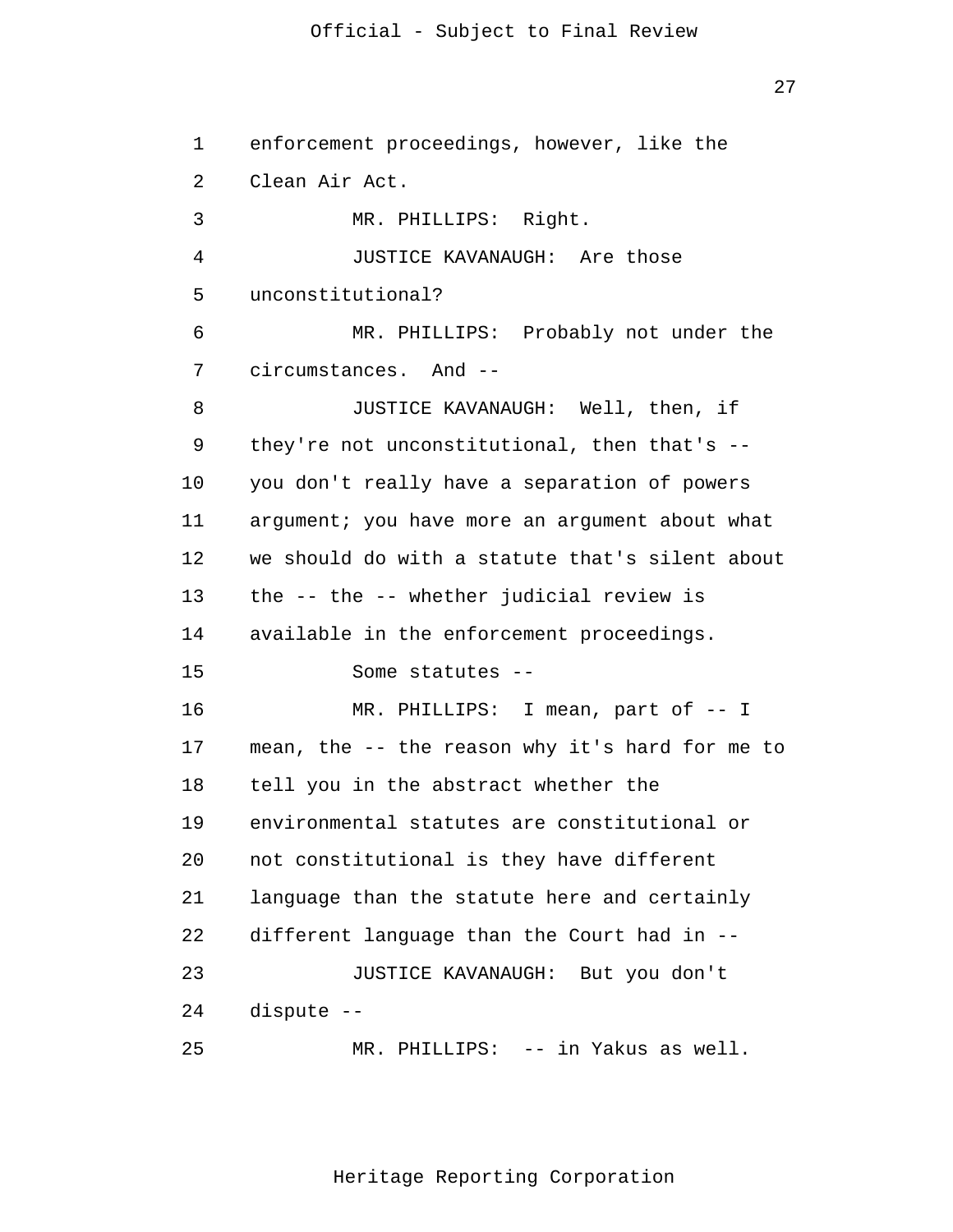28

| 1  | JUSTICE KAVANAUGH: -- you don't                     |
|----|-----------------------------------------------------|
| 2  | dispute that those statutes preclude --             |
| 3  | MR. PHILLIPS: Some forms --                         |
| 4  | JUSTICE KAVANAUGH: -- review?                       |
| 5  | MR. PHILLIPS: -- in some                            |
| 6  | circumstances.                                      |
| 7  | JUSTICE KAVANAUGH: Right.                           |
| 8  | MR. PHILLIPS: But, again, it seems to               |
| 9  | me they're much more useful as an understanding     |
| 10 | of, you know, would Congress have intended,         |
| 11 | because even assuming it's constitutional, it's     |
| 12 | something that the courts -- that Congress          |
| 13 | doesn't typically do.                               |
| 14 | JUSTICE KAVANAUGH: I agree with that.               |
| 15 | And $--$ but I $--$ I was just pressing the broader |
| 16 | -- how far you were going to press the broader      |
| 17 | point on separation of powers, right?               |
| 18 | There's some statutes that explicitly               |
| 19 | preserve judicial review, some statutes that        |
| 20 | explicitly bar the judicial review in the           |
| 21 | enforcement proceedings --                          |
| 22 | MR. PHILLIPS: Right.                                |
| 23 | JUSTICE KAVANAUGH: -- and then we're                |
| 24 | in the gray area where it's silent, right?          |
| 25 | MR. PHILLIPS: Right. But I -- and --                |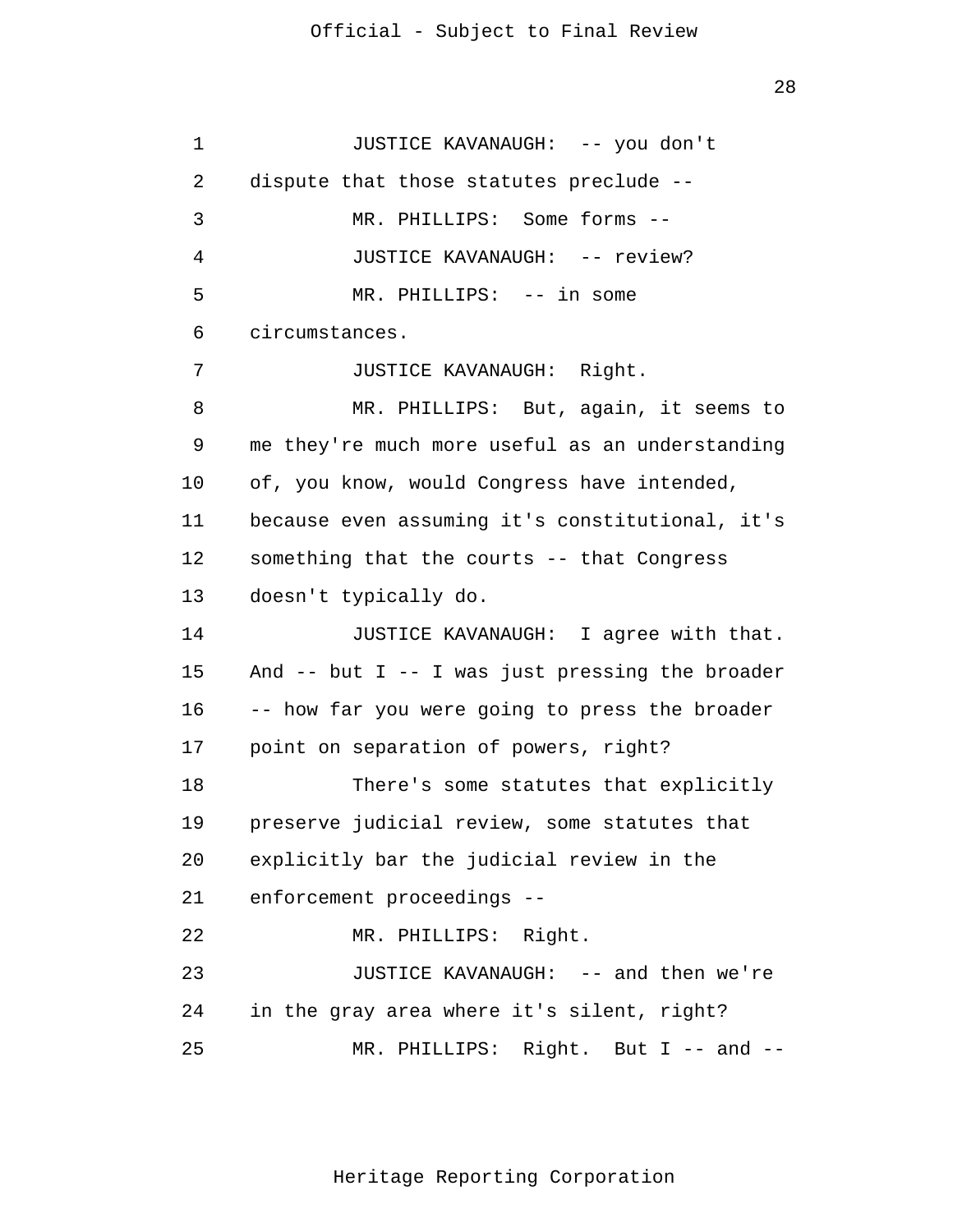29

| 1  | and I would -- and I would construe the silence |
|----|-------------------------------------------------|
| 2  | here in favor of saying we ought to have        |
| 3  | judicial review, but it -- but, in some ways,   |
| 4  | it goes back to Justice Gorsuch's question, and |
| 5  | it -- it's part of my problem with the -- with  |
| 6  | the EPA. I can envision circumstances where it  |
| 7  | would be unconstitutional as a separation of    |
| 8  | powers because one of the things that Yakus     |
| 9  | tells us is that the executive does have some   |
| 10 | authority here.                                 |
| 11 | We're talking about emergencies. And            |
| 12 | I don't know exactly the circumstances in which |
| 13 | Congress decided to limit the authority to      |
| 14 | review those issues and -- and how aggressive   |
| 15 | that's interpreted in various circumstances.    |
| 16 | And -- and, again, of course, there's           |
| 17 | the due process issue.                          |
| 18 | JUSTICE KAGAN: Could you talk --                |
| 19 | CHIEF JUSTICE ROBERTS:<br>Justice --            |
| 20 | Justice Breyer.                                 |
| 21 | MR. PHILLIPS: I'm sorry.                        |
| 22 | JUSTICE BREYER: I have a question.              |
| 23 | This may be very elementary, in which case just |
| 24 | tell me read the brief again. But the -- the    |
| 25 | -- the -- the statute refers to the FCC's       |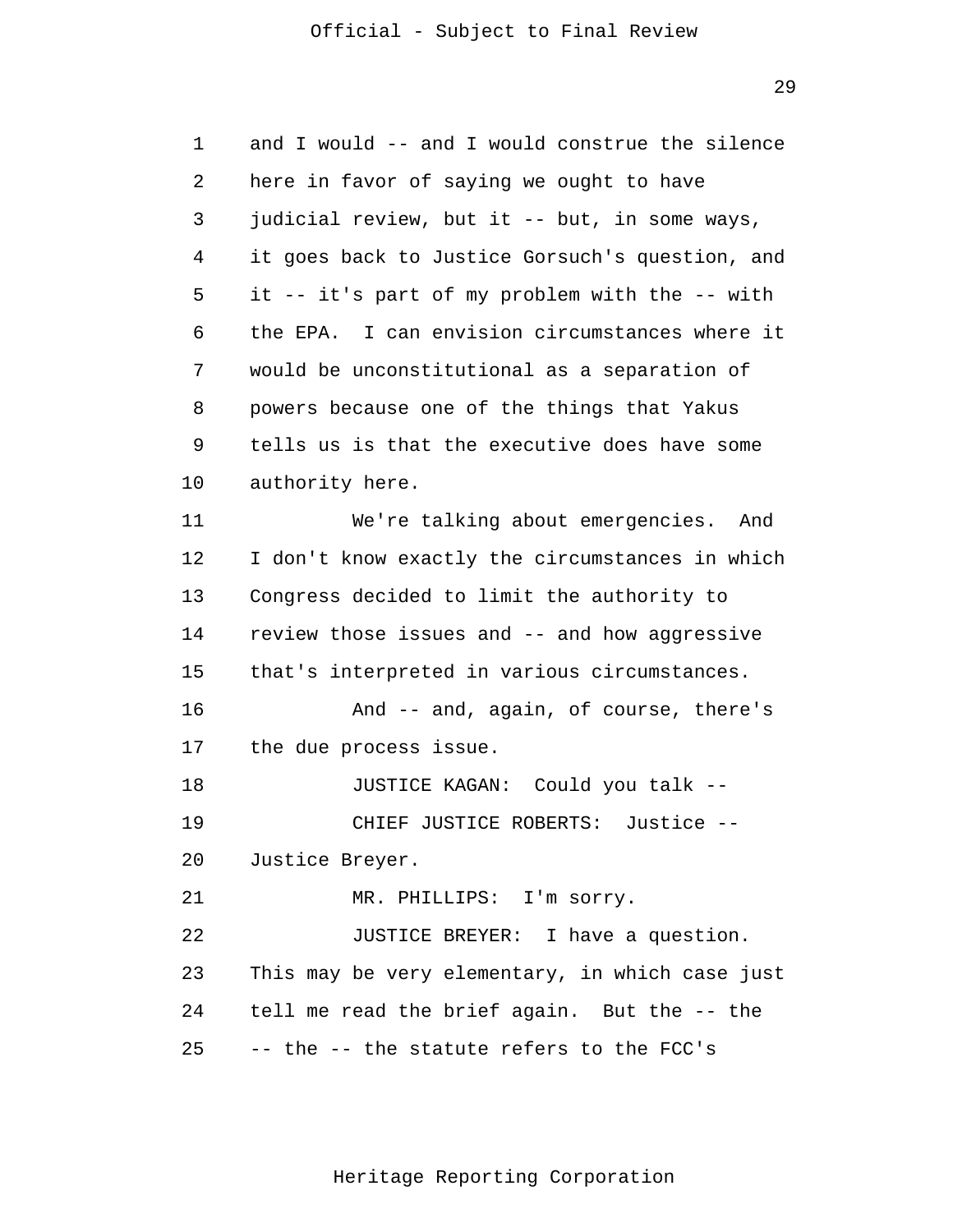30

1 2 3 4 5 6 7 8 9 10 11 12 13 14 15 16 17 18 19 20 21 22 23  $2.4$ 25 review of FCC final orders. And then, when you read down the statute, it talks about review of rules, regulations -- MR. PHILLIPS: Right. JUSTICE BREYER: -- and orders, but not those of the FCC. It doesn't have it in that section. Then, if you look up final order, if you look it up in -- if you look up "order" in the APA, it refers to a final decision -- "final" comes from the review part -- other than rule-making. So how does -- here -- here we have - how is that supposed to work? Is -- is it everybody knows it? I have another final absurd obvious question too, which you can tell me both, and that is what happens -- a lot of rules are -- these are my only two questions. Can I -- shall I ask both? (Laughter.) JUSTICE BREYER: You want me to ask both or in order? MR. PHILLIPS: I won't hold -- I won't hold you to that, Justice Breyer. JUSTICE BREYER: Okay. The -- the -the other one is, look, there are -- there are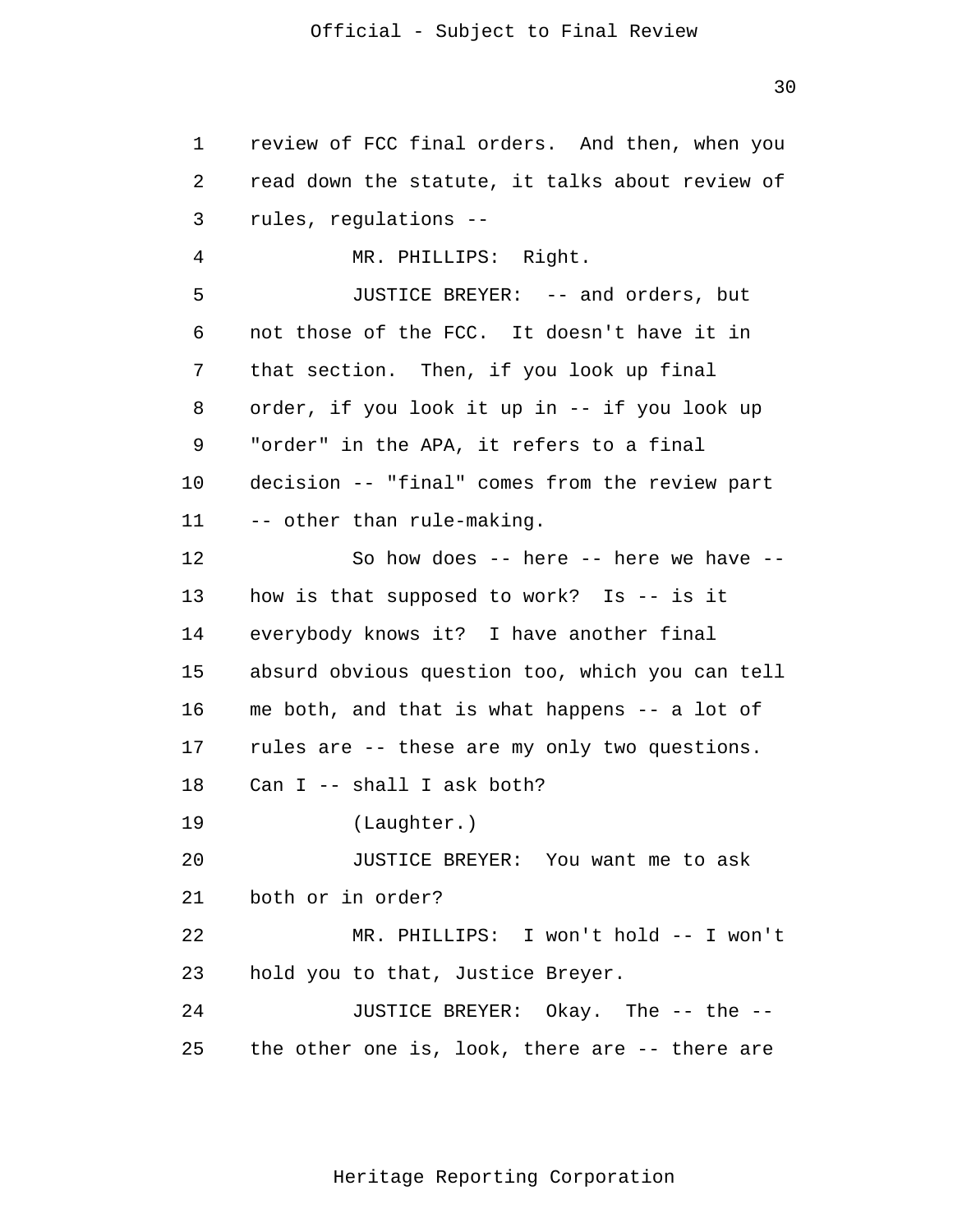31

1 2 3 4 5 6 7 8 9 10 11 12 13 14 15 16 17 18 19 20 21 22 23 24 25 lots of -- rule-making normally, you review in the court of appeals. There are all kinds of things that do that. So what happens to a person who wasn't born yet or what happens to a business that wasn't formed yet? There must be law on that. This can't be the first -- you know, here they were, by the way, but, I mean, how do we work it in the normal case? So those are my two questions. You've got them both? MR. PHILLIPS: I've got them both. JUSTICE BREYER: Okay. MR. PHILLIPS: Let me take them in the -- in the opposite order. I think the answer to the second one is -- I mean, it's a very deep and fundamental due process -- JUSTICE BREYER: Yeah. MR. PHILLIPS: -- problem. If you've never had an opportunity to obtain review of the agency's decision-making, never could have, the idea that you are subsequently barred under these circumstances is absurd to the process. JUSTICE BREYER: Right, right. So there must be a holding on that. Is there no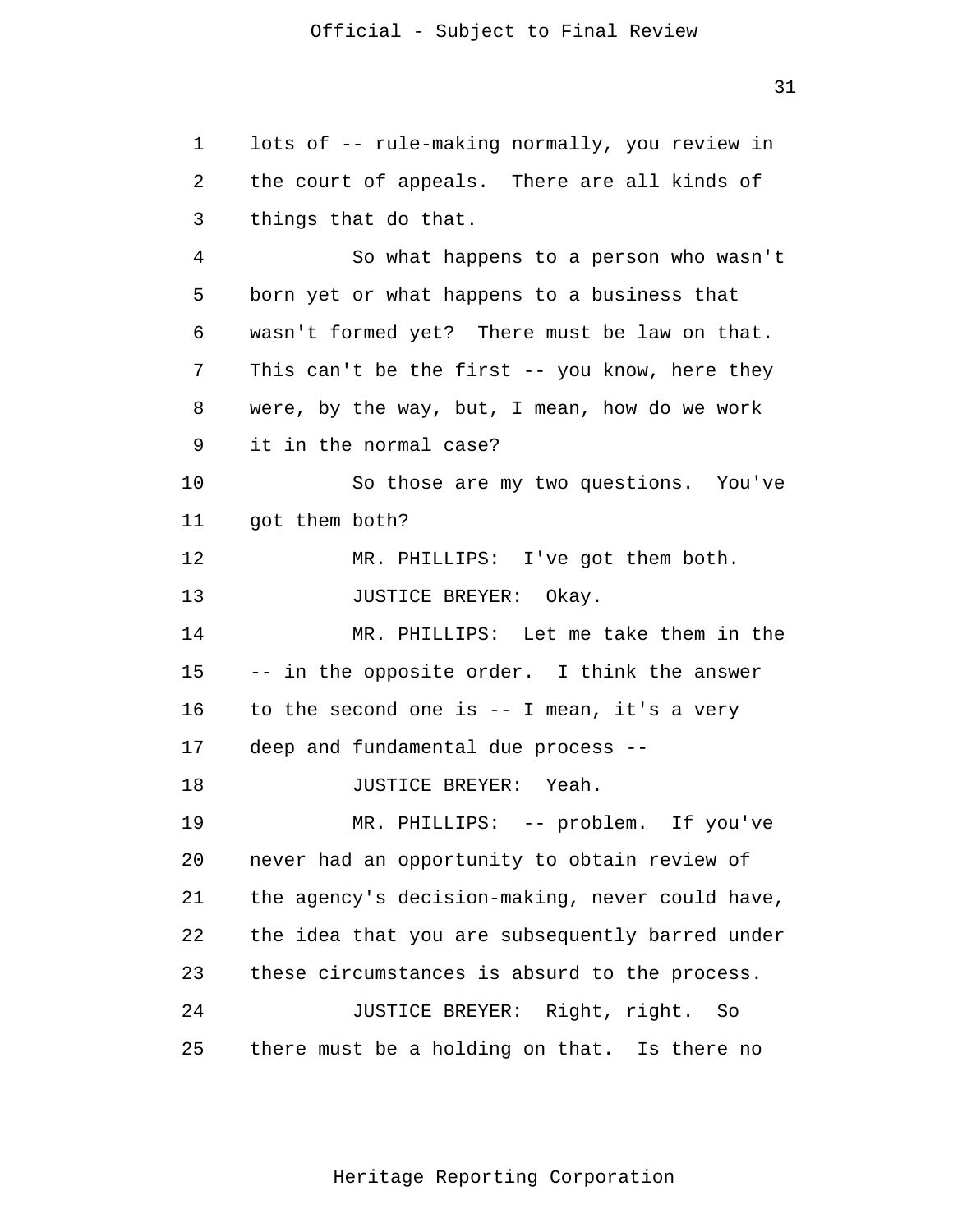32

1 2 3 4 5 6 7 8 9 10 11 12 13 14 15 16 17 18 19 20 21  $2.2<sup>2</sup>$ 23 24 25 case -- there's no case on that, I guess. MR. PHILLIPS: Well, my guess is most -- most courts wouldn't entertain the suggestion that you're not allowed to -- JUSTICE BREYER: Therefore, there is no case? MR. PHILLIPS: At least I don't -- I've -- I've not seen one -- JUSTICE BREYER: Okay. MR. PHILLIPS: -- where the issue was being fought. JUSTICE BREYER: All right. What about the first one, which is just my confusion about the statute. See,  $I$  -- I see the word "final" order. MR. PHILLIPS: Right. JUSTICE BREYER: I'm trying to reconcile this with the APA. MR. PHILLIPS: Right. Well, what we  $--$  what we  $--$ JUSTICE BREYER: Go back to the APA? Order is not -- MR. PHILLIPS: I don't think this is a final order within the meaning of -- of that provision in the Hobbs Act. I mean, that's the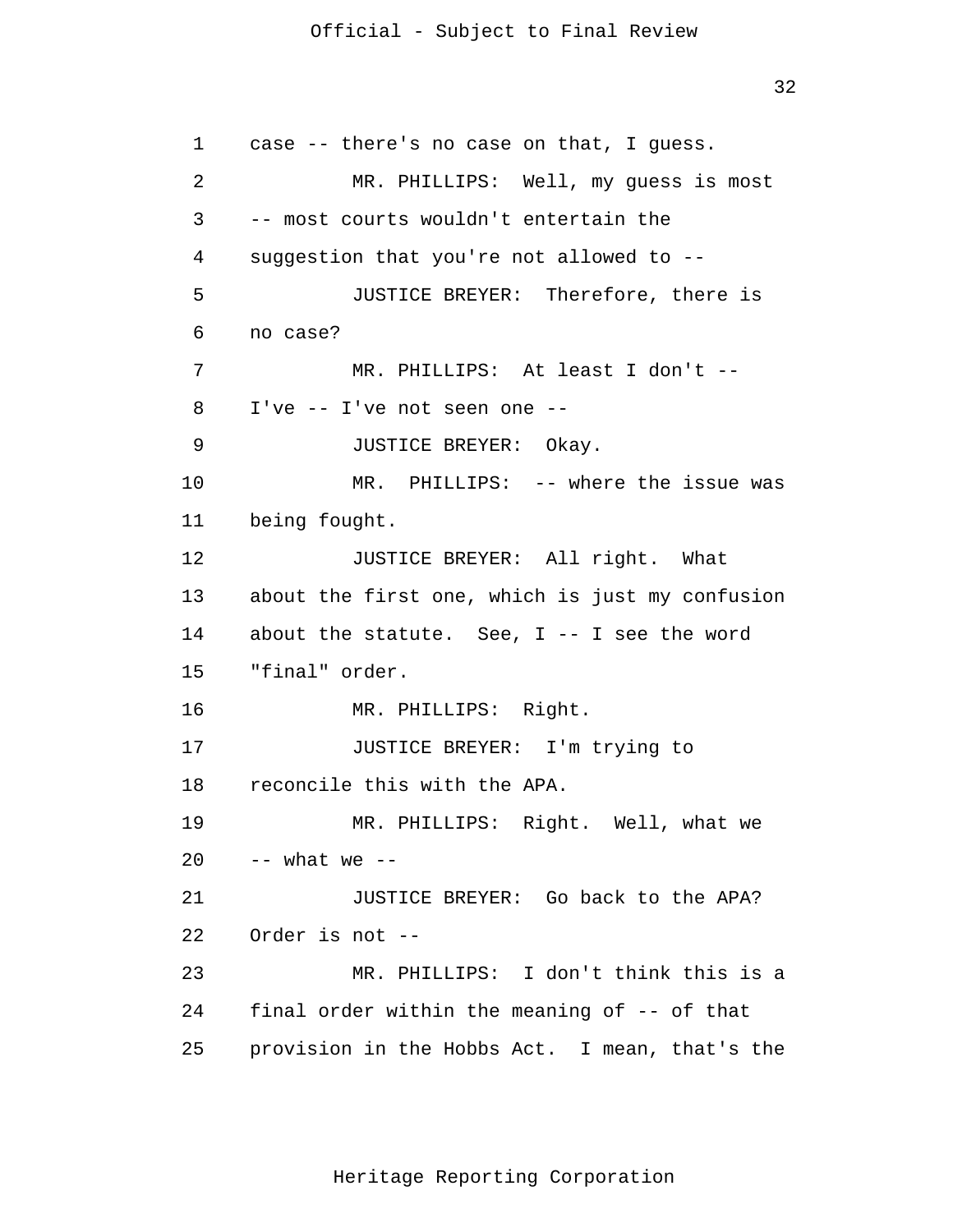1 2 3 4 5 6 7 8 9 10 11 12 13 14 15 16 17 18 19 20 21 22 23  $2.4$ 25 last part of our brief -- JUSTICE BREYER: So I should ask the other side? Okay. MR. PHILLIPS: -- on the interpretive rule. JUSTICE BREYER: Okay. MR. PHILLIPS: I realize there's a lot of water under that bridge in terms of things that have been reviewed that way, but the reality is -- and -- and I do think the -- the FCC's method of decision-making here is -- is one that's reasonably called into question because there are very specific rules that were adopted as part of this order and there was very specific notice and comment as to those. And none of that went to the part of the order that now is being used or asserted against my client as absolutely binding and without any opportunity for judicial review. JUSTICE GINSBURG: How did -- JUSTICE BREYER: Well, what -- what about your -- was your client around at the time? MR. PHILLIPS: They were, but they weren't using faxes.

Heritage Reporting Corporation

33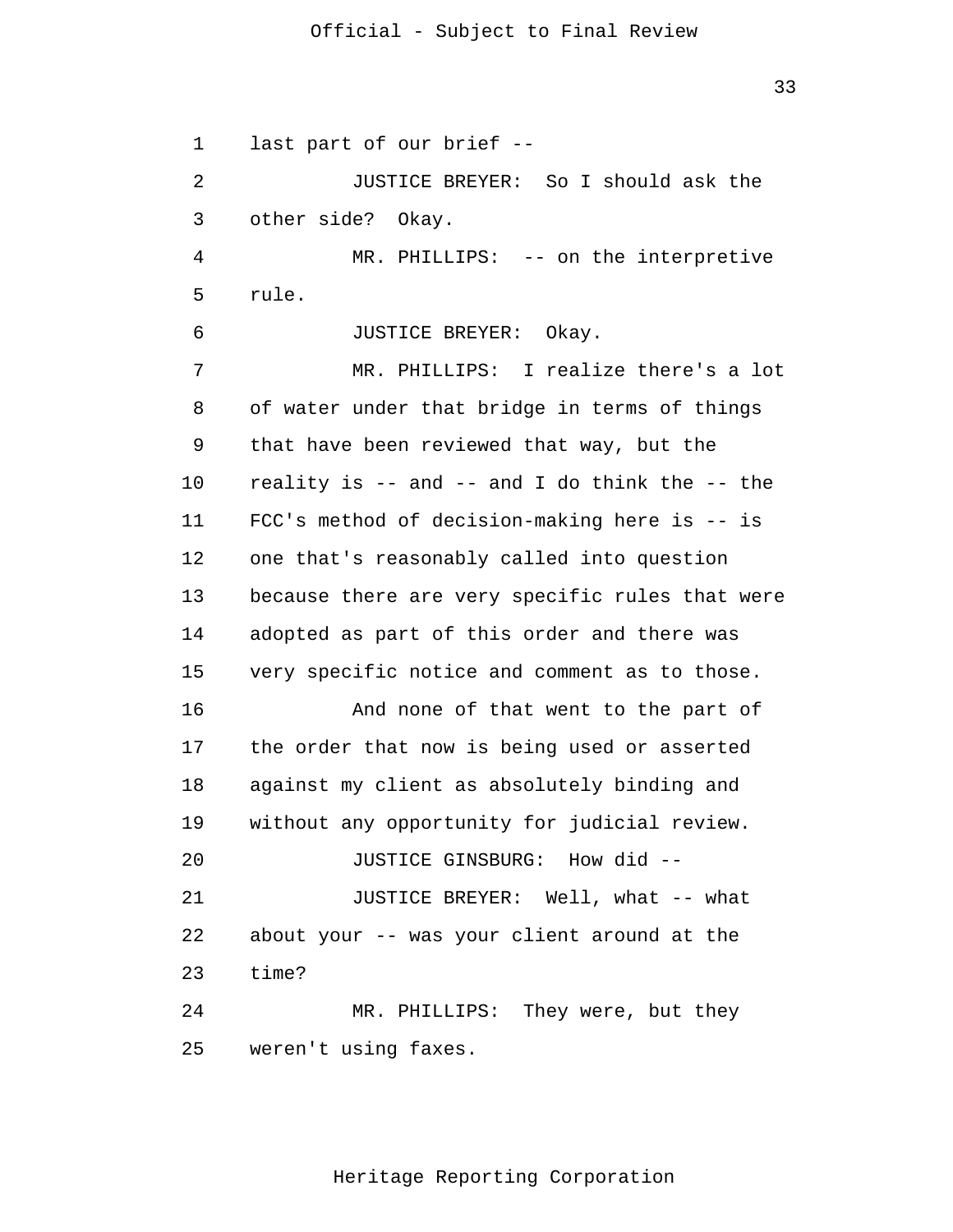34

 appeals when it's first promulgated or 90 days 1 2 3 4 5 6 7 8 9 10 11 12 13 14 15 16 17 18 19 20 21 22 23  $2.4$ 25 JUSTICE BREYER: So what about a rule that says, I'm sorry, people who are around have to come and challenge it in the court of thereafter? What's wrong with that? MR. PHILLIPS: The problem with that is, one, if you haven't been adversely affected by it, you have no injury in fact, you can't go to an Article III court and complain about it under those circumstances. CHIEF JUSTICE ROBERTS: Justice -- Justice Kagan? JUSTICE KAGAN: May I ask if you would just talk a little bit about the argument, I think it's at the end of your brief, that this is really an interpretive rule and, whatever is true of any other rules, interpretive rules are different. MR. PHILLIPS: Yeah. JUSTICE KAGAN: And then to also tell me why you think that's not waived. And then to also tell me why you think your main argument is not waived. MR. PHILLIPS: The -- the -- the main argument is not waived because the court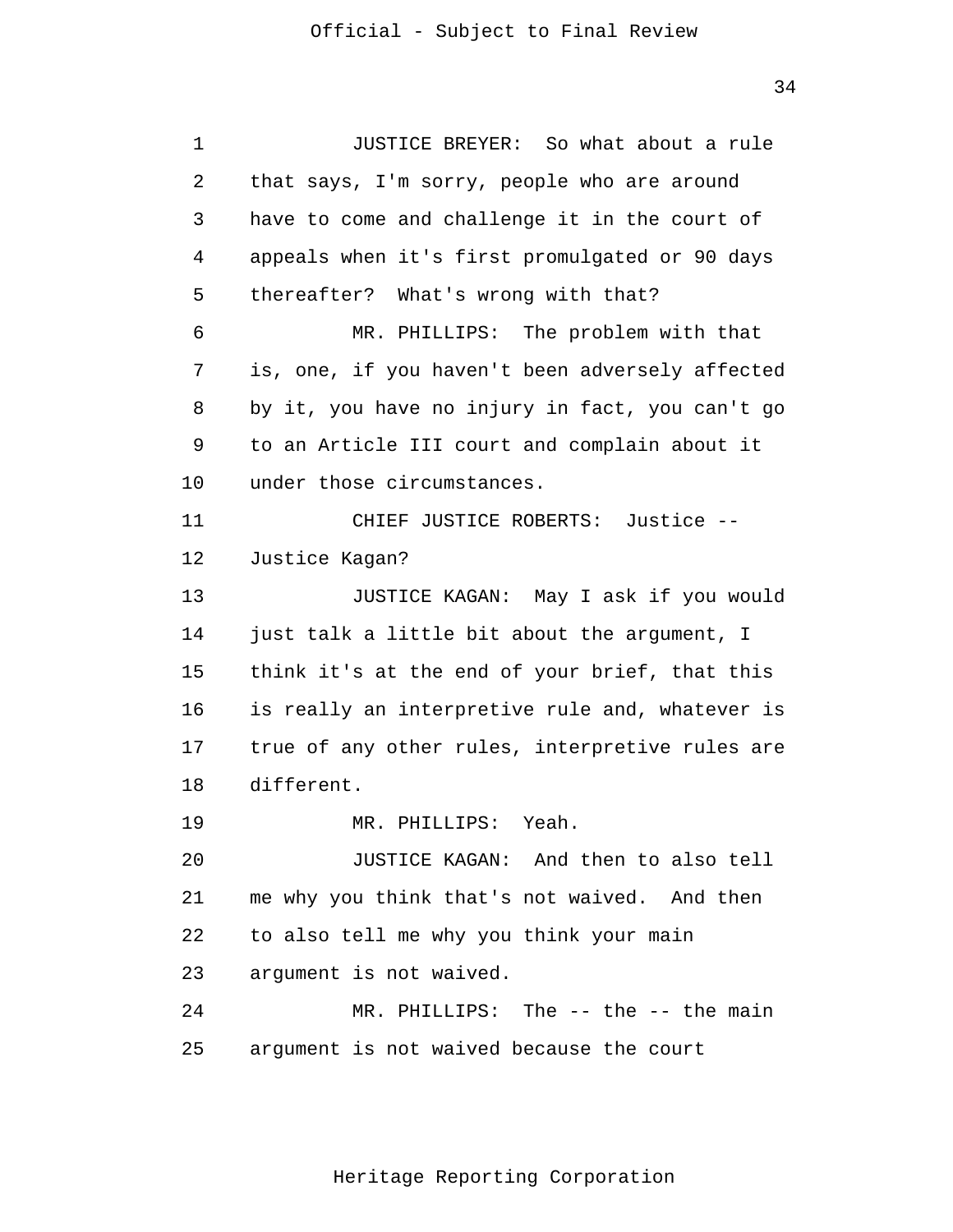1 2 3 specifically said it did not have to harmonize the interpretation of the FCC with the statute under these cases.

4 5 6 JUSTICE KAGAN: And I don't want -- MR. PHILLIPS: And that's our - that's the core of our main argument.

7 8 9 10 11 12 13 14 15 16 17 18 19 20 21 JUSTICE KAGAN: I don't want to take a lot of your time, but the -- but the point, of course, is  $--$  and you  $--$  I can read a bunch of stuff and I don't want to do that. Is -- is there a bunch of times where you said in the district court and then in your petition that you were not arguing that the -- you know, that you were not arguing that the district court should ignore the rule, that you accepted -- MR. PHILLIPS: No, I mean, what we -- JUSTICE KAGAN: -- that you accepted Hobbs, essentially? MR. PHILLIPS: Well, I don't know that we accepted Hobbs so much as we were perfectly comfortable with the district court's

23 determination that if you interpret the statute and the regulation and -- and lay it against

 $2.4$ our conduct, there was nothing wrong and,

25 therefore, no basis for liability.

22

Heritage Reporting Corporation

35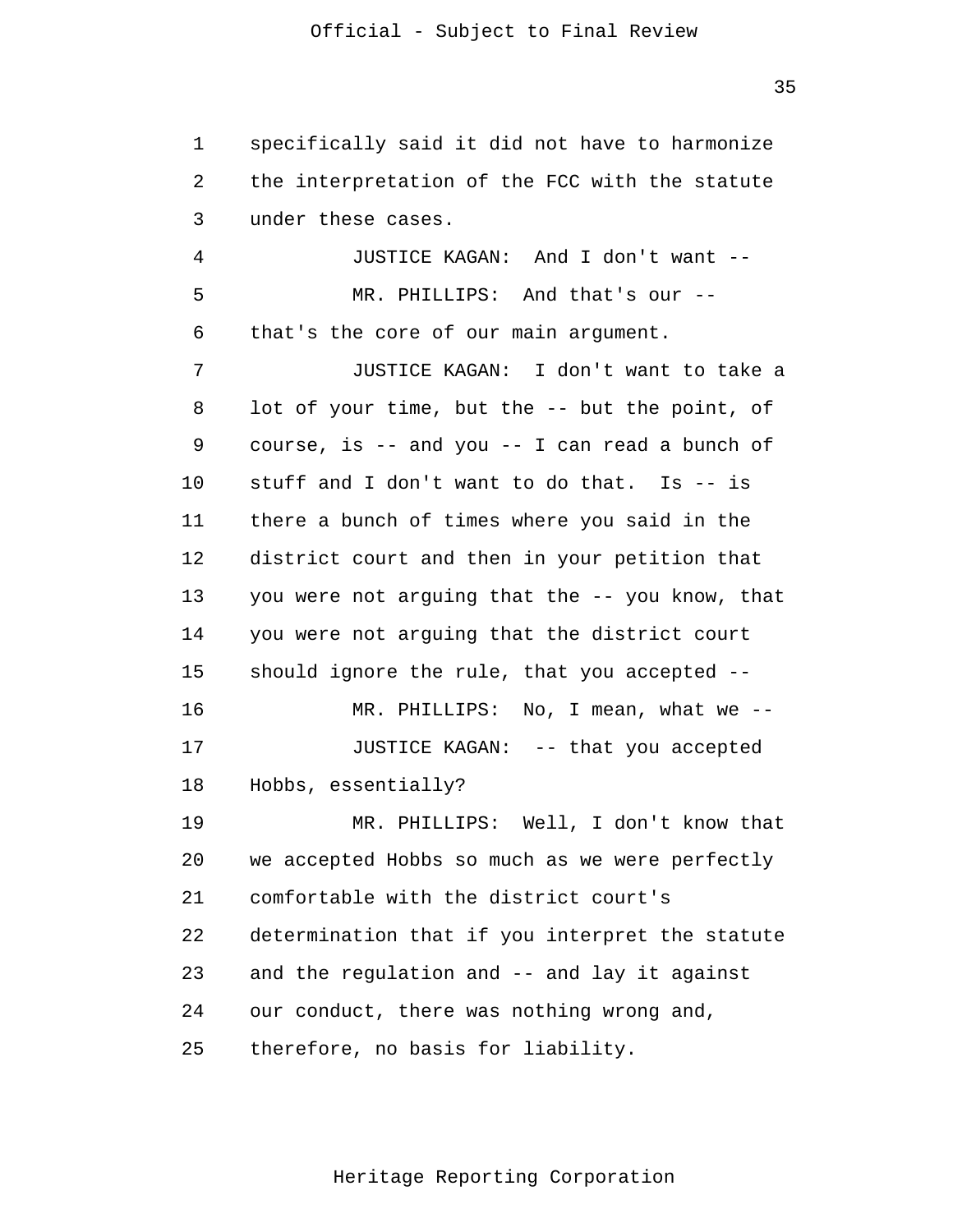| 1  | It was when the Fourth Circuit said we          |
|----|-------------------------------------------------|
| 2  | -- you can't look at that at all or take any in |
| 3  | -- into account, that's when we started to      |
| 4  | complain. And then this Court said: Does the    |
| 5  | Hobbs Act deprive the district court of the     |
| 6  | authority to do that? This is precisely raised  |
| 7  | by that holding of the Fourth Circuit in -- in  |
| 8  | this particular case.                           |
| 9  | On the interpretive rule point, again,          |
| 10 | the question you asked is, does the Hobbs Act   |
| 11 | prevent this? We answered that question.        |
| 12 | Admittedly, this issue was not raised before,   |
| 13 | but that's the question you posed, and we felt  |
| 14 | an obligation to give you a full answer to that |
| 15 | question.                                       |
| 16 | If -- if you had simply granted the             |
| 17 | petition, I doubt we would have made that last  |
| 18 | argument. But that's why we --                  |
| 19 | JUSTICE SOTOMAYOR: So is your                   |
| 20 | point --                                        |
| 21 | MR. PHILLIPS: -- put it in front of             |
| 22 | the Court.                                      |
| 23 | JUSTICE SOTOMAYOR: -- is that point             |
| 24 | that interpretive rules are not subject to the  |
| 25 | Hobbs Act at all?                               |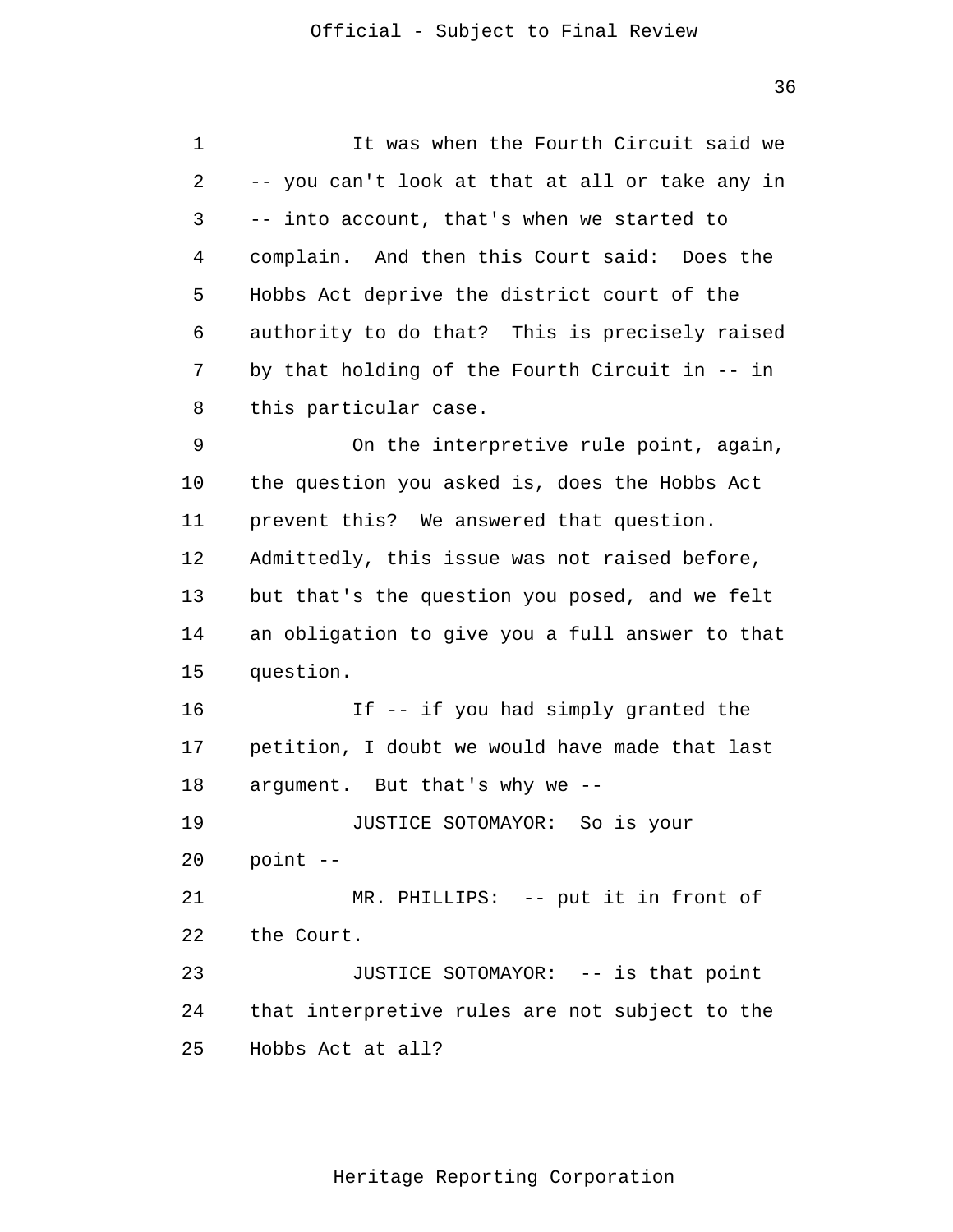37

 JUSTICE SOTOMAYOR: Is that your JUSTICE SOTOMAYOR: Yes. MR. PHILLIPS: Absolutely. 1 2 3 4 5 6 7 8 9 10 11 12 13 14 15 16 17 18 19 20 21 22 23 24 25 MR. PHILLIPS: Yes, Your Honor. point? MR. PHILLIPS: That's our last point, yes, Your Honor. JUSTICE SOTOMAYOR: Okay. So the district court and the Fourth -- and the circuit court can both look at whether the interpretive rule is right under the statute? MR. PHILLIPS: Yes, that's absolutely correct, Your Honor. CHIEF JUSTICE ROBERTS: Thank -- JUSTICE SOTOMAYOR: Do you think that was adequately briefed here? MR. PHILLIPS: In this Court? CHIEF JUSTICE ROBERTS: Thank you, counsel. MR. PHILLIPS: Thank you, Your Honor. CHIEF JUSTICE ROBERTS: Mr. Hara. ORAL ARGUMENT OF GLENN L. HARA ON BEHALF OF THE RESPONDENT MR. HARA: Mr. Chief Justice, and may it please the Court: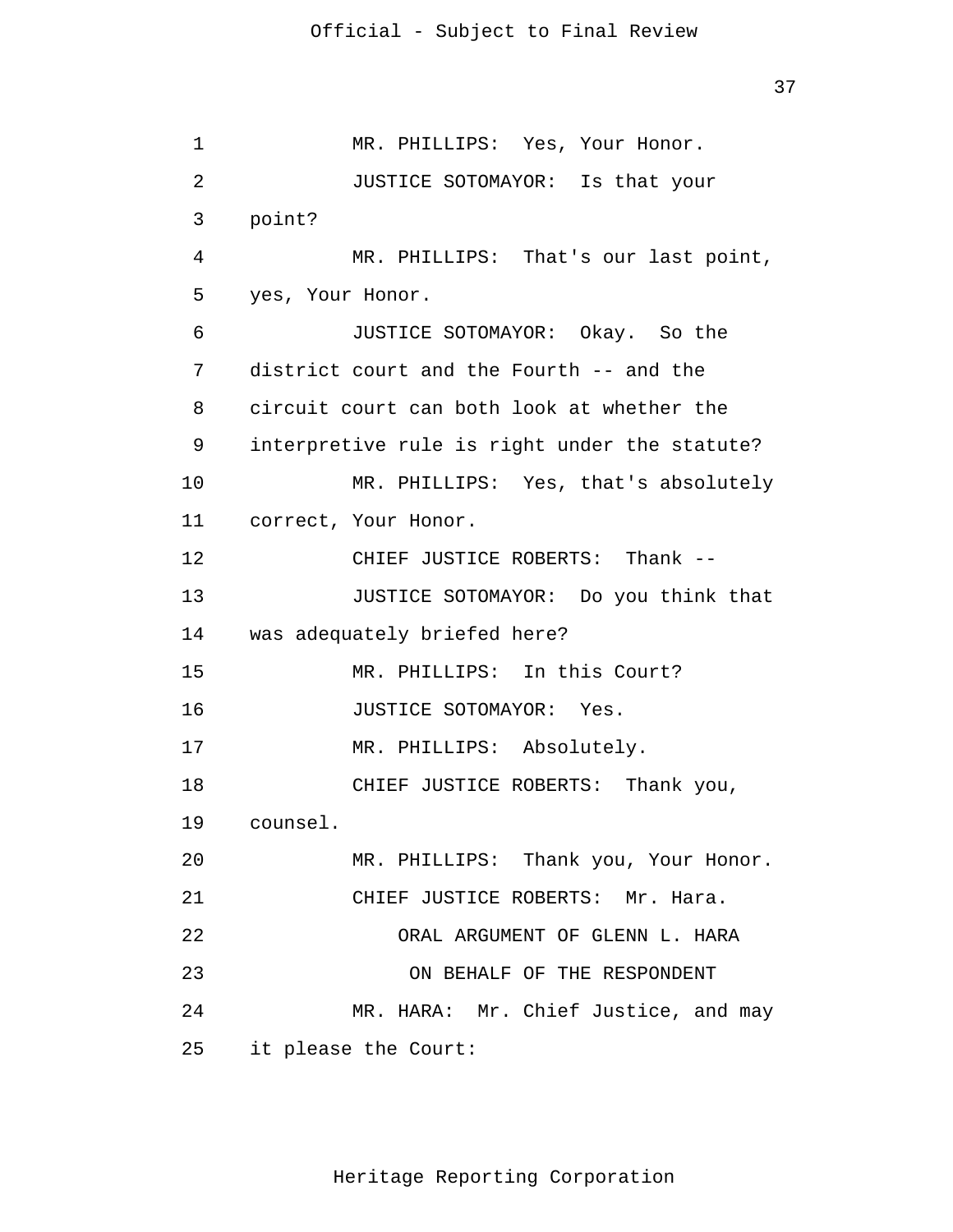38

1 2 3 4 5 6 7 8 9 10 11 12 13 14 15 16 17 18 19 20 21 22 23  $2.4$ 25 When a district court refuses to accept a final order of the FCC interpreting the TCPA on the basis that it's inconsistent with the statute, that court is determining the validity of the order. And that -- JUSTICE GINSBURG: The district court didn't find that the regulation was inconsistent with the statute. It read the regulation to be in harmony with the statute. The district court did not find that the - there was a clash between the statute. MR. HARA: That's exactly right, Justice Ginsburg. The district court in this case interpreted the 2006 rule to mean what PDR says it means. And then that ruling was reversed by the Fourth Circuit Court of Appeals. The Fourth Circuit held paragraph 52 of the 2006 order creates a per se rule that a fax offering free goods or services is an advertisement, as -- as we advocated for. Now, having lost on its interpretive argument, PDR says it wants to do something that it never said it wanted to do before. Now it does want to challenge the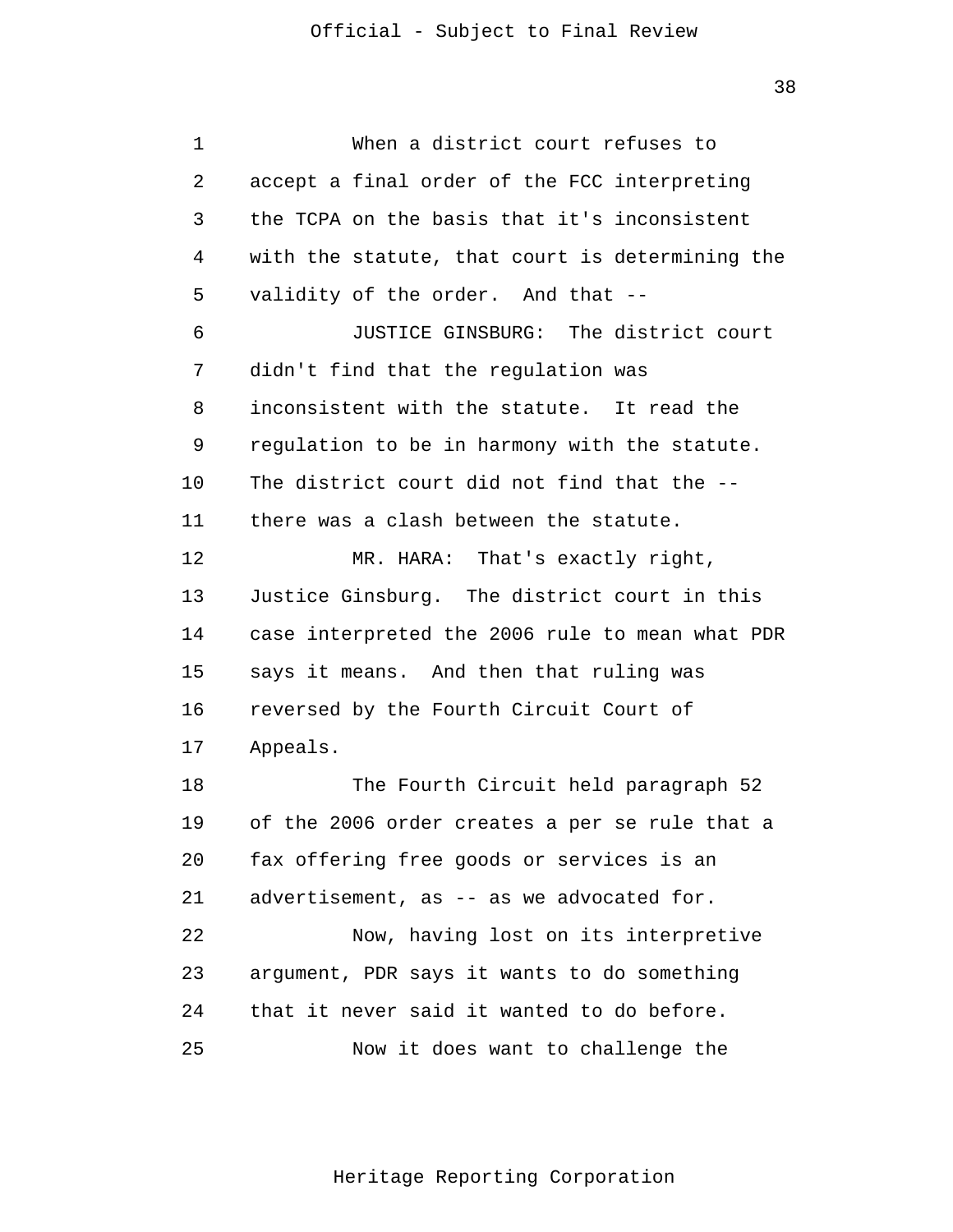39

1 2 3 4 5 6 7 8 9 10 11 12 13 14 15 16 17 18 19 20 21 22 23 24 25 - validity of the 2006 order. And it's -- it's arguing to this Court, because the question presented was so broad, it's -- it -- it's raising arguments that it either forfeited below expressly, like the argument that it wants to challenge the validity of an FCC order JUSTICE GINSBURG: What about the very basic argument, someone who is going to be subject to an enforcement proceeding has a right to notice and an opportunity to be heard on the issue? The way this thing came up, PDR had no reason to think that it was a party aggrieved. MR. HARA: Justice Ginsburg, do you mean in 2006 when the order was issued, or do you mean in 2013 before PDR sent the faxes? JUSTICE GINSBURG: No, I mean when the administrative proceeding was going on, during the rule-making. At that time, PDR had no reason to think, unlike Yakus, where there's a price set and you know it, you're selling meat or whatever, you -- you are subject to that price. But, here, when the initial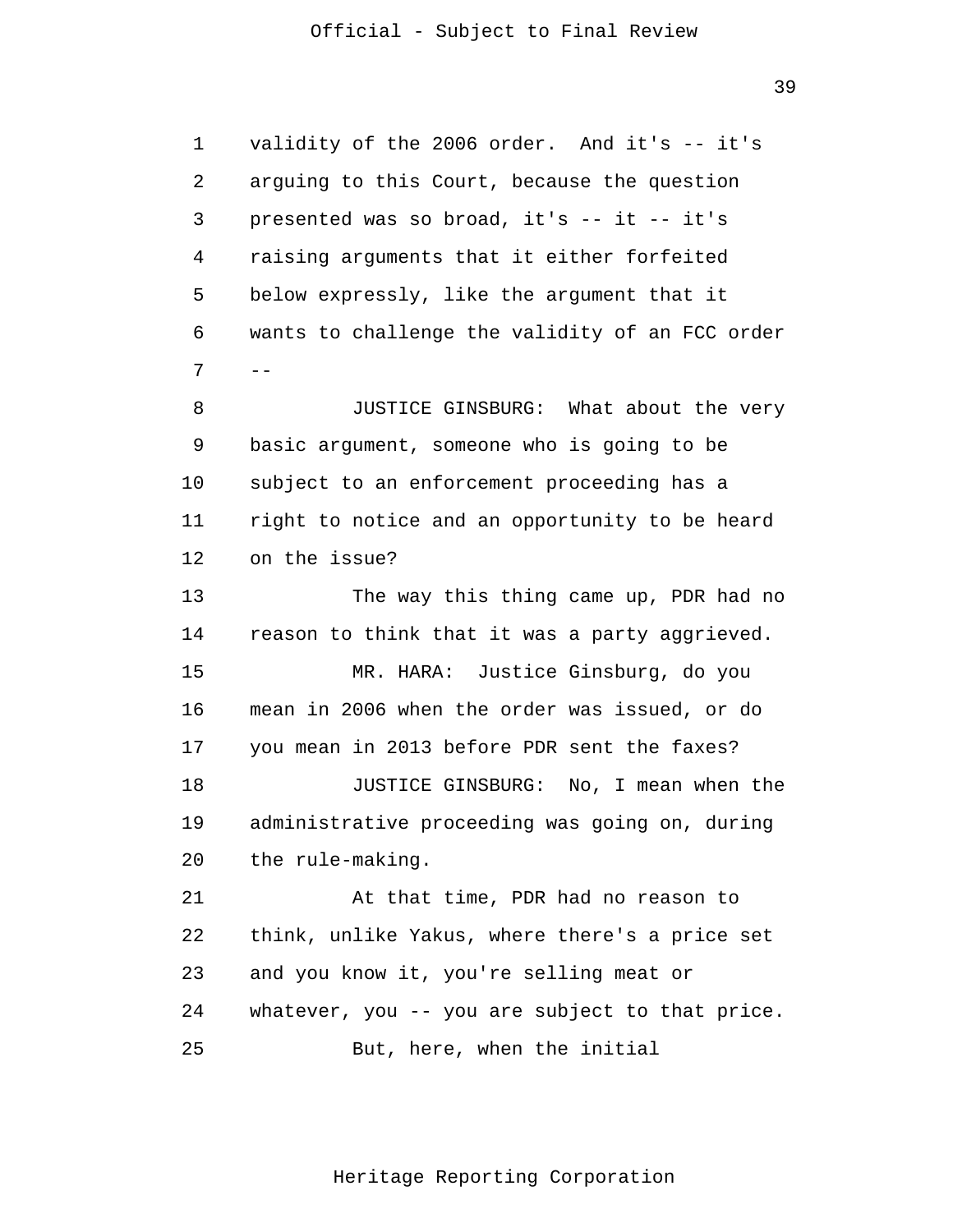40

| 1  | rule-making was going on, what reason did PDR   |
|----|-------------------------------------------------|
| 2  | have to think it would be affected by it?       |
| 3  | MR. HARA: The notice of rule-making             |
| 4  | was published in the Federal Register, and that |
| 5  | constitutes constructive notice to the whole    |
| 6  | world.                                          |
| 7  | You know, we're also assuming that PDR          |
| 8  | was not sending faxes offering free copies of   |
| 9  | its hard copy PDR book in 2006. I'm -- I'm not  |
| 10 | sure that that's true.                          |
| 11 | JUSTICE GORSUCH: Well, let's --                 |
| 12 | that's -- those are the facts we have. And I    |
| 13 | -- I guess I want to return to Justice Ginsburg |
| 14 | and Justice Breyer's point.                     |
| 15 | What if $--$ what if the government             |
| 16 | passes a regulation under this statute saying   |
| 17 | all persons named Bob must pay the government   |
| 18 | \$100 every year. All right? And a young man    |
| 19 | is born after the regulation is adopted, and he |
| 20 | didn't -- he didn't read the Federal Register.  |
| 21 | (Laughter.)                                     |
| 22 | JUSTICE GORSUCH: Shocking, huh?                 |
| 23 | MR. HARA: Yes.                                  |
| 24 | JUSTICE GORSUCH: Maybe a lot of                 |
| 25 | people don't read the Federal Register.         |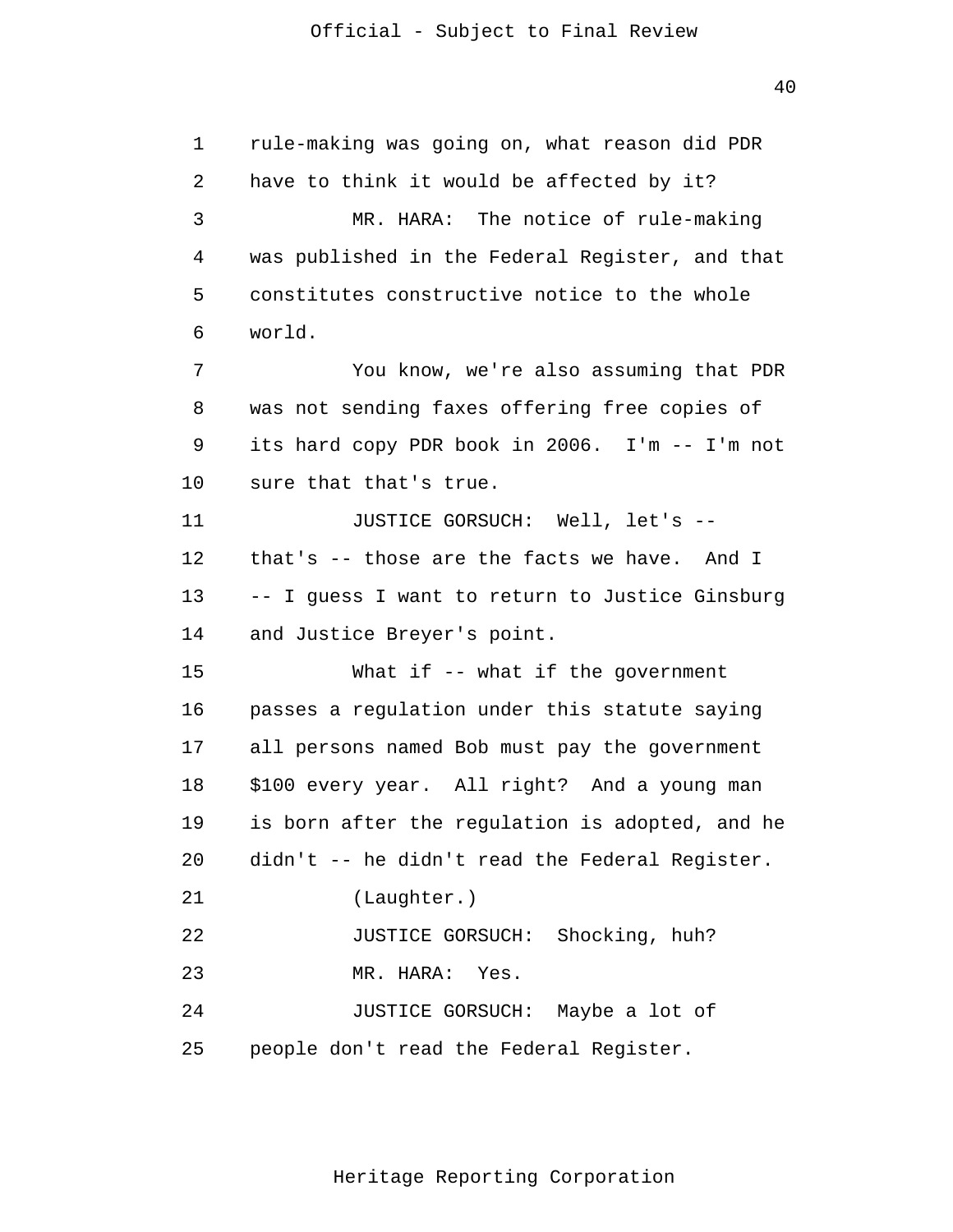1 2 3 4 5 6 7 8 9 10 11 12 13 14 15 16 17 18 19 20 21 22 23 24 25 (Laughter.) JUSTICE GORSUCH: Maybe they can't read it. It's in eight-point font. (Laughter.) JUSTICE GORSUCH: At any rate, this young man is forever barred, I think, under your interpretation -- maybe not -- MR. HARA: No. JUSTICE GORSUCH: -- from challenging the validity of that regulation under the statute? MR. HARA: Our position is he is not barred from challenging the validity of the regulation. JUSTICE GORSUCH: How? MR. HARA: That person can petition the agency even after the 60-day period of review. JUSTICE GORSUCH: Oh, I understand he can petition the agency. But he can't come to court. And a court is forbidden from determining the validity of that -- of that regulation. MR. HARA: A federal district court or a state court?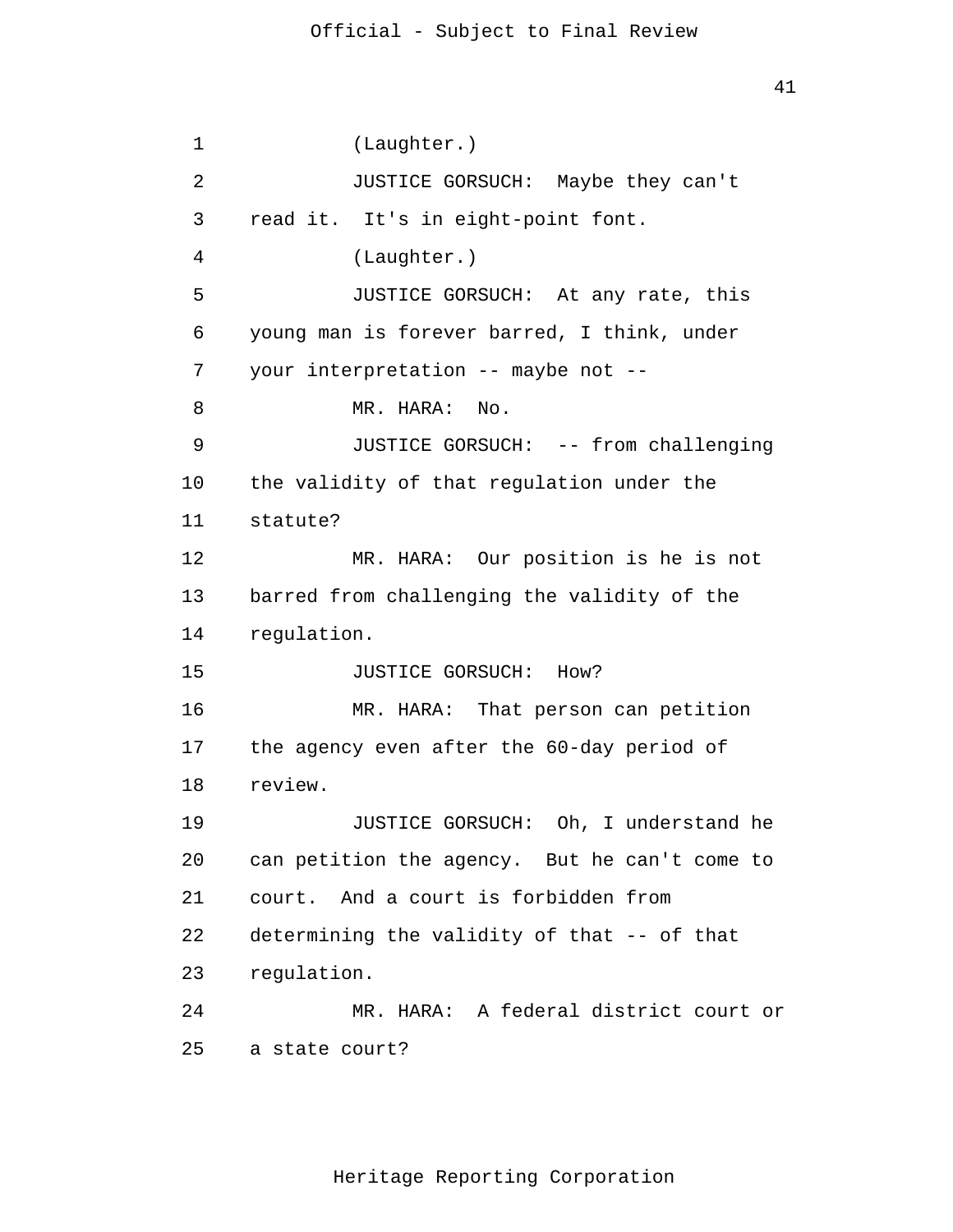1 2 3 4 5 6 7 8 9 10 11 12 13 14 15 16 17 18 19 20 21 22 23 24 25  $-$ JUSTICE GORSUCH: Yeah, federal district court. MR. HARA: Or a state court, because, under PDR's reading, state courts across the country could also determine the validity of FCC orders. JUSTICE GORSUCH: But -- but I'm talking about a federal district court, just as here, would be barred from determining the validity of that order, right? MR. HARA: Yes. It would -- the party would first need to go to the agency, and then JUSTICE GORSUCH: He would have had to have been born earlier. MR. HARA: And then, if you lose there, you petition to the court of appeals, which can determine the validity of the order. JUSTICE BREYER: Yeah, but the -- the amount of deference you give to an agency in deciding whether they should begin a proceeding is enormous, I mean, compared to anything else. So you say to somebody, oh, go petition the agency, ask him to change it. I mean, maybe you'll tell me I'm wrong about

Heritage Reporting Corporation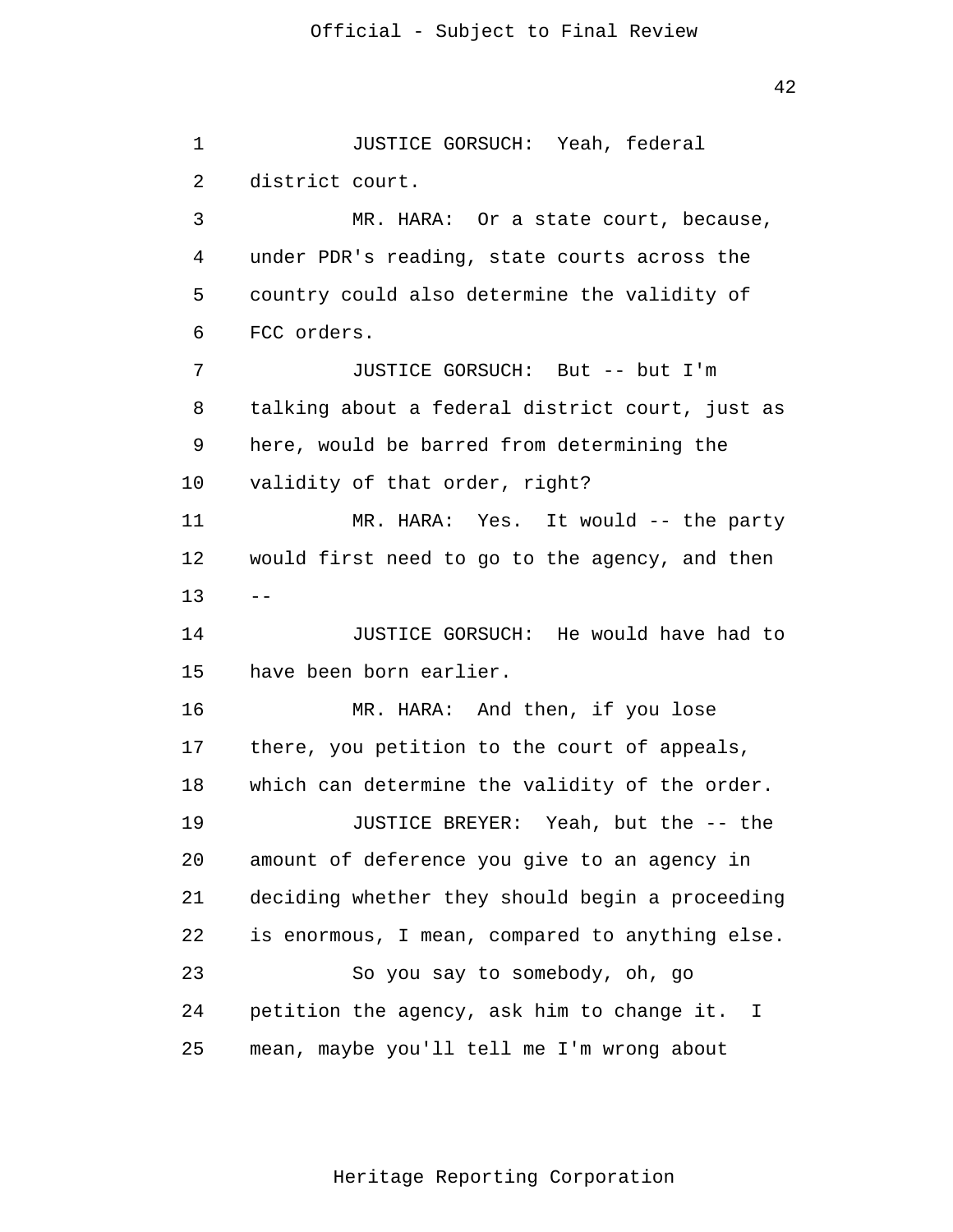43

1 2 3 4 5 6 7 8 9 10 11 12 13 14 15 16 17 18 19 20 21 22 23 24 25 this, but I always thought, if they say no, that there's virtually nothing that you can do about it in court, which is quite different after they have a rule. And after they have a rule, well, you can say it's outside the statute. So it's the same question that's been asked. What about people -- and it's not just being born later. As -- as was pointed out by your colleague over here, it could be, but he wasn't in that business, the business wasn't formed, the business was formed, but it was in certain aspects that he isn't a person aggrieved. Okay? So there are a lot of -- now I can't believe there's no law on this. Is there no law? This has been going on for years and years and years. It's never come up? MR. HARA: I'm -- I'm not aware of a case -- JUSTICE BREYER: Not under just this act, but, I mean, there are a lot of acts. MR. HARA: I'm not aware of a case -- JUSTICE BREYER: Well, that's a pretty big question. And -- and -- and then I go back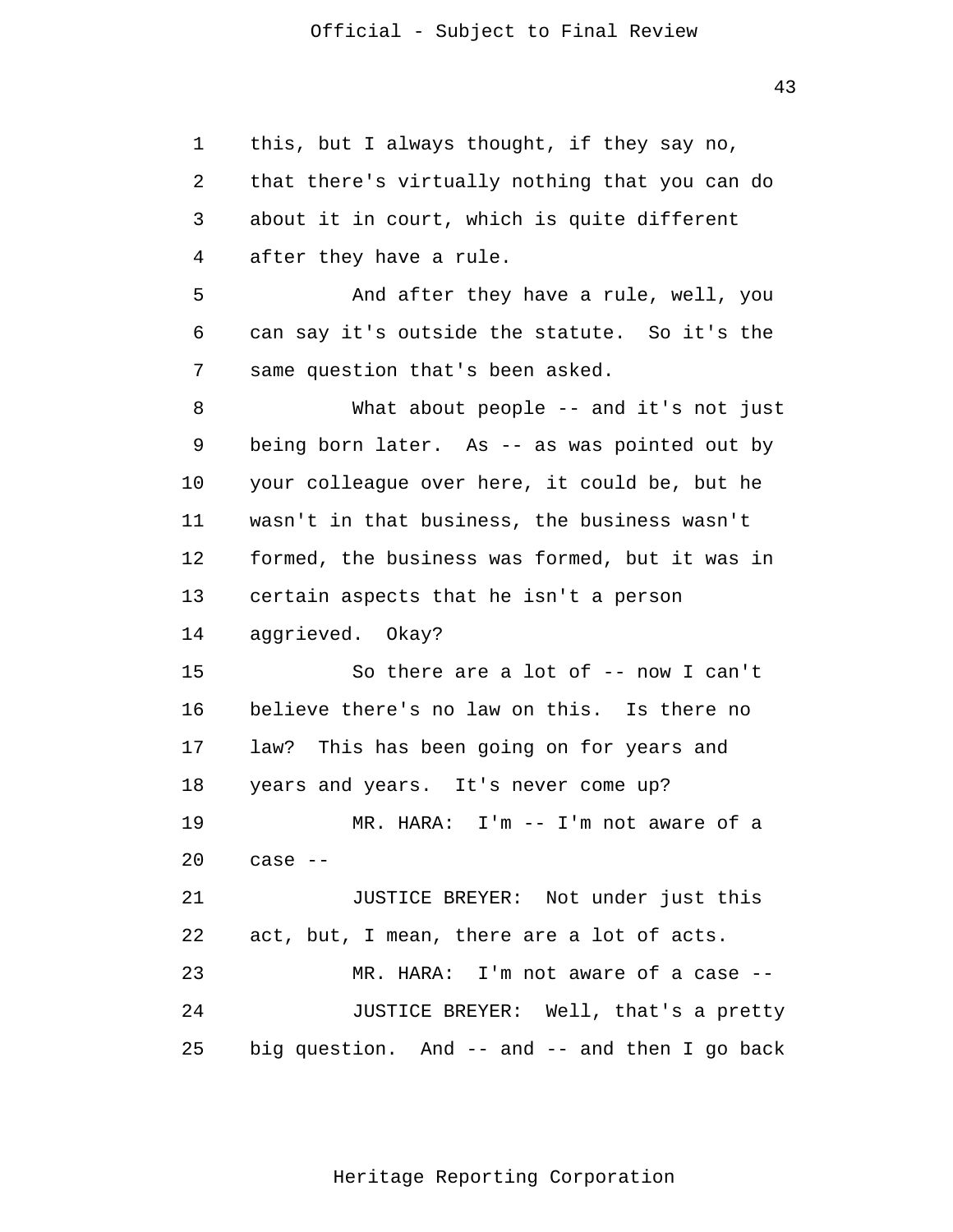1 2 3 4 5 6 7 8 9 10 11 12 13 14 15 16 17 18 19 20 21 22 23  $2.4$ 25 to the other, you see, that's an awfully big question, and -- and the -- the -- then I read the statute and it says final orders of the FCC. And orders have a meaning in the APA other than rule-making. And then there's another part of the statute that deals with rule-making. But it isn't listed there, the FCC. So, at that point, I felt I was totally confused. And -- and I would like you to help me out of this confusion because I have a few others too. I mean, interpretive rules, for example, and so forth. MR. HARA: Your Honor, on the APA's definition of order as something other than rule-making, I have to admit I'm not familiar with it. JUSTICE BREYER: Well, I'll read it to you if you'd like. It says: Rule at the beginning of the APA means the whole or part of an agency statement of general or -- oh, that's rule. Wrong place. (Laughter.) JUSTICE BREYER: God, that's -- here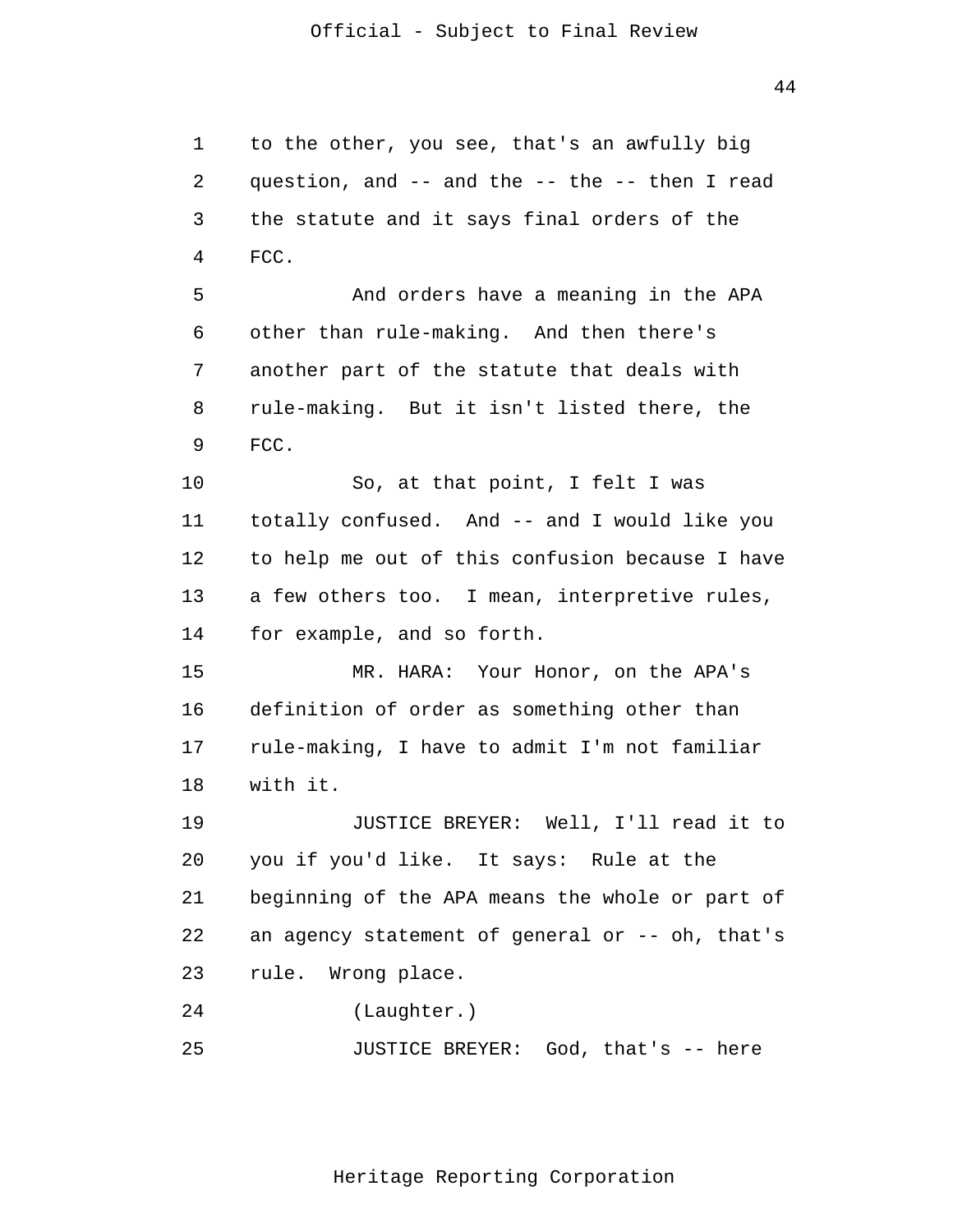| 1  | -- where is it? Definitions. Well, it says      |
|----|-------------------------------------------------|
| 2  | order somewhere. I just read it. Okay. Let      |
| 3  | somebody else ask a few questions.              |
| 4  | (Laughter.)                                     |
| 5  | JUSTICE SOTOMAYOR: Counsel, can I --            |
| 6  | CHIEF JUSTICE ROBERTS: It's -- it's             |
| 7  | -- when you have this business about, well,     |
| 8  | when the district court is applying, that you   |
| 9  | can go petition the agency for reconsideration  |
| 10 | and then, if the agency says no, then you can   |
| 11 | go to the court of appeals.                     |
| 12 | Is what's before the court of appeals           |
| 13 | simply the question of whether they should      |
| 14 | reconsider it or the underlying merits of the   |
| 15 | interpretation?                                 |
| 16 | MR. HARA: It's the underlying merits            |
| 17 | of the interpretation. I provided an example    |
| 18 | in our brief because I just went through this   |
| 19 | as counsel in a Hobbs Act appeal like that      |
| 20 | brought by a group of TC -- TCPA defendants who |
| 21 | thought they were being subjected to an unfair  |
| 22 | rule. It was issued in the same 2006 order as   |
| 23 | the rule in this case.                          |
| 24 | They petitioned the FCC. They were              |
| 25 | denied. They -- they took a Hobbs Act appeal    |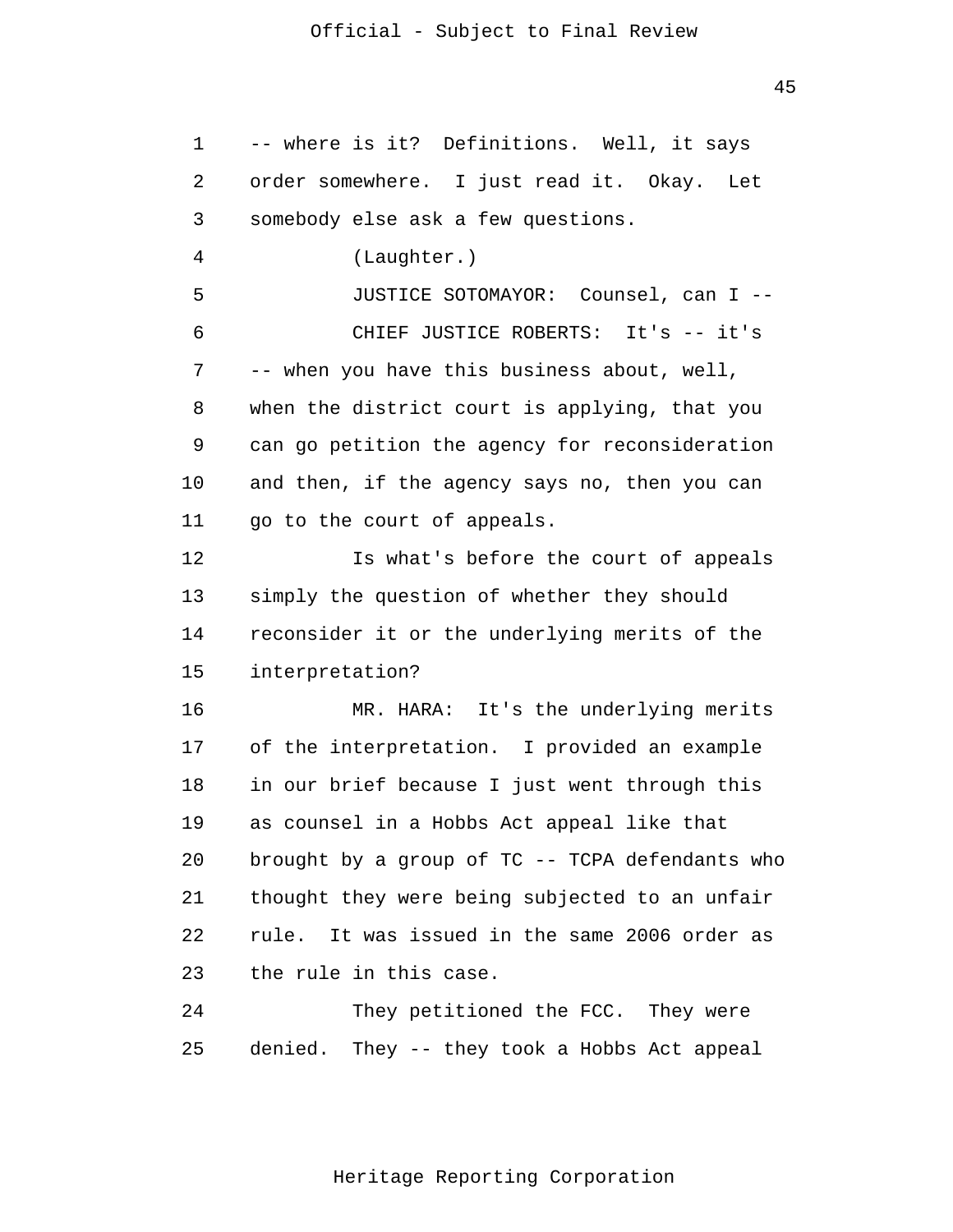46

1 2 3 4 5 6 7 8 9 10 11 12 13 14 15 16 17 18 19 20 21 22 23 24 25 to the D.C. Circuit court of appeals and the D.C. Circuit vacated the rule. It held that the FCC did not have a -- CHIEF JUSTICE ROBERTS: Well, could the D.C. Circuit have said, look, you know, the -- the FCC looked at this just a couple years ago. We think there's no reason for them to look at it again. Could they say that, in other words, not get to the underlying merits? MR. HARA: I think it would have to consider -- if you had an argument that had not been decided before, I think it would have to consider the challenge to the statutory authority for the agency's rule. JUSTICE KAGAN: Is there any different standard used at the D.C. Circuit when it comes up like that? MR. HARA: It's Chevron deference. JUSTICE KAGAN: But is there -- is there any difference between it getting to the D.C. Circuit on that kind of petition and it getting to the D.C. Circuit if you had challenged the rule initially? MR. HARA: There -- there was not in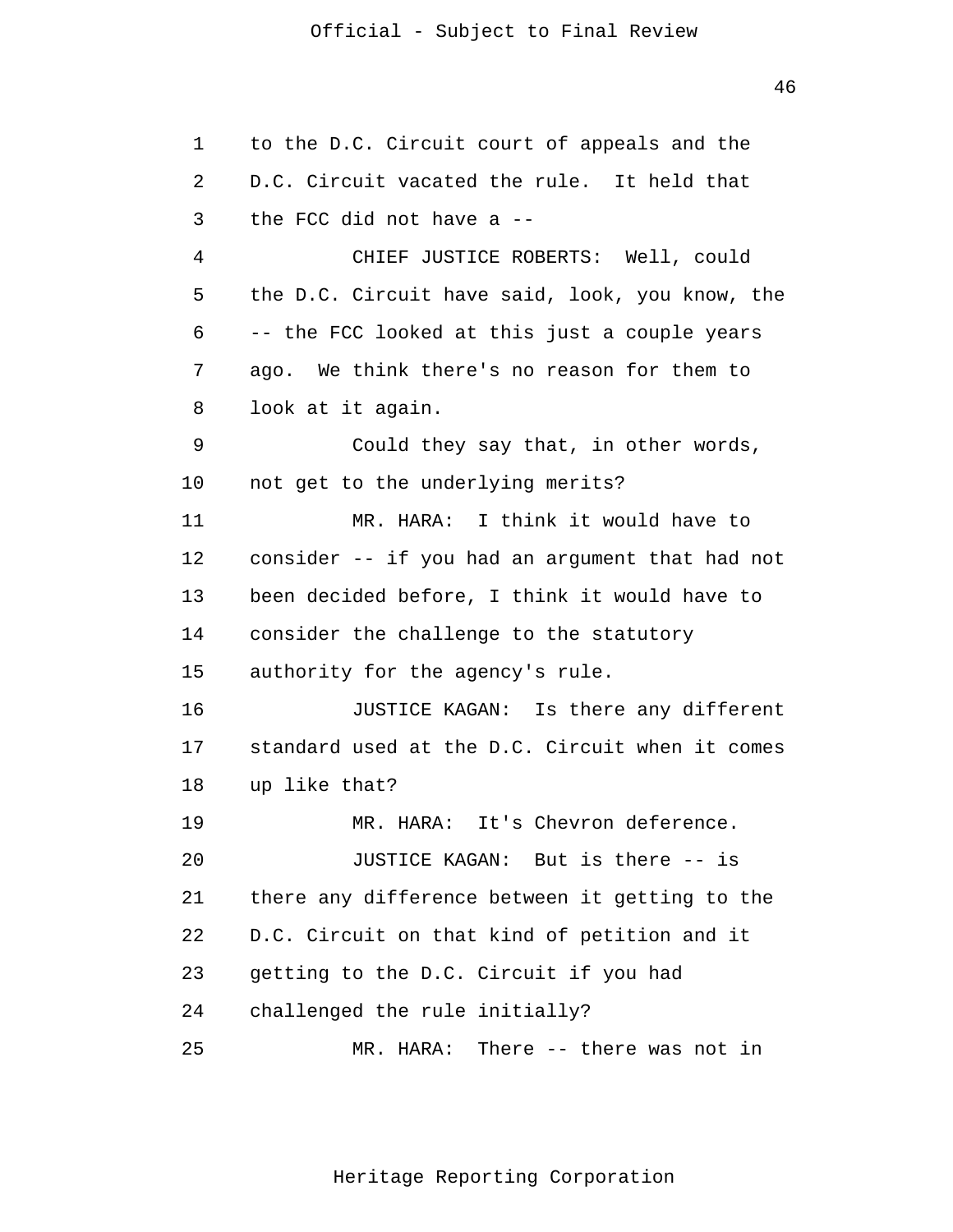47

1 2 3 4 5 6 7 8 9 10 11 12 13 14 15 16 17 18 19 20 21 22 23 24 25 the Bais Yaakov of Spring Valley litigation. The FCC didn't argue for eliminating -- JUSTICE BREYER: That's the D.C. Circuit. Okay. MR. HARA: Right. JUSTICE BREYER: The -- the question -- I found order. Okay? It's 5516. "Order means the whole or part of a final disposition, whether affirmative, negative, injunction, declaratory, of an agency in a matter other than rule-making but including license." So, I mean, I think normally in ad law you try to sort of -- but nobody's argued that at all. MR. HARA: No. JUSTICE BREYER: So you have a major question, it seems to me, of administrative law that applies major. And we also have parts of this involving the statute that I personally - maybe everyone else does -- don't understand, both statutes, the order part and the other part. So what should we do, if  $--$  if  $--$  if there's a general view the same as mine? MR. HARA: Well, Your Honor, as you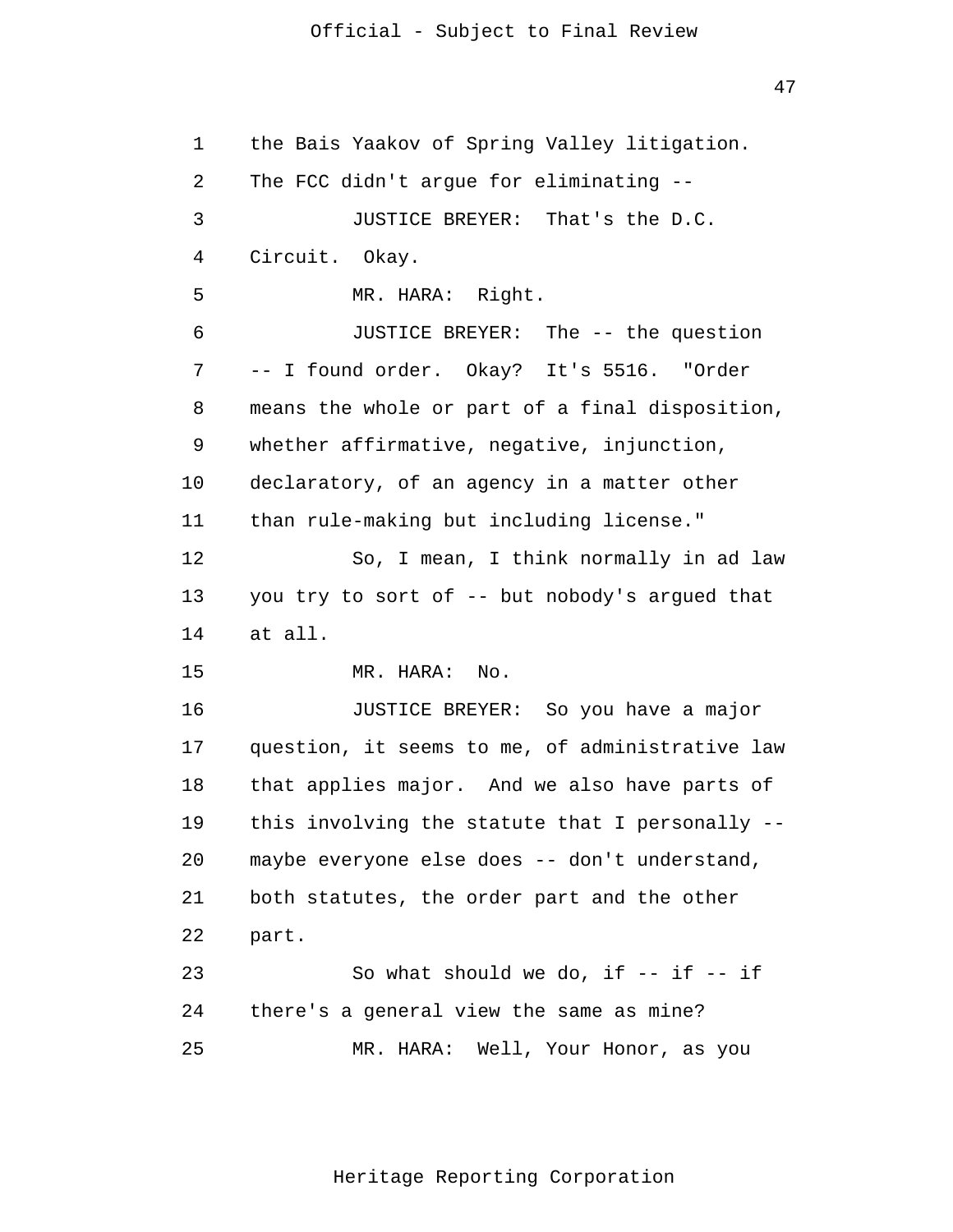48

| 1  | said, nobody did argue that. And PDR conceded     |
|----|---------------------------------------------------|
| 2  | below that the 2006 order at issue here is the    |
| 3  | type of final order under 2342, the Hobbs Act.    |
| 4  | The Fourth Circuit held that.<br>It               |
| 5  | relied on that concession and decided the case    |
| 6  | on that concession. And -- and PDR didn't         |
| 7  | challenge that in its petition to this Court.     |
| 8  | JUSTICE KAVANAUGH: It seems --                    |
| 9  | JUSTICE GORSUCH: Even accepting that,             |
| 10 | though, why is this determining the validity of   |
| 11 | that order? Because the order stands today as     |
| 12 | well as it did yesterday. The court's simply      |
| 13 | interpreting the statute in a manner that may     |
| 14 | be different than the agency, but that's what     |
| 15 | courts do.                                        |
| 16 | And agencies are in their                         |
| 17 | prosecutorial efforts allowed to interpret        |
| 18 | statutes normally as well. And sometimes they     |
| 19 | interpret them differently than courts.<br>That's |
| 20 | the separation of powers.                         |
| 21 | So that interpretation still stands.              |
| 22 | It's still the government's opinion letter on     |
| 23 | the subject. It isn't been determined invalid     |
| 24 | in the sense under the APA, as we normally        |
| 25 | think, for lack of notice and comment the order   |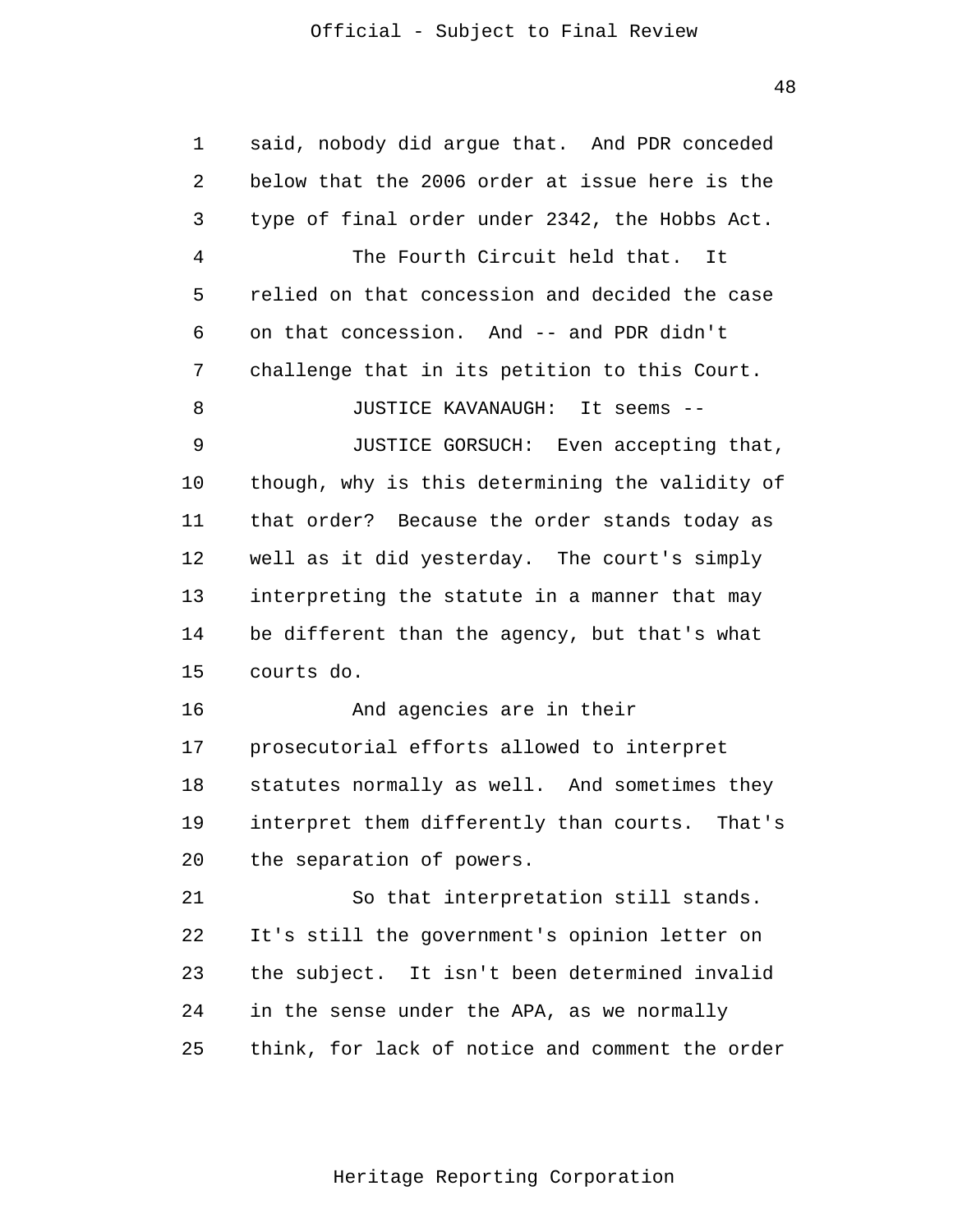49

1 2 3 4 5 6 7 8 9 10 11 12 13 14 15 16 17 18 19 20 21 22 23 24 25 is vacated, or something like that. So what's wrong with that? And -- and -- and just to add on to that, the Yakus problem, why doesn't that also distinguish it from Yakus? Because, there, of course, to challenge the criminal indictment, you had to argue that the -- that the regulation was invalid and that is ineffectual. MR. HARA: I have two main responses. The text of the Hobbs Act, the plain meaning of those words, exclusive jurisdiction to determine the validity of, to determine is to decide, and to the validity of something is to determine if it's legally sound or not. And a district court is being asked to do that when it's being asked to decide this agency interpretation is inconsistent -- you shouldn't apply it because it's inconsistent with the statute. JUSTICE GORSUCH: But you'd agree that the regulation is still validly in force today, right? MR. HARA: You mean if the district court had -- JUSTICE GORSUCH: No, no, the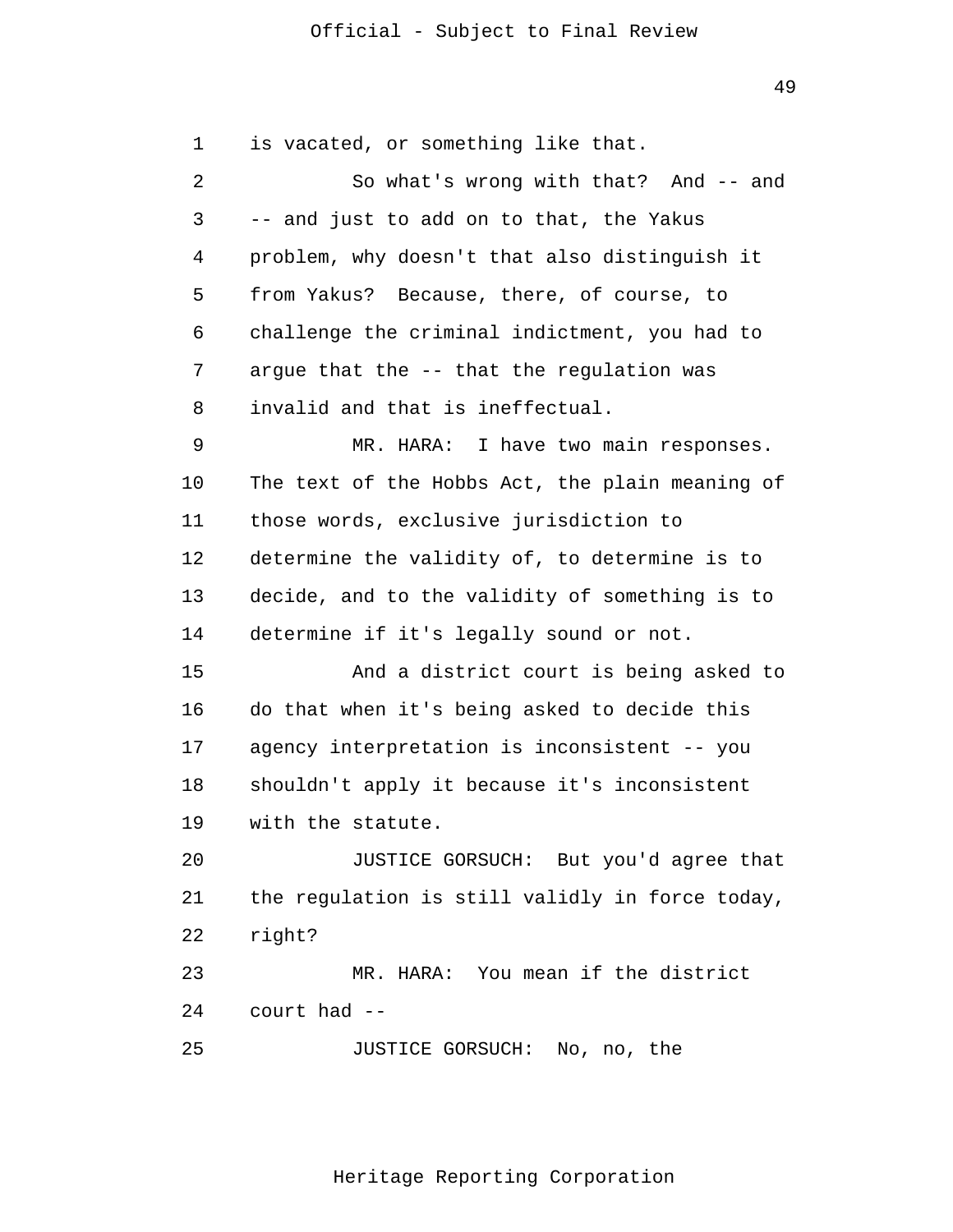50

1 regulation is still validly enforced.

 $\overline{2}$ 3 MR. HARA: Well, no court has ever invalidated it --

4 5 6 7 JUSTICE GORSUCH: Yeah. MR. HARA: -- in this case. But -- JUSTICE SOTOMAYOR: I'm -- I'm -- I'm a little --

8 9 10 11 12 13 14 15 16 17 18 19 20 21 JUSTICE ALITO: Do you think that Yakus would be decided the same way today and not in wartime? Let's say that Congress once again sets up an agency to set all sorts of prices on goods that it believes fall -- that -- that -- goods affecting commerce, and the agency sets prices for home-grown tomatoes, maximum prices for home-grown tomatoes, and somebody raises heirloom tomatoes in the backyard and charges more than the specified price, and there's a criminal penalty, so that person is charged with the crime of selling tomatoes at a price that was over the -- the limit.

22 23 24 Do you think that person would be prohibited from challenging the regulation? In the criminal prosecution?

25 MR. HARA: Under Yakus -- Yakus is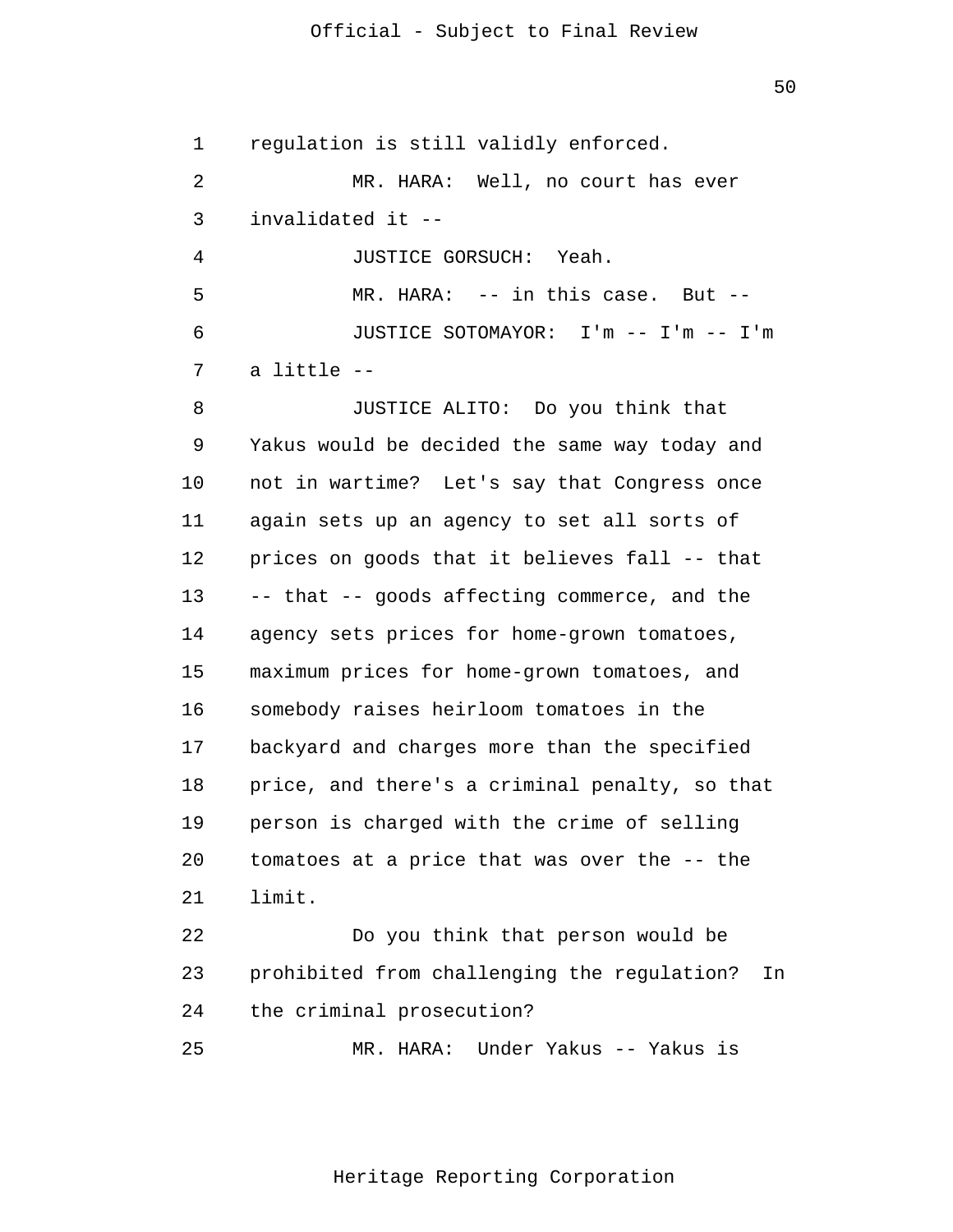51

1 2 3 4 5 6 7 8 9 10 11 12 13 14 15 16 17 18 19 20 21 22 23 24 25 still good law. Now I -- I do have to point out that Congress ameliorated the harsh effects of Yakus and it concluded -- JUSTICE ALITO: But you think that would be consistent with due process? You would say to the -- to the person who was growing these tomatoes in the backyard, well, you know, you should have kept up with the Federal Register. MR. HARA: Well, to the person growing the tomatoes in the backyard, that would present a more difficult case than the meat wholesaler who presumably followed those regulations. JUSTICE ALITO: Okay. So where do you draw the line? You say it's a more difficult case, but you're not willing to say that that would be a violation of due process? MR. HARA: That's correct. And we don't have to go as far as Yakus in this case because, as we pointed out, PDR had other options available to it, other than taking a Hobbs Act petition in 2006. JUSTICE ALITO: Do you know how many pages were issued in the Federal Register in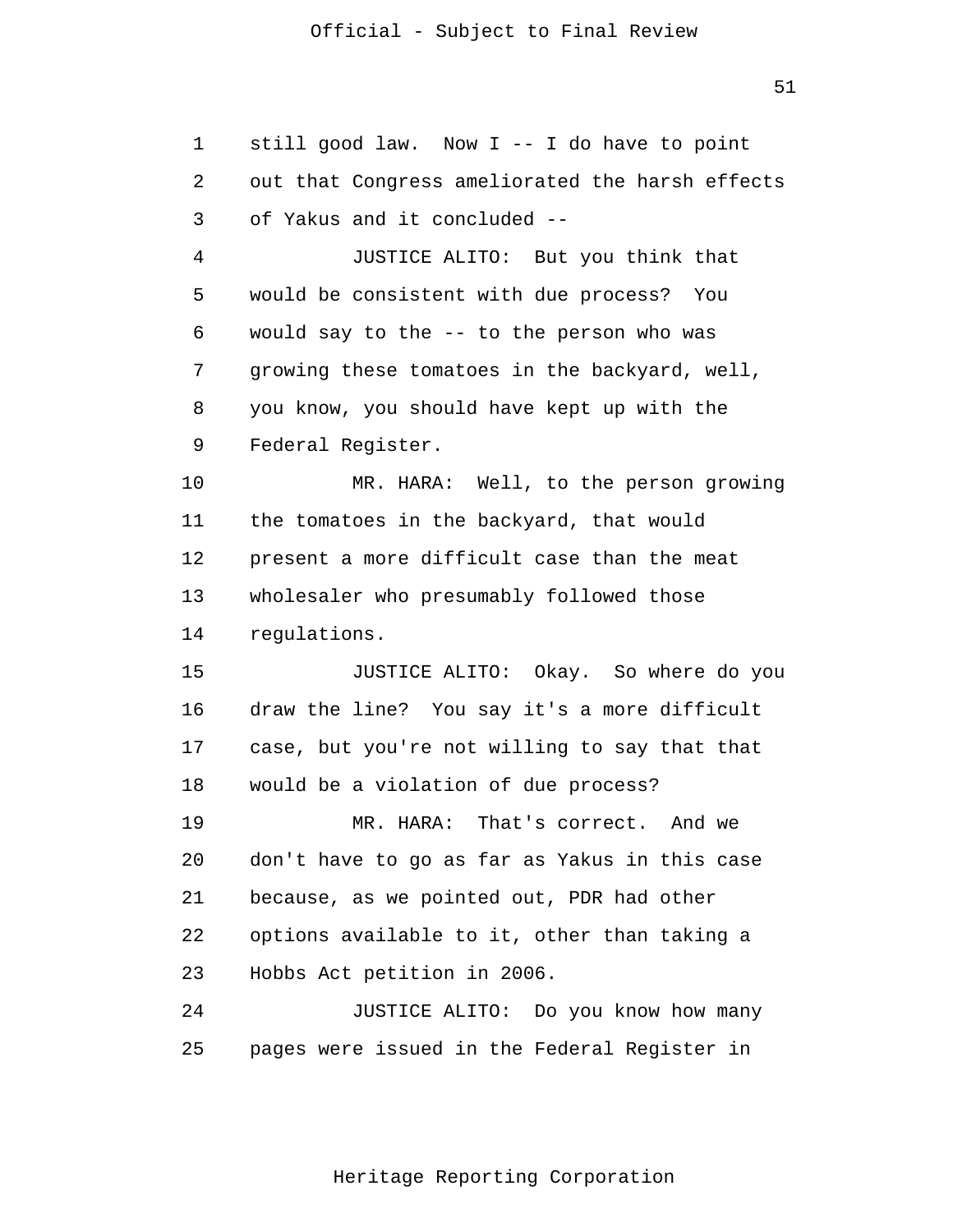1 2 3 4 5 6 7 8 9 10 11 12 13 14 15 16 17 18 19 20 21 22 23 24 25 2018? (Laughter.) MR. HARA: I do not. JUSTICE ALITO: I think it's something like 90,000 pages. MR. HARA: Right. But somebody in  $2013 - -$ JUSTICE ALITO: I once -- I once saw somebody riding home on the Metro at midnight in Washington, D.C., reading the Code of Federal Regulations, and I thought: Only in Washington, D.C., could you see this sight. (Laughter.) JUSTICE ALITO: But you think people out in other parts of the country are - they're waiting for the latest addition -- (Laughter.) JUSTICE ALITO: -- addition to the Code of Federal Regulations? MR. HARA: Yeah, I -- I didn't suggest that PDR should be combing through every issue of the Federal Register, but I do think they should have consulted a lawyer -- JUSTICE KAVANAUGH: Well, is -- MR. HARA: -- before sending their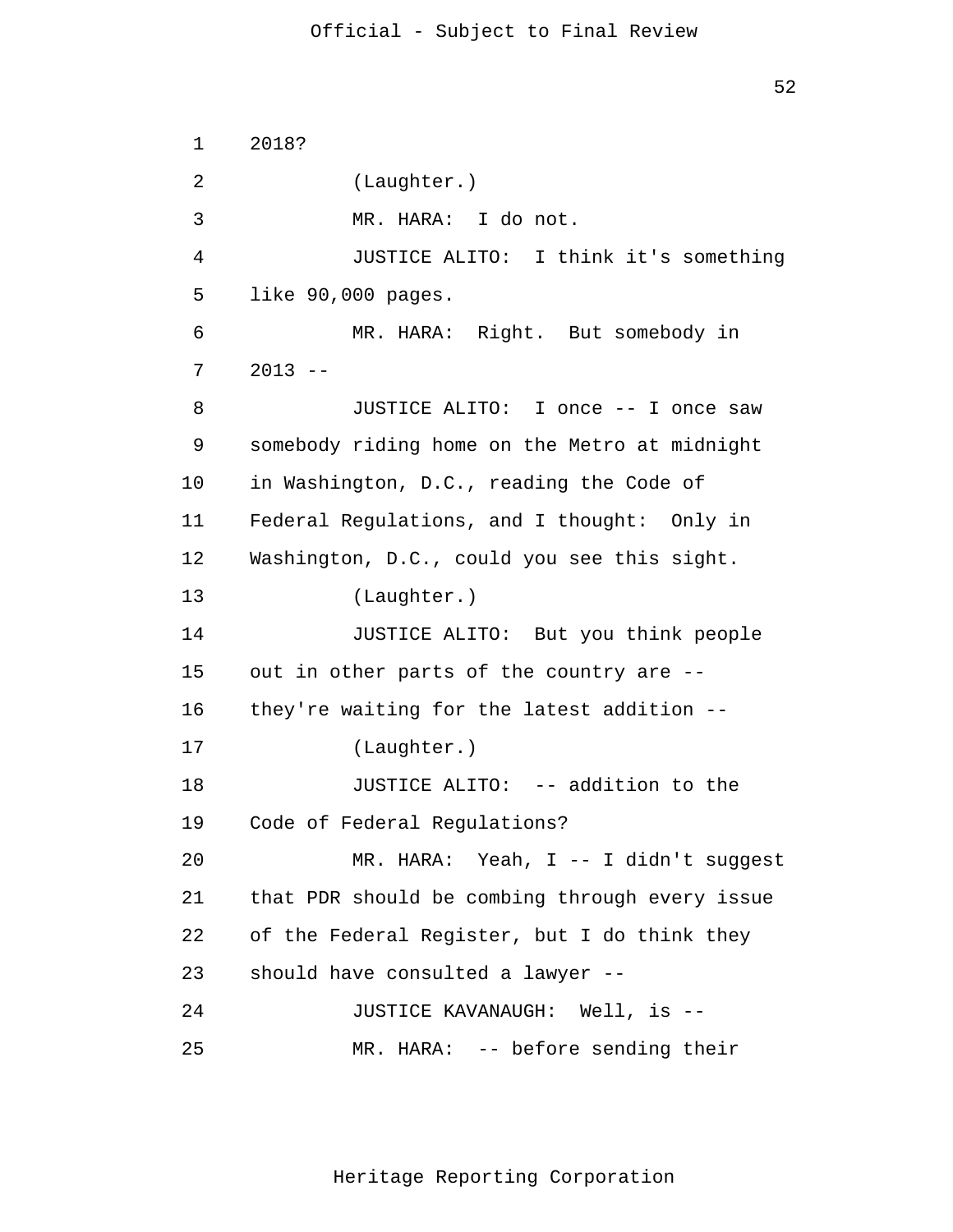53

1 faxes in 2013.

| 2  | JUSTICE KAVANAUGH: -- isn't the                 |
|----|-------------------------------------------------|
| 3  | question here how to interpret statutory        |
| 4  | silence? Because we have statutes that have     |
| 5  | pre-enforcement review and then explicitly      |
| 6  | allow review in the enforcement proceeding. We  |
| 7  | have statutes that allow pre-enforcement review |
| 8  | and explicitly bar review in the enforcement    |
| 9  | proceeding, Clean Air Act.                      |
| 10 | And, here, the statute's silent. And            |
| 11 | the question is what the default rule should    |
| 12 | be.                                             |
| 13 | And to Justice Alito's point, given             |
| 14 | the due process considerations, to Justice      |
| 15 | Breyer's point, why the absence of -- of law on |
| 16 | this, the absence of law, I think, is because   |
| 17 | judicial review has always been assumed in      |
| 18 | enforcement proceedings, unless it's explicitly |
| 19 | barred. That's why there's an absence of law,   |
| 20 | I -- I believe, in this instance.               |
| 21 | And to your point about, well, they             |
| 22 | can go through this other convoluted method of  |
| 23 | motion for reconsideration: If you're going to  |
| 24 | allow that, why not just allow the review in    |
| 25 | the enforcement proceeding and -- and have a    |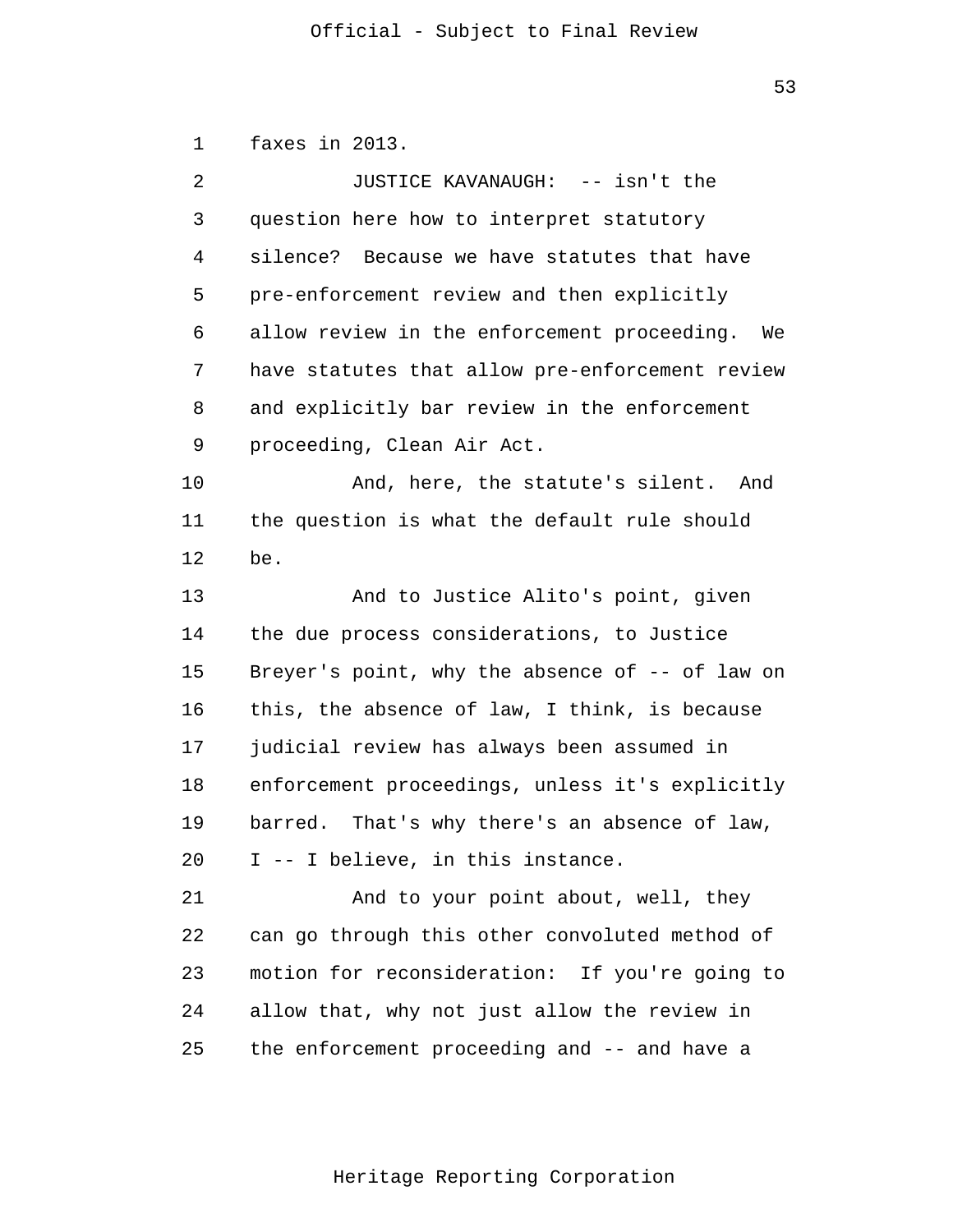54

1 2 3 4 5 6 7 8 9 10 11 12 13 14 15 16 17 18 19 20 21 22 23  $2.4$ 25 more efficient process? So that's the considerations that I wanted to raise for how we should fill the statutory silence. MR. HARA: First of all, I don't think the Hobbs Act is silent on it. I think that the grant of exclusive jurisdiction to make those determinations in the circuit court of appeals is -- JUSTICE KAVANAUGH: It doesn't say anything close to what the Clean Air Act says for barring review in enforcement proceedings, though. MR. HARA: It doesn't have the second clause, but I don't think it's necessary. Those two accomplish the same thing using different language. As to the -- the last point Your Honor raised, Justice Kavanaugh, one of the reasons why it has to go through the Hobbs Act process, and it's a reason that this Court recognized in the Port of Boston case, is that, under those circumstances, the attorney general is present there to represent the interests of the government. And it has to go through a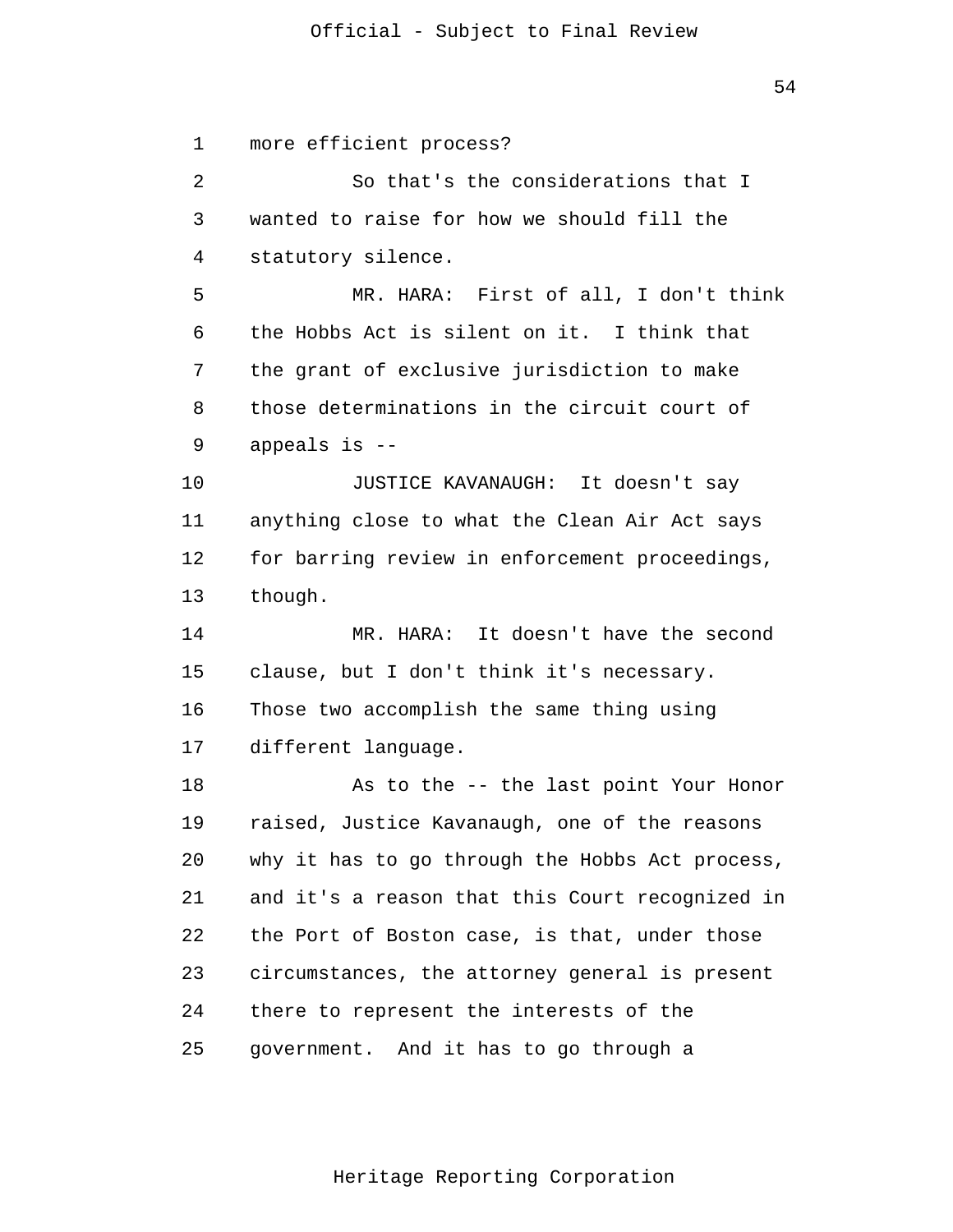55

| 1  | centralized appeal process.                     |
|----|-------------------------------------------------|
| 2  | JUSTICE KAVANAUGH: But --                       |
| 3  | MR. HARA: We don't have state courts            |
| 4  | and district courts across the country deciding |
| 5  | telecommunications policy. It goes to one       |
| 6  | court of appeals where the government is        |
| 7  | present and knows about it.                     |
| 8  | JUSTICE KAVANAUGH: And that's why --            |
| 9  | never mind.                                     |
| 10 | MR. HARA: Thank you.                            |
| 11 | CHIEF JUSTICE ROBERTS: Thank you,               |
| 12 | counsel.                                        |
| 13 | Ms. Kovner.                                     |
| 14 | ORAL ARGUMENT OF RACHEL P. KOVNER               |
| 15 | ON BEHALF OF THE UNITED STATES, AS AMICUS       |
| 16 | CURIAE, IN SUPPORT OF THE RESPONDENT            |
| 17 | MS. KOVNER: Mr. Chief Justice, and              |
| 18 | may it please the Court:                        |
| 19 | There are just four areas I want to             |
| 20 | cover. The first, since this is really a        |
| 21 | statutory interpretation case, is the text of   |
| 22 | the statute. The second is kind of hard cases   |
| 23 | like Justice Breyer raised, like a party that's |
| 24 | not in existence and how they work on our view. |
| 25 | The third is this issue of final orders that    |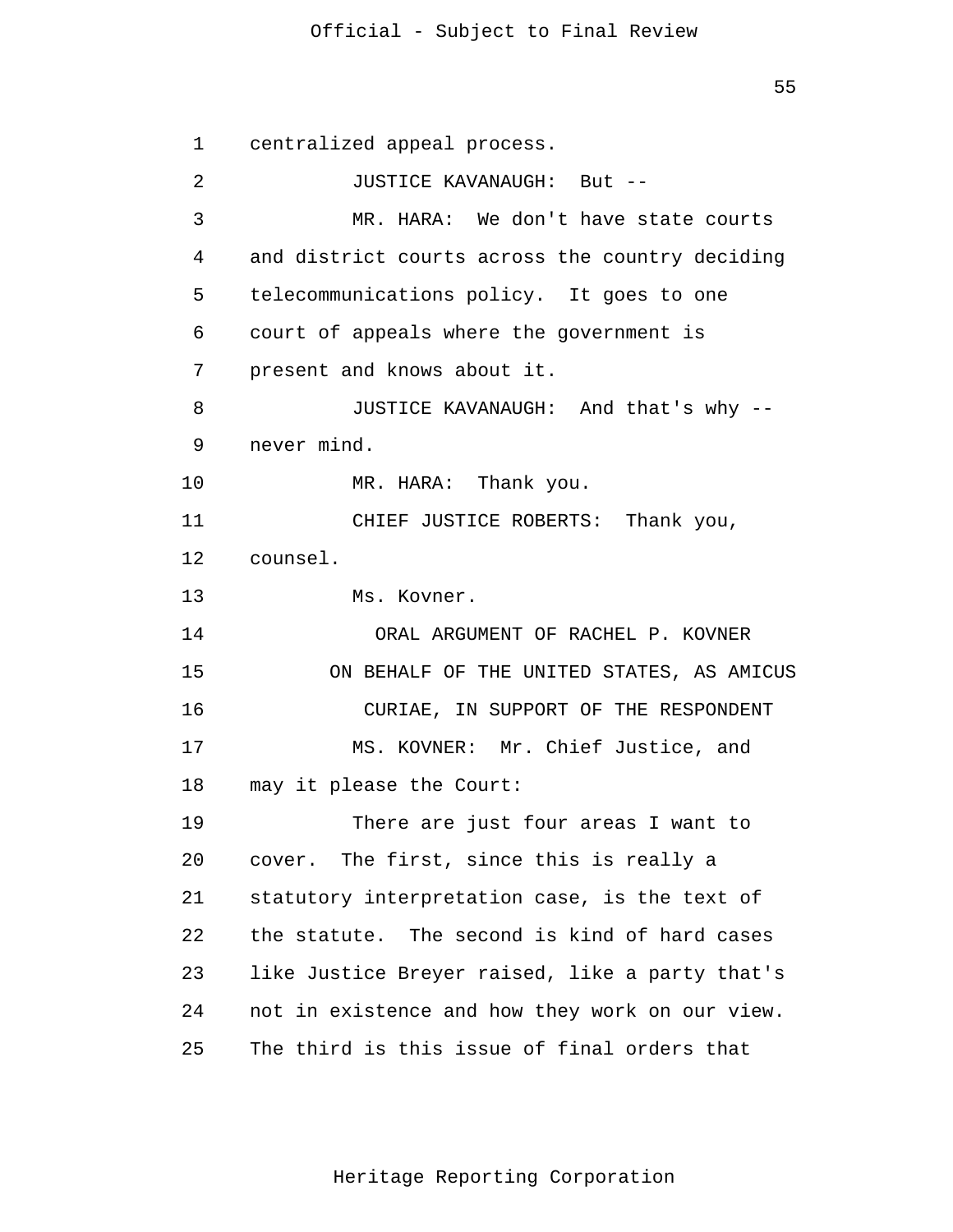1 2 3 4 5 Justice Breyer and some other folks have also raised. And the fourth is Justice Ginsburg's question about maybe whether -- whether this was an ambiguous regulation and what happens then.

6 7 8 9 10 11 12 So turning to the text of the statute, there are two key kind of words or phrases. The first is "exclusive." And the next is "determine the validity." And I just want to focus on "exclusive," and I think it goes to Justice Kavanaugh's, you know, recent question and some others.

13 14 15 16 17 18 19 We think the plain meaning of "exclusive," as Justice Kagan alluded to, is that's the only route. That's what the word means. And I think, ultimately, Petitioner conceded that one in his colloquy when he said, yeah, it's exclusive to do what? That's really the issue in this case.

20 21 22 23  $2.4$ 25 And, Justice Kavanaugh, I -- I would direct you to APA Section 703 on dealing with that question, which is sort of, I think, the overarching text on what that word means. And "exclusive" is the word that APA Section 03 uses for the kind of statute that's going to

Heritage Reporting Corporation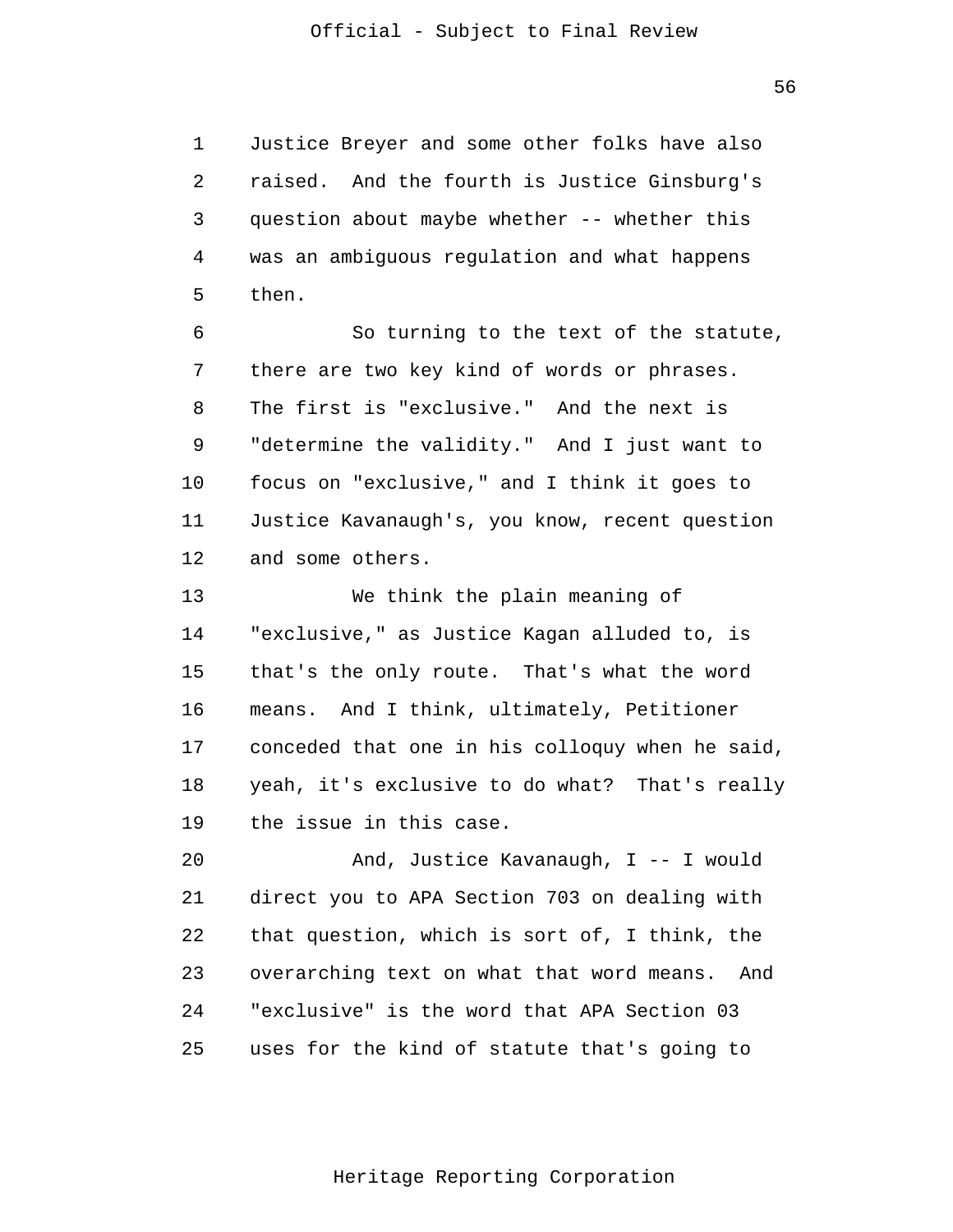57

1 2 3 4 5 6 7 8 9 10 11 12 13 14 15 16 17 18 19 20 21 22 23 24 25 cut off review in civil and criminal enforcement proceedings. JUSTICE KAVANAUGH: Prior and adequate it also says. MS. KOVNER: Yes. So those are two prerequisites. It also has to be prior and it has to be adequate, but then, so long as it's exclusive, the APA says it's going to cut off from even enforcement proceedings. So we think those are the three prerequisite -- JUSTICE GINSBURG: Well, how is it - how is it prior and adequate in this case? When the -- this -- the issue that is involved here didn't even come up in the original rule for notice and comment. It was -- it came up because somebody asked a question, right? MS. KOVNER: So -- that's right, Justice Ginsburg. So somebody asked the agency to clarify the issue or ruling on whether this was going to apply to essentially publications of the sort that are at issue here. So publications that offer -- I'm sorry, faxes that offer free goods or services or faxes that promote medicine. So they -- parties asked and it was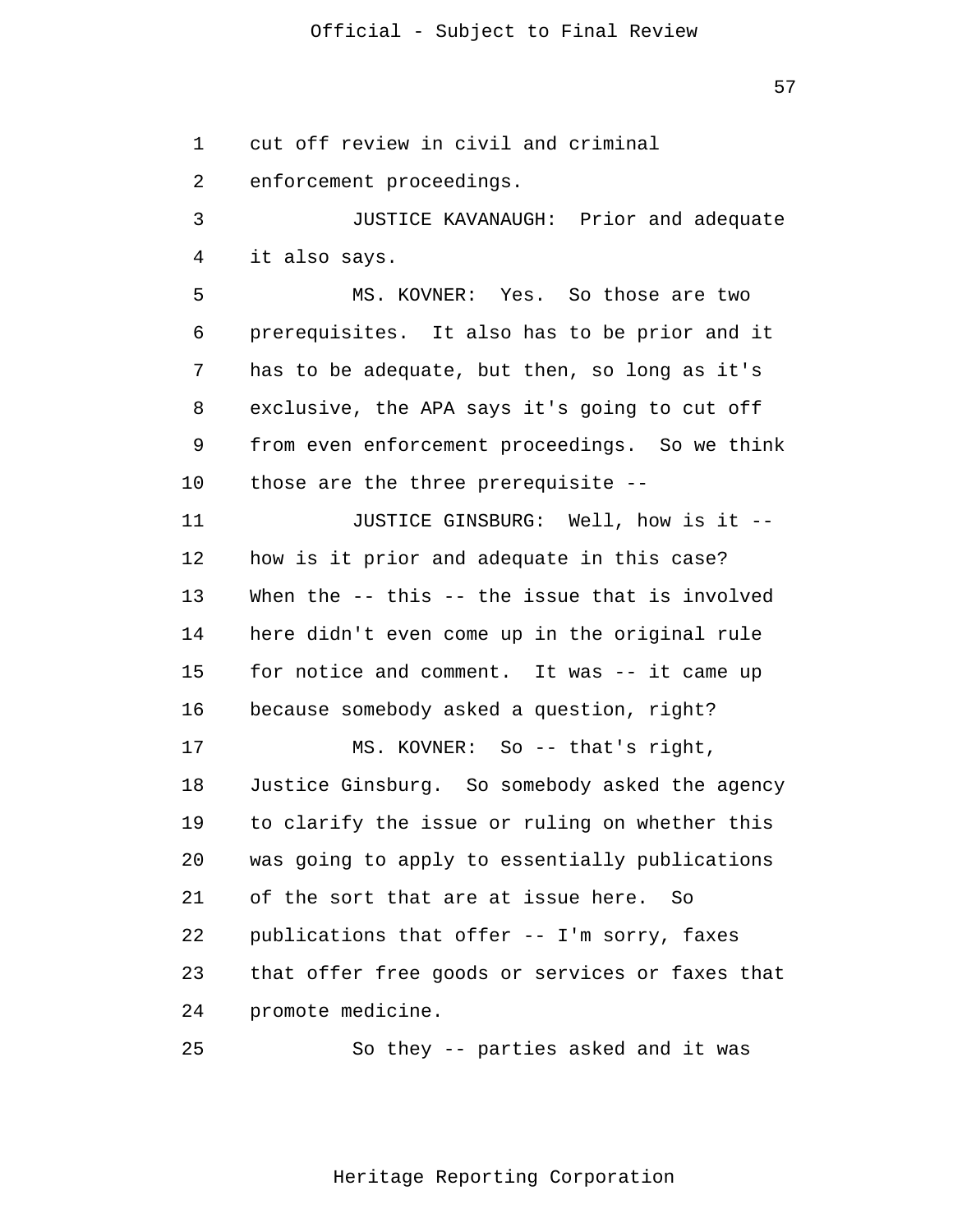second question presented, which was, was the 1 2 3 4 5 6 7 8 9 10 11 12 13 14 15 16 17 18 19 20 21 published in the Federal Register, you know, we the agency want your comments on what rule we should adopt with respect to that. And then the agency adopted a rule governing that. And maybe -- maybe I should turn now to, you know, the question that you asked about, well, what if the rule is not clear? And we absolutely agree, Justice Ginsburg, that if there's ambiguity in the rule, parties are absolutely free to argue about what the rule means, to argue that, you know, their interpretation of the rule should be adopted, and to reference the statutory text. I think it's really important, though, that this case comes to the Court with the Court having expressly declined to take up the Fourth Circuit right that this rule is plain?  $So$  --JUSTICE KAGAN: Do you have a view on whether the rule is interpretive or

22 legislative?

23 24 25 MS. KOVNER: We -- we don't think that's the right question. You know, I think if the -- if the issue is does this rule have

58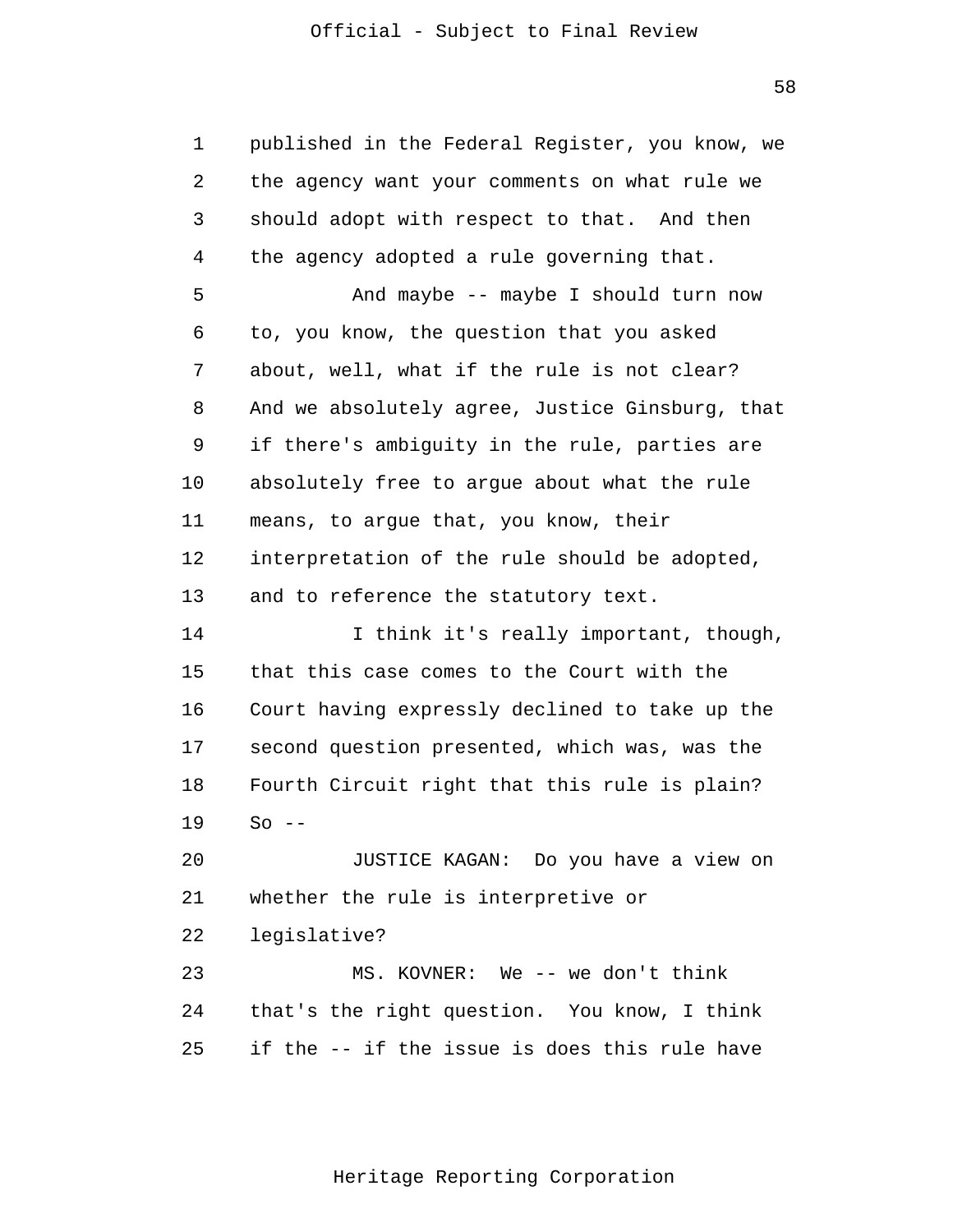1 2 3 4 5 6 7 8 9 10 11 force and effect of law, we think the answer is yes. JUSTICE KAGAN: Well, I'm assuming that an interpretive rule does not have force and effect of law. That's what makes it an interpretive rule. Or maybe it goes the other way. But that's -- that's one of the characteristics. MS. KOVNER: Fair enough. So we -- we think in order to be a final order, it has to satisfy -- and I think you can look to Port of

12 13 14 15 16 17 Boston for this -- it has to satisfy basically the final agency action standard, and that requires that it be an order from which -- an action by which rights or obligations have been determined or from which legal consequences flow.

18 19 20 21 22 23  $2.4$ 25 So we think it would have been open, and they didn't make the arguments in this case, you know, for them to say this is just a kind of informal guidance, it's not subject to the Hobbs Act at all, but instead they petitioned -- you know, they -- they conceded throughout that this is the kind of order that the Hobbs Act --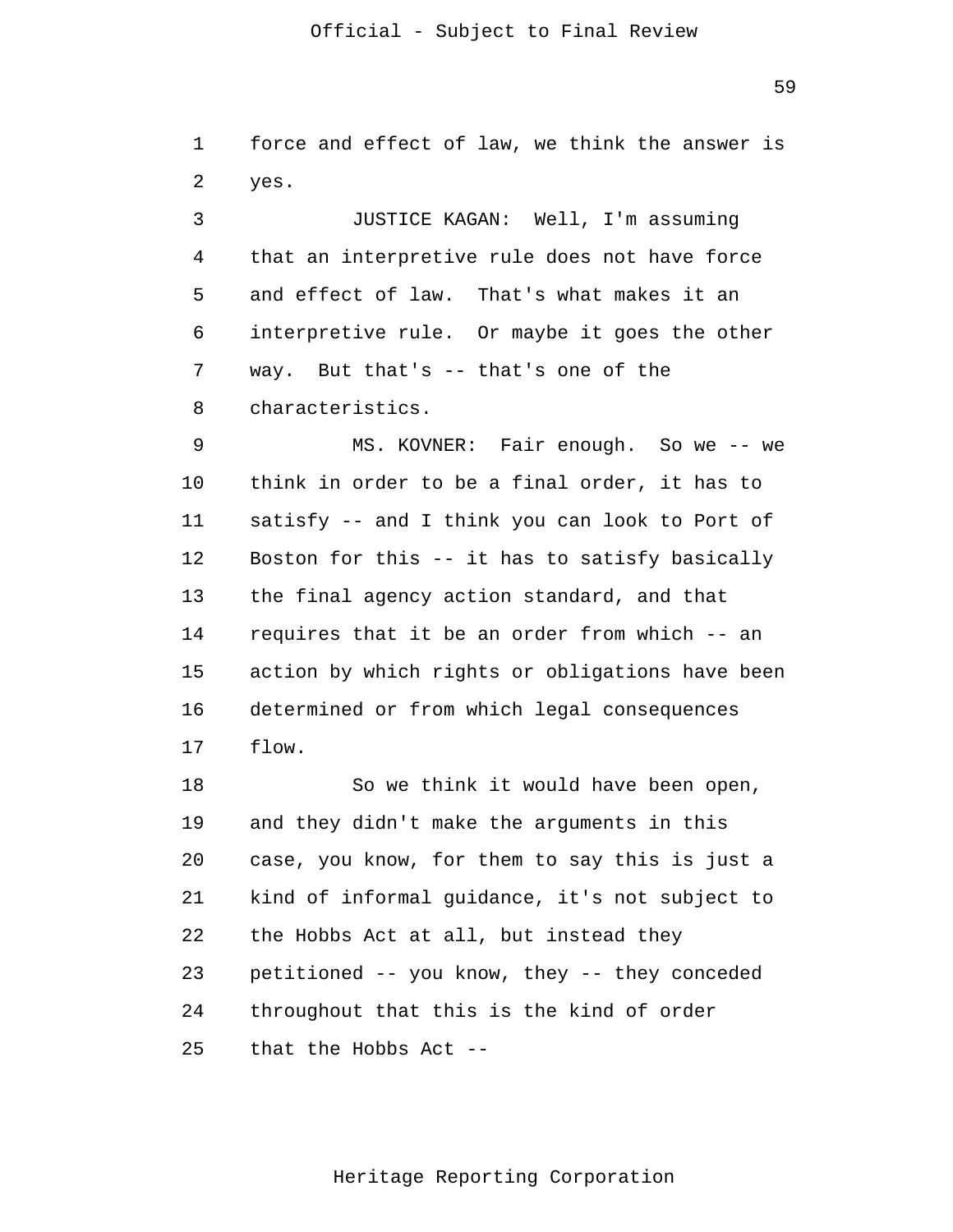JUSTICE BREYER: Yeah, but this is a major question, and it's bothering me. So -- so, look, the part you read, 703, as Justice Kavanaugh just pointed out, it says that judicial review does lie in agency action, which is very broad, is subject to judicial review in civil or criminal

8 proceedings unless prior, adequate, and

9 exclusive, three, and --

1

2

3

4

5

6

7

10 MS. KOVNER: Yes.

11 12 JUSTICE BREYER: Prior, adequate, and exclusive.

13 MS. KOVNER: Yes.

14 15 16 17 18 JUSTICE BREYER: So I would have thought that the answer to Justice Gorsuch's question and my question is clearly there wasn't an adequate opportunity. And you would say here there is.

19 20 MS. KOVNER: That's right, Your Honor, so I think --

21 22 JUSTICE BREYER: But does it say that in your brief?

23  $2.4$ 25 MS. KOVNER: Yes. So we agree in our brief that Section 03 and this statute have to be read in pari materia. So we agree if

Heritage Reporting Corporation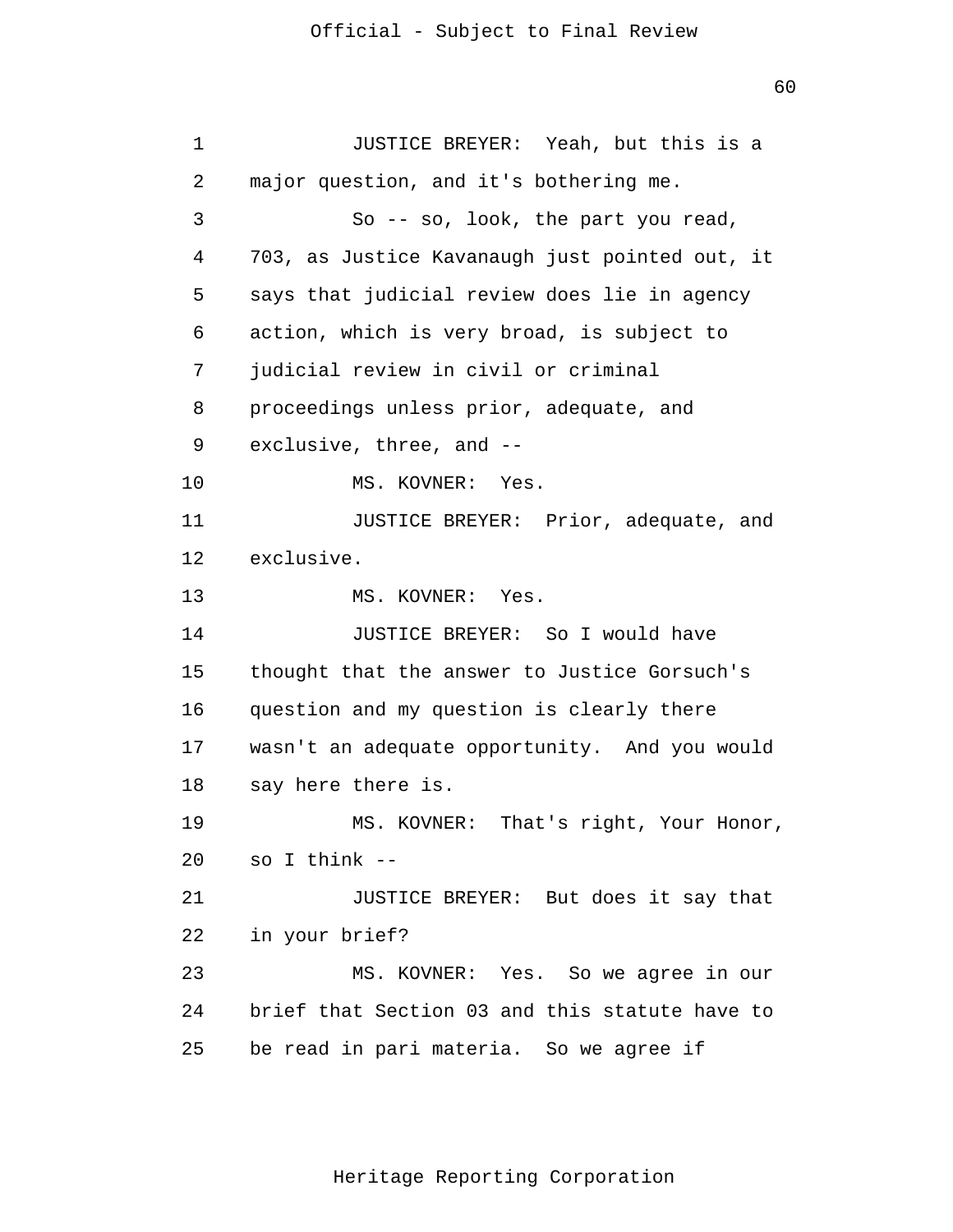1 2 3 4 5 6 7 8 9 10 11 12 13 there's no prior, adequate, exclusive opportunity -- JUSTICE BREYER: And did the court there go into whether they were around at the time and they did this very thing, they did have -- they were persons aggrieved during that time? MS. KOVNER: Petitioner never argued below that they were not -- JUSTICE BREYER: No, this is sort of non-jurisdictional but close. I mean, so we have a case, we don't know whether they had an adequate opportunity to raise it in the -- in

14 15 16 17 the Hobbs Act -- in the -- in the initial rule-making proceeding. We don't know if it's a rule-making legislative or a rule-making interpretive.

18 19 20 21 22 23 24 25 And there are various other things brought up that we don't know. So what is your advice about whether we should decide a major question in the face of those uncertainties? MS. KOVNER: Your Honor, I take the point that if the Court is of the view that the disposition of this case turns on issues that weren't really developed below or weren't

61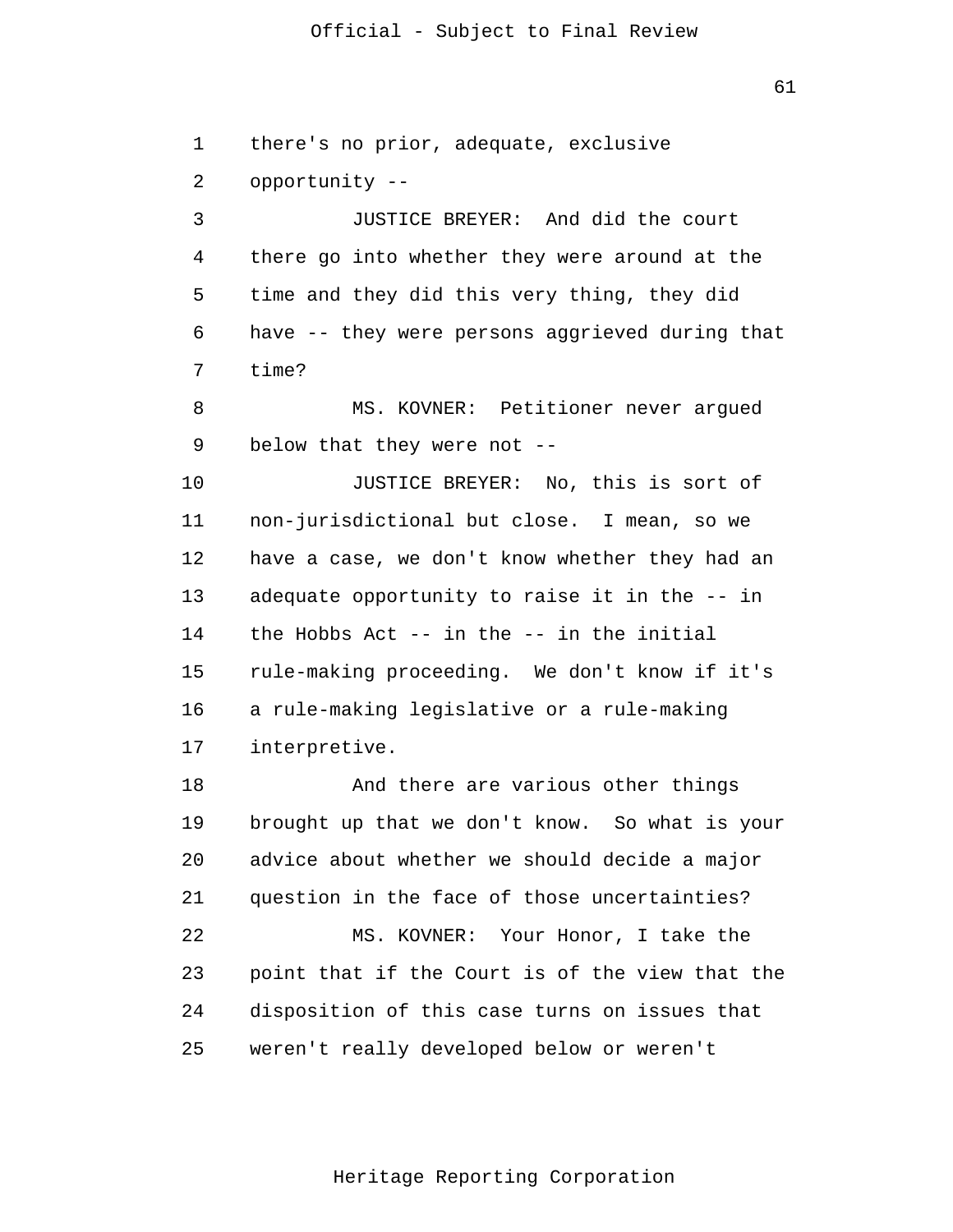1 2 3 pressed below, that it has the option of declining to decide the case and dismissing it as improvidently granted.

4 5 6 7 8 9 10 11 12 JUSTICE GORSUCH: Well, why would -- JUSTICE ALITO: But your -- in your view, those things don't matter, do they? You weren't even -- would you now concede that if PDR wasn't even in existence at the time, the -- the situation would be different or if they are -- they were in existence, but they had - they weren't involved in sending out faxes, would it be a different case?

13 14 15 16 17 18 19 20 21 22 23 MS. KOVNER: So we think it would - it would certainly be a different case, and then the question would be  $-$ - and, you know  $-$ -JUSTICE SOTOMAYOR: What would be -- JUSTICE ALITO: Well, a case that would come out differently, not that it would -- of course, it would be a different case. Would it come out differently? MS. KOVNER: So that would present a difficult question under 703 on which we haven't taken a position.

24 25 And the reason is, of course, this is implicated in a lot of, you know, the Clean --

Heritage Reporting Corporation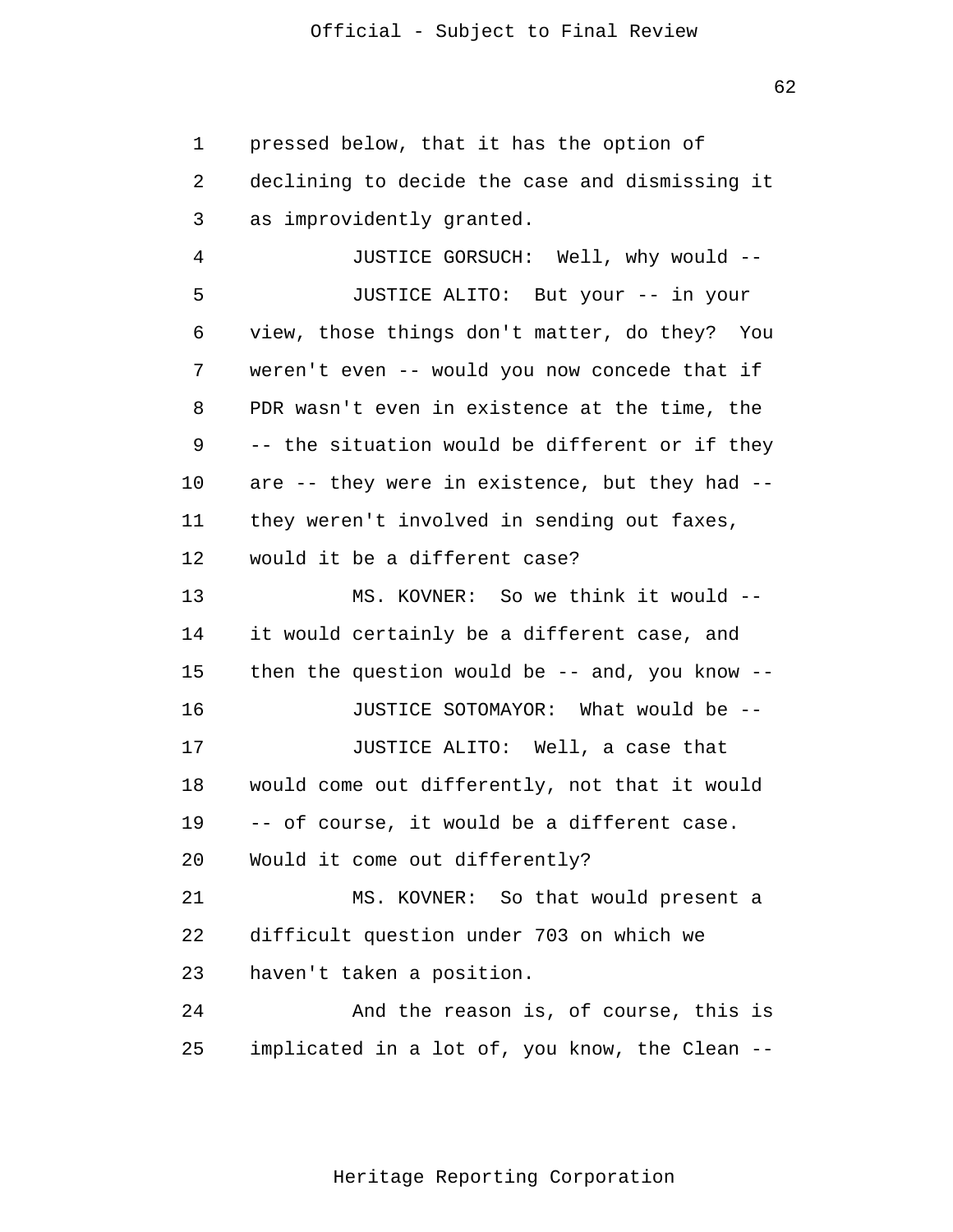1 2 3 4 5 6 7 8 9 10 11 12 13 14 15 16 17 18 19 20 21 22 23 24 25 Clean Air Act, Clean Water Act. A lot of these provisions cut off review. And I think, you know, so we would have to address the question of when Section 703 says does an adequate opportunity exist, is it talking about an adequate opportunity for you, that particular individual party, or an adequate opportunity for others in your shoes? I think we might well argue in a case that really presented that question where somebody could say I didn't exist, we might well say it was, nonetheless, adequate, but it would be a much harder question than here, where I don't think there's any serious question that Petitioner -- JUSTICE KAGAN: And -- and -- JUSTICE GORSUCH: But you -- JUSTICE KAGAN: -- you're saying that this was never raised by any party, by any court below, that -- the exploration of that question? MS. KOVNER: Petitioner certainly never argued we didn't have an opportunity. They just argued below this isn't determining the validity of --

Heritage Reporting Corporation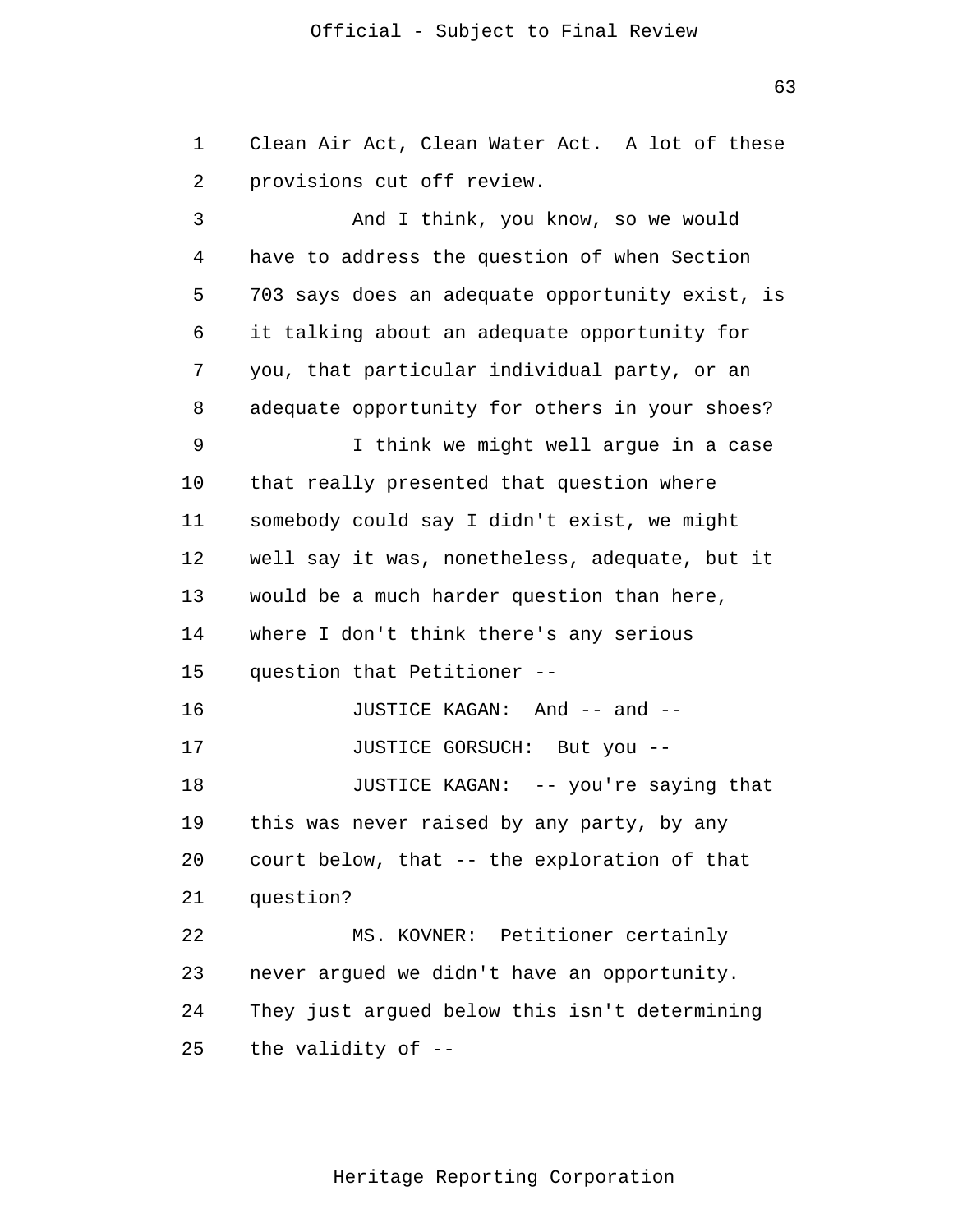| 1              | JUSTICE GORSUCH: So, counsel, as I --           |
|----------------|-------------------------------------------------|
| $\overline{2}$ | JUSTICE KAGAN: And similarly, on this           |
| 3              | question of interpretive, because I -- I would  |
| 4              | say that if it's an interpretive rule, by which |
| 5              | I mean something without -- without the force   |
| 6              | of law, essentially guidance to the agency,     |
| 7              | guidance to various parties who are interested  |
| 8              | in the world, but you can't -- you can't, you   |
| 9              | know, say that somebody violated it and         |
| 10             | sanctioned them, something like that doesn't    |
| 11             | fall within the Hobbs Act at all.               |
| 12             | Do -- do you -- would you agree with            |
| 13             | that?                                           |
| 14             | MS. KOVNER: I think I would, Justice            |
| 15             | Kagan. We -- we think it has to be an action    |
| 16             | about which rights or obligations have been     |
| 17             | determined in --                                |
| 18             | JUSTICE KAVANAUGH: But -- but --                |
| 19             | MS. KOVNER: -- the describing of the            |
| 20             |                                                 |
| 21             | JUSTICE KAGAN: And we don't know                |
| 22             | really, because nobody argued below, whether    |
| 23             | that's true, is that correct?                   |
| 24             | MS. KOVNER: Nobody contested below              |
| 25             | that this was an order that's subject to the    |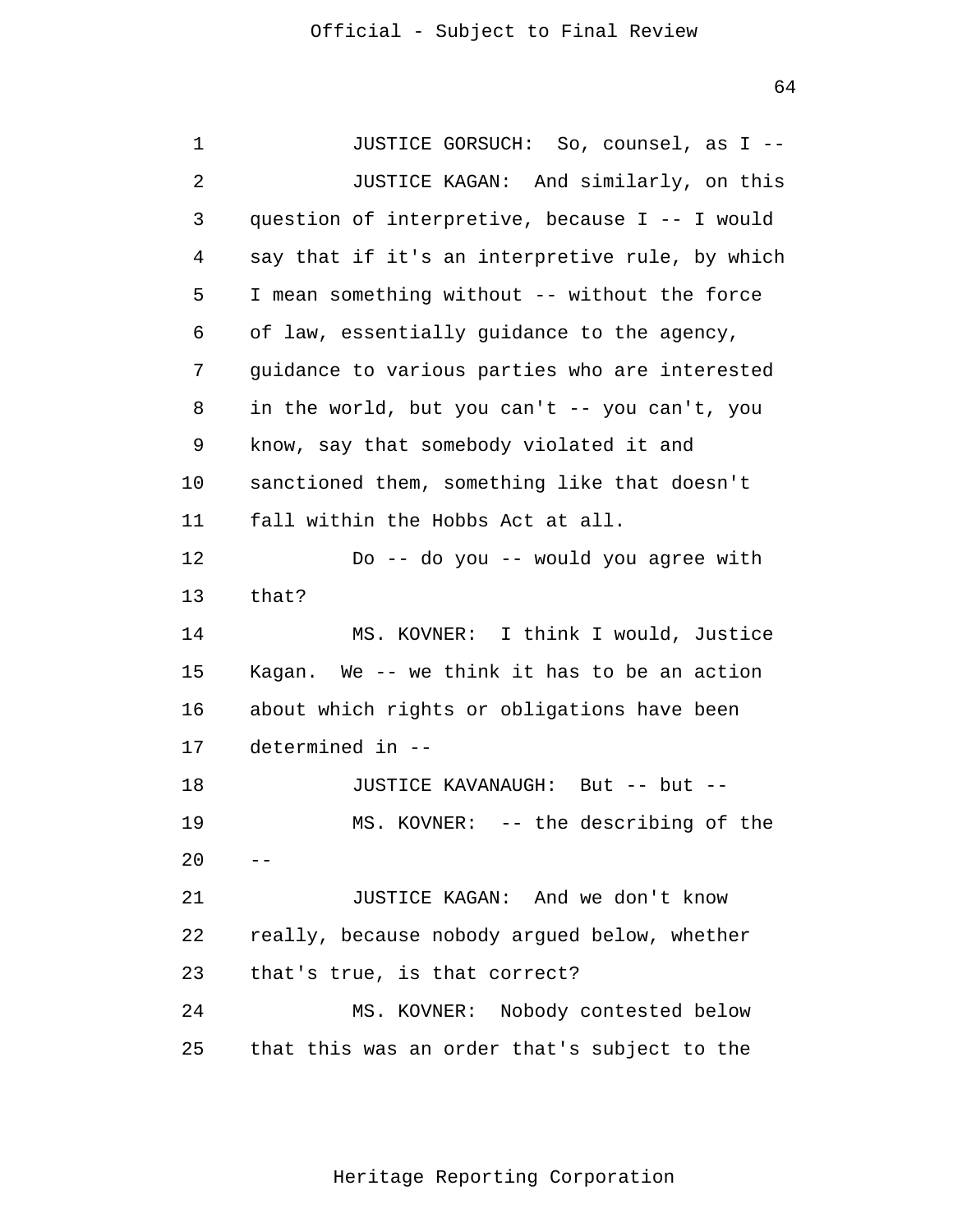1

2

3

4

5

6

7

8

9

10

11

12

13

14

rule.

15

16

17

Hobbs Act. JUSTICE KAVANAUGH: But you think it does have the force and effect of law? MS. KOVNER: We -- we think it does. JUSTICE KAVANAUGH: Yeah. MS. KOVNER: I mean, this is adopted through notice and comment. JUSTICE KAVANAUGH: So, in your brief, you also say that the general rule is that when a defendant's liability depends in part on the propriety of an agency action, that action ordinarily can be challenged in a civil or criminal enforcement suit. That's the general And the question here is whether to read that exclusive to determine the validity

18 19 20 21 22 23  $2.4$ 25 Given the due process concerns and given that Congress can be more explicit, as - as it has in the Clean Air Act, why shouldn't we stick with what you call the general rule and read "exclusive to determine the validity" to mean declaratory judgment actions? MS. KOVNER: Well, I would really take issue with the idea that those other statutes

to deviate from the general rule.

Heritage Reporting Corporation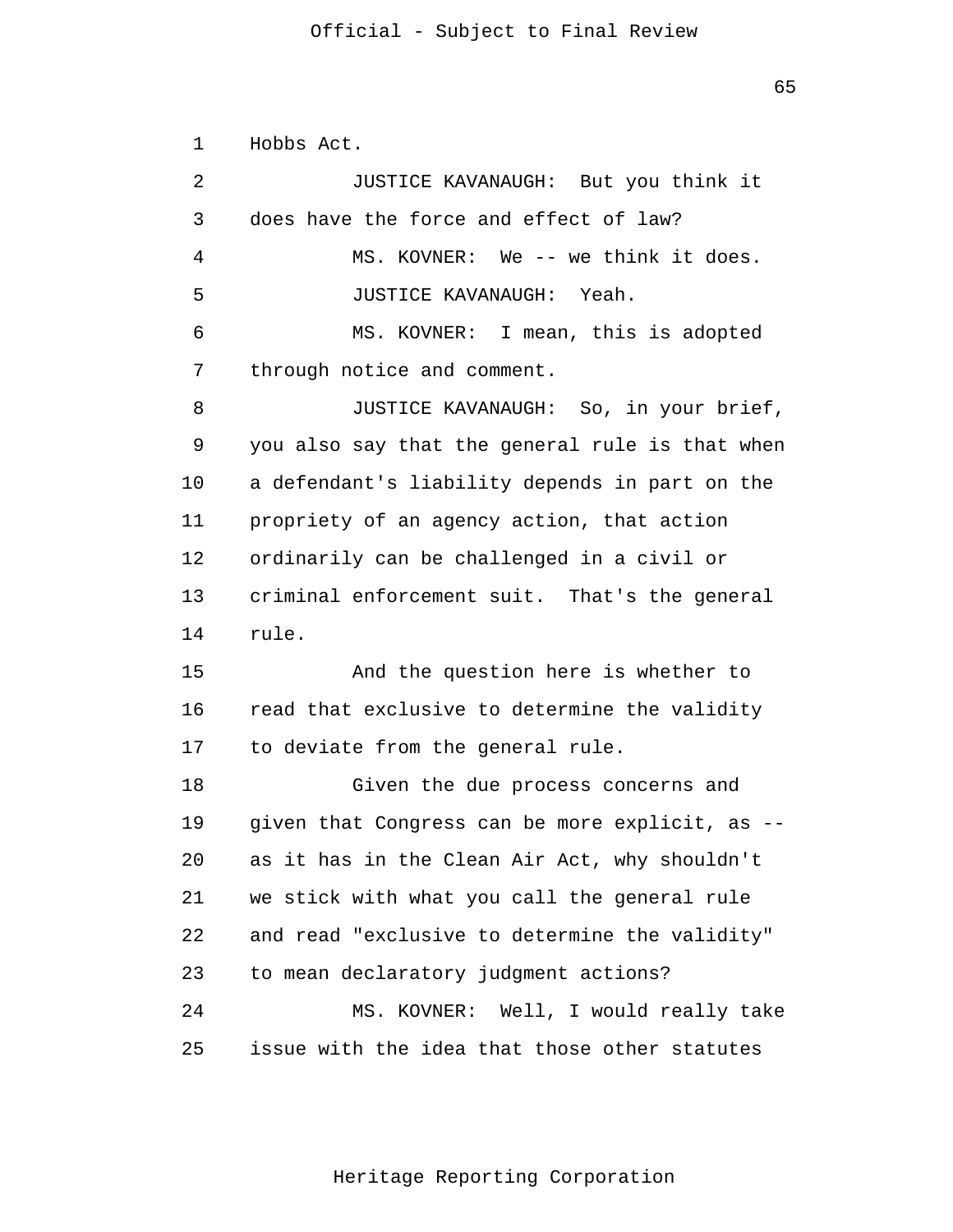66

 JUSTICE GORSUCH: Exclusive to do 1 2 3 4 5 6 7 8 9 10 11 12 13 14 15 16 17 18 19 20 21 22 23  $2.4$ 25 are more explicit. And they use different words. But "exclusive jurisdiction" is, I think, quite clear language. And it's the language that 703 -- JUSTICE KAVANAUGH: Well, but even -- I'm sorry to interrupt -- but even the statute at issue in Yakus had a second sentence. And the Court did not rely on the first sentence alone but specifically said the first sentence coupled with the second sentence is what -- MS. KOVNER: I think -- I take that point about Yakus, but I think if you wanted to look for a -- to a statutory framework that just uses the word "exclusive" and was around before Yakus, you'd look to the Urgent Deficiencies Act framework. JUSTICE GORSUCH: But, counsel, though, you know, you  $-$ - you  $-$ - you point us to the word "exclusive," but there are more words after that. MS. KOVNER: Yes. what? MS. KOVNER: Yes. So in -- JUSTICE GORSUCH: And determine the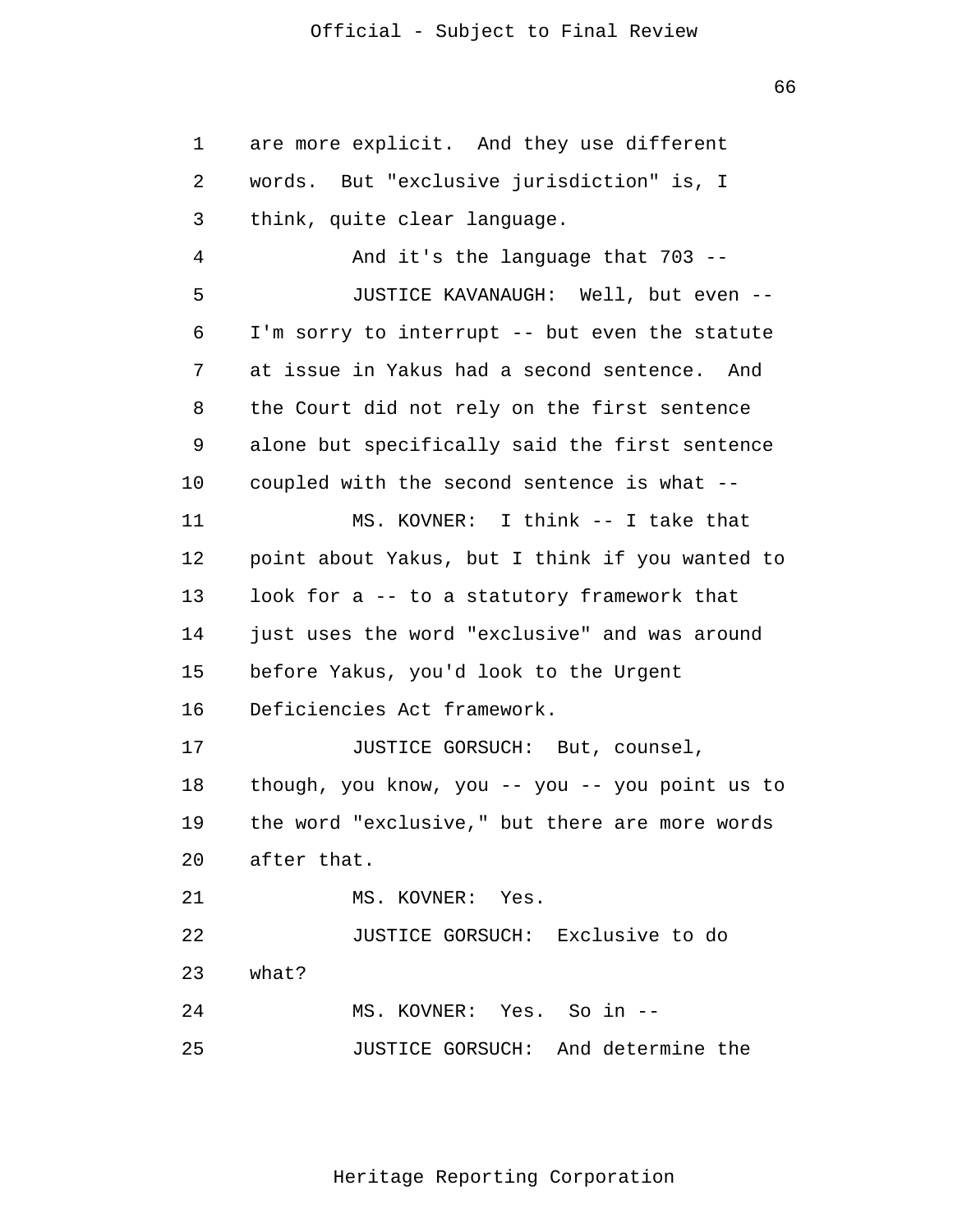1  $\overline{2}$ 3 4 5 6 7 8 9 10 11 12 13 14 15 16 17 18 19 20 21 22 23 24 25 validity of -- MS. KOVNER: Yes. JUSTICE GORSUCH: -- is the language that we have here, and we don't have more than that. We don't have the second sentence of Yakus, which you pointed out is different. And why -- why shouldn't we, given the presumption of judicial review, and the statutory canon that we normally look at statutory terms in light of their neighbors, and here all of the neighbors indicate a -- a decision by a court that would actually hold the regulation to be null and void. And that didn't happen here. Your regulation still exists today and -- and the executive agencies can follow it for guidance. Why wouldn't we redetermine the validity of -mean -- mean kind of what it says? MS. KOVNER: Well, let me -- let me talk about the language and then about the court's precedent, and I think that they both are -- are -- sort of contradict that understanding. I think every court of appeals has been right to say that you determine the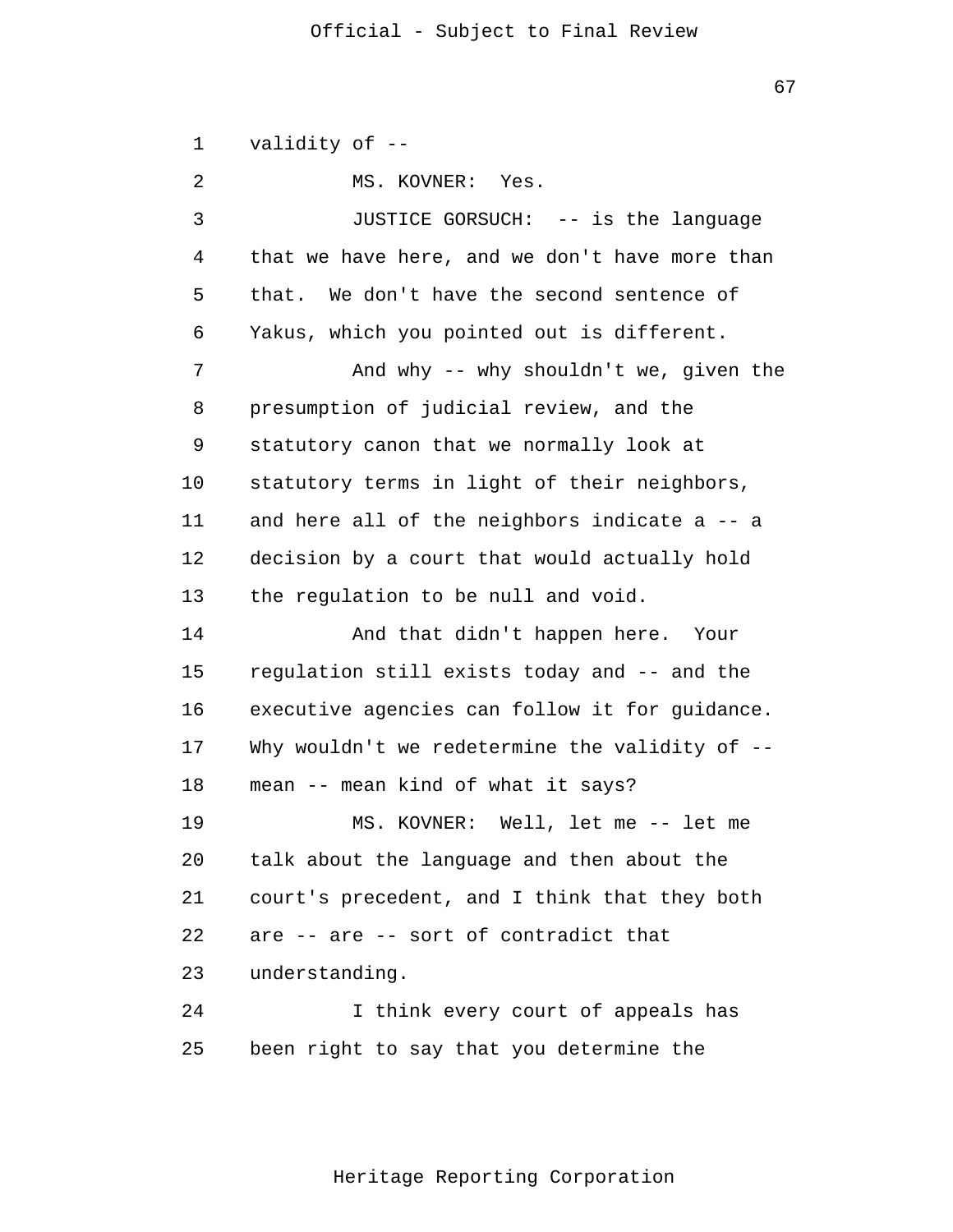1 2 3 4 5 6 7 8 9 10 11 12 13 14 15 16 17 18 19 20 21 22 23  $2.4$ 25  $$ validity of a regulation when you decline to apply it on the ground that it's substantively invalid. And if you look at the statute here JUSTICE GORSUCH: You're not saying it's substantively invalid. You're saying the statute is clear. MS. KOVNER: Well --JUSTICE GORSUCH: The statute -- I'm -- I'm being asked to interpret the statute. That is what the case is about. And the statute is clear. I do not need the regulation. It is nice. It is a lovely opinion letter by the federal government, and the -- the agencies may choose to -- to follow it, but it's not determining the validity of in a normal sense, any more than we normally read the Federal Register for -- for breakfast. MS. KOVNER: Well, I think it is, Your Honor, and if you look to the entirety of the TCPA, it says, you know, first, here's the substantive, you know, prohibition. And, second, the agency may make rules to implement that provision.

Heritage Reporting Corporation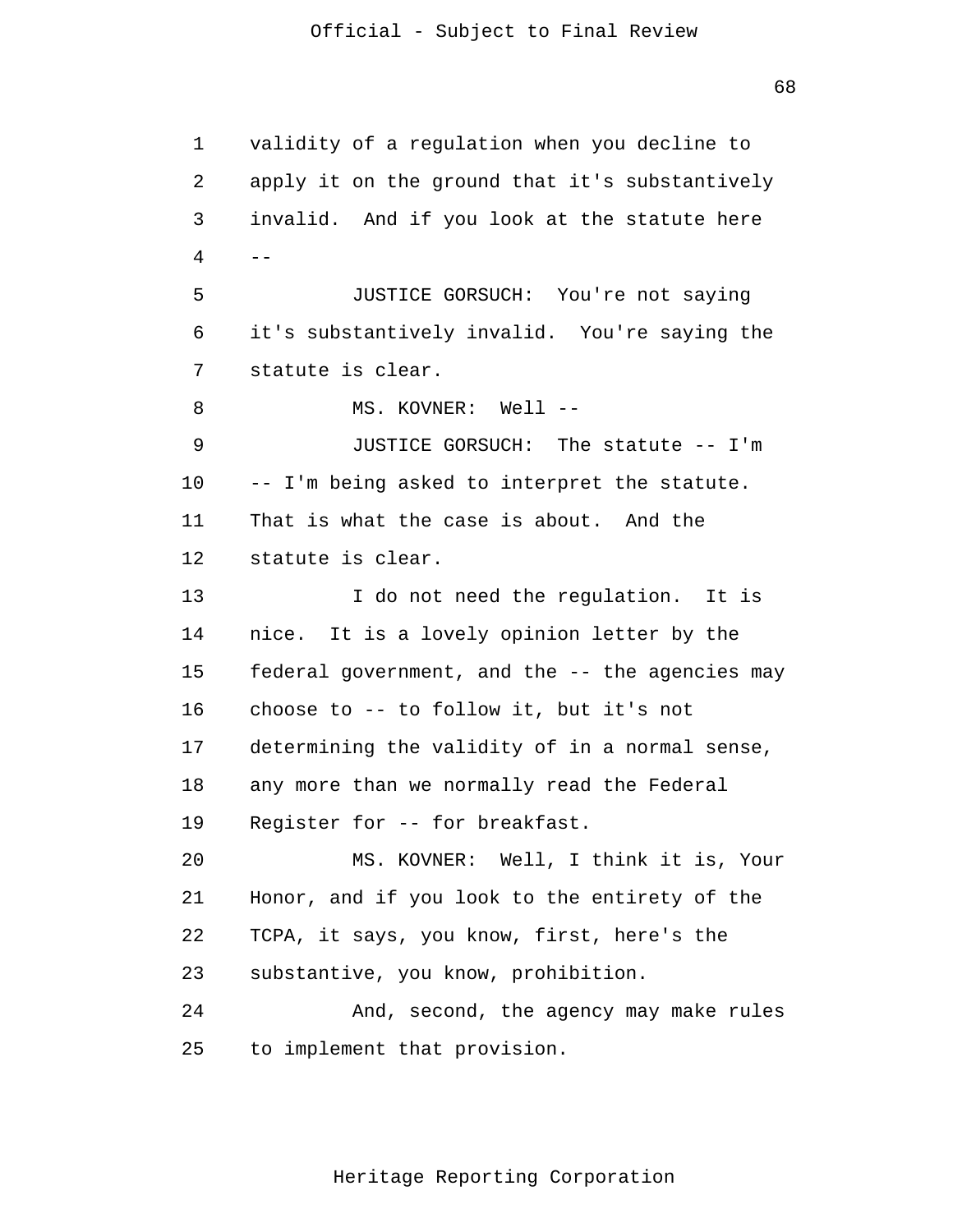1 2 3 4 5 6 7 8 9 10 11 12 13 14 15 16 17 18 19 20 21 22 23 24 25 And so, here, a party came before the court and said here is the rule that the agency has made about what unsolicited advertisement means. If the Court declines to follow it, it has to do it for a reason. And the reason here is it's saying the rule is substantively invalid. And even if you don't agree with me, I think, you know, in the first instance about the reading of the statutory language, just direct the Court to the cases that apply that language. And this Court has repeatedly applied the statutory language both here and in predecessor statutes where somebody was coming into court and saying: Please decide the underlying merits of this legal question; and the Court said: What you're asking us to do would amount to determining the validity of - of -- of -- of the underlying rule and so we  $can't --$ JUSTICE SOTOMAYOR: Well, but -- MS. KOVNER: -- do it with regard to jurisdiction. JUSTICE SOTOMAYOR: -- who could, meaning let's assume -- and we can argue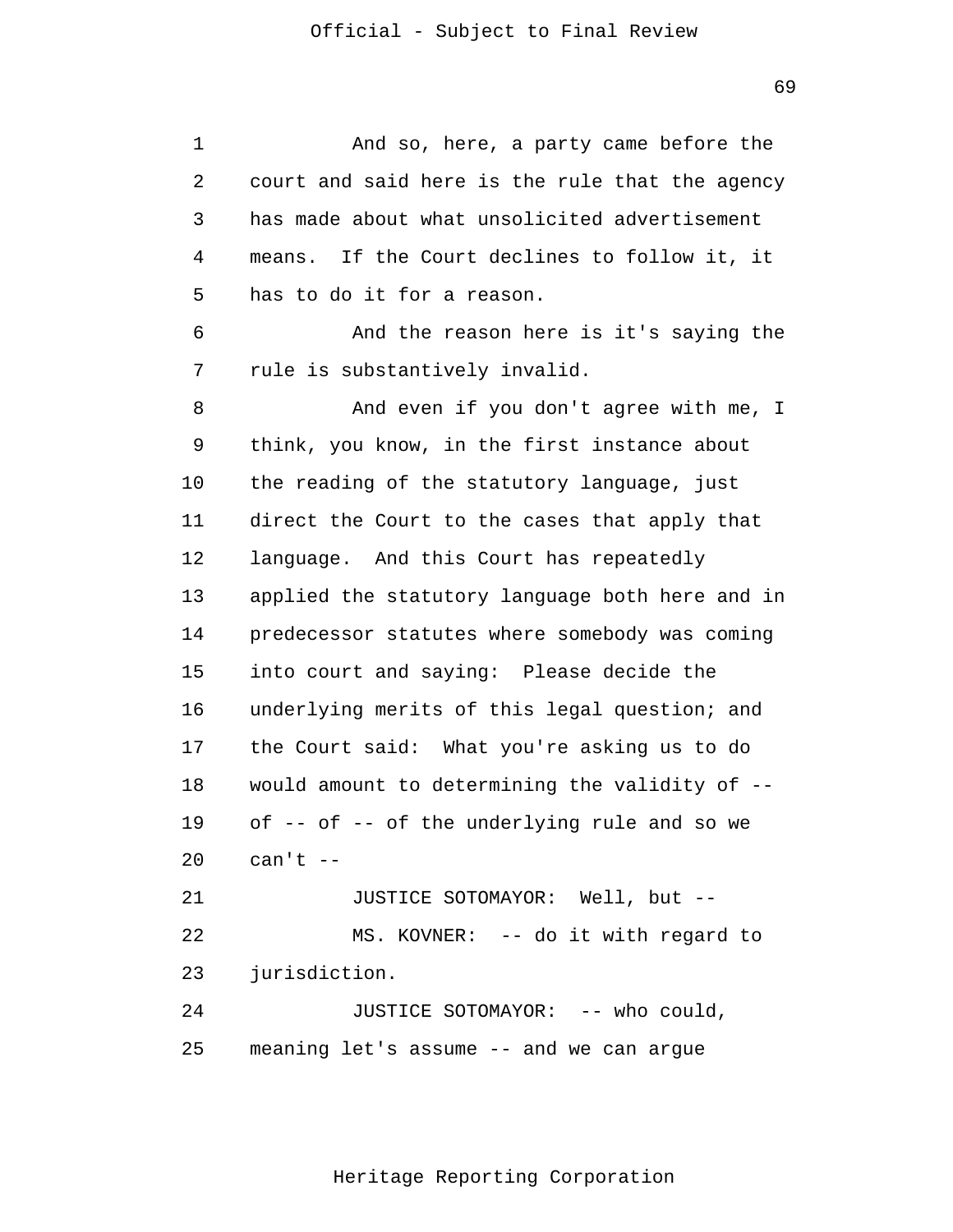70

| 1  | whether this is a clear rule or not, whether    |
|----|-------------------------------------------------|
| 2  | it's a legislative rule or an interpretive      |
| 3  | rule. Let's put all of that aside.              |
| 4  | The U.S. comes in, starts an                    |
| 5  | enforcement action in the district court. Can   |
| 6  | -- you're saying to me the district court can't |
| 7  | decide the validity, but when they go to the    |
| 8  | D.C. Circuit, can the D.C. Circuit look at the  |
| 9  | validity of the rule under the statute?         |
| 10 | MS. KOVNER: Not if it's an appeal               |
| 11 | from an enforcement action. I think the way     |
| 12 | that you would get into the court of appeals    |
| 13 | would be that you file a Hobbs Act petition to  |
| 14 | challenge some subsequent agency action or to   |
| 15 | challenge the denial of your rule.              |
| 16 | JUSTICE SOTOMAYOR: So that, too,                |
| 17 | explains Weaver and Functional Music. But what  |
| 18 | happens here? Because you're saying even the    |
| 19 | court of appeals here can't decide the validity |
| 20 | of the rule, correct?                           |
| 21 | MS. KOVNER: That's right. And the               |
| 22 | reason we think that is the surrounding         |
| 23 | statutory provision, so they say here is how    |
| 24 | the court of appeals exercised its              |
| 25 | jurisdiction, it's on the filing of a Hobbs Act |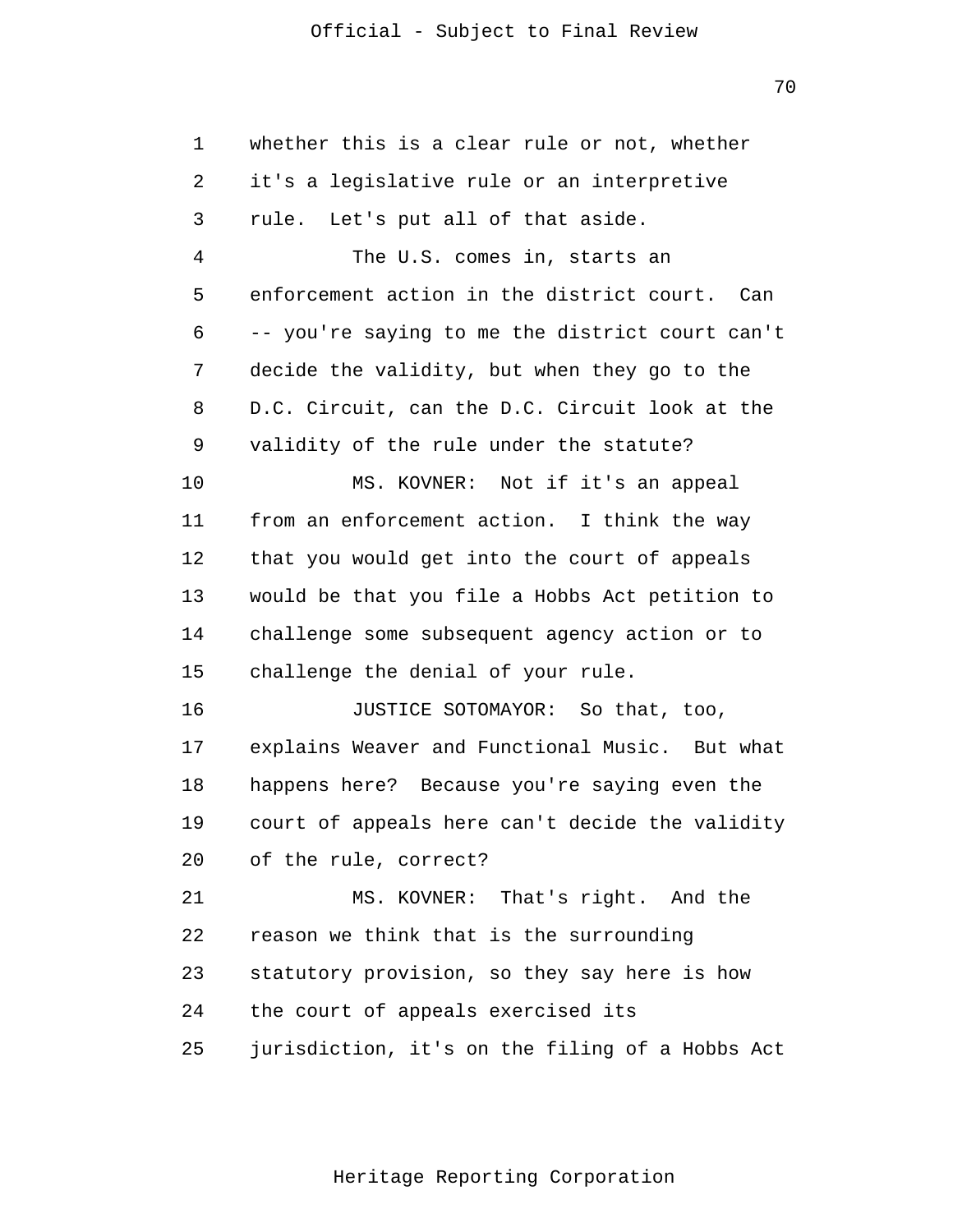which sort of addresses this kind of order, 1 2 3 4 5 6 7 8 9 10 11 12 13 14 15 16 17 18 19 20 21 22 23 24 25 petition. So we think those -- those -- JUSTICE SOTOMAYOR: So you disagree with Respondents on that point? Because Respondents seem to suggest that once it got to the court of appeals, that court had the power to decide whether -- MS. KOVNER: I -- I don't -- yes, I don't think that's right. And I don't think any court of appeals has understood it that way. I think you have to comply with the Hobbs Act procedures to get review in the court of appeals. And if I could just turn to one of Justice Breyer's other questions about the nature of, you know, this particular order and it being a rule, I think the relevant case would be CBS Broadcasting, which -- which - which is an order that sets out a rule. When the FCC acts, it's through orders, even when it's making a rule. And the Court in CBS Broadcasting said that that's reviewable under the Hobbs Act. So I think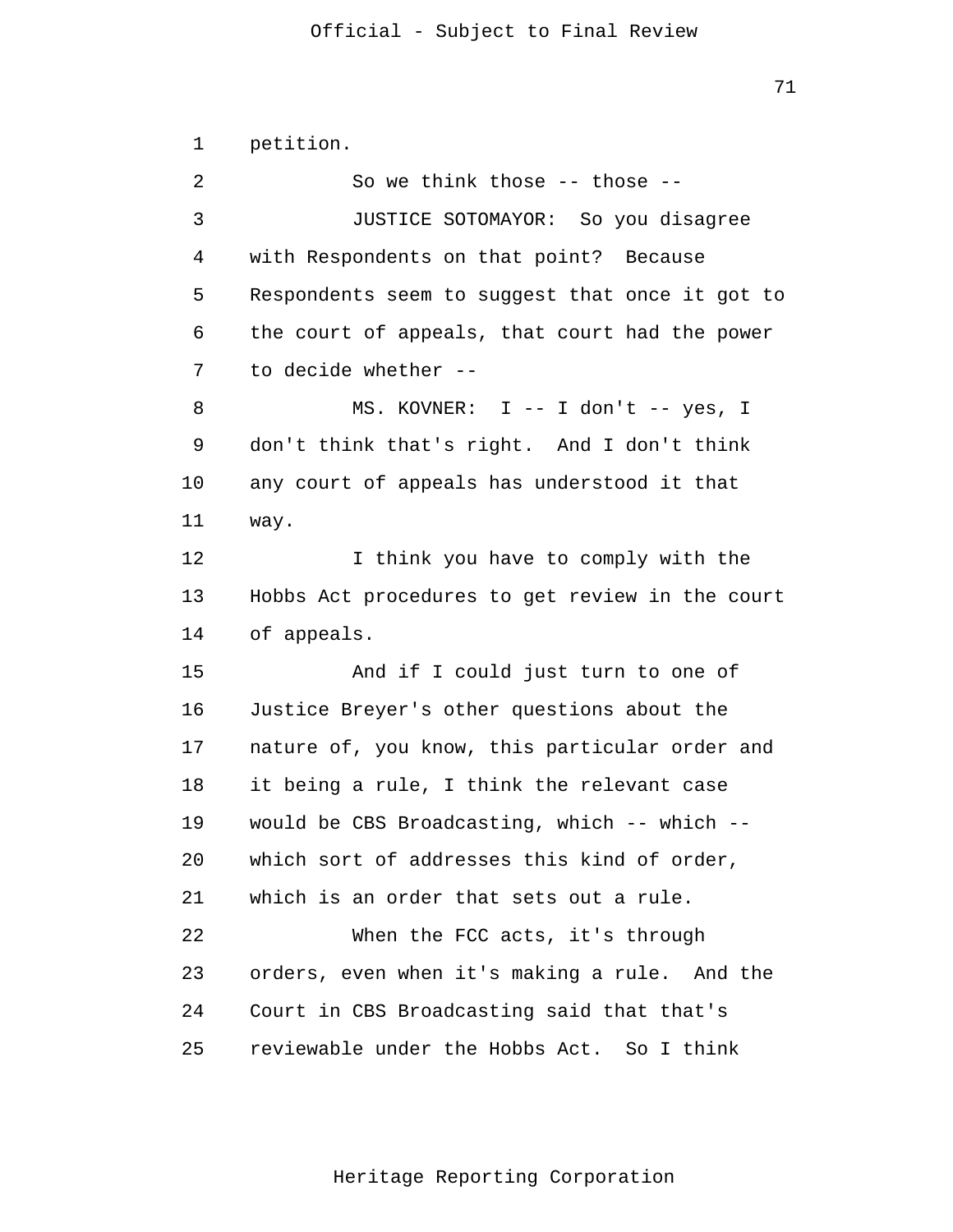1 2 3 4 5 6 7 8 9 10 11 12 13 14 15 16 17 18 19 20 21 22 23 24 25 that's what tells you this is a Hobbs Act case even though it sets out a rule. JUSTICE KAVANAUGH: Can I ask a practical rather than strictly legal question, which is, since you're saying they can get judicial review, they just have to go through the motion for reconsideration or petition for rule-making, and the other side is arguing, well, just give us the judicial review and the enforcement action. Why go through all the hurdles of the former if it's just going to be judicial review in the end one way or the other? MS. KOVNER: Sure. And -- and --JUSTICE KAVANAUGH: Or is there -- MS. KOVNER: Yes. JUSTICE KAVANAUGH: -- something different about the judicial review in the former, which I think may be lurking? MS. KOVNER: Right. Yes. So I think two things. I mean, first, let me address why we think it's better and, second, let me address the nature of their -- their review. So we think judicial review that's accomplished through the Hobbs Act is far

Heritage Reporting Corporation

72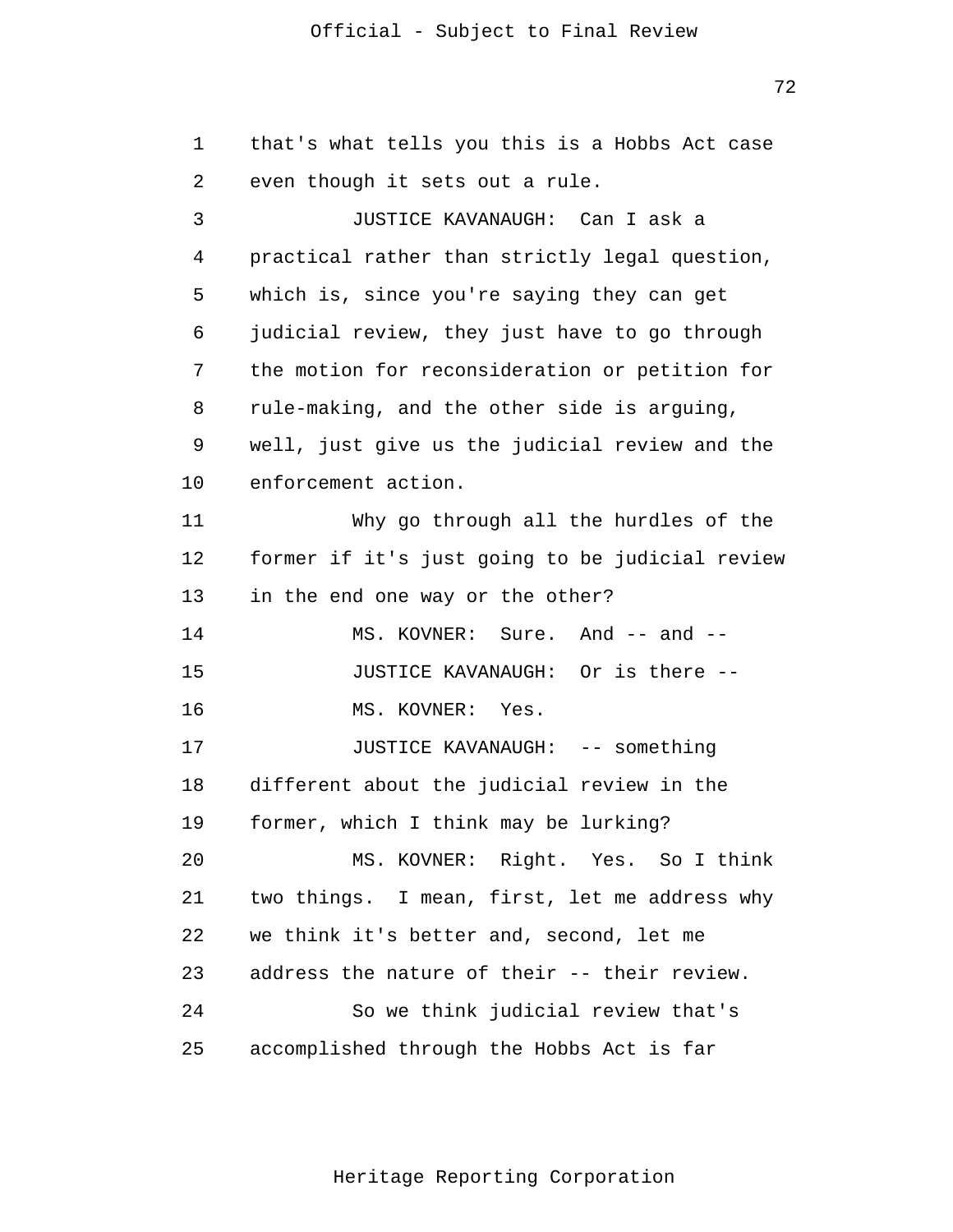1 2 3 4 5 6 7 8 9 10 11 12 preferable and it's because the United States gets to be a party. If it's from a rule-making, you're going to have the opportunity for other affected parties to participate, to come in, to explain why they think the rule should or shouldn't be changed. You're going to have a single nationwide proceeding that's going to set the rule for the entire nation. And I would think these kinds of rules that are subject to the Hobbs Act are areas where Congress thought that was really important.

13 14 15 16 17 18 19 20 21 22 I do want to address the question of what the scope of the review is. So I think what typically happens in these cases, and Respondent cites a number of examples, is somebody goes before the agency and asks for a declaratory judgment about, you know, what the scope of the rule is or asks to change the rule. The agency says something about the merits and then that gets appealed to the court of appeals.

23 24 25 Then, obviously, you do get full review of the merits of the underlying rule. I do think it's a different case if the agency

73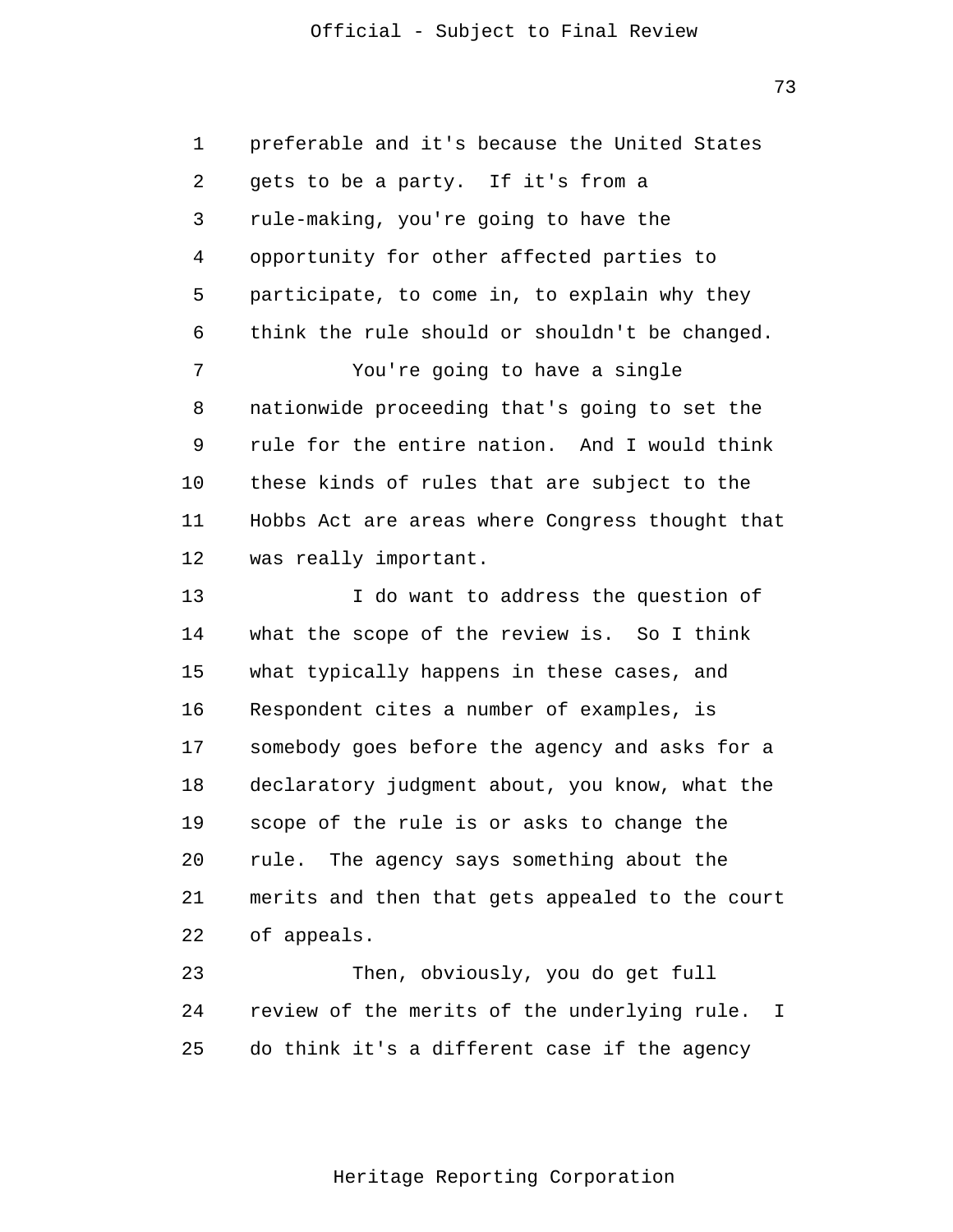74

```
1
 2
 3
 4
 5
 6
7
8
9
10
11
12
13
14
15
16
17
18
19
20
21
22
23
24
25
      --were to say, you know, we decline to reconsider 
      at all. And then I do --
               JUSTICE KAVANAUGH: And -- and --
               MS. KOVNER: -- think you would agree
               JUSTICE KAVANAUGH: -- and that 
      happens quite a bit, as you well know. 
               MS. KOVNER: That --
               JUSTICE KAVANAUGH: And in that case, 
      you'd be -- you'd be out. 
               MS. KOVNER: In that case, all you get 
               JUSTICE KAVANAUGH: In that case, you 
      could be subject to millions in liability 
      without ever having an opportunity to say that 
      the rule is illegal. Even if the rule everyone 
      thinks is illegal, you still get no 
      opportunity. 
               MS. KOVNER: And in that case, I think 
      you would have an argument under Section 703 
      that the Petitioner here really doesn't have, 
      that I didn't have a meaningful opportunity to 
      get review of the --
               JUSTICE KAVANAUGH: So let me stop you 
      there. So, if you go for the petition for
```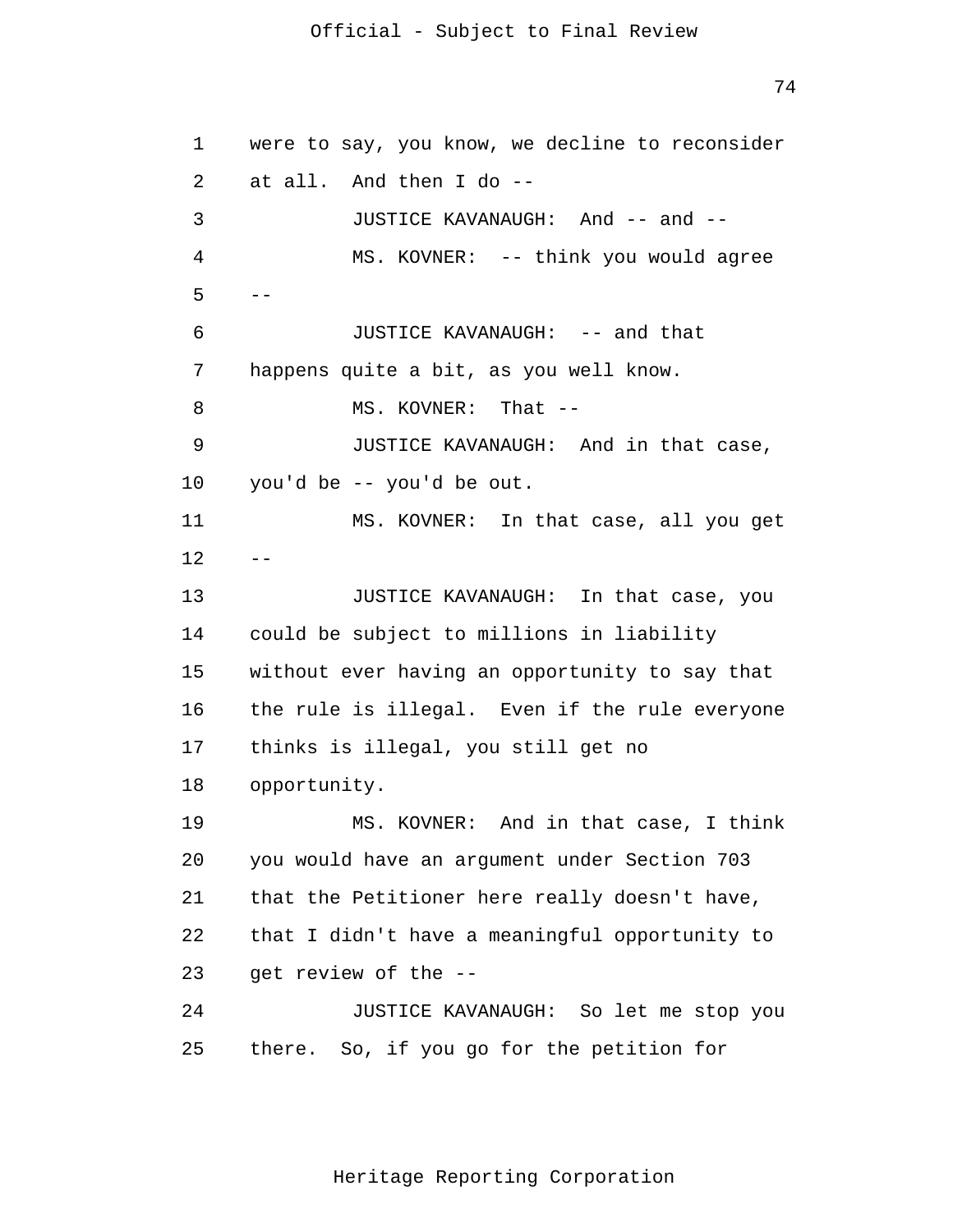1 2 3 4 5 6 7 8 9 10 11 12 13 14 15 16 17 18 19 20 21 22 23 24 25 reconsideration and the agency says actually just as an exercise of discretion we're not going to do that, that would mean that it wasn't adequate? MS. KOVNER: No, I think -- so I think Petitioner, a person in Petitioner's shoe -- if I may just briefly answer -- a person in Petitioner's shoes should have brought their challenge in a timely fashion. If you had a party that really couldn't have done that for some reason, then I think you have a hard 703 question. Thank you. CHIEF JUSTICE ROBERTS: Thank you, counsel. Two minutes, Mr. Phillips. REBUTTAL ARGUMENT OF CARTER G. PHILLIPS ON BEHALF OF THE PETITIONERS MR. PHILLIPS: Thank you, Mr. Chief Justice. I -- I think it's important to focus in the first instance on a question Justice Kagan and Justice Kavanaugh, you focused on, which is what is the standard of review if you go through the petition for reconsideration

75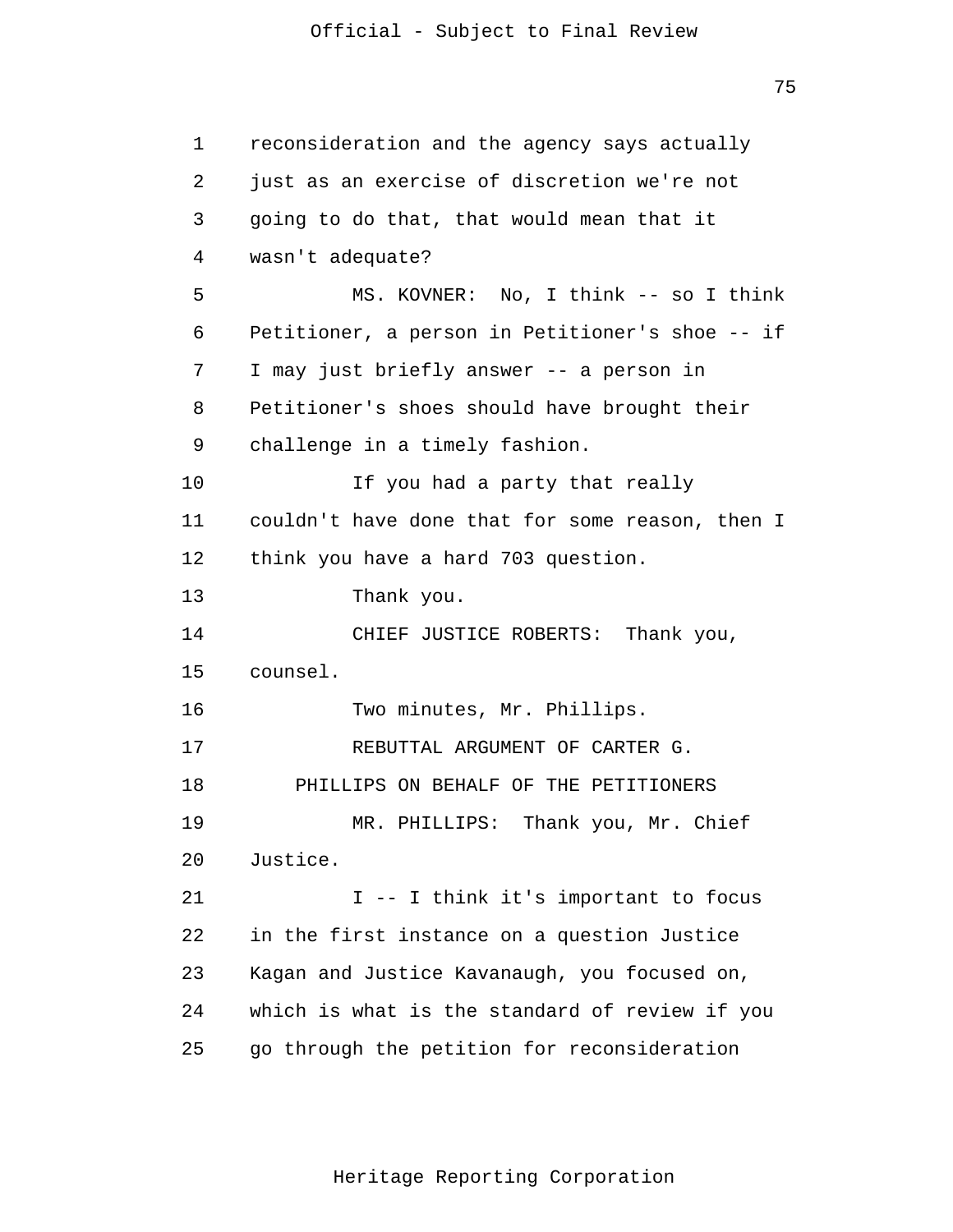76

 JUSTICE SOTOMAYOR: -- enforcement JUSTICE SOTOMAYOR: Well, one was an 1  $\overline{a}$ 3 4 5 6 7 8 9 10 11 12 13 14 15 16 17 18 19 20 21 22 23 24 25 process? And this Court held in Board of Locomotive Engineers that -- that, under those circumstances, the courts reviewed the distinct agency action resulting from the new position. And it's only in very odd circumstances where the Court actually has - has any kind of an opportunity to take up the underlying question of the validity or -- or of the relationship between the underlying statute and the old rule. And, therefore, it's not a prior and adequate remedy that gives you the basis for -- JUSTICE SOTOMAYOR: It has done it in Functional Music and in Weaver. It's basically taken a contrary position to yours. In both of those cases, they looked to the validity of the rule underlying the -- MR. PHILLIPS: No, no, no - actions. MR. PHILLIPS: Well - enforcement action, the other wasn't. MR. PHILLIPS: Right. Well, I mean,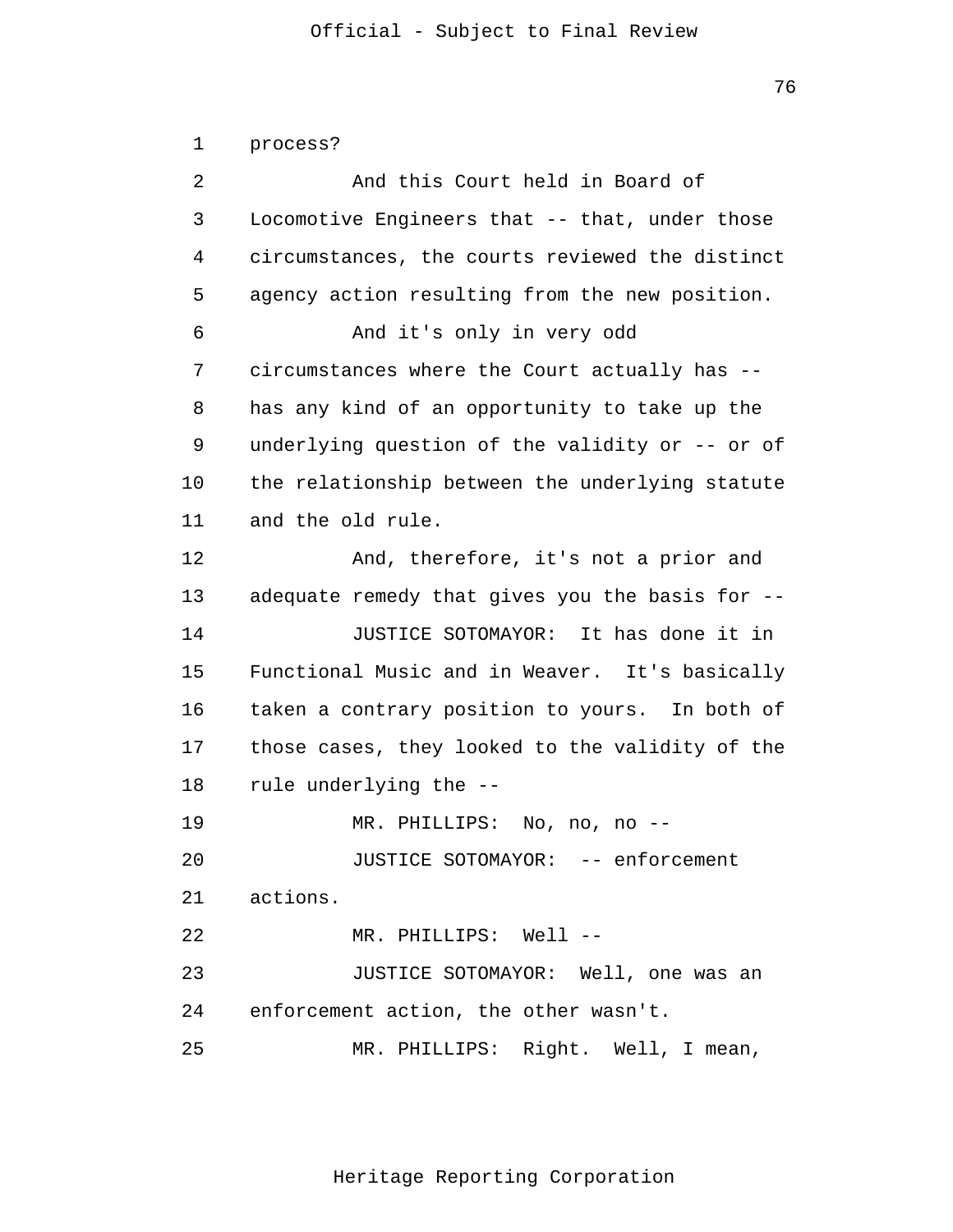1 2 3 4 5 6 7 8 9 Functional Music is -- is clearly in our favor in terms of its approach to these kinds of issues because Functional Music even said we're not even sure whether or not this could have been raised in the first instance by these parties. But we're not going to worry about it. We're going to take it up as an enforcement matter and we're going to evaluate it under those circumstances.

10 11 12 13 14 15 16 17 18 19 What -- what it goes to, Justice Breyer, and it's the reason why, even though there may be larger and broader questions that are embedded in this case, but, at the end of the day, what the Fourth Circuit said is that the district court was not permitted, had no need to, and could not harmonize the interpretation put forth by the FCC with the underlying liability provision of the Telephone Communication Protection Act.

20 21 22 That issue warrants this Court's review. Is there a circumstance where that happens?

23  $2.4$ 25 Where we know, as Justice Kavanaugh said several times, when there is absolute silence, the presumption always should be that

77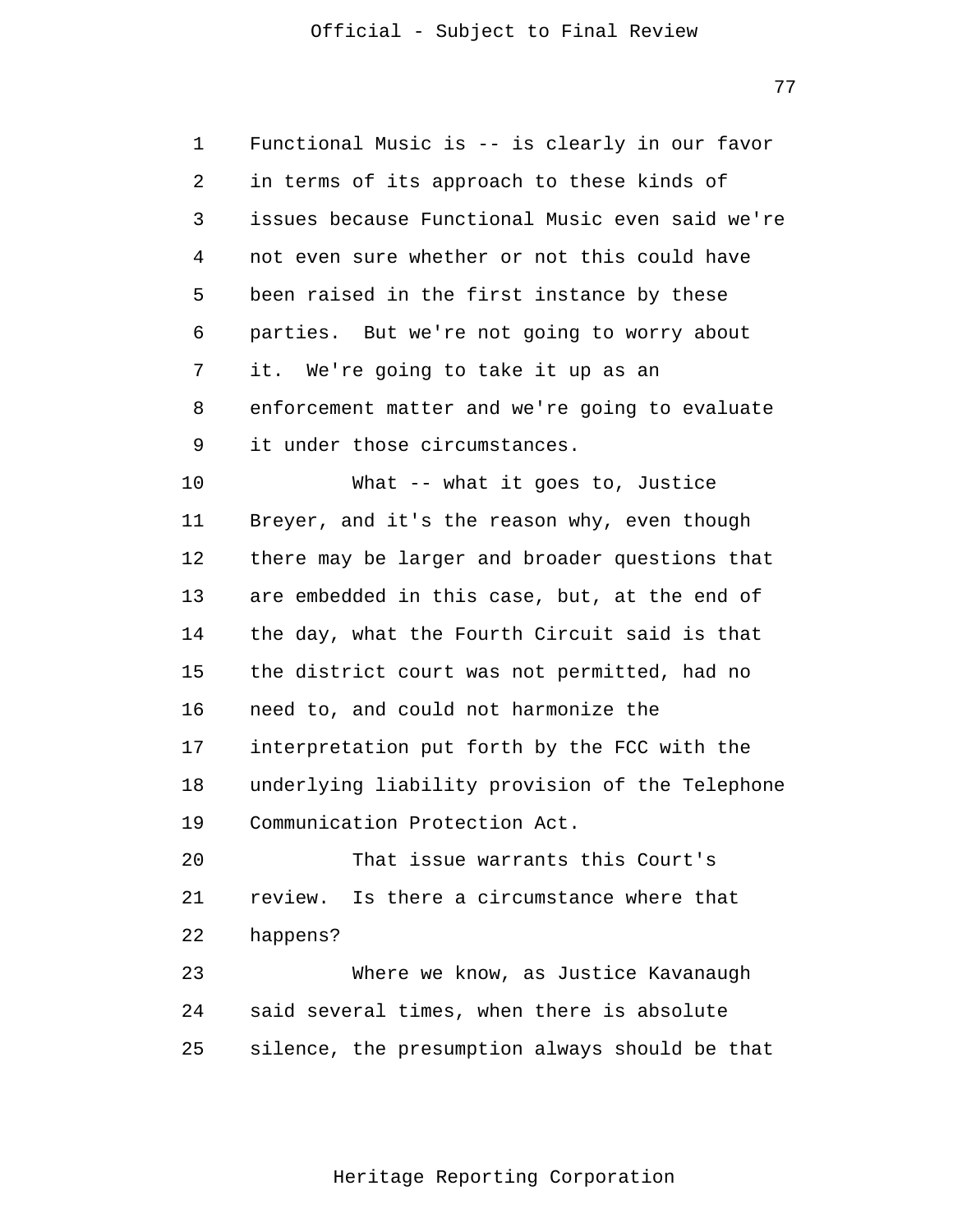| $\mathbf 1$    | there is post-enforcement review of the  |
|----------------|------------------------------------------|
| 2              | validity of what the FCC says.           |
| 3              | For that reason, the judgment of the     |
| $\overline{4}$ | court of appeals should be reversed and  |
| 5              | judgment of the district court should be |
| 6              | affirmed.                                |
| 7              | CHIEF JUSTICE ROBERTS: Thank you,        |
| 8              | counsel. The case is submitted.          |
| 9              | (Whereupon, at 11:08 a.m., the case      |
| 10             | was submitted.)                          |
| 11             |                                          |
| 12             |                                          |
| 13             |                                          |
| 14             |                                          |
| 15             |                                          |
| 16             |                                          |
| 17             |                                          |
| 18             |                                          |
| 19             |                                          |
| 20             |                                          |
| 21             |                                          |
| 22             |                                          |
| 23             |                                          |
| 24             |                                          |
| 25             |                                          |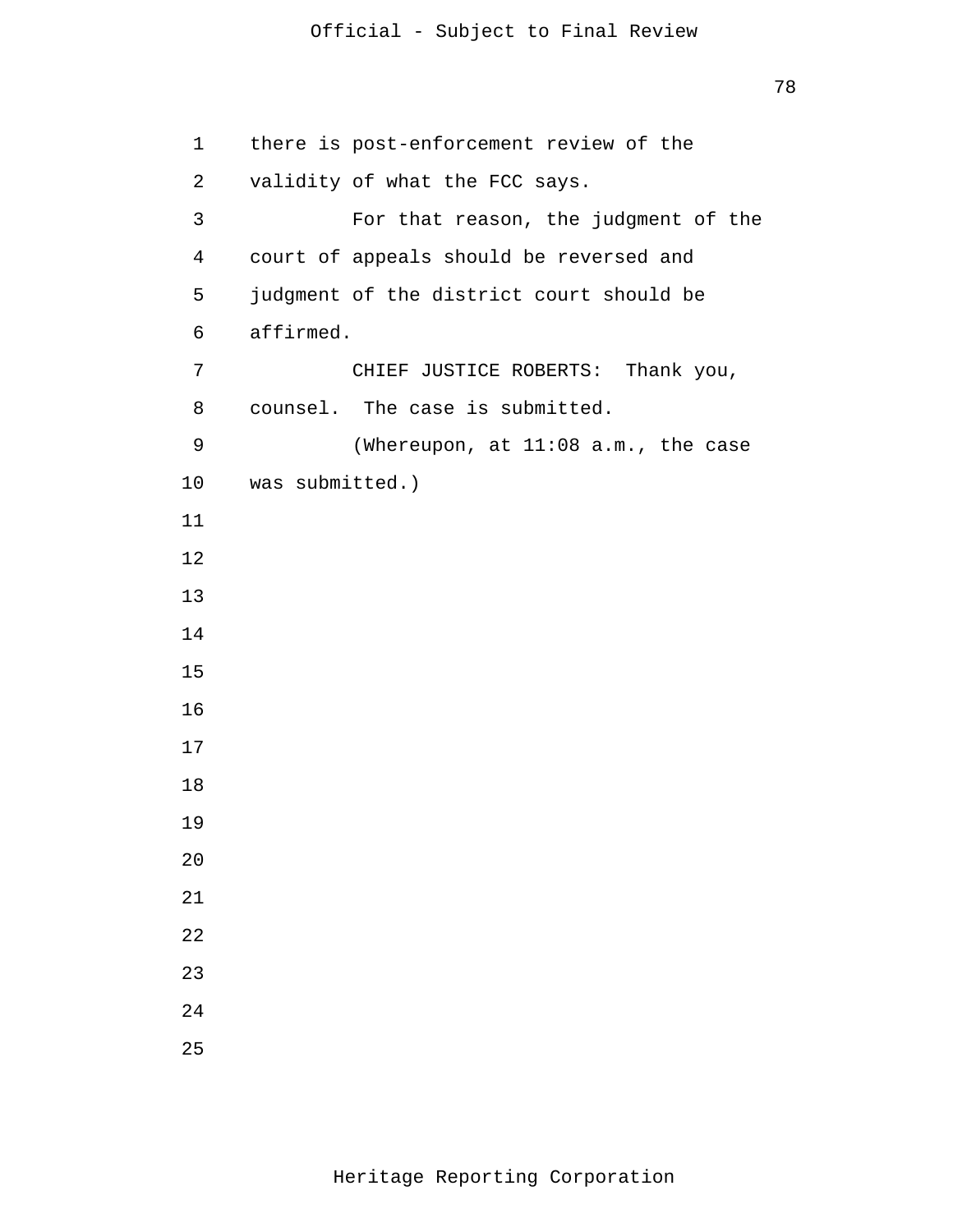| \$                                                  | 23 53:9 54:6,11,20 59:22,25 61:                                    | ALITO [15] 7:25 8:4,16 9:6,10 50:8                                  | assumed [1] 53:17                                                    |
|-----------------------------------------------------|--------------------------------------------------------------------|---------------------------------------------------------------------|----------------------------------------------------------------------|
|                                                     | 14 63:1,1 64:11 65:1,20 66:16 70:                                  | 51:4, 15, 24 52:4, 8, 14, 18 62:5, 17                               | assuming [4] 6:7 28:11 40:7 59:3                                     |
| \$100 [1] 40:18                                     | 13,25 71:13,25 72:1,25 73:11 77:                                   | Alito's [1] 53:13                                                   | attorney [1] 54:23                                                   |
| 0                                                   | 19                                                                 | allow [6] 13:20 14:10 53:6,7,24,24                                  | authority [7] 7:11 21:12 22:3 29:                                    |
| 03 [2] 56:24 60:24                                  | action [24] 3:21,21,24 10:7 13:25                                  | allowed [4] 15:2 16:17 32:4 48:17                                   | 10,13 36:6 46:15                                                     |
|                                                     | 15:21 17:23 18:2 19:8 24:8,9,11                                    | allowing [1] 18:1                                                   | available [2] 27:14 51:22                                            |
| 1                                                   | 59:13,15 60:6 64:15 65:11,11 70:                                   | alluded [1] 56:14                                                   | average [1] 10:22                                                    |
| 10 [1] 9:4                                          | 5,11,14 72:10 76:5,24                                              | alone [1] 66:9                                                      | aware [6] 9:7,12,13 12:3 43:19,23                                    |
| 10:08 [2] 1:15 3:2                                  | actions [3] 21:5 65:23 76:21                                       | already [2] 13:6 19:3                                               | away [1] 6:21                                                        |
| 11:08 [1] 78:9                                      | activity [2] 8:7 10:14                                             | ambiguity [1] 58:9                                                  | awfully [1] 44:1                                                     |
| 17-1705 [1] 3:4                                     | acts [2] 43:22 71:22                                               | ambiguous [1] 56:4                                                  | B                                                                    |
| $\mathbf{2}$                                        | actually [3] 67:12 75:1 76:7                                       | ameliorated [1] 51:2                                                | back [5] 8:24 19:13 29:4 32:21 43:                                   |
|                                                     | ad [1] 47:12                                                       | amicus [3] 1:24 2:11 55:15                                          | 25                                                                   |
| 2006 [8] 38:14,19 39:1,16 40:9 45:<br>22 48:2 51:23 | Adamo [1] 10:20                                                    | amount [2] 42:20 69:18                                              | backyard [3] 50:17 51:7,11                                           |
| 2013 [3] 39:17 52:7 53:1                            | add [1] 49:3                                                       | another [3] 18:24 30:14 44:7                                        | <b>Bais</b> [1] 47:1                                                 |
| 2018 [1] 52:1                                       | addition [2] 52:16,18                                              | answer [6] 7:20 31:15 36:14 59:1                                    | <b>Bamzai</b> [1] 22:10                                              |
| 2019 [1] 1:11                                       | address [5] 5:22 63:4 72:21,23 73:                                 | 60:15 75:7                                                          | <b>bar</b> [2] <b>28:20 53:</b> 8                                    |
| 2342 [1] 48:3                                       | 13                                                                 | answered [1] 36:11                                                  | barred [6] 12:9 31:22 41:6,13 42:9                                   |
| 2349 [1] 20:10                                      | addresses [1] 71:20                                                | APA [9] 30:9 32:18,21 44:5,21 48:                                   | 53:19                                                                |
| 24 [1] 20:6                                         | adequate [14] 57:3,7,12 60:8,11,                                   | 24 56:21,24 57:8                                                    | <b>barring</b> [1] 54:12                                             |
| 25 [1] 1:11                                         | 17 61:1,13 63:5,6,8,12 75:4 76:13                                  | APA's [1] 44:15                                                     | <b>basic [1] 39:9</b>                                                |
|                                                     | adequately [1] 37:14<br>adherent [1] 25:6                          | appeal [5] 25:24 45:19,25 55:1 70:<br>10                            | basically [2] 59:12 76:15                                            |
| $\overline{\mathbf{3}}$                             |                                                                    | appealed [1] 73:21                                                  | basis [8] 9:17 16:23 19:6 21:13 24:                                  |
| $3$ [1] $2:4$                                       | administrative [7] 3:17 7:2,3 10:5<br>17:24 39:19 47:17            | appeals [32] 3:25 4:10,19 6:3,8,10                                  | 22 35:25 38:3 76:13                                                  |
| 37 [1] 2:7                                          | admit [1] 44:17                                                    | 7:1,10 23:15 24:7 25:20,23 26:2,                                    | become [1] 4:13                                                      |
| 5                                                   | Admittedly [1] 36:12                                               | 14 31:2 34:4 38:17 42:17 45:11.                                     | becomes [1] 4:14                                                     |
| 52 [1] 38:18                                        | adopt [2] 12:1 58:3                                                | 12 46:1 54:9 55:6 67:24 70:12,19,                                   | begin [2] 26:18 42:21                                                |
| 55 [1] 2:12                                         | adopted [9] 18:7,12,21 19:3 33:14                                  | 24 71:6,10,14 73:22 78:4                                            | beginning [1] 44:21                                                  |
| 5516 [1] 47:7                                       | 40:19 58:4,12 65:6                                                 | APPEARANCES [1] 1:17                                                | behalf [11] 1:18,21,23 2:4,7,10,15                                   |
|                                                     | adopts [2] 19:13 21:8                                              | appears [1] 25:21                                                   | 3:9 37:23 55:15 75:18                                                |
| 6                                                   | adversely [7] 9:15,24 10:1,6,9 14:                                 | applicable [1] 13:17                                                | behavior [2] 9:2 12:8                                                |
| 60 [1] 24:7                                         | 5 34:7                                                             | application [1] 12:18                                               | believe [3] 23:2 43:16 53:20                                         |
| 60-day [1] 41:17                                    | advertisement [3] 11:6 38:21 69:                                   | applied [4] 3:20 4:3 5:11 69:13                                     | <b>believed</b> [2] 15:9,12                                          |
| 7                                                   | 3                                                                  | applies [2] 8:11 47:18                                              | <b>believes</b> [1] 50:12                                            |
|                                                     | advice [1] 61:20                                                   | apply [5] 8:18 49:18 57:20 68:2 69:                                 | below [9] 39:5 48:2 61:9,25 62:1                                     |
| 703 [7] 56:21 60:4 62:22 63:5 66:4                  | advocated [1] 38:21                                                | 11                                                                  | 63:20,24 64:22,24                                                    |
| 74:20 75:12                                         | affect [1] 11:13                                                   | applying [1] 45:8                                                   | benefit [1] 15:14                                                    |
| 75 [1] 2:15                                         | affected [10] 9:15,24 10:2,6,9 13:                                 | approach [1] 77:2                                                   | better [1] 72:22                                                     |
| 9                                                   | 25 14:5 34:7 40:2 73:4                                             | area [2] 22:3 28:24                                                 | between [5] 17:1,19 38:11 46:21                                      |
| 90 [1] 34:4                                         | affecting [1] 50:13                                                | areas [2] 55:19 73:11                                               | 76:10                                                                |
| 90,000 [1] 52:5                                     | affirmative [1] 47:9                                               | aren't [2] 5:11 14:20                                               | beyond [2] 7:22 21:8                                                 |
| A                                                   | affirmed [1] 78:6                                                  | arguably [1] 22:2                                                   | big [3] 17:18 43:25 44:1<br><b>binding</b> [1] 33:18                 |
|                                                     | agencies [4] 14:2 48:16 67:16 68:                                  | argue [8] 22:24 47:2 48:1 49:7 58:                                  | bit [3] 4:8 34:14 74:7                                               |
| a.m [3] 1:15 3:2 78:9                               | 15                                                                 | 10.11 63:9 69:25                                                    | <b>Board</b> [1] 76:2                                                |
| above-entitled [1] 1:13                             | agency [42] 3:18 10:7 12:5,19 13:                                  | argued [5] 47:13 61:8 63:23,24 64:                                  | <b>Bob</b> [1] <b>40:17</b>                                          |
| <b>absence</b> [3] 53:15,16,19                      | 25 14:17 16:5 17:22 21:8 24:8,9,                                   | 22                                                                  | <b>body</b> $[2]$ 7:1,1                                              |
| absolute [2] 13:8 77:24                             | 11 25:17 26:12 41:17,20 42:12,20,                                  | arguing [5] 18:10 35:13,14 39:2                                     | <b>book</b> [1] <b>40:</b> 9                                         |
| absolutely [5] 33:18 37:10,17 58:                   | 24 44:22 45:9,10 47:10 48:14 49:                                   | 72:8                                                                | born [4] 31:5 40:19 42:15 43:9                                       |
| 8,10<br>abstract [1] 27:18                          | 17 50:11,14 57:18 58:2,4 59:13<br>60:5 64:6 65:11 68:24 69:2 70:14 | argument [27] 1:14 2:2,5,8,13 3:4,                                  | <b>Boston</b> [3] 8:21 54:22 59:12                                   |
| <b>absurd</b> [2] <b>30:</b> 15 <b>31:</b> 23       | 73:17,20,25 75:1 76:5                                              | 8 8:5 13:16 16:7,14 25:14 27:11,<br>11 34:14,23,25 35:6 36:18 37:22 | <b>both</b> $[12]$ <b>19:</b> 4,5 <b>30:16</b> ,18,21 <b>31:11</b> , |
| accept [5] 6:7,14,15,24 38:2                        | agency's [4] 4:2 22:14 31:21 46:                                   | 38:23 39:5,9 46:12 55:14 74:20                                      | 12 37:8 47:21 67:21 69:13 76:16                                      |
| accepted [3] 35:15,17,20                            | 15                                                                 | 75:17                                                               | bothering $[1]$ 60:2                                                 |
| accepting [1] 48:9                                  | aggressive [1] 29:14                                               | arguments [2] 39:4 59:19                                            | <b>bottom</b> [1] 24:19                                              |
| access [1] 16:5                                     | aggrieved [3] 39:14 43:14 61:6                                     | around [4] 33:22 34:2 61:4 66:14                                    | <b>bought</b> [1] 25:14                                              |
| accomplish [1] 54:16                                | ago [2] 22:8 46:7                                                  | Article [2] 10:8 34:9                                               | bow [1] 23:11                                                        |
| accomplished [1] 72:25                              | agree [10] 5:9 11:16 28:14 49:20                                   | aside [4] 6:4,6 17:21 70:3                                          | breakfast [1] 68:19                                                  |
| account [2] 7:8 36:3                                | 58:8 60:23,25 64:12 69:8 74:4                                      | asks [2] 73:17,19                                                   | Breyer [35] 29:20,22 30:5,20,23,24                                   |
| across [2] 42:4 55:4                                | agreed [1] 8:13                                                    | aspects [1] 43:13                                                   | 31:13,18,24 32:5,9,12,17,21 33:2,                                    |
| Act [47] 4:10 5:25 6:2,13 10:5 13:3,                | agrees [1] 23:22                                                   | assert [1] 3:23                                                     | 6,21 34:1 42:19 43:21,24 44:19,                                      |
| 23 14:1 17:25 20:10 21:10 23:6                      | ahead [1] 9:22                                                     | <b>asserted</b> [1] 33:17                                           | 25 47:3,6,16 55:23 56:1 60:1,11,                                     |
| 25:25 26:1,2 27:2 32:25 36:5,10,                    | Air [5] 27:2 53:9 54:11 63:1 65:20                                 | Assistant [1] 1:22                                                  | 14,21 61:3,10 77:11                                                  |
| 25 43:22 45:19,25 48:3 49:10 51:                    | AL [1] 1:3                                                         | assume [2] 6:24 69:25                                               | Breyer's [3] 40:14 53:15 71:16                                       |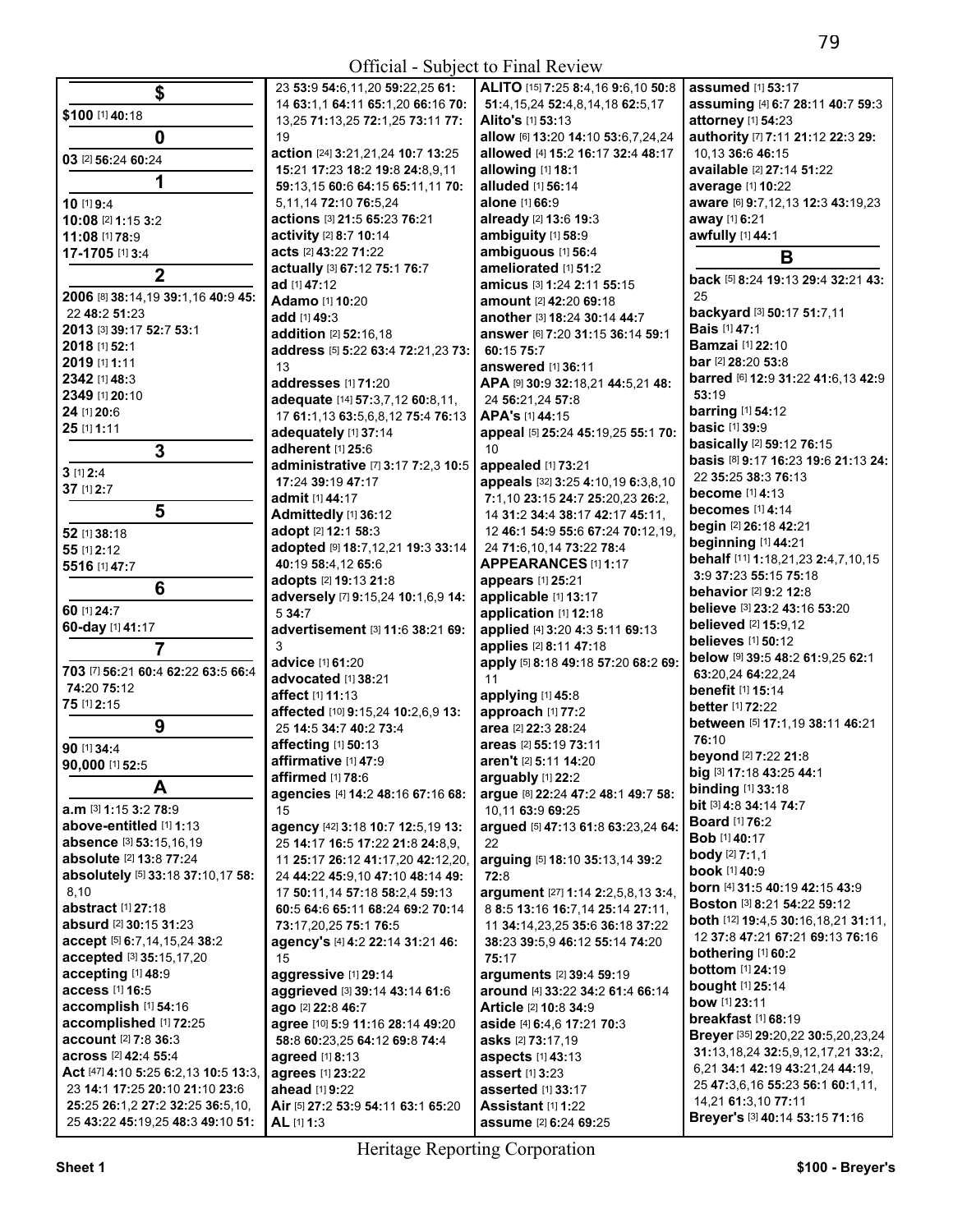| <b>bridge</b> [1] 33:8                           | Circuit's [1] 3:13                  | <b>contested</b> [1] 64:24                                           | decision [3] 13:16 30:10 67:12        |
|--------------------------------------------------|-------------------------------------|----------------------------------------------------------------------|---------------------------------------|
| brief [7] 29:24 33:1 34:15 45:18 60:             | circumstance [2] 10:18 77:21        | <b>context</b> [1] 3:20                                              | decision-making [5] 3:18 12:5         |
| 22,24 65:8                                       | circumstances [18] 4:3,5 7:8,14     | contradict $[1]$ 67:22                                               | 21:1 31:21 33:11                      |
| <b>briefed</b> [1] 37:14                         | 9:18 13:4 18:5 27:7 28:6 29:6,12,   | contrary [1] 76:16                                                   | declaratory [9] 7:12,24 14:8,16       |
| briefly $[1]$ 75:7                               | 15 31:23 34:10 54:23 76:4,7 77:9    | control [1] 22:14                                                    | 20:3.12 47:10 65:23 73:18             |
| <b>bring</b> [1] 21:5                            | $cites$ [1] $73:16$                 | convoluted [2] 13:5 53:22                                            | <b>declare</b> [1] <b>17:21</b>       |
| broad [3] 20:20 39:3 60:6                        | Civil [3] 57:1 60:7 65:12           | <b>copies</b> [1] 40:8                                               | declared [1] 22:21                    |
| Broadcasting [2] 71:19,24                        | <b>clarify</b> [1] 57:19            | copy [1] 40:9                                                        | decline [2] 68:1 74:1                 |
| broader [4] 23:25 28:15,16 77:12                 | <b>clash</b> [1] 38:11              | core [2] 26:19 35:6                                                  | <b>declined</b> [1] 58:16             |
| brought [5] 3:21 17:23 45:20 61:                 | <b>class</b> [1] 3:21               | correct [4] 37:11 51:19 64:23 70:                                    | declines [1] 69:4                     |
| 19 75:8                                          | <b>clause</b> [1] <b>54:15</b>      | 20                                                                   | declining [1] 62:2                    |
| bunch [2] 35:9,11                                | Clean [7] 27:2 53:9 54:11 62:25 63: | couldn't [2] 8:16 75:11                                              | deep [1] 31:17                        |
| burden [1] 10:22                                 | 1,1 65:20                           | Counsel [8] 37:19 45:5,19 55:12                                      | default [1] 53:11                     |
| business [8] 20:21 25:5 26:17 31:                | clear [5] 58:7 66:3 68:7,12 70:1    | 64:1 66:17 75:15 78:8                                                | <b>defend</b> [2] <b>18:1 24:22</b>   |
| 5 43:11,11,12 45:7                               | clearer [1] 16:20                   | country [3] 42:5 52:15 55:4                                          | defendant [3] 3:22,24 19:7            |
|                                                  | clearly [2] 60:16 77:1              | couple [2] 21:20 46:6                                                | defendant's [1] 65:10                 |
| C                                                | client [2] 33:18,22                 | coupled [3] 7:14,18 66:10                                            | defendants $[1]$ 45:20                |
| call [1] 65:21                                   | close [2] 54:11 61:11               | COUISE [6] 24:2 29:16 35:9 49:5                                      | deference [3] 4:15 42:20 46:19        |
| called [1] 33:12                                 | Code [2] 52:10.19                   | 62:19,24                                                             | Deficiencies [1] 66:16                |
| came [5] 1:13 26:7 39:13 57:15 69:               | colleague [1] 43:10                 | COURT [118] 1:1,14 3:11,25 4:9,17,                                   | definition [2] 11:6 44:16             |
| 1                                                | colloquy [1] 56:17                  | 18, 19, 22 6: 2, 8, 25 7: 10, 13, 15 10:                             | Definitions [1] 45:1                  |
| candidly [2] 4:6 5:6                             | combing [1] 52:21                   | 19 11:14,18 14:5,22 15:10 16:16,                                     | denial [1] 70:15                      |
| canon [1] 67:9                                   | come [8] 5:21 34:3 41:20 43:18 57:  | 17 17:15 18:23,25 19:5,23 21:12                                      | <b>denied</b> [1] 45:25               |
| carefully [1] 14:3                               | 14 62:18,20 73:5                    | 23:15,22 24:2,4,6,7,13 25:13,19,                                     | deny [2] 12:19 13:9                   |
| <b>CARLTON [2] 1:6 3:5</b>                       | comes [7] 8:24 19:13 22:4 30:10     | 23,25 26:1,7,9,10,14,17 27:22 31:                                    | Department [1] 1:23                   |
| carrying [1] 10:14                               | 46:17 58:15 70:4                    | 2 34:3,9,25 35:12,14 36:4,5,22 37:                                   | depends [1] 65:10                     |
| CARTER [5] 1:18 2:3,14 3:8 75:17                 | comfortable [1] 35:21               | 7,8,15,25 38:1,4,6,10,13,16 39:2                                     | deprive [1] 36:5                      |
| Case [48] 3:4,13 4:8 6:25 9:3 11:2               | coming [1] 69:14                    |                                                                      | describing [1] 64:19                  |
| 16:14 17:9 29:23 31:9 32:1,1,6 36:               | comment [6] 3:12 21:21 33:15 48:    | 41:21,21,24,25 42:2,3,8,17 43:3<br>45:8,11,12 46:1 48:7 49:15,24 50: | determination [3] 12:17 24:16 35:     |
| 8 38:14 43:20,23 45:23 48:5 50:5                 | 25 57:15 65:7                       |                                                                      | 22                                    |
| 51:12,17,20 54:22 55:21 56:19 57:                | <b>comments</b> [1] 58:2            | 2 54:8,21 55:6,18 58:15,16 61:3,                                     | determinations [1] 54:8               |
| 12 58:15 59:20 61:12,24 62:2,12,                 |                                     | 23 63:20 66:8 67:12,24 69:2,4,11,                                    |                                       |
| 14, 17, 19 63: 9 68: 11 71: 18 72: 1             | <b>commerce</b> [1] 50:13           | 12, 15, 17 70: 5, 6, 12, 19, 24 71: 6, 6,                            | determine [14] 6:22 7:2 20:14 24:     |
| 73:25 74:9,11,13,19 77:13 78:8,9                 | commercial [1] 8:12                 | 10, 13, 24 73: 21 76: 2, 7 77: 15 78: 4,                             | 2 42:5,18 49:12,12,14 56:9 65:16,     |
| cases [9] 8:20,21 10:8 14:1 35:3                 | Commission [4] 13:7,8 15:5 25:9     | 5                                                                    | 22 66:25 67:25                        |
| 55:22 69:11 73:15 76:17                          | Communication [1] 77:19             | Court's [5] 10:8 35:21 48:12 67:21                                   | determined [3] 48:23 59:16 64:17      |
| <b>cause</b> [2] <b>15:1</b> 9,20                | compared [1] 42:22                  | 77:20                                                                | determines [1] 24:4                   |
| CBS [2] 71:19,24                                 | complain [2] 34:9 36:4              | courts [15] 4:2 6:10 17:4,9,17 20:                                   | determining [7] 38:4 41:22 42:9       |
| centralized [1] 55:1                             | completely [1] 18:22                | 20 25:4 28:12 32:3 42:4 48:15,19                                     | 48:10 63:24 68:17 69:18               |
| cert [1] 4:16                                    | complicated [1] 11:2                | 55:3,4 76:4                                                          | developed [1] 61:25                   |
| <b>certain</b> [1] 43:13                         | comply [1] 71:12                    | cover [1] 55:20                                                      | deviate [1] 65:17                     |
| certainly [3] 27:21 62:14 63:22                  | concede [1] 62:7                    | create [3] 23:8,13,14                                                | dictates $[1]$ 25:8                   |
| challenge [11] 25:1,22 34:3 38:25                | conceded [3] 48:1 56:17 59:23       | <b>creates</b> [1] 38:19                                             | dictating [1] 25:5                    |
| 39:6 46:14 48:7 49:6 70:14,15 75:                | concerns [1] 65:18                  | creating [1] 21:4                                                    | difference [6] 17:1,19 20:16 21:19    |
| 9                                                | concession [2] 48:5,6               | crime [1] 50:19                                                      | 22:1 46:21                            |
| challenged [2] 46:24 65:12                       | concluded [1] 51:3                  | criminal [9] 19:8 22:12,12 49:6 50:                                  | different [18] 4:9 6:18 18:4 27:20,   |
| challenges [2] 5:11 12:5                         | concrete [1] 12:6                   | 18,24 57:1 60:7 65:13                                                | 22 34:18 43:3 46:16 48:14 54:17       |
| challenging [9] 4:23 6:12 22:15,                 | conduct [1] 35:24                   | crystal-clear [1] 11:15                                              | 62:9, 12, 14, 19 66:1 67:6 72:18 73:  |
| 17 25:11,15 41:9,13 50:23                        | confused [1] 44:11                  | curiae [3] 1:24 2:11 55:16                                           | 25                                    |
| change [2] 42:24 73:19                           | confusion [2] 32:13 44:12           | Cut [3] 57:1,8 63:2                                                  | differently [4] 25:21 48:19 62:18,    |
| changed [1] 73:6                                 | Congress [18] 13:2,15 16:19,20      | D                                                                    | 20                                    |
| characteristics [1] 59:8                         | 18:3,12,20 19:2,13 23:10 26:22      | D.C $[15]$ 1:10,18,23 24:10 46:1,2,5,                                | difficult [7] 6:20 8:5 10:18 18:9 51: |
| charged [1] 50:19                                | 28:10,12 29:13 50:10 51:2 65:19     | 17,22,23 47:3 52:10,12 70:8,8                                        | 12.16 62:22                           |
| charges [1] 50:17                                | 73:11                               | damages [1] 15:18                                                    | direct [2] 56:21 69:11                |
| Chevron [1] 46:19                                | consequences [1] 59:16              | day [1] 77:14                                                        | directly [2] 8:11 13:24               |
| CHIEF [22] 3:3,10 12:11,15,23 13:                | consider [6] 7:16 17:5 20:15,19     | days [2] 24:7 34:4                                                   | disagree [1] 71:3                     |
| 10,14 14:14 21:2 29:19 34:11 37:                 | 46:12,14                            | dealing [1] 56:21                                                    | disappear [1] 22:20                   |
| 12, 18, 21, 24 45: 6 46: 4 55: 11, 17            | considerations [2] 53:14 54:2       | deals [1] 44:7                                                       | discretion [2] 13:8 75:2              |
|                                                  | consistency [1] 21:1                | decide [13] 5:14 6:3 16:17 17:20                                     | dismissing [1] 62:2                   |
| 75:14,19 78:7<br><b>CHIROPRACTIC [2] 1:6 3:6</b> | consistent [1] 51:5                 |                                                                      | disposition [2] 47:8 61:24            |
| choose [1] 68:16                                 | constitutes [1] 40:5                | 21:12 49:13,16 61:20 62:2 69:15<br>70:7,19 71:7                      | dispute [2] 27:24 28:2                |
|                                                  | constitutional [3] 27:19,20 28:11   |                                                                      | distinct [1] 76:4                     |
| Circuit [20] 18:13 24:10 36:1,7 37:              | constructive [1] 40:5               | decided [5] 13:7 29:13 46:13 48:5<br>50:9                            | distinctions [2] 21:21 22:22          |
| 8 38:16,18 46:1,2,5,17,22,23 47:4                | <b>construe</b> [1] 29:1            | deciding [2] 42:21 55:4                                              | distinguish [1] 49:4                  |
| 48:4 54:8 58:18 70:8,8 77:14                     | <b>consulted</b> [1] 52:23          |                                                                      | district [37] 4:17,18,22 11:14,18     |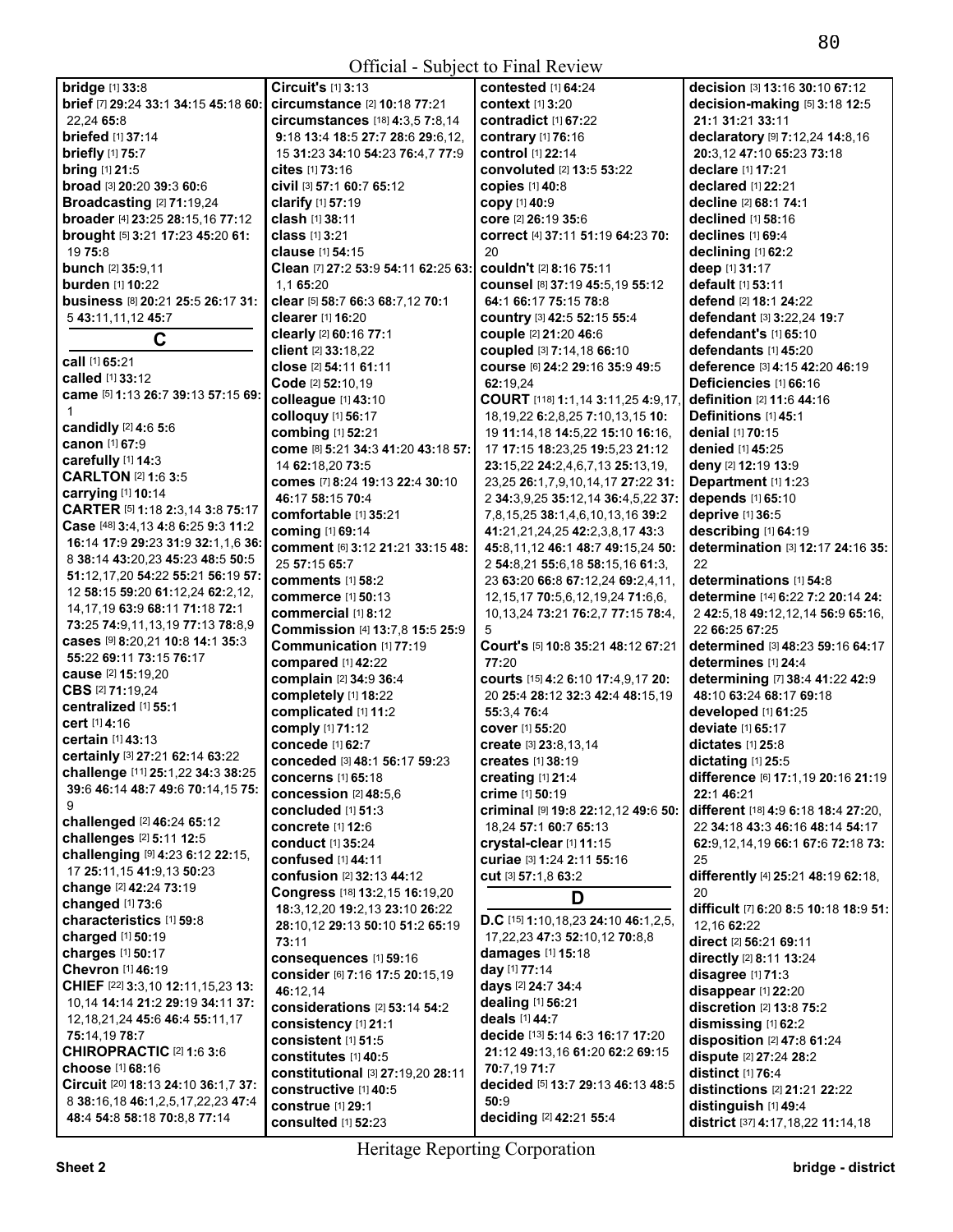|                                                |                                                      | OIIIUIAI - SUOJUU IV FIIIAI INVIUW   |                                       |
|------------------------------------------------|------------------------------------------------------|--------------------------------------|---------------------------------------|
| 14:22 15:10 16:15,16 21:12 24:9                | everyone [2] 47:20 74:16                             | fine $[1]$ 21:3                      | government [8] 9:21 23:22 24:15       |
| 25:4, 13, 25 26: 9, 10, 17 35: 12, 14, 21      | exactly [6] 10:24 13:19 15:4 26:9                    | first [21] 3:4 5:22 13:1 17:7,20 19: | 40:15.17 54:25 55:6 68:15             |
| 36:5 37:7 38:1,6,10,13 41:24 42:2,             | 29:12 38:12                                          | 1 20:13 31:7 32:13 34:4 42:12 54:    | government's [2] 22:17 48:22          |
| 8 45:8 49:15,23 55:4 70:5,6 77:15              | example [2] 44:14 45:17                              | 5 55:20 56:8 66:8,9 68:22 69:9 72:   | grant [3] 13:8 23:4 54:7              |
| 78:5                                           | examples [1] 73:16                                   | 21 75:22 77:5                        | granted [3] 4:16 36:16 62:3           |
| divest [1] 21:11                               | exception [1] 18:21                                  | flow $[1]$ 59:17                     | gray [1] 28:24                        |
| doing [2] 12:4 14:13                           | exclusive [33] 4:11,12 5:24 6:1,8,                   | focus [2] 56:10 75:21                | ground [1] 68:2                       |
|                                                |                                                      | <b>focused</b> [1] <b>75:23</b>      |                                       |
| done [6] 5:23 14:20,21 20:21 75:               | 10 7:11,21 17:7,15 18:23 19:17,                      |                                      | group [1] 45:20                       |
| 11 76:14                                       | 20,21,22 23:9 49:11 54:7 56:8,10,                    | folks [1] 56:1                       | growing [2] 51:7,10                   |
| doubt [1] 36:17                                | 14, 18, 24 57:8 60:9, 12 61:1 65:16,                 | follow [6] 11:3 14:3 23:20 67:16     | guess [7] 6:20 8:1 16:25 18:15 32:    |
| down [1] 30:2                                  | 22 66:2,14,19,22                                     | 68:16 69:4                           | 1,2 40:13                             |
| draw $[1]$ 51:16                               | executive [3] 22:2 29:9 67:16                        | followed [2] 16:21 51:13             | guidance [4] 59:21 64:6,7 67:16       |
| due [10] 4:16 15:24 16:4,10 29:17              | <b>exercise</b> [1] 75:2                             | following [1] 3:14                   | guideline [1] 5:16                    |
| 31:17 51:5,18 53:14 65:18                      | exercised [2] 15:1 70:24                             | font [1] 41:3                        | Н                                     |
| during [2] 39:19 61:6                          | exist [3] 22:23 63:5,11                              | forbidden [1] 41:21                  | happen [2] 21:7 67:14                 |
| Е                                              | existence [3] 55:24 62:8,10                          | force [5] 49:21 59:1,4 64:5 65:3     | happens [13] 6:14 10:24 14:3 16:7     |
| earlier [2] 23:1 42:15                         | exists [1] 67:15                                     | forever $[1]$ 41:6                   | 17:22 30:16 31:4,5 56:4 70:18 73:     |
| easier [1] 14:15                               | expect [1] 16:20                                     | forfeited [1] 39:4                   | 15 74:7 77:22                         |
| effect [5] 11:24 20:24 59:1,5 65:3             | explain [1] 73:5                                     | form [1] 14:6                        | HARA [41] 1:20 2:6 37:21,22,24 38:    |
| effects [1] 51:2                               | explains [1] 70:17                                   | formed [3] 31:6 43:12,12             |                                       |
|                                                | explicit [2] 65:19 66:1                              | <b>former</b> [2] <b>72:</b> 12,19   | 12 39:15 40:3,23 41:8,12,16,24        |
| <b>efficient</b> [1] 54:1<br>efforts [1] 48:17 | explicitly [7] 18:4 26:25 28:18,20                   | <b>forms</b> $[1]$ 28:3              | 42:3,11,16 43:19,23 44:15 45:16       |
|                                                | 53:5,8,18                                            | <b>forth</b> [2] <b>44:14 77:17</b>  | 46:11, 19, 25 47: 5, 15, 25 49: 9, 23 |
| eight-point [1] 41:3                           | exploration [1] 63:20                                | forward [1] 14:11                    | 50:2,5,25 51:10,19 52:3,6,20,25       |
| either [4] 11:20 25:16,24 39:4                 | expressly [2] 39:5 58:16                             | fought [1] 32:11                     | 54:5,14 55:3,10                       |
| elementary [1] 29:23                           | extent [1] 13:15                                     | found [1] 47:7                       | <b>Harbor</b> [1] <b>20:23</b>        |
| elements [1] 22:13                             | extraordinarily [2] 13:4 20:19                       | four $[1]$ 55:19                     | hard [5] 7:7 27:17 40:9 55:22 75:     |
| eliminating [1] 47:2                           | extraordinary [3] 4:5 23:7 26:13                     | Fourth [11] 3:13 18:13 36:1,7 37:7   | 12                                    |
| embedded [1] 77:13                             | F                                                    | 38:16,18 48:4 56:2 58:18 77:14       | harder [1] 63:13                      |
| emergencies [1] 29:11                          |                                                      | frame [1] 13:13                      | harmonize [4] 3:14 23:17 35:1 77:     |
| emergency [1] 18:10                            | face [3] 6:14,16 61:21                               | framework [2] 66:13,16               | 16                                    |
| emphasized [1] 21:18                           | faced [1] 15:17                                      | free [4] 38:20 40:8 57:23 58:10      | harmony [2] 11:19 38:9                |
| end [3] 34:15 72:13 77:13                      | fact [2] 14:18 34:8                                  | <b>front</b> [1] 36:21               | HARRIS [2] 1:6 3:5                    |
| enforced [1] 50:1                              | facts [2] 5:13 40:12                                 | FTC [1] 16:23                        | <b>harsh</b> [1] 51:2                 |
| enforcement [20] 17:22 18:2 27:1,              | fair [3] 8:22 23:3 59:9                              | full [3] 8:22 36:14 73:23            | hear [2] 3:3 17:9                     |
| 14 28:21 39:10 53:6,8,18,25 54:                | fall [2] 50:12 64:11                                 | Functional [4] 70:17 76:15 77:1,3    | heard [1] 39:11                       |
| 12 57:2.9 65:13 70:5.11 72:10 76:              | <b>falls</b> $[1]$ 5:15                              | fundamental [1] 31:17                | hearing [1] 22:24                     |
| 20,24 77:8                                     | familiar [1] 44:17                                   | further [1] 7:13                     | heavily [1] 14:2                      |
| engaged [2] 9:1 12:8                           | far [4] 11:15 28:16 51:20 72:25                      |                                      | heavily-regulated [1] 13:18           |
| Engineers [1] 76:3                             | fashion [1] 75:9                                     | G                                    | heck [1] 18:8                         |
| enjoin [2] 6:4 17:21                           | favor [3] 18:1 29:2 77:1                             | gave [1] 25:17                       | heirloom [1] 50:16                    |
| enormous [1] 42:22                             | <b>fax</b> $[2]$ <b>8:11 38:20</b>                   | General [8] 1:22 44:22 47:24 54:     | held [4] 38:18 46:2 48:4 76:2         |
| enough [5] 10:16 12:16,24 13:1                 | faxes [10] 9:14 10:15 22:4 33:25                     | 23 65:9,13,17,21                     | help [1] 44:12                        |
| 59:9                                           | 39:17 40:8 53:1 57:22,23 62:11                       | generally [1] 12:3                   | hindsight [1] 15:15                   |
| ensure [2] 24:14,15                            | FCC [20] 8:10,12 12:17 23:20 26:2                    | gets [3] 8:13 73:2,21                | historically [1] 10:19                |
| entertain [3] 4:2 11:5 32:3                    | 30:1.6 35:2 38:2 39:6 42:6 44:4.9                    | getting [4] 16:6 26:17 46:21,23      | Hobbs [38] 4:10 5:25 6:2,13 13:3,     |
| <b>entire</b> [1] 73:9                         | 45:24 46:3.6 47:2 71:22 77:17 78:                    | GINSBURG [14] 10:25 11:7,11,17       | 23 14:1 20:10 21:10 23:6 25:25        |
| entirety [1] 68:21                             | $\overline{2}$                                       | 33:20 38:6,13 39:8,15,18 40:13       | 26:1,2 32:25 35:18,20 36:5,10,25      |
| entities [1] 21:4                              | FCC's [5] 3:15 11:3 23:17 29:25                      | 57:11,18 58:8                        | 45:19,25 48:3 49:10 51:23 54:6,       |
| entitled [1] 25:1                              | 33:11                                                | Ginsburg's [1] 56:2                  | 20 59:22,25 61:14 64:11 65:1 70:      |
| environmental [1] 27:19                        | <b>FDC</b> [1] <b>4:24</b>                           | give [4] 6:10 36:14 42:20 72:9       | 13,25 71:13,25 72:1,25 73:11          |
| envision [1] 29:6                              | federal [16] 7:15 10:23 40:4,20,25                   | given [4] 53:13 65:18,19 67:7        | hold [3] 30:22,23 67:12               |
| EPA [1] 29:6                                   | 41:24 42:1,8 51:9,25 52:11,19,22                     | gives [3] 4:10 26:1 76:13            | holding [3] 7:3 31:25 36:7            |
| equitable [2] 7:23 14:7                        | 58:1 68:15,18                                        | GLENN [3] 1:20 2:6 37:22             | home [1] 52:9                         |
| ESQ [6] 1:18,20 2:3,6,9,14                     | felt [2] 36:13 44:10                                 | God [1] 44:25                        | home-grown [2] 50:14,15               |
| essentially [3] 35:18 57:20 64:6               | few [3] 22:8 44:13 45:3                              | goods [4] 38:20 50:12,13 57:23       | Honor [13] 11:10 20:7 26:23 37:1,     |
| estoppel [4] 8:18,20 12:13 19:7                | figure [2] 10:24 26:10                               | GORSUCH [31] 9:19,21 21:15,17        | 5,11,20 44:15 47:25 54:18 60:19       |
| ET $[1]$ 1:3                                   | file [1] 70:13                                       | 22:6,19 23:3 40:11,22,24 41:2,5,9,   | 61:22 68:21                           |
| <b>evaluate</b> [1] 77:8                       | filing [1] 70:25                                     | 15,19 42:1,7,14 48:9 49:20,25 50:    | hope [2] 15:25 16:1                   |
| even [21] 9:13 11:2,12 23:22 28:11             | fill $[1]$ 54:3                                      | 4 62:4 63:17 64:1 66:17,22,25 67:    | <b>however</b> [1] 27:1               |
| 41:17 48:9 57:9,14 62:7,8 66:5,6               | <b>final</b> $[15]$ <b>7:3 30:1,7,9,10,14 32:15,</b> | 368:5,9                              | hurdles [1] 72:11                     |
| 69:8 70:18 71:23 72:2 74:16 77:3,              | 24 38:2 44:3 47:8 48:3 55:25 59:                     | Gorsuch's [2] 29:4 60:15             |                                       |
| 4,11                                           | 10, 13                                               | got [3] 31:11,12 71:5                |                                       |
|                                                |                                                      |                                      | ICC [1] 16:22                         |
| everybody [2] 25:23 30:14                      | find [3] 9:4 38:7,10                                 | governing [1] 58:4                   |                                       |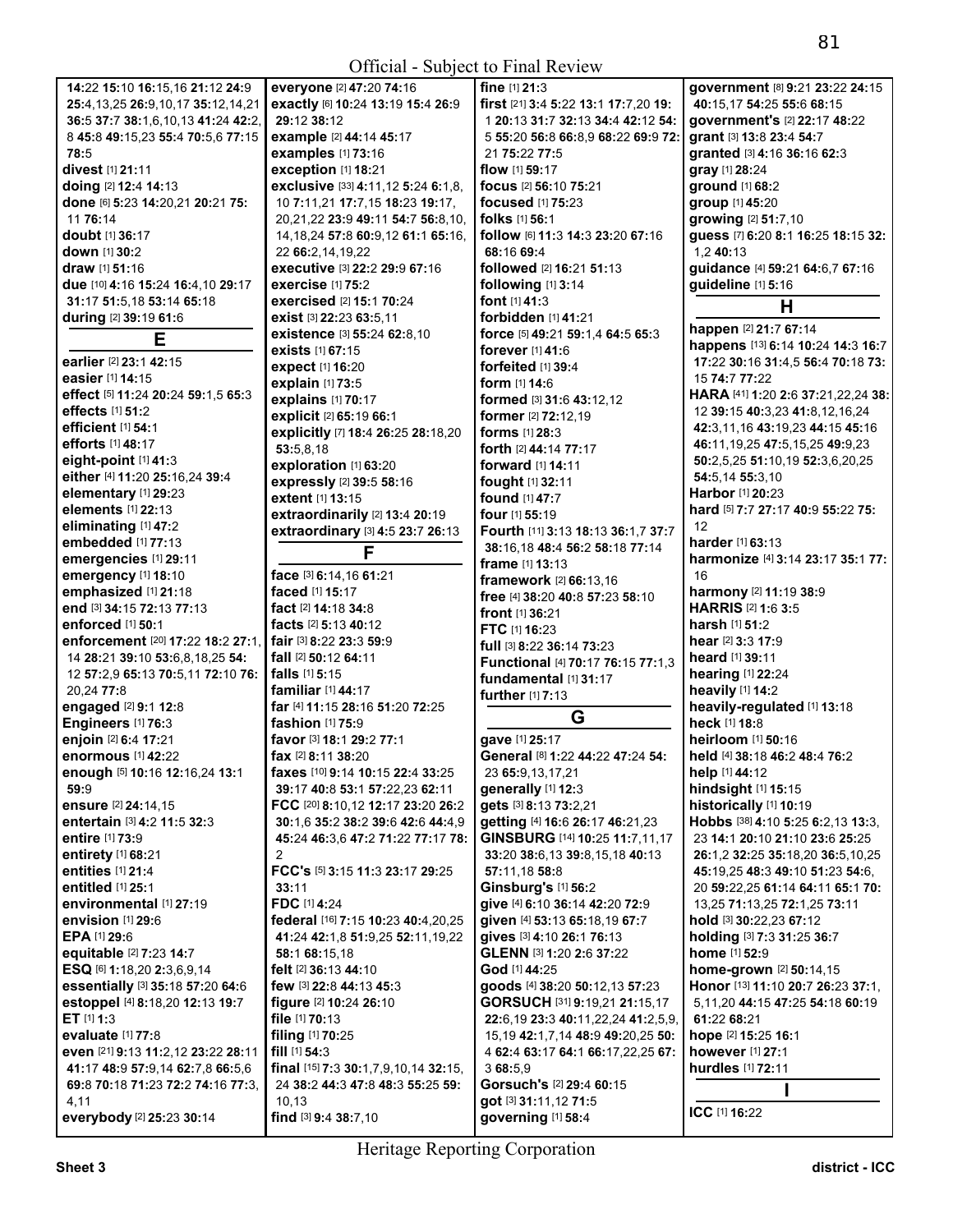|                                          |                                                   | OTHUM - SUOJUU TO TIHAI KUVIUW               |                                      |
|------------------------------------------|---------------------------------------------------|----------------------------------------------|--------------------------------------|
| <b>idea</b> [3] <b>3:25 31:22 65:25</b>  | J                                                 | <b>KOVNER</b> [43] <b>1:22 2:9 55:13,14,</b> | man [2] 40:18 41:6                   |
| ignore [1] 35:15                         |                                                   | 17 57:5,17 58:23 59:9 60:10,13,              | <b>manner</b> [1] 48:13              |
| III [2] 10:8 34:9                        | judges [1] 5:14                                   | 19,23 61:8,22 62:13,21 63:22 64:             | many [1] 51:24                       |
| <b>illegal</b> [2] <b>74:16,17</b>       | judgment [5] 14:16 65:23 73:18                    | 14, 19, 24 65: 4, 6, 24 66: 11, 21, 24 67:   | March [1] 1:11                       |
| <b>Illinois</b> [1] 1:20                 | 78:3.5                                            | 2,19 68:8,20 69:22 70:10,21 71:8             | materia [1] 60:25                    |
| immediately [1] 14:6                     | judgments [1] 20:11                               | 72:14,16,20 74:4,8,11,19 75:5                | matter [6] 1:13 4:14,14 47:10 62:6   |
| implement [1] 68:25                      | judicial [19] 3:17 9:17 12:20 21:11               |                                              | 77:8                                 |
| implicate [2] 9:2,3                      | 26:25 27:13 28:19,20 29:3 33:19                   |                                              | matters [1] 6:11                     |
| implicated [1] 62:25                     | 53:17 60:5,7 67:8 72:6,9,12,18,24                 | la [1] 8:20                                  | maximum [1] 50:15                    |
| implicit [1] 19:1                        | jurisdiction [23] 4:11,12,14 5:24 6:              | lack [1] 48:25                               | Meadows $[1]$ 1:20                   |
| important [4] 22:4 58:14 73:12 75:       | 2,9,11 7:16,21 15:3 16:15 17:15,                  | lacking [1] 22:3                             | mean [41] 4:12 5:17 6:22 8:1 9:13    |
| 21                                       | 17,19 18:24,25 25:22,24 49:11 54:                 | language [15] 7:9,18 18:11,20 21:            | 10:4 11:13,22 12:10 13:11,15,18      |
| impose [1] 23:18                         | 7 66:2 69:23 70:25                                | 19 27:21,22 54:17 66:3,4 67:3,20             | 18:3 20:22 23:5 25:2 27:16,17 31:    |
| improvidently [1] 62:3                   | <b>Justice</b> [240] <b>1:23 3:3,11 4:7,21 5:</b> | 69:10,12,13                                  | 8,16 32:25 35:16 38:14 39:16,17,     |
| INC [1] 1:6                              | 2,7,9,18 6:6,17,23 7:25 8:1,3,4,16                | larger [1] 77:12                             | 18 42:22,25 43:22 44:13 47:12 49:    |
| including [2] 7:24 47:11                 | 9:6,10,19,20,21,23 10:10,13,20,25                 | last [4] 33:1 36:17 37:4 54:18               | 23 61:11 64:5 65:6,23 67:18,18       |
| <b>inconsistent</b> [4] 38:3,8 49:17,18  | 11:7,11,17 12:2,11,12,15,23 13:10,                | <b>later</b> [2] <b>9:4 43:9</b>             | 72:21 75:3 76:25                     |
| <b>indicate</b> [1] <b>67:11</b>         | 14 14:9,12,24 15:4,7,11,22 16:3,9,                | latest [1] 52:16                             | meaning [5] 32:24 44:5 49:10 56:     |
| indictment [2] 22:17 49:6                | 24 17:6,12,14 18:15,19 19:16,20,                  | Laughter [10] 16:2 30:19 40:21 41:           | 13 69:25                             |
| <b>individual</b> [2] <b>10:22 63:7</b>  | 23 20:4,8,13 21:2,15,17 22:6,19                   | 1,4 44:24 45:4 52:2,13,17                    | <b>meaningful</b> [2] 22:22 74:22    |
| industry [1] 13:18                       | 23:3,12,21 25:7,10,19 26:21,24                    | law [16] 24:2,5 25:5 31:6 43:16,17           | means [12] 11:23 19:20,23 23:10      |
| ineffectual [1] 49:8                     | 27:4,8,23 28:1,4,7,14,23 29:4,18,                 | 47:12,17 51:1 53:15,16,19 59:1,5             | 26:11 38:15 44:21 47:8 56:16.23      |
| informal [1] 59:21                       | 19, 19, 20, 22 30: 5, 20, 23, 24 31: 13,          | 64:6 65:3                                    | 58:11 69:4                           |
| <b>inherent</b> [1] <b>22:</b> 2         | 18,24 32:5,9,12,17,21 33:2,6,20,                  | lawyer [1] 52:23                             | <b>measure</b> [1] 22:1              |
| initial [3] 24:9 39:25 61:14             | 21 34:1,11,11,12,13,20 35:4,7,17                  | lay [1] 35:23                                | meat [2] 39:23 51:12                 |
| initially [1] 46:24                      | 36:19,23 37:2,6,12,13,16,18,21,24                 | leap [1] 3:19                                | medicine [1] 57:24                   |
| injunction [1] 47:9                      | 38:6, 13 39:8, 15, 18 40:11, 13, 14, 22,          | least [2] 10:9 32:7                          | <b>mentioned</b> [1] <b>14:14</b>    |
| injunctive [4] 7:12,23 14:7 20:2         | 24 41:2,5,9,15,19 42:1,7,14,19 43:                | <b>leave</b> $[1]$ 5:3                       | merits [6] 45:14, 16 46:10 69:16 73: |
| injury [3] 10:12 12:6 34:8               | 21,24 44:19,25 45:5,6 46:4,16,20                  | legal [3] 59:16 69:16 72:4                   | 21,24                                |
| <b>inquiry</b> [1] 26:18                 | 47:3,6,16 48:8,9 49:20,25 50:4,6,                 | legally [1] 49:14                            | method [2] 33:11 53:22               |
| instance [6] 3:17 17:20 53:20 69:        | 8 51:4, 15, 24 52:4, 8, 14, 18, 24 53:2,          | legislative [3] 58:22 61:16 70:2             | Metro [1] 52:9                       |
| 9 75:22 77:5                             | 13, 14 54: 10, 19 55: 2, 8, 11, 17, 23 56:        | <b>letter</b> [2] 48:22 68:14                | midnight $[1]$ 52:9                  |
| <b>instead</b> [1] <b>59:22</b>          | 1,2,11,14,20 57:3,11,18 58:8,20                   | liability [5] 23:18 35:25 65:10 74:          | might [5] 12:9 21:21 23:23 63:9,11   |
| intended [3] 13:15 16:19 28:10           | 59:3 60:1,4,11,14,15,21 61:3,10                   | 14 77:18                                     | millions [1] 74:14                   |
| intention $[1]$ 16:21                    | 62:4,5,16,17 63:16,17,18 64:1,2,                  | liable [1] 15:18                             | mind [2] 16:13 55:9                  |
| interested [1] 64:7                      | 14, 18, 21 65: 2, 5, 8 66: 5, 17, 22, 25          | license [1] 47:11                            | mine [1] 47:24                       |
| <b>interests</b> [1] <b>54:24</b>        | 67:3 68:5,9 69:21,24 70:16 71:3,                  | lie [1] 60:5                                 | <b>minutes</b> [1] <b>75:16</b>      |
| interpret [7] 23:6,23 35:22 48:17,       | 16 72:3,15,17 74:3,6,9,13,24 75:                  | light [4] 5:5 23:7 26:11 67:10               | Mister [2] 12:12 21:15               |
| 19 53:3 68:10                            | 14, 20, 22, 23 76: 14, 20, 23 77: 10, 23          | limit [4] 24:13,13 29:13 50:21               | model [4] 16:22,22,23 17:2           |
| interpretation [15] 4:15,24 5:13 6:      | 78:7                                              | line [1] 51:16                               | <b>Monday</b> [1] 1:11               |
| 18 21:14 26:12 35:2 41:7 45:15,          | justify [1] 4:5                                   | <b>listed</b> $[1]$ 44:8                     | monitor [1] 21:5                     |
| 17 48:21 49:17 55:21 58:12 77:17         | Κ                                                 | litigate $[1]$ 8:22                          | <b>morning</b> [1] 3:4               |
| interpretations [1] 21:9                 |                                                   | litigation [3] 11:25 15:17 47:1              | most [7] 3:12 8:5 13:25 14:1 21:2    |
| interpreted [3] 19:11 29:15 38:14        | KAGAN [36] 8:1 9:20,23 10:10,13                   | little [2] 34:14 50:7                        | 32:2.3                               |
| interpreting [5] 4:25 5:4,10 38:2        | 12:2,12 16:24 17:6,12,14 18:15,                   | LLC [1] 1:3                                  | motion [4] 14:14,15 53:23 72:7       |
| 48:13                                    | 19 19:16,20,23 23:12,21 29:18 34:                 | Locomotive [1] 76:3                          | Ms [40] 55:13,17 57:5,17 58:23 59:   |
| interpretive [18] 5:16 25:16,20 33:      | 12, 13, 20 35: 4, 7, 17 46: 16, 20 56: 14         | long [2] 17:14 57:7                          | 9 60:10,13,19,23 61:8,22 62:13,21    |
| 4 34:16.17 36:9.24 37:9 38:22 44:        | 58:20 59:3 63:16,18 64:2,15,21                    | look [17] 13:24 30:7,8,8,25 36:2 37:         | 63:22 64:14,19,24 65:4,6,24 66:      |
| 13 58:21 59:4,6 61:17 64:3,4 70:2        | 75:23                                             | 8 46:5,8 59:11 60:3 66:13,15 67:9            | 11,21,24 67:2,19 68:8,20 69:22       |
| interrupt $[1]$ 66:6                     | <b>KAVANAUGH [38] 20:4,8,13 26:</b>               | 68:3,21 70:8                                 | 70:10,21 71:8 72:14,16,20 74:4,8,    |
| invalid [7] 17:21 22:21 48:23 49:8       | 21,24 27:4,8,23 28:1,4,7,14,23 48:                | looked [3] 25:13 46:6 76:17                  | 11, 19 75:5                          |
| 68:3.6 69:7                              | 8 52:24 53:2 54:10,19 55:2,8 56:                  | lose [3] 7:4 8:23 42:16                      | much [7] 4:15 13:23 14:15 16:20      |
| invalidated [1] 50:3                     | 20 57:3 60:4 64:18 65:2.5.8 66:5                  | $lost$ [1] $38:22$                           | 28:9 35:20 63:13                     |
| invite [1] 12:4                          | 72:3,15,17 74:3,6,9,13,24 75:23                   | lot [9] 18:9 30:16 33:7 35:8 40:24           | Music [4] 70:17 76:15 77:1,3         |
| <b>involved</b> [2] <b>57:13 62:11</b>   | 77:23                                             | 43:15,22 62:25 63:1                          | must [3] 31:6,25 40:17               |
| involving [1] 47:19                      | Kavanaugh's [1] 56:11                             | lots [1] 31:1                                |                                      |
| isn't [13] 5:19 6:25 12:16,20,23 17:     | Keep [1] 20:8                                     | lovely [1] 68:14                             | N                                    |
| 10 18:11 22:21 43:13 44:8 48:23          | kept [1] 51:8                                     | luck [1] 8:23                                | named [1] 40:17                      |
| 53:2 63:24                               | key [1] 56:7                                      | lurking [1] 72:19                            | <b>nation</b> [1] 73:9               |
| issue [16] 8:24 29:17 32:10 36:12        | kind [17] 10:14,21 11:5 12:8 17:3,9               | M                                            | <b>national</b> [1] 18:10            |
| 39:12 48:2 52:21 55:25 56:19 57:         | 20:2,25 46:22 55:22 56:7,25 59:                   |                                              | nationwide [2] 21:1 73:8             |
| 13, 19, 21 58: 25 65: 25 66: 7 77: 20    | 21,24 67:18 71:20 76:8                            | made [4] 11:1 26:14 36:17 69:3               | nature [2] 71:17 72:23               |
| issued [3] 39:16 45:22 51:25             | kinds [3] 31:2 73:10 77:2                         | main [4] 34:22,24 35:6 49:9                  | necessary [1] 54:15                  |
| <b>ISSUES [4] 16:12 29:14 61:24 77:3</b> | knows [3] 25:23 30:14 55:7                        | major [4] 47:16,18 60:2 61:20                | need [8] 3:14 17:12,16 18:24 20:     |

**issues** [4] **16:**12 **29:**14 **61:**24 **77:**3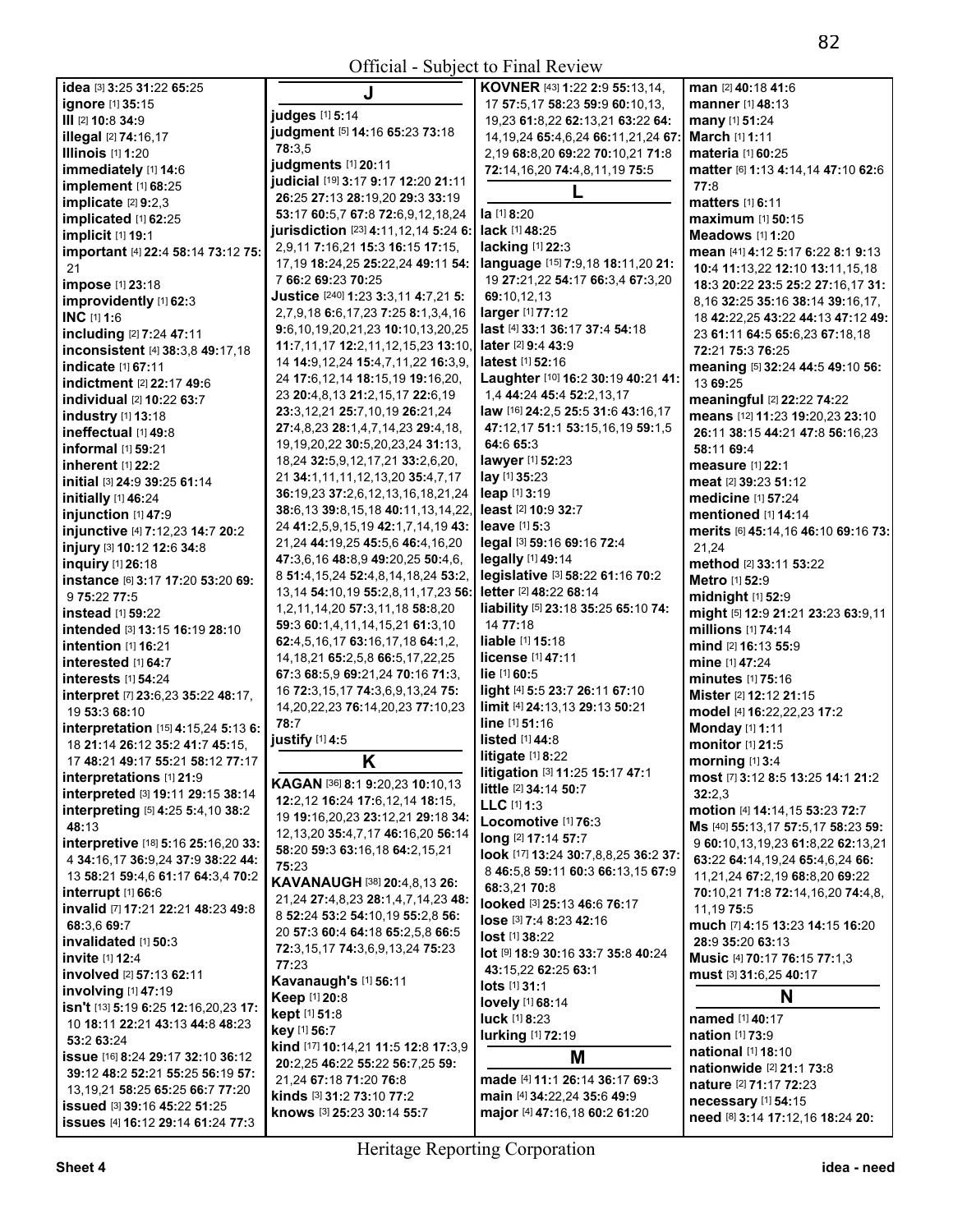| 25 42:12 68:13 77:16                          | 10,14,24 64:25 71:17,20,21          | petitioned [2] 45:24 59:23                 | prevent [1] 36:11                      |
|-----------------------------------------------|-------------------------------------|--------------------------------------------|----------------------------------------|
| negative [1] 47:9                             | orders [7] 30:1,5 42:6 44:3,5 55:   | Petitioner [6] 56:16 61:8 63:15,22         | price [6] 20:23 22:14 39:22,24 50:     |
|                                               |                                     |                                            |                                        |
| neighbors [2] 67:10,11                        | 25 71:23                            | 74:21 75:6                                 | 18,20                                  |
| <b>NETWORK [2] 1:3 3:5</b>                    | ordinarily [1] 65:12                | <b>Petitioner's [2] 75:6,8</b>             | prices [3] 50:12,14,15                 |
| never [10] 9:1 15:7 31:20,21 38:24            | ordinary [5] 3:16 7:22 18:18 21:10  | Petitioners [6] 1:4,19 2:4,15 3:9          | primary [2] 15:2,2                     |
|                                               |                                     |                                            |                                        |
| 43:18 55:9 61:8 63:19.23                      | 26:8                                | 75:18                                      | prior [8] 12:17 57:3,6,12 60:8,11      |
| new [2] 24:11 76:5                            | original [1] 57:14                  | PHILLIPS [110] 1:18 2:3,14 3:7,8,          | 61:1 76:12                             |
|                                               |                                     |                                            |                                        |
| <b>next</b> [1] 56:8                          | other [31] 8:21 10:10 17:9,17 19:   | 10 4:20 5:1,4,8,17,20 6:15,19 7:5,         | private [5] 3:20,21,22 15:19,20        |
| nice [1] 68:14                                | 24 21:20 22:6,9 30:11,25 33:3 34:   | 25 8:15,17 9:9,11 10:4,11,17 11:1,         | Probably [1] 27:6                      |
| nobody [3] 48:1 64:22,24                      | 17 44:1,6,16 46:9 47:10,21 51:21,   | 8, 16, 21 12: 13, 22, 25 13: 12, 22 14:    | problem [16] 6:20 9:13 11:22 12:3      |
|                                               |                                     |                                            |                                        |
| nobody's [1] 47:13                            | 22 52:15 53:22 56:1 59:6 61:18      | 10,21 15:1,5,9,14,25 16:8,11,24            | 23:8, 13, 14 24:1, 13 25:3, 7, 10 29:5 |
| non-jurisdictional [1] 61:11                  | 65:25 71:16 72:8.13 73:4 76:24      | 17:5, 11, 13, 18 18: 17 19: 2, 18, 21, 22, | 31:19 34:6 49:4                        |
| none [1] 33:16                                | others [3] 44:13 56:12 63:8         | 25 20:6,9,18 21:16,17 22:5,18,25           | problems [1] 21:4                      |
|                                               |                                     |                                            |                                        |
| nonetheless [1] 63:12                         | Otherwise [2] 10:11 12:9            | 23:5,14 24:18 25:8,18 26:5,22 27:          | Procedure [2] 10:5 17:25               |
| <b>normal</b> [5] <b>5:18 8:18 24:19 31:9</b> | ought [2] 3:19 29:2                 | 3,6,16,25 28:3,5,8,22,25 29:21 30:         | procedures [1] 71:13                   |
| 68:17                                         | out [23] 3:19 5:21 9:4,14 10:14,15, | 4,22 31:12,14,19 32:2,7,10,16,19,          | proceeding [10] 22:11,13 39:10,        |
|                                               |                                     |                                            |                                        |
| normally [6] 31:1 47:12 48:18,24              | 23,24 20:20 26:10 43:9 44:12 51:    | 23 33:4,7,24 34:6,19,24 35:5,16,           | 19 42:21 53:6,9,25 61:15 73:8          |
| 67:9 68:18                                    | 2,21 52:15 60:4 62:11,18,20 67:6    | 19 36:21 37:1,4,10,15,17,20 75:16,         | proceedings [9] 8:20 27:1,14 28:       |
|                                               |                                     |                                            |                                        |
| nothing [3] 21:9 35:24 43:2                   | 71:21 72:2 74:10                    | 18, 19 76: 19, 22, 25                      | 21 53:18 54:12 57:2.9 60:8             |
| notice [8] 11:4 33:15 39:11 40:3,5            | <b>outcome</b> [1] 16:18            | phrases [2] 20:17 56:7                     | process [15] 5:19 13:5 16:4,10 29:     |
| 48:25 57:15 65:7                              | <b>outside</b> [1] 43:6             | place [3] 22:8 24:17 44:23                 | 17 31:17,23 51:5,18 53:14 54:1,        |
|                                               |                                     |                                            |                                        |
| <b>notions</b> [1] 26:20                      | <b>over</b> [3] 6:11 43:10 50:20    | plain [3] 49:10 56:13 58:18                | 20 55:1 65:18 76:1                     |
| $null$ [1] 67:13                              | over-expansive [1] 23:9             | plaintiffs [1] 3:22                        | <b>Professor</b> [1] 22:10             |
| number [1] 73:16                              | overarching [1] 56:23               | please [4] 3:11 37:25 55:18 69:15          | prohibited [1] 50:23                   |
|                                               |                                     |                                            |                                        |
| O                                             | own [1] 13:13                       | plenty $[1]$ 6:9                           | prohibition [1] 68:23                  |
|                                               |                                     | point [23] 12:7,20 22:11 23:1,25           | promote [1] 57:24                      |
| obligation [1] 36:14                          | P                                   |                                            |                                        |
| obligations [2] 59:15 64:16                   | PAGE [2] 2:2 3:19                   | 28:17 35:8 36:9,20,23 37:3,4 40:           | promulgated [1] 34:4                   |
|                                               |                                     | 14 44:10 51:1 53:13,15,21 54:18            | proper [1] 16:6                        |
| obtain [1] 31:20                              | pages [2] 51:25 52:5                | 61:23 66:12,18 71:4                        | properly [1] 16:16                     |
| <b>obvious</b> [1] 30:15                      | paragraph [1] 38:18                 |                                            |                                        |
|                                               |                                     | pointed [4] 43:9 51:21 60:4 67:6           | proposes [1] 8:12                      |
| obviously [2] 18:8 73:23                      | pari [1] 60:25                      | policy [1] 55:5                            | proposition [1] 7:7                    |
| odd [1] 76:6                                  | part [16] 6:5 8:5 11:22 27:16 29:5  | Port [3] 8:20 54:22 59:11                  | propriety [1] 65:11                    |
| offensive [1] 26:19                           | 30:10 33:1,14,16 44:7,21 47:8,21,   |                                            |                                        |
|                                               |                                     | posed [1] 36:13                            | prosecution [1] 50:24                  |
| offer [2] 57:22,23                            | 22 60:3 65:10                       | position [6] 8:10 18:8 41:12 62:23         | prosecutorial [1] 48:17                |
| offering [2] 38:20 40:8                       | participate [1] 73:5                | 76:5,16                                    | Protection [1] 77:19                   |
|                                               | participated [2] 8:7,19             |                                            |                                        |
| Okay [11] 30:24 31:13 32:9 33:3,6             |                                     | post-enforcement [1] 78:1                  | provide [1] 20:2                       |
| 37:6 43:14 45:2 47:4,7 51:15                  | particular [5] 24:6,7 36:8 63:7 71: | potentially [1] 15:18                      | provided [1] 45:17                     |
| old [1] 76:11                                 | 17                                  |                                            |                                        |
|                                               |                                     | Powell's [1] 10:20                         | providing [1] 15:20                    |
| once [7] 13:20 17:7 18:23 50:10               | parties [6] 8:6 57:25 58:9 64:7 73: | power [2] 7:16 71:6                        | provision [14] 7:14,21 15:20 17:3,     |
| 52:8,8 71:5                                   | 4 77:6                              | powers [13] 16:14 21:25 23:1,8,13          | 8,8,16 18:22,24 19:11 32:25 68:        |
| one [22] 3:14 4:3 5:22 11:2 19:8 21:          | parts [3] 16:12 47:18 52:15         |                                            |                                        |
|                                               |                                     | 24:1,12 25:3 26:20 27:10 28:17             | 25 70:23 77:18                         |
| 25 22:13 26:3 29:8 30:25 31:16                | party [10] 8:9 9:7 39:14 42:11 55:  | 29:8 48:20                                 | provisions [1] 63:2                    |
| 32:8,13 33:12 34:7 54:19 55:5 56:             | 23 63:7,19 69:1 73:2 75:10          | practical [1] 72:4                         | public [1] 11:4                        |
| 17 59:7 71:15 72:13 76:23                     | passes [1] 40:16                    |                                            |                                        |
|                                               |                                     | pre-enforcement [2] 53:5,7                 | publications [2] 57:20,22              |
| only [12] 4:4 6:3 7:1 8:11 13:19 18:          | pay [1] 40:17                       | precedent [1] 67:21                        | published [2] 40:4 58:1                |
| 9 26:1,3 30:17 52:11 56:15 76:6               | PDR [20] 1:3 3:5 8:8,13 9:1 11:11,  | precisely [1] 36:6                         | pursuing [1] 21:23                     |
| open [1] 59:18                                | 19 38:14,23 39:13,17,21 40:1,7,9    |                                            |                                        |
|                                               |                                     | preclude [2] 26:25 28:2                    | Put [5] 6:6 10:21 36:21 70:3 77:17     |
| <b>operates</b> [1] 19:7                      | 48:1,6 51:21 52:21 62:8             | predecessor [1] 69:14                      |                                        |
| opinion [4] 3:13 10:21 48:22 68:              | <b>PDR's [1] 42:4</b>               | preferable [1] 73:1                        | Q                                      |
| 14                                            | Pearl [1] 20:23                     |                                            | question [58] 4:9,16 5:21 6:16 7:      |
|                                               |                                     | premature [1] 12:5                         |                                        |
| opportunity [18] 4:1 8:19,22 31:              | penalty [1] 50:18                   | prerequisite [1] 57:10                     | 20 8:6 15:17 19:19 20:1 21:13,24       |
| 20 33:19 39:11 60:17 61:2,13 63:              | people [4] 34:2 40:25 43:8 52:14    | prerequisites [1] 57:6                     | 25:12 26:3,4,6 29:4,22 30:15 33:       |
| 5.6.8.23 73:4 74:15.18.22 76:8                | per [1] 38:19                       |                                            | 12 36:10,11,13,15 39:2 43:7,25         |
|                                               |                                     | present [4] 51:12 54:23 55:7 62:           |                                        |
| opposed [1] 4:18                              | perfectly [1] 35:20                 | 21                                         | 44:2 45:13 47:6.17 53:3.11 56:3.       |
| opposite [1] 31:15                            | period [2] 6:9 41:17                |                                            | 11,22 57:16 58:6,17,24 60:2,16,16      |
| option [1] 62:1                               |                                     | presented [6] 4:6 25:12 26:4 39:3          |                                        |
|                                               | permitted [1] 77:15                 | 58:17 63:10                                | 61:21 62:15,22 63:4,10,13,15,21        |
|                                               |                                     |                                            | 64:3 65:15 69:16 72:4 73:13 75:        |
| options [1] 51:22                             | person [9] 31:4 41:16 43:13 50:19,  |                                            |                                        |
|                                               |                                     | preserve [1] 28:19                         | 12,22 76:9                             |
| oral [7] 1:14 2:2,5,8 3:8 37:22 55:           | 22 51:6,10 75:6,7                   | press [1] 28:16                            |                                        |
| 14                                            | personally [1] 47:19                | pressed [1] 62:1                           | questions [5] 30:17 31:10 45:3 71:     |
| order [45] 4:23 7:3 9:3 11:3 12:18            | persons [2] 40:17 61:6              |                                            | 16 77:12                               |
|                                               |                                     | pressing [1] 28:15                         |                                        |
| 14:8,19 18:2 24:14 30:8,9,21 31:              | petition [16] 24:10 35:12 36:17 41: | presumably [2] 12:19 51:13                 | quite [4] 23:24 43:3 66:3 74:7         |
| 15 32:15,22,24 33:14,17 38:2,5,19             | 16,20 42:17,24 45:9 46:22 48:7      | presumption [3] 17:25 67:8 77:             |                                        |
| 39:1,6,16 42:10,18 44:16 45:2,22              | 51:23 70:13 71:1 72:7 74:25 75:     |                                            | R                                      |
| 47:7,7,21 48:2,3,11,11,25 59:10,              | 25                                  | 25<br>pretty [1] 43:24                     | <b>RACHEL [3] 1:22 2:9 55:14</b>       |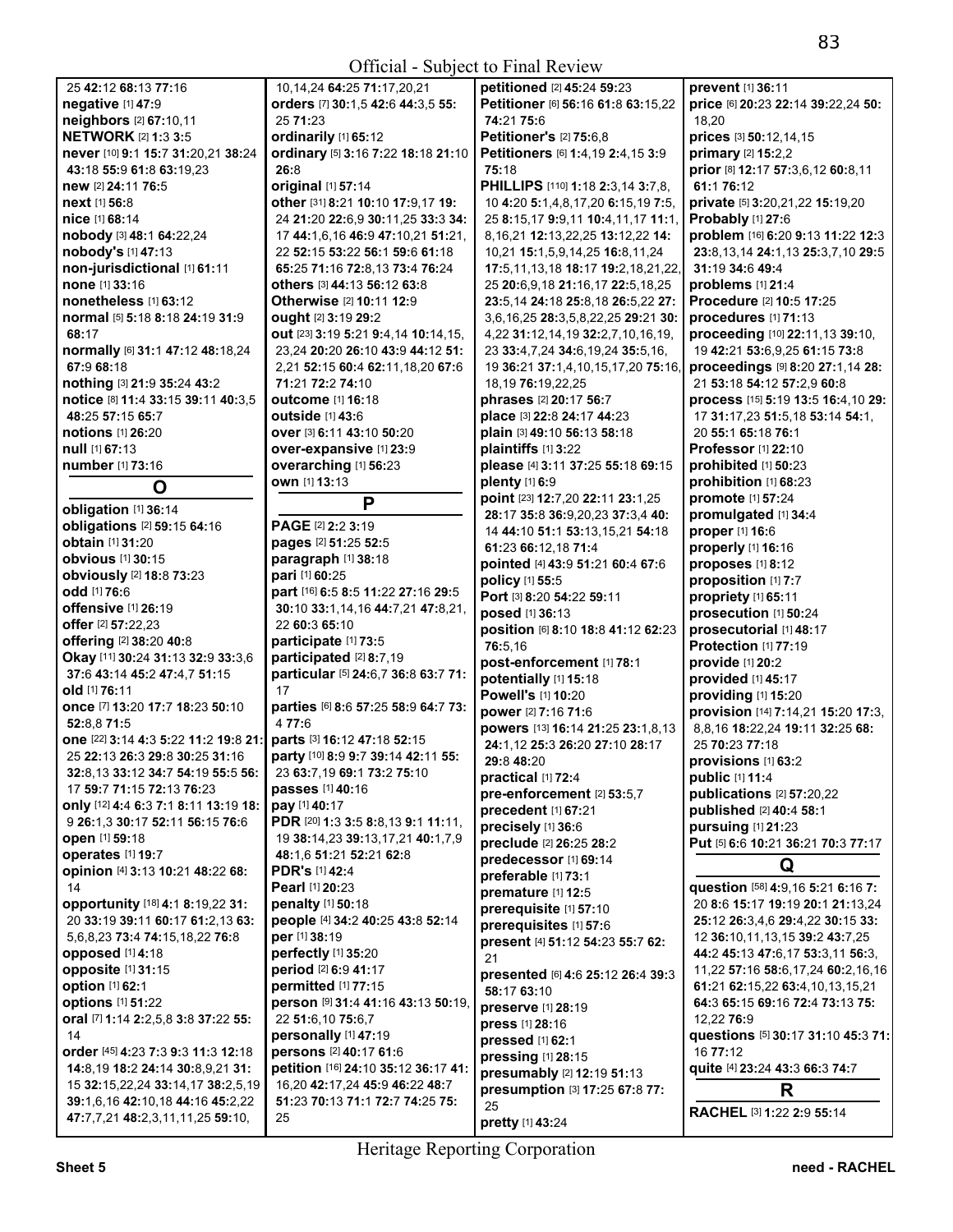| raise [3] 13:20 54:3 61:13                | requires [1] 59:14                                             | second [14] 16:25 17:3,8 19:11 20:                                      | 7,11,22 16:3,9 25:7,10,19 36:19,                |
|-------------------------------------------|----------------------------------------------------------------|-------------------------------------------------------------------------|-------------------------------------------------|
| raised [7] 36:6,12 54:19 55:23 56:        | respect [1] 58:3                                               | 14 31:16 54:14 55:22 58:17 66:7,                                        | 23 37:2,6,13,16 45:5 50:6 62:16                 |
| 2 63:19 77:5                              | Respondent [8] 1:7,21,25 2:7,12                                | 10 67:5 68:24 72:22                                                     | 69:21,24 70:16 71:3 76:14,20,23                 |
| <b>raises</b> [1] <b>50:</b> 16           | 37:23 55:16 73:16                                              | section [6] 30:7 56:21,24 60:24 63:                                     | <b>sound</b> [1] 49:14                          |
| raising [1] 39:4                          | Respondents [2] 71:4,5                                         | 4 74:20                                                                 | specific [4] 7:8 11:4 33:13,15                  |
| rate [1] 41:5                             | response [1] 16:6                                              | See [6] 20:5, 16 32:14, 14 44:1 52:                                     | specifically [3] 20:11 35:1 66:9                |
| rather [2] 16:22 72:4                     | responses [1] 49:9                                             | 12                                                                      | specified [1] 50:17                             |
| read [16] 25:20 29:24 30:2 35:9 38:       | result [1] 9:10                                                | seeing [1] 18:19                                                        | Spring [1] 47:1                                 |
| 8 40:20,25 41:3 44:2,19 45:2 60:3,        | resulting [1] 76:5                                             | seek [3] 9:17 12:16 14:6                                                | standard [4] 4:2 46:17 59:13 75:                |
| 25 65:16,22 68:18                         | return [1] 40:13                                               | seeking [3] 3:23 7:22 24:22                                             | 24                                              |
| reading [3] 42:4 52:10 69:10              | reverse [2] 26:15.16                                           | seem [2] 4:4 71:5                                                       | stands [2] 48:11,21                             |
| real [1] 17:1                             | reversed [2] 38:16 78:4                                        | seems [7] 8:4 18:20 25:3 26:19 28:                                      | started [1] 36:3                                |
| reality [1] 33:10                         | review [44] 3:17 9:17 11:9 12:20                               | 8 47:17 48:8                                                            | startling [1] 3:12                              |
| realize [1] 33:7                          | 21:11 26:25 27:13 28:4,19,20 29:                               | seen [1] 32:8                                                           | <b>starts</b> [1] 70:4                          |
| really [16] 22:15 23:10 24:14 25:22       | 3,14 30:1,2,10 31:1,20 33:19 41:                               | selling [2] 39:23 50:19                                                 | state [5] 7:15 41:25 42:3,4 55:3                |
| 27:10 34:16 55:20 56:18 58:14 61:         | 18 53:5,6,7,8,17,24 54:12 57:1 60:                             | sending [5] 9:14 10:15 40:8 52:25                                       | statement [4] 3:18 19:1 26:14 44:               |
| 25 63:10 64:22 65:24 73:12 74:21          | 5,7 63:2 67:8 71:13 72:6,9,12,18,                              | 62:11                                                                   | 22                                              |
| 75:10                                     | 23,24 73:14,24 74:23 75:24 77:21                               | sense [5] 9:12 13:23 22:22 48:24                                        | STATES [6] 1:1, 15, 24 2:10 55:15               |
| reason [19] 4:1 11:12 20:22 21:22,        | 78:1                                                           | 68:17                                                                   | 73:1                                            |
| 23 26:6 27:17 39:14,21 40:1 46:7          | reviewable [1] 71:25                                           | sent [1] 39:17                                                          | statute [51] 3:15,23 5:5,12,16 8:11             |
| 54:21 62:24 69:5,6 70:22 75:11            | reviewed [2] 33:9 76:4                                         | sentence [6] 20:13 66:7,8,9,10 67:                                      | 11:18,23 18:18 19:10 20:10 21:11,               |
| 77:11 78:3                                | rewrote [1] 26:7                                               | 5                                                                       | 13 23:18 24:21,23,24 25:16 26:11                |
| reasonably [2] 10:1 33:12                 | riding [1] 52:9                                                | separate [1] 17:16                                                      | 27:12,21 29:25 30:2 32:14 35:2,                 |
| reasons [1] 54:19                         | rights [2] 59:15 64:16                                         | separation [13] 16:13 21:25 23:1,                                       | 22 37:9 38:4,8,9,11 40:16 41:11                 |
| <b>REBUTTAL [2] 2:13 75:17</b>            | risk [1] 12:7                                                  | 8,13 24:1,12 25:3 26:20 27:10 28:                                       | 43:6 44:3,7 47:19 48:13 49:19 55:               |
| recent [1] 56:11                          | ROBERTS [16] 3:3 12:11,15,23 13:                               | 17 29:7 48:20                                                           | 22 56:6,25 60:24 66:6 68:3,7,9,10,              |
| recognized [1] 54:21                      | 10,14 29:19 34:11 37:12,18,21 45:                              | serious [2] 16:13 63:14                                                 | 12 70:9 76:10                                   |
| reconcile [1] 32:18                       | 6 46:4 55:11 75:14 78:7                                        | <b>services</b> [2] 38:20 57:23                                         | <b>statute's</b> [1] <b>53:10</b>               |
| reconsider [2] 45:14 74:1                 | Rolling [1] 1:20                                               | set [7] 6:4 17:21 23:19,20 39:22 50:                                    | statutes [13] 6:10 26:24 27:15,19               |
| reconsideration [7] 12:17 14:15           | room [1] 24:15                                                 | 11 73:8                                                                 | 28:2, 18, 19 47: 21 48: 18 53: 4, 7 65:         |
| 45:9 53:23 72:7 75:1,25                   | <b>route</b> [1] 56:15                                         | sets [4] 50:11,14 71:21 72:2                                            | 25 69:14                                        |
| redetermine $[1]$ 67:17                   | rule [67] 3:15 12:1 17:21 19:3 23:                             | <b>several</b> [1] 77:24                                                | statutory [14] 7:9 15:20 21:19 46:              |
| <b>redundant</b> [2] 17:10 18:22          | 17, 17, 19 24: 19 25: 17, 20 33: 5 34:                         | shall [4] 7:16 17:4,9 30:18                                             | 14 53:3 54:4 55:21 58:13 66:13                  |
| reference [1] 58:13                       | 1,16 35:15 36:9 37:9 38:14,19 43:                              | <b>Shocking [1] 40:22</b>                                               | 67:9,10 69:10,13 70:23                          |
| referring [1] 17:2                        | 4,5 44:20,23 45:22,23 46:2,15,24                               | <b>shoe</b> [1] <b>75:</b> 6                                            | Stay [1] 20:20                                  |
| refers [2] 29:25 30:9                     | 53:11 57:14 58:2,4,7,9,10,12,18,                               | shoes [2] 63:8 75:8                                                     | steps [1] 16:7                                  |
| <b>refuses</b> [1] 38:1                   | 21,25 59:4,6 64:4 65:9,14,17,21                                | shouldn't [5] 15:12 49:18 65:20                                         | steroids [1] 12:14                              |
| regard [1] 69:22                          | 69:2,7,19 70:1,2,3,9,15,20 71:18,                              | 67:7 73:6                                                               | stick [1] 65:21                                 |
| Register [8] 40:4,20,25 51:9,25 52:       | 21,23 72:2 73:6,9,19,20,24 74:16,                              | <b>side</b> [2] <b>33:3 72:</b> 8                                       | still [10] 9:14 16:12 18:16 48:21,22            |
| 22 58:1 68:19                             | 16 76:11,18                                                    | sight [1] 52:12                                                         | 49:21 50:1 51:1 67:15 74:17                     |
| regulated [2] 14:2 21:4                   | rule-making [15] 8:7 30:11 31:1                                | silence [4] 29:1 53:4 54:4 77:25                                        | stop [3] 14:8 21:6 74:24                        |
| regulation [32] 7:17 9:3 11:12,15,        | 39:20 40:1,3 44:6,8,17 47:11 61:                               | silent [4] 27:12 28:24 53:10 54:6                                       | strictly [1] 72:4                               |
| 19,24 18:2 20:23 22:14,16,20 23:          | 15, 16, 16 72: 8 73: 3                                         | similarly [1] 64:2                                                      | Strong [1] 17:25                                |
| 23 24:16,25,25 35:23 38:7,9 40:           | rules [11] 8:18 23:20 30:3,17 33:13                            | simply [3] 36:16 45:13 48:12                                            | stuff [1] 35:10                                 |
| 16,19 41:10,14,23 49:7,21 50:1,23         | 34:17,17 36:24 44:13 68:24 73:10                               | since [2] 55:20 72:5                                                    | Subject [9] 36:24 39:10,24 48:23                |
| 56:4 67:13,15 68:1,13                     | ruling [2] 38:15 57:19                                         | single [1] 73:7                                                         | 59:21 60:6 64:25 73:10 74:14                    |
| regulations [6] 10:23 21:16 30:3          | run [1] 14:5                                                   | situation [7] 7:22 8:25 9:8 24:20                                       | subjected [1] 45:21                             |
| 51:14 52:11,19                            | S                                                              | 25:2 26:8 62:9                                                          | <b>submitted</b> [2] 78:8,10                    |
| relationship [1] 76:10                    | same [7] 9:8,10 43:7 45:22 47:24                               | slavishly [2] 23:19 25:6                                                | subsequent [2] 13:21 70:14                      |
| relevant [1] 71:18                        | 50:9 54:16                                                     | <b>Solicitor</b> [1] <b>1:22</b>                                        | subsequently [2] 20:10 31:22                    |
| reliance [1] 8:6                          | sanctioned [1] 64:10                                           | somebody [11] 42:23 45:3 50:16                                          | substantive [1] 68:23                           |
| relied [1] 48:5                           | satisfy [2] 59:11,12                                           | 52:6,9 57:16,18 63:11 64:9 69:14                                        | substantively [3] 68:2,6 69:7                   |
| relief [9] 7:23,23,24 14:7,7,8 20:2,      | saw [1] 52:8                                                   | 73:17                                                                   | <b>sued</b> [2] 8:13 24:21                      |
| 3,12                                      | saying [14] 12:4 13:24 17:16 18:25                             | <b>someone</b> [2] 23:18 39:9                                           | <b>suggest [2] 52:20 71:5</b>                   |
| rely [1] 66:8<br>relying $[1]$ 7:6        | 29:2 40:16 63:18 68:5,6 69:6,15                                | <b>sometimes</b> [1] 48:18<br><b>somewhat</b> [1] <b>10:</b> 9          | Suggestion [1] 32:4<br>suggests [2] 10:5,21     |
|                                           | 70:6,1872:5                                                    |                                                                         |                                                 |
| remedy [1] 76:13                          | says [28] 6:2 12:2 16:14 17:3,8 19:                            | <b>somewhere</b> [1] 45:2                                               | suit [1] 65:13                                  |
| removing [1] 18:21                        | 4 <b>20:</b> 14,14,20 <b>23:</b> 16 <b>26:</b> 15 <b>34:</b> 2 | sorry [10] 9:22 11:9 12:14 18:18                                        | support [3] 1:24 2:11 55:16                     |
| reopened [1] 13:6<br>repeatedly [1] 69:12 | 38:15,23 44:3,20 45:1,10 54:11                                 | 20:7 26:23 29:21 34:2 57:22 66:6<br>sort [8] 6:21 10:23 47:13 56:22 57: | suppose [3] 8:8 9:6 15:15<br>supposed [1] 30:13 |
| represent [1] 54:24                       | 57:4,8 60:5 63:5 67:18 68:22 73:                               | 21 61:10 67:22 71:20                                                    | <b>SUPREME [2] 1:1,14</b>                       |
| require [1] 10:8                          | 20 75:1 78:2                                                   | <b>sorts</b> [1] 50:11                                                  | Surrounding [1] 70:22                           |
| required [1] 13:3                         | <b>scope</b> [2] 73:14,19                                      | <b>SOTOMAYOR</b> [38] <b>4:7,21 5:2,7,9,</b>                            | suspend [1] 6:5                                 |
| requirement [1] 5:24                      | se [1] 38:19                                                   | 18 6:6, 17, 23 8:3 14:9, 12, 24 15:4,                                   | sweep [1] 6:21                                  |
|                                           |                                                                |                                                                         |                                                 |